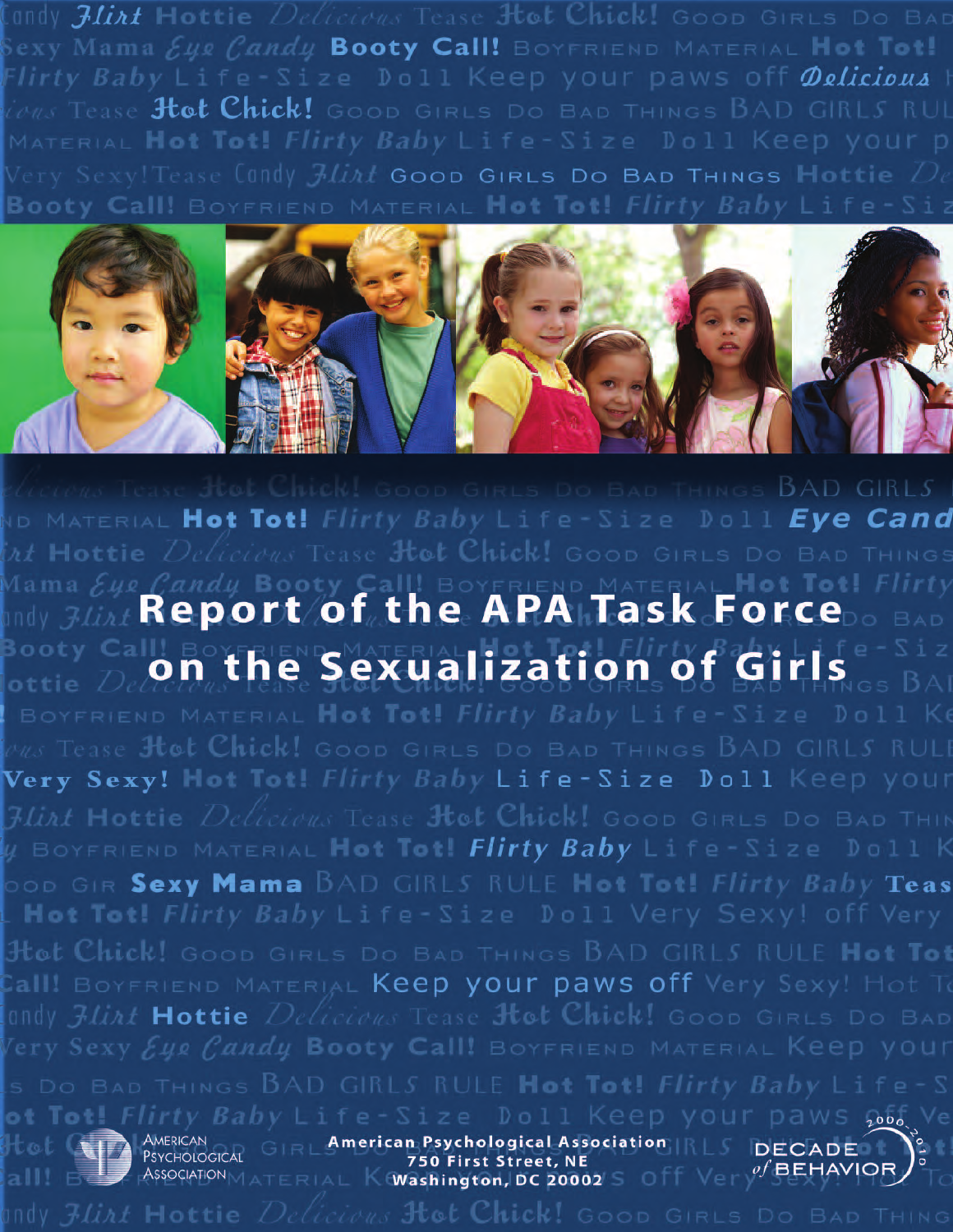# Report of the APA Task Force on the Sexualization of Girls

# **APA Task Force on the Sexualization of Girls**

## **Members**

**Eileen L. Zurbriggen, PhD (Chair) Rebecca L. Collins, PhD Sharon Lamb, EdD Tomi-Ann Roberts, PhD Deborah L.Tolman, EdD L. Monique Ward, PhD Jeanne Blake (Public Member)**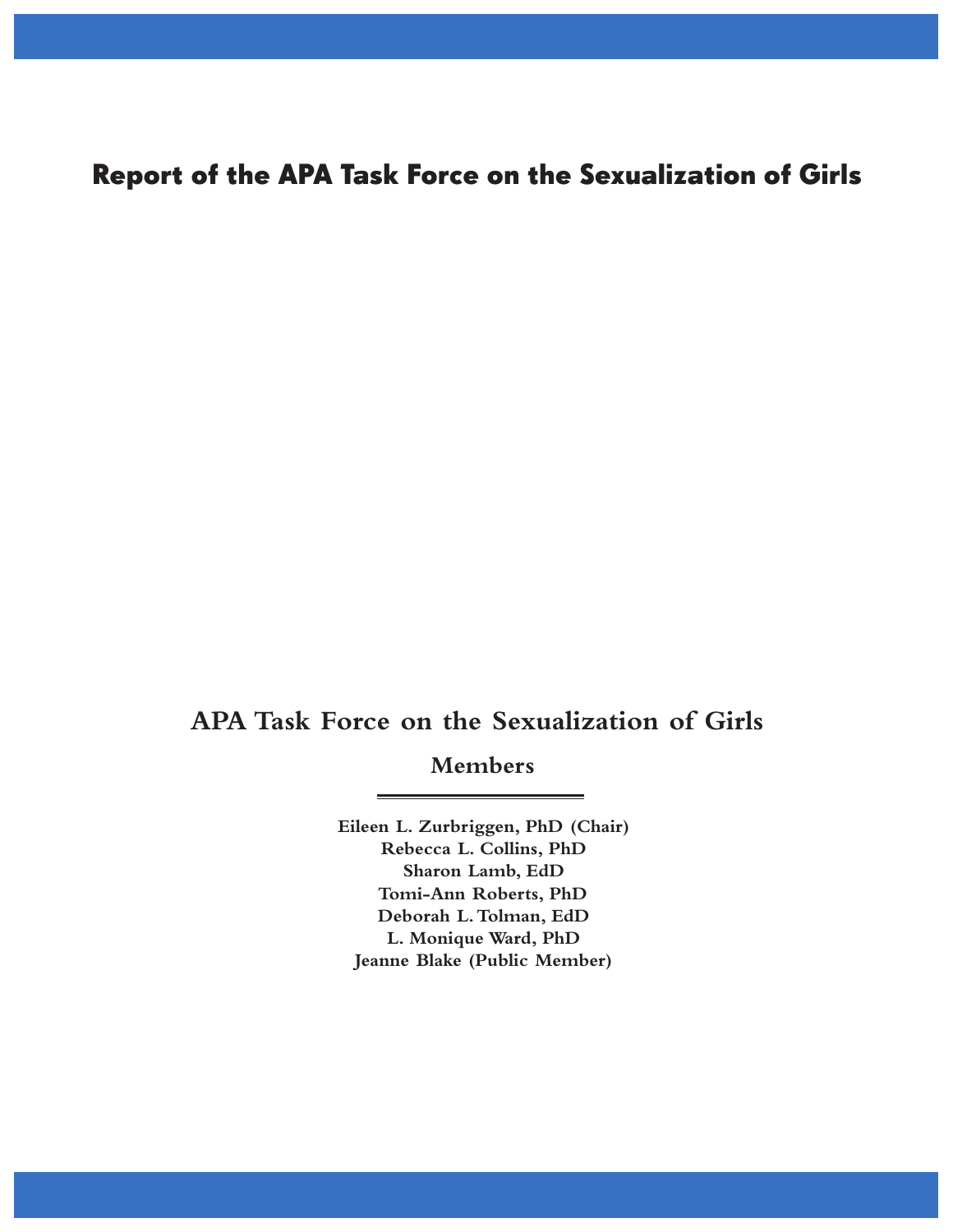**Report of the APA Task Force on the Sexualization of Girls Available online at http://www.apa.org/pi/women/programs/girls/report-full.pdf**

> **Printed single copies available from: American Psychological Association Public Interest Directorate Women's Programs 750 First Street, NE Washington, DC 20002-4242 (202-336-6044)**

## **Suggested bibliographic reference:**

**American Psychological Association,Task Force on the Sexualization of Girls. (2007).** *Report of the APA Task Force on the Sexualization of Girls.* **Retrieved from http://www.apa.org/pi/women/programs/girls/report-full.pdf**

**Copyright © 2007 by the American Psychological Association. Reprinted in 2008 and 2010. This material may be reproduced in whole or in part without fees or permission, provided that acknowledgment is given to the American Psychological Association.This material may not be reprinted, translated, or distributed electronically without prior permission in writing from the publisher. For permission, contact APA, Rights and Permissions, 750 First Street, NE,Washington, DC 20002-4242.**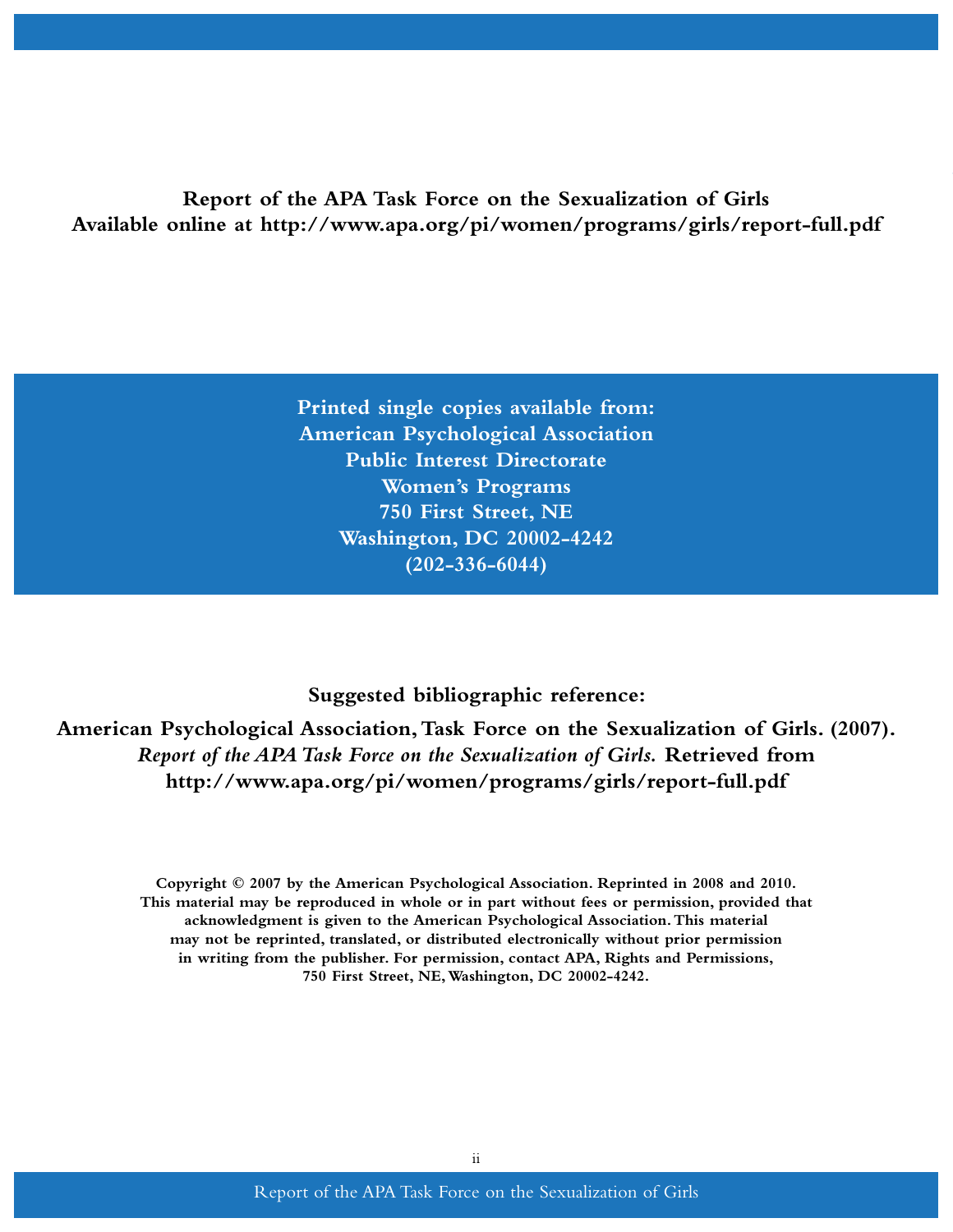# Table of Contents

| Cultural Contributions (a) contract to the control of the control of the control of the contributions (c) and the control of the control of the control of the control of the control of the control of the control of the con |
|--------------------------------------------------------------------------------------------------------------------------------------------------------------------------------------------------------------------------------|
|                                                                                                                                                                                                                                |
|                                                                                                                                                                                                                                |
|                                                                                                                                                                                                                                |
|                                                                                                                                                                                                                                |
|                                                                                                                                                                                                                                |
|                                                                                                                                                                                                                                |
|                                                                                                                                                                                                                                |
|                                                                                                                                                                                                                                |
|                                                                                                                                                                                                                                |
|                                                                                                                                                                                                                                |
| Positive Alternatives and Approaches to Counteracting the Influence of Sexualization 35                                                                                                                                        |
|                                                                                                                                                                                                                                |
|                                                                                                                                                                                                                                |
| Approach 3: Working Directly With Girls and Girls' Groups to Resist 38                                                                                                                                                         |
| Summary of Positive Alternatives and Approaches to Counteracting the Influence of Sexualization 41                                                                                                                             |
|                                                                                                                                                                                                                                |
| References                                                                                                                                                                                                                     |
|                                                                                                                                                                                                                                |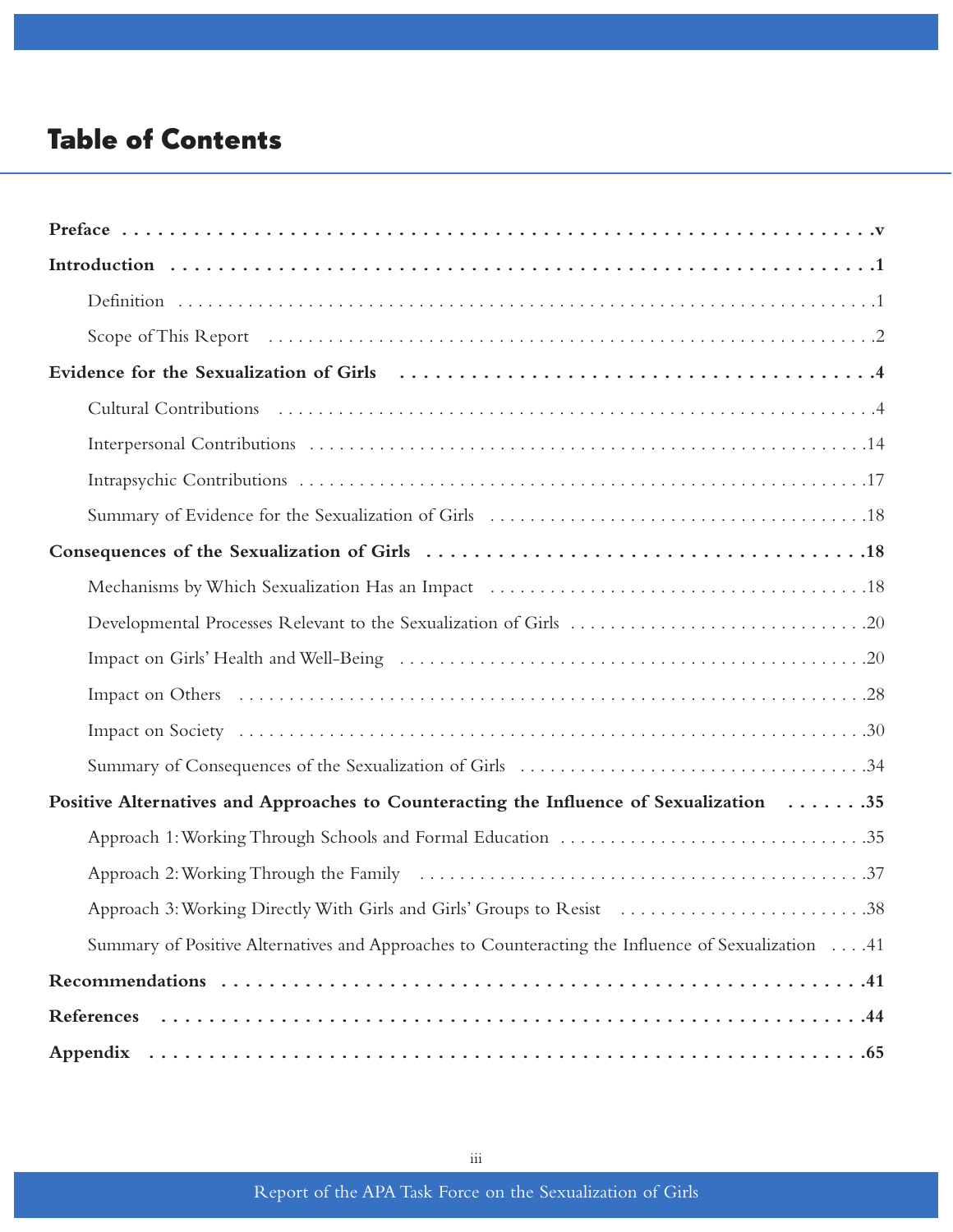## **Preface**

t the recommendation of the American<br>
Psychological Association (APA) Comm<br>
Women in Psychology (CWP) and with<br>
approval of the Board for the Advancement of P Psychological Association (APA) Committee on Women in Psychology (CWP) and with the approval of the Board for the Advancement of Psychology in the Public Interest (BAPPI) and the Board of Directors, APA's Council of Representatives established the Task Force on the Sexualization of Girls in February 2005. The Council charged the task force as follows:

*The Task Force will examine and summarize the best psychological theory, research, and clinical experience addressing the sexualization of girls via media and other cultural messages, including the prevalence of these messages and their impact on girls, and include attention to the role and impact of race/ethnicity and socioeconomic status.The Task Force will produce a report, including recommendations for research, practice, education and training, policy, and public awareness.*

APA has long been involved in issues related to the impact of media content on children. In 1994,APA adopted a policy resolution on violence in mass media, which updated and expanded an earlier resolution on televised violence. In 2004, the APA Task Force on Advertising and Children produced a report examining broad issues related to advertising to children.That report provided recommendations to restrict advertising that is primarily directed at young children and to include developmentally appropriate disclaimers in advertising. The report also included recommendations regarding research, applied psychology, industry practices, media literacy, advertising, and schools.The sexualization of girls in advertising was outside the scope of that report, however, and the issue was therefore not addressed. In 2005,APA adopted the policy resolution on violence in video games and interactive media, which documented the negative impact of exposure to violent interactive media on children and youth and called for the

reduction of violence in these media.These resolutions and reports addressed how violent media and advertising affect children and youth, but they did not address the issue of sexualization.

BAPPI appointed six psychologists plus a public member to the Task Force on the Sexualization of Girls: Eileen L. Zurbriggen, PhD (Chair); Rebecca L. Collins, PhD; Sharon Lamb, EdD;Tomi-Ann Roberts, PhD; Deborah L.Tolman, EdD; L. Monique Ward, PhD; and Jeanne Blake (Public Member, Blake Works, Inc.). Jessica Henderson Daniel, PhD, served as liaison from the Board of Directors. Janet Shibley Hyde, PhD, and Louise B. Silverstein, PhD, served as liaisons from CWP.

Task force members are indebted to the following individuals for their thoughtful reviews and comments on earlier versions of this report: Denise Alston, PhD;Toni Antonucci, PhD;Thema Bryant-Davis, PhD; Bonita Cade, PhD; Joan Chrisler, PhD; Ellen Cole, PhD; Lillian Comas-Diaz, PhD; Deborah Cox, PhD; Jessica Henderson Daniel, PhD; Melissa Farley, PhD; Barbara Fiese, PhD; Jennifer Gibson, PhD; Mary Gregerson, PhD; Janet Shibley Hyde, PhD; Lisa Jaycox, PhD; Joe Kelly; Susan Linn, EdD; Jeanne Marecek, PhD; Susan Newcomer, PhD; Jaquelyn Resnick, PhD; Glenda Russell, PhD; Julia da Silva; Louise Silverstein, PhD; Catherine Steiner-Adair, EdD; Lisa Thomas, PhD; and Maryanne Watson, PhD.

The task force also expresses its appreciation to Gwendolyn Puryear Keita, PhD (Executive Director, Public Interest Directorate), for her guidance and support.APA staff who worked with and supported the task force in developing this report include Leslie A. Cameron, Gabriel H. J.Twose, and Tanya L. Burrwell. Gabriele McCormick assisted in the preparation of the draft.Women's Programs Office intern Ashley Byrd and visiting middle-school student Alexis Hicks also provided helpful comments.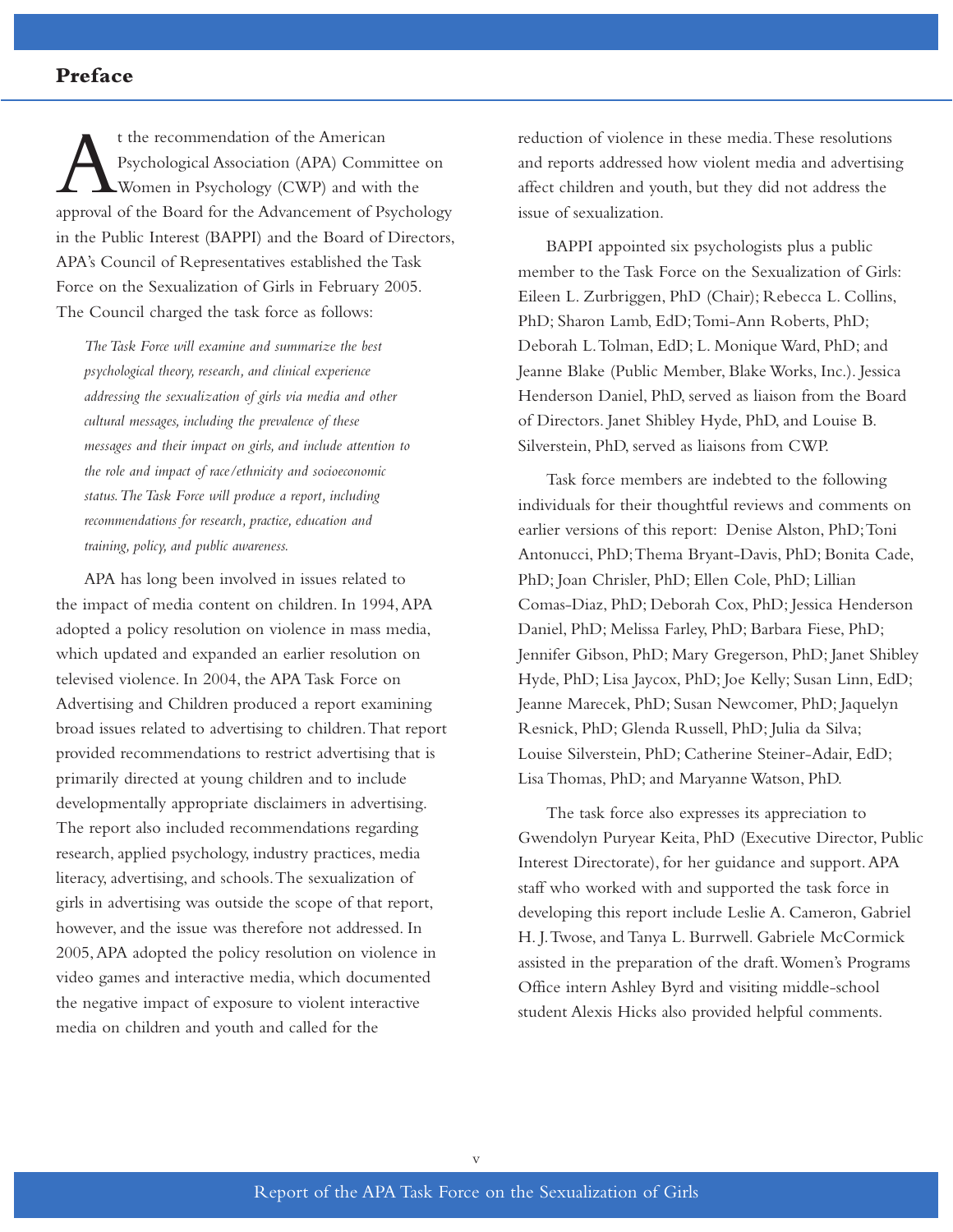# Report of the Task Force on the Sexualization of Girls

## **Introduction**

there are many examples of the sexualization of girls and girlhood in U.S. culture.Toy manufacturers produce dolls wearing black leather miniskirts, feather boas, and thigh-high boots and market them to 8- to 12 year-old girls (LaFerla, 2003). Clothing stores sell thongs sized for 7– to 10-year-old girls (R. Brooks, 2006; Cook & Kaiser, 2004), some printed with slogans such as "eye candy" or "wink wink" (Cook & Kaiser, 2004; Haynes, 2005; Levy, 2005a; Merskin, 2004); other thongs sized for women and late adolescent girls are imprinted with characters from Dr. Seuss and the Muppets (e.g., see www.princesscassie.com/ children/cat.shtml) (Levy, 2005a; Pollett & Hurwitz, 2004). In the world of child beauty pageants, 5-year-old girls wear fake teeth, hair extensions, and makeup and are encouraged to "flirt" onstage by batting their long, false eyelashes (Cookson, 2001). On prime-time television, girls can watch fashion shows in which models made to resemble little girls wear sexy lingerie (e.g., the CBS broadcast of *Victoria's Secret Fashion Show* on December 6, 2005). Journalists, child advocacy organizations, parents, and psychologists have become alarmed, arguing that the sexualization of girls is a broad and increasing problem and is harmful to girls (Bloom, 2004;"Buying Into Sexy," 2005; Dalton, 2005; Lamb & Brown, 2006; Levin, 2005; Levy, 2005a; Linn, 2004; Pollet & Hurwitz, 2004; Schor, 2004).

The Task Force on the Sexualization of Girls was formed in response to these expressions of public concern. In this report, we examine and summarize psychological theory, research, and clinical experience addressing the sexualization of girls.We (a) define sexualization; (b) examine the prevalence and provide examples of sexualization in society and in cultural institutions, as well as interpersonally and intrapsychically; (c) evaluate the evidence suggesting that sexualization has negative consequences for girls and for the rest of society; and (d) describe positive alternatives that may help counteract the influence of sexualization.

## *Definition*

There are several components to sexualization, and these set it apart from healthy sexuality. Healthy sexuality is an important component of both physical and mental health, fosters intimacy, bonding, and shared pleasure, and involves mutual respect between consenting partners (Satcher, 2001; Sexuality Information and Education Council of the United States [SIECUS], 2004). In contrast, sexualization occurs when

- a person's value comes only from his or her sexual appeal or behavior, to the exclusion of other characteristics;
- a person is held to a standard that equates physical attractiveness (narrowly defined) with being sexy;
- a person is sexually objectified—that is, made into a thing for others' sexual use, rather than seen as a person with the capacity for independent action and decision making; and/or
- sexuality is inappropriately imposed upon a person.

All four conditions need not be present; any one is an indication of sexualization. Much of the evidence that we evaluate in this report is specific to the third condition sexual objectification.The fourth condition (the inappropriate imposition of sexuality) is especially relevant to children.Anyone (girls, boys, men, women) can be sexualized. But when children are imbued with adult sexuality, it is often imposed upon them rather than chosen by them. Self-motivated sexual exploration, on the other hand, is not sexualization by our definition, nor is age-appropriate exposure to information about sexuality.

We view the sexualization of girls as occurring along a continuum, with sexualized evaluation (e.g., looking at someone in a sexual way) at the less extreme end, and sexual exploitation, such as trafficking or abuse, at the more extreme end.We offer several examples of the sexualization of girls to clarify our definition:

- Imagine a 5-year-old girl walking through a mall wearing a short T-shirt that says "Flirt."
- Consider the instructions given in magazines to preadolescent girls on how to look sexy and get a boyfriend by losing 10 pounds and straightening their hair.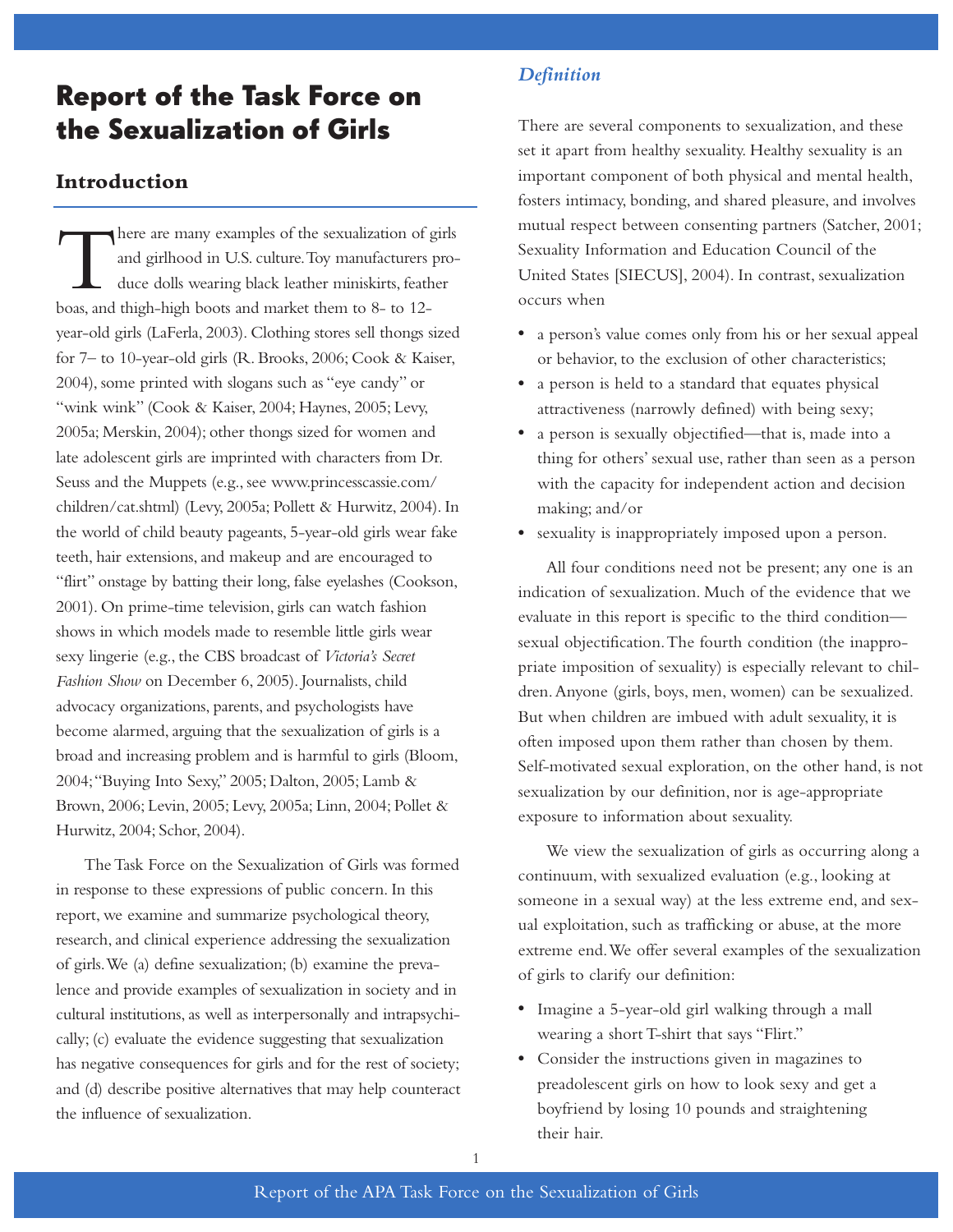- Envision a soccer team of adolescent girls whose sex appeal is emphasized by their coach or a local journalist to attract fans.
- Think of print advertisements that portray women as little girls, with pigtails and ruffles, in adult sexual poses.

These examples illustrate different aspects of our definition of sexualization. In the first example, we are concerned with the imbuing of adult sexuality upon a child. In the second, we are reminded that a specific and virtually unattainable physical appearance constitutes sexiness for women and girls in our society. In the third, we see that sexuality is valued over other more relevant characteristics, such as the girls' athletic abilities. In addition, the girls are being sexually objectified. In the fourth example, the adult models are sexually objectified and the distinction between adults and children is blurred, thus sexualizing girlhood.

Sexualization may be especially problematic when it happens to youth. Developing a sense of oneself as a sexual being is an important task of adolescence (Adelson, 1980;Arnett, 2000;W.A. Collins & Sroufe, 1999), but sexualization may make this task more difficult. Indeed, Tolman (2002) argued that in the current environment, teen girls are encouraged to look sexy, yet they know little about what it means to be sexual, to have sexual desires, and to make rational and responsible decisions about pleasure and risk within intimate relationships that acknowledge their own desires.Younger girls imbued with adult sexuality may seem sexually appealing, and this may suggest their sexual availability and status as appropriate sexual objects. Concomitantly, women are often considered sexy only when they appear young, thus blurring the line between who is and is not sexually mature (Cook & Kaiser, 2004).

## *Scope of This Report*

We propose that the sexualization of girls occurs within three interrelated spheres.:

- *The contribution by society*—that is, the cultural norms, expectations, and values that are communicated in myriad ways, including through the media.A culture can be infused with sexualized representations of girls and women, suggesting that such sexualization is good and normal.
- *An interpersonal contribution*—Girls can be treated as, and encouraged to be, sexual objects by family, peers, and others.
- Self-sexualization-Girls may treat and experience themselves as sexual objects (Fredrickson & Roberts, 1997; McKinley & Hyde, 1996). If girls learn that sexualized behavior and appearance are approved of and rewarded by society and by the people (e.g., peers) whose opinions matter most to them, they are likely to internalize these standards, thus engaging in self-sexualization.

We review evidence concerning the prevalence of the sexualization of girls and women in each of these three spheres.We also review evidence that links sexualization to a variety of harmful consequences.These consequences include harm to the sexualized individuals themselves, to their interpersonal relationships, and to society. For example, there is evidence that sexualization contributes to impaired cognitive performance in college-aged women, and related research suggests that viewing material that is sexually objectifying can contribute to body dissatisfaction, eating disorders, low self-esteem, depressive affect, and even physical health problems in high-school-aged girls and in young women.The sexualization of girls may not only reflect sexist attitudes, a societal tolerance of sexual violence, and the exploitation of girls and women but may also contribute to these phenomena.

<sup>1</sup> Although there are many sociocultural groups in the United States, most people, in particular young people, receive a great deal of exposure to what is often referred to as the "dominant" U.S. culture (White, middle-to-upper-class, young-to-middle-aged, heterosexual). One especially salient dimension of this dominant culture is "pop" (or popular) culture. For the purposes of this report, *culture* and *cultural* generally refer to this dominant culture.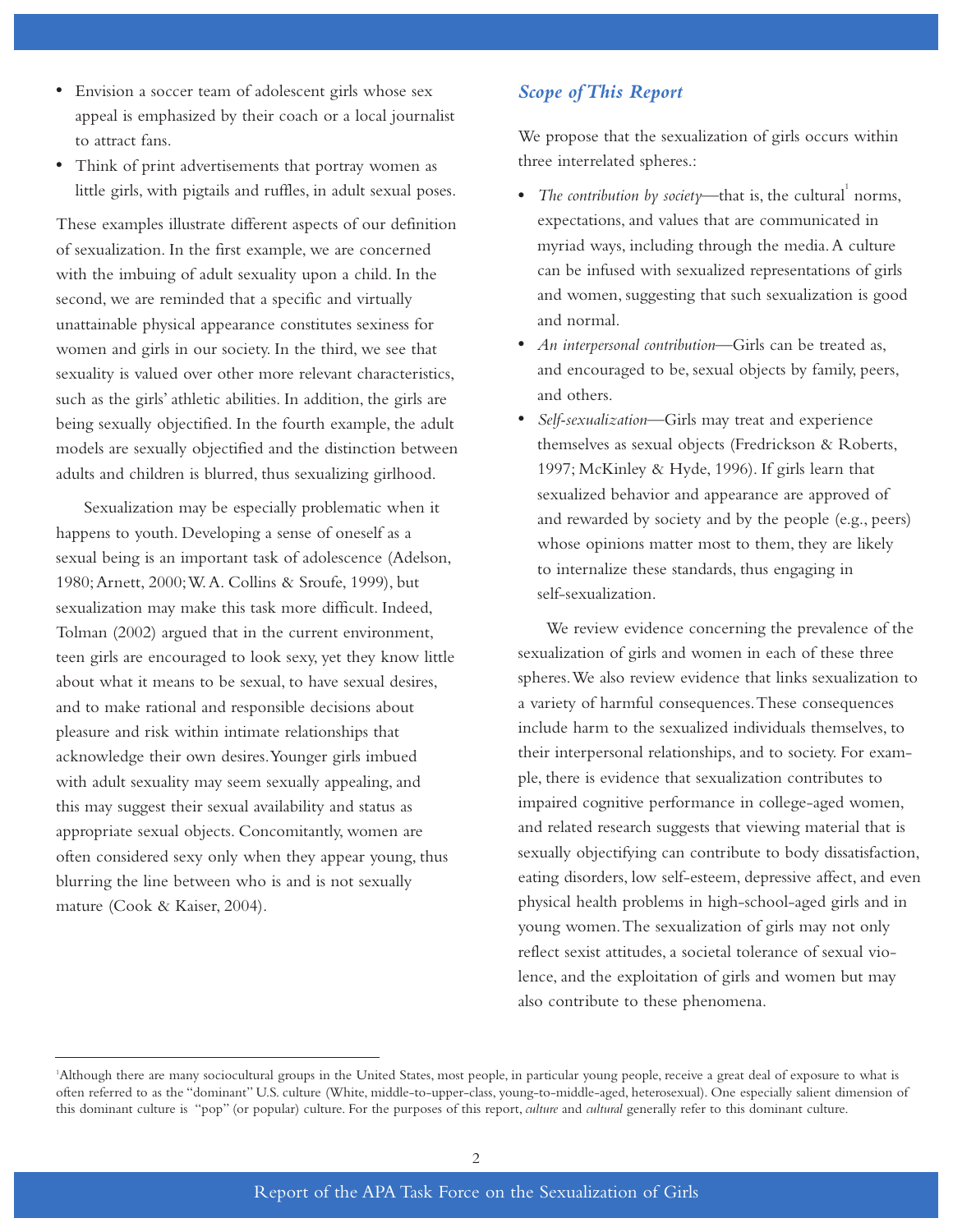Much of the research reviewed in this report concerns the sexualization of women (college age and older) rather than girls.2 One reason for this is the paucity of research specifically on the sexualization of girls—research that is urgently needed. However, research on both the prevalence and the effects of the sexualization of women is highly relevant to understanding the sexualization of girls for several reasons.

First, there is a developmental argument that focuses on the importance of modeling as a developmental process (Bandura, 1986, 1994). Girls develop their identities as teenagers and as women, and they learn the socially acceptable ways to engage in intimate relationships by modeling what they see older girls and young women doing (Bussey & Bandura, 1984, 1992; Lips, 1989) and by imitating the ways in which women are represented in the media (Huston & Wright, 1998). Concomitantly, parents and other adults may overtly or inadvertently communicate expectations that girls should embody the appearances, attitudes, and behaviors that are exemplified by sexualized adult women (of course, parents might instead encourage girls to reject these sexualized models).As this report documents, there is no question that girls (and boys) grow up in a cultural milieu saturated with sexualizing messages. Thus, research on the sexualization of women is highly relevant to the sexualization of girls.

Second, there is a methodological argument.Although many of the existing studies on media effects have tested college students and have examined their media exposure levels and corresponding sexual attitudes and behavior, this research is not just about the here and now. Most of these studies have been conducted under the premise of cultivation theory (Gerbner, Gross, Morgan, & Signorielli, 1994), which argues that exposure to consistent themes *over time* leads viewers to adopt a particular perspective of the world, one that coincides with the images they have been viewing.Although researchers typically test this premise by demonstrating that current exposure levels are associated with current attitudes, this is usually done merely for the sake of convenience.The underlying assumption is that a

lifetime of exposure to comparable images and messages has led to such attitudes.We must deduce, therefore, that what young women believe about themselves and how they feel in the present moment were shaped by how they were treated and what they were exposed to when they were girls. Knowing how young women feel about and respond to sexualization, then, is entirely relevant to understanding how girls feel about and respond to sexualization.

Much of this report focuses on the media, in large part because this cultural contribution to the sexualization of girls and women has been studied most extensively. In addition, children and adolescents spend more time with entertainment media than they do with any other activity except school and sleeping (D. Roberts, Foehr, & Rideout, 2005).We recognize that there are other important socialization influences, including churches, schools, peers, siblings, parents, and other adults in girls' lives, and where studies concerning these socialization sources exist, we review them.We also acknowledge that the media are not just a means of creating or strengthening cultural values. Fueled by consumer culture, they are also a delivery system for already-existing cultural values. Finally, we do not assume that girls are "empty vessels" into which information from the media is poured but that they are actively engaged in choosing and interpreting the media in their lives, with increasing independence as they mature from girlhood to late adolescence (Rubin, 2002; Steele, 1999).

We emphasize the importance of appreciating developmental processes and the enormous differences in girls as they develop.Thus, the effects of sexualization are likely to vary depending on a girl's age, so that what is inappropriate for a 6-year-old might be perfectly appropriate for a high school girl.The perspectives and experiences that a young girl brings to her exposure to sexualizing images and experiences, as well as her cognitive, intellectual, social, and even physical development, might profoundly influence the effect that such exposure would have on her, rendering it quite different from what a teenage girl would experience.

<sup>&</sup>lt;sup>2</sup>Age ranges for childhood, preadolescence, and adolescence vary across the research summarized in this report. Where relevant, age ranges reported reflect definitions from individual studies. *Tween*, though not a scientific term, is used by advertisers and marketers, and the report discusses the tween population in that context.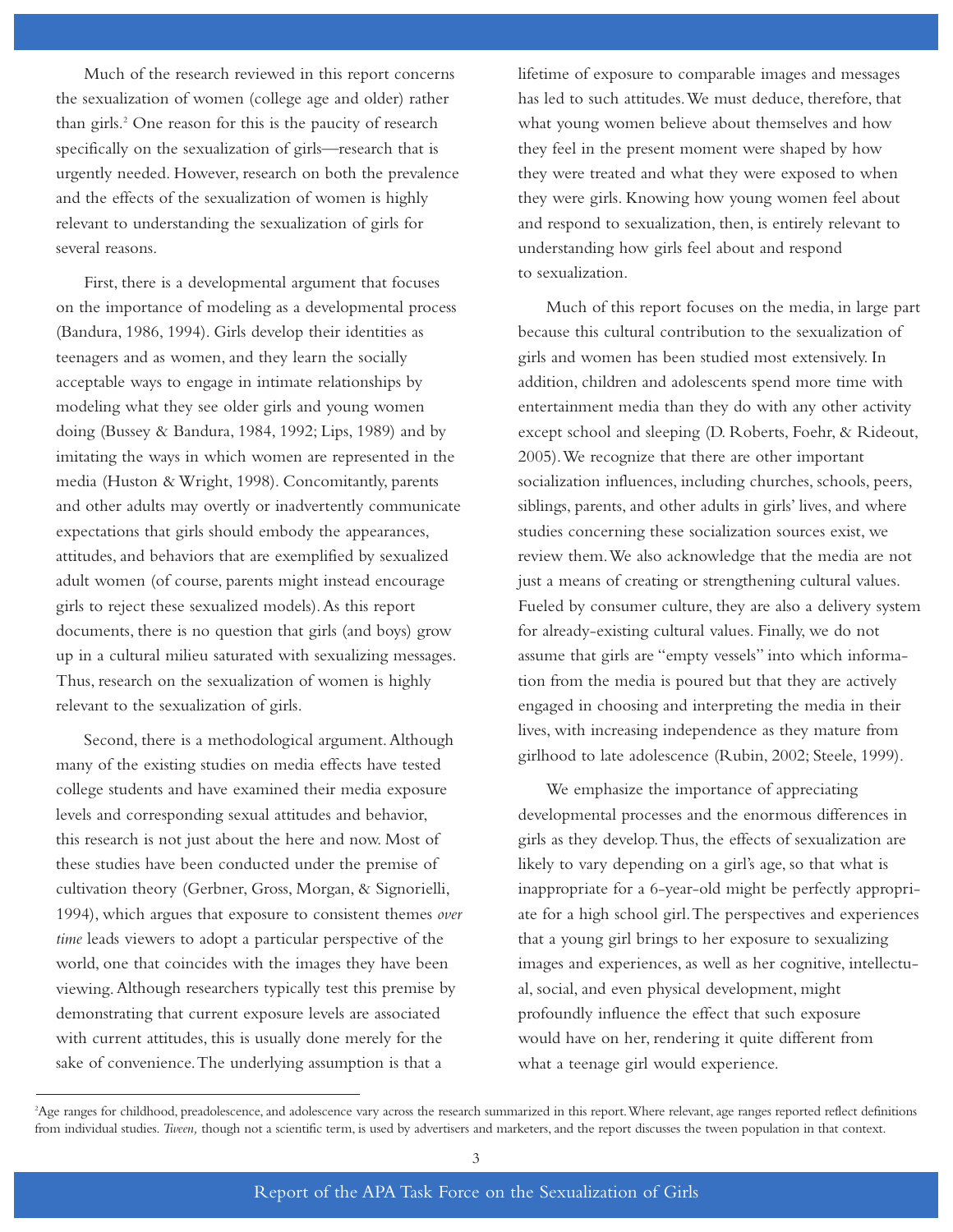Ethnic and sociocultural differences are also relevant. Immigrant girls and girls and women of color have historically suffered stereotypes that focus on their sexuality and their bodies (Hill Collins, 2004). In addition, women's sexuality (e.g., attitudes, beliefs, behaviors) can vary widely for women of different ethnicities (Greene, 2000; Hurtado, 2003). Negative stereotypes concerning the sexuality of poor women are prevalent (Limbert & Bullock, 2005). Sexual socialization is profoundly heterosexual and heteronormative (Holland, Ramazanoglu, Sharpe, & Thomson, 2004; Phillips, 2000;Tolman, 2006).Throughout this report, therefore, where data are available, we address how the prevalence and effects of sexualization may vary among girls from different ethnic, socioeconomic, religious, and family backgrounds, as well as among girls of different sexual orientations.

It is important to note what the report does not cover. It does not review evidence concerning the prevalence and effects of sexually suggestive or sexually explicit material per se. Rather, we are concerned with such material only insofar as it fits within the four-part definition of sexualization given previously.The report also covers extreme forms of sexualization (e.g., prostitution, pornography, trafficking, child sexual abuse) only briefly. Finally, we acknowledge that this phenomenon and the concern about it is not, and cannot be, limited by U.S. borders, in part because U.S. culture is exported worldwide. For the purposes of this report, however, our focus is on the United States. Expanding to an international scope is a useful goal for the future.

The rest of the report is divided into four sections. In Section 2, we provide evidence of the existence of the sexualization of girls and women in three spheres: in U.S. society or culture, in girls' interpersonal relationships, and within individual girls themselves. In the third section, we describe the potential mechanisms by which the sexualization of girls occurs and the known and likely effects of the sexualization of girls: on girls themselves, on others with whom girls have interpersonal relationships (boys, men, adult women), and on U.S. societal institutions. In the fourth section, we outline positive alternatives to the sexualization of girls and describe promising methods of ameliorating the effects of sexualization when it

does occur. Finally, in the fifth section, we make recommendations for action, beginning with a call for research to develop a body of knowledge specifically on the sexualization of girls as well as to expand our knowledge of the prevalence and effects of sexualization more generally.

## **Evidence for the Sexualization of Girls**

## *Cultural Contributions*

## **Media**

With the plethora of media options available today, it is possible to access the latest news or the most popular song almost anywhere and anytime, yet it is also possible to be inundated by unwanted messages and material. Media content responds to demand and is a reflection of culture, but it also contributes to it.Throughout U.S. culture, and particularly in mainstream media, women and girls are depicted in a sexualizing manner.These representations can be seen in virtually every medium, including prime-time television programs (e.g., Grauerholz & King, 1997; L. M.Ward, 1995), television commercials (e.g., Lin, 1997), music videos (e.g., Gow, 1996; R. C.Vincent, 1989), and magazines (e.g., Krassas, Blauwkamp, & Wesselink, 2001, 2003; Plous & Neptune, 1997).

Girls are major consumers of media and receive and engage with these messages every day.According to Nielsen Media Research (1998), the average child or teen watches 3 hours of television per day, and the numbers are higher for Black and Latino youth.When various media are combined, children view 6 hours 32 minutes per day. The Kaiser Family Foundation (2003) reported that 68% of children have a TV in their bedroom, that 51% of girls play interactive games on their computers and video game consoles, and that girls, like boys, are on their computers about an hour each day visiting Web sites, listening to music, frequenting chat rooms, playing games, and sending messages to friends (D. Roberts et al., 2005). Massive exposure to media among youth creates the potential for massive exposure to portrayals that sexualize women and girls and teach girls that women are sexual objects.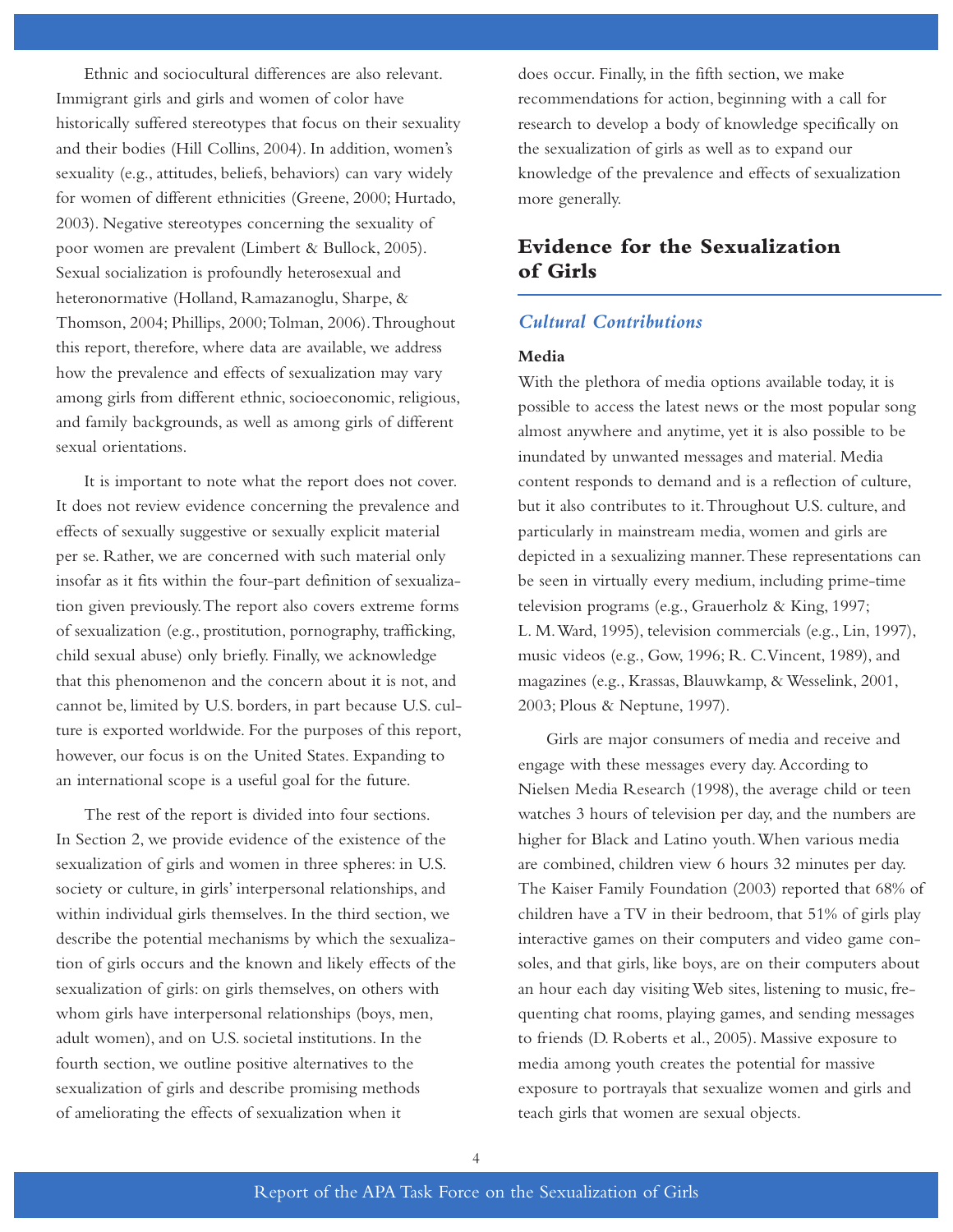## **Television**

On television, young viewers encounter a world that is disproportionately male, especially in youth-oriented programs, and one in which female characters are significantly more likely than male characters to be attractive and provocatively dressed (Eaton, 1997). Sexual comments and remarks are pervasive on television (L. M. Ward, 2003), and research has shown that they disproportionately sexually objectify women. For example, in her analysis of prime-time programs popular among children and adolescents, L. M.Ward (1995) found that 11.5% of the verbal sexual messages coded involved sexually objectifying comments, nearly all of which were about women.

Similarly, Lampman et al. (2002), studying sexual remarks made on prime-time comedies, found that 23% of the sexual behaviors coded were leering, ogling, staring, and catcalling at female characters.Additionally, 16.5% of the sexual remarks detected were about body parts or nudity.A majority of these comments (85%) came from men.

In their analysis of sexual harassment on prime-time programming, Grauerholz and King (1997) reported a

similar focus on the denigration of women that alluded to their sexuality and lack of intellect and that objectified their bodies. Of the 81 episodes analyzed, 84% contained at least one incident of sexual harassment, with an average of 3.4 incidents per program.The most frequent acts were sexist comments (33.3% of the incidents) in which a wide variety of deprecating words were used to describe women (e.g., *broad, bimbo, dumb ass chick, toots, fox, babe, blondie*).The next most frequent occurrences were verbal sexual comments (32% of the incidents).These comments typically focused on women's bodies or body parts, especially breasts, which were referred to as *jugs, boobs, knockers, hooters, cookware,* and *canned goods*.The third most common category was body language (13%) and generally involved men or adolescent boys leering at women or girls. In total, the authors reported that approximately 78% of the

*Massive exposure to media among youth creates the potential for massive exposure to portrayals that sexualize women and girls and teach girls that women are sexual objects.*

harassment focused on demeaning terms for women or on the sexualization of their bodies.

In a more recent analysis of sexual harassment in workplace-based situation comedies, Montemurro (2003) made further distinctions, separating gender harassment (jokes, looks, calls) from quid pro quo sexual harassment (touches, favors, dates).Analyzing 56 episodes drawn from five different programs, she found an average of 3.3 incidents of gender harassment per episode and 0.50 incidents of sexual harassment. Dominant were jokes referring to women's sexuality or women's bodies and comments that characterized women as sexual objects; 74% of the episodes analyzed contained at least one incident of gender harassment in the form of jokes, most of which

were accompanied by laugh tracks.

## **Music Videos**

Content analyses indicate that 44%–81% of music videos contain sexual imagery (Gow, 1990; Greeson & Williams, 1986; Pardun & McKee, 1995; Sherman & Dominick, 1986). Sexually objectifying images of women constitute a large portion of this sexual content. In music videos, women more frequently than men are presented in provocative and revealing clothing (e.g.,Andsager & Roe, 1999;

Seidman, 1992), are objectified (Sommers-Flanagan, Sommers-Flanagan, & Davis, 1993), and typically serve as decorative objects that dance and pose and do not play any instruments (e.g.,Arnett, 2002; Gow, 1996).They are often displayed in ways that emphasize their bodies, body parts, facial features, and sexual readiness. R. C.Vincent, Davis, and Boruskowski (1987) found that 57% of the videos featured a woman portrayed exclusively as a decorative sexual object. In the 182 videos analyzed by Seidman (1992), 37% of women wore revealing clothing, compared with 4.2% of men. L. M.Ward and Rivadeneyra's (2002) more recent analysis of the most popular music videos on Black Entertainment Television found sexual imagery in 84% of the videos; the two most frequently occurring sexual behaviors were sexual objectification and women dancing sexually. Seventy-one percent of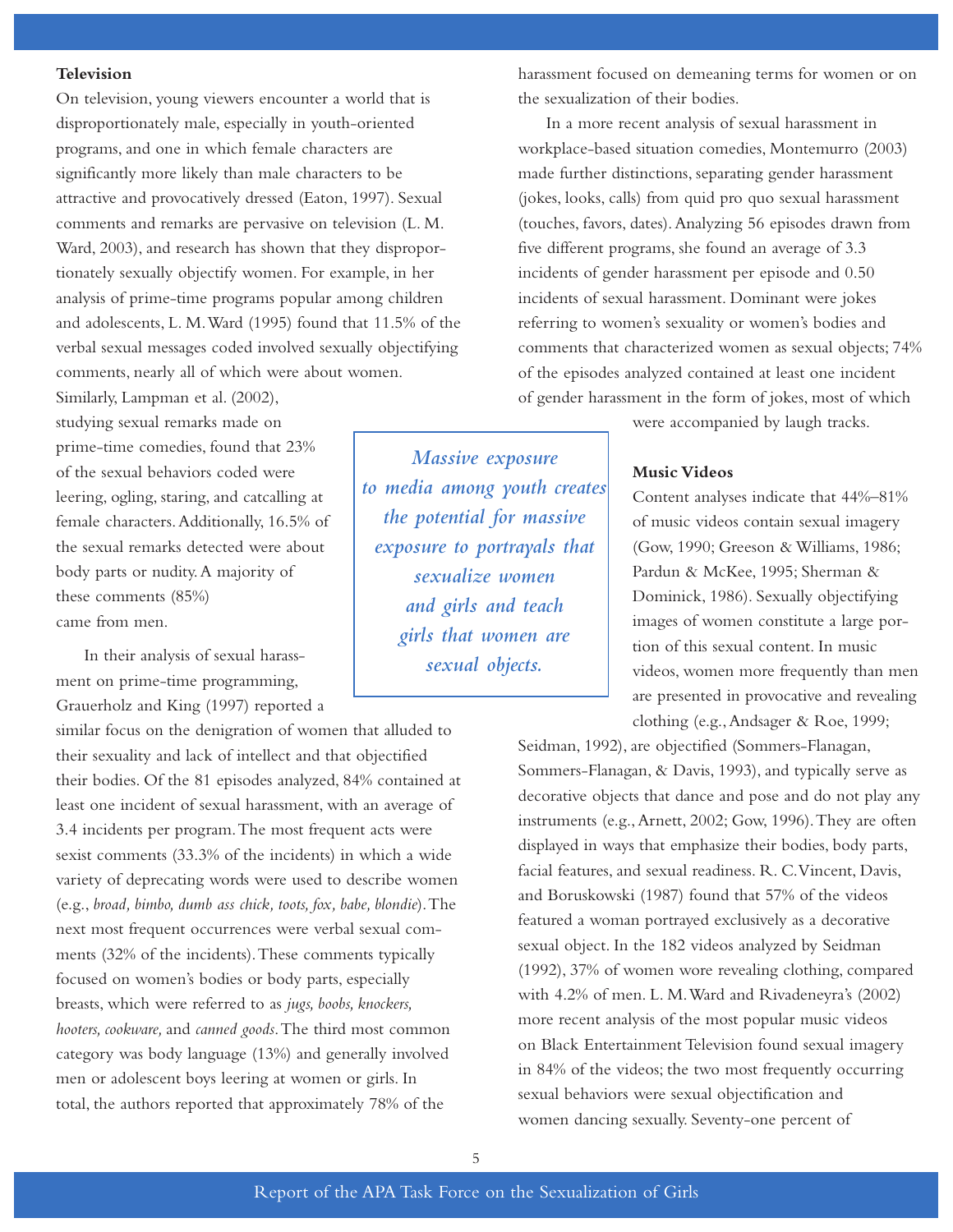women in these videos were dressed in mildly provocative or provocative clothing or wore no clothing at all, compared with 35% of male characters.

In contrast to public perception, these patterns are not restricted to pop or hip-hop videos. In one analysis of country music videos, 42% of female artists were coded as wearing alluring clothing (Andsager & Roe, 1999). In their analysis of 40 MTV music videos, Sommers-Flanagan et al. (1993) found objectification in 44.4% of the 30-second segments coded.They commented,"given . . . the frequency of objectification within these videos, the concept of a whole person involved in a complex relationship with another whole person is clearly absent from the video's message" (p. 752).

Music videos convey information about female sexuality not only through the images and story lines of individual videos but also through the changing personas of the artists themselves. In their analysis of the last 20 years of music videos, communication scholars Andsager and Roe (2003) noted that one of the distinct ways in which sex is used is as a metamorphosis.They show how teen artists exploit their sexuality to establish a more mature and "edgier" version of their former selves as they cross the threshold from teenage icon to adult musician.According to the authors, this process is exemplified by Christina Aguilera, Faith Hill, and Britney Spears, who displayed her "mature" image at the 2001 MTV Awards in a nude body stocking. The authors commented that such tactics often provoke sexualized discussion of the artist—that is, discussion focuses not on her talent or music but rather on her body and sexuality.These transformations likely drive home the point that being a successful sexual object is the way to be perceived as mature and successful in the music industry.

## **Music Lyrics**

Although studies have documented the sexualization of women in music videos, sexualizing content in the lyrics that accompany these videos has not been documented as extensively. References to relationships, romance, and sexual behavior are commonplace in popular music lyrics and videos (Christenson & Roberts, 1998). One comprehensive analysis of sexual content in adolescents'

"media diets" demonstrated that sexual content appeared more frequently in adolescents' musical choices than in their television, movie, or magazine choices (Pardun, L'Engle, & Brown, 2005); however, there are no recent content analyses to determine how often sexual content consumed by teens objectifies girls or women. It is evident that the lyrics of some recent popular songs sexualize women or refer to them in highly degrading ways, or both. Some examples include the following:

- <sup>l</sup> *"So blow me bitch I don't rock for cancer/I rock for the cash and the topless dancers"* (Kid Rock,"f\*ck off," 1998)
- <sup>l</sup> *"Don'tcha wish your girlfriend was hot like me?"* (Pussycat Dolls, 2005)
- *"That's the way you like to f*\*\*\* . . . *rough sex make it hurt, in the garden all in the dirt"* (Ludacris, 2000)
- <sup>l</sup> *"I tell the hos all the time, Bitch get in my car"* (50 Cent, 2005)
- <sup>l</sup> *"Ho shake your ass"* (Ying Yang Twins, 2003)

As part of a recent study of the effects of listening to popular music on sexual behavior (Martino et al., 2006), researchers coded the content of 164 songs from 16 artists popular with teens. Overall, 15% of songs contained sexually degrading lyrics. Most of these lyrics were concentrated within the work of rap and R&B artists; as many as 70% of individual artists' songs included degrading sexual content.

## **Movies**

Adolescents constitute the largest demographic segment of moviegoers (Strasburger, 1995), and a good number of movies with sexual themes have plots that appeal primarily to teen and young adult audiences (e.g., *Cruel Intentions, American Pie*). Children are also consumers of movies, with 13% attending movie theaters on a typical day and 39% watching a video or DVD (D. Roberts et al., 2005). Yet few empirical data have been gathered on the sexual content of feature films or the prevalence of sexualizing portrayals of girls and women. One pattern that has been studied, however, is the asymmetrical presence of nudity. In R-rated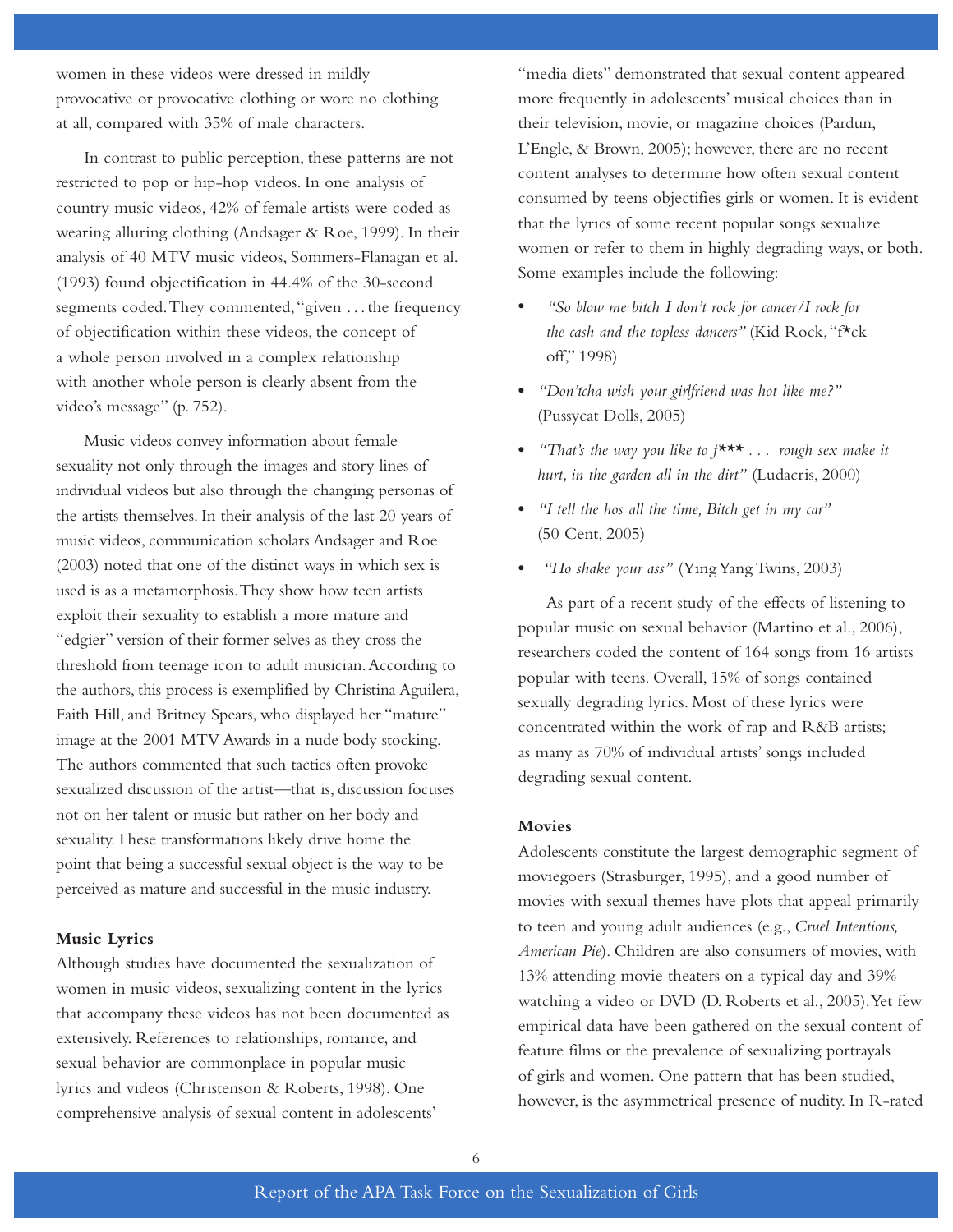movies of the 1980s, instances of female nudity were reported to exceed those of male nudity in a 4 to 1 ratio (B. S. Greenberg et al., 1993).

Another notable trend is the near absence of female characters in the top-grossing motion pictures (Bazzini, McIntosh, Smith, Cook, & Harris, 1997) and in G-rated movies (Kelly & Smith, 2006). Kelly and Smith evaluated the 101 top-grossing G-rated films from 1990 to 2004. Of the over 4,000 characters in these films, 75% overall were male, 83% of characters in crowds were male, 83% of narrators were male, and 72% of speaking characters were male. In addition, there was little change from 1990 to 2004.This gross underrepresentation of women or girls in films with family-friendly content reflects a missed opportunity to present a broad spectrum of girls and women in roles that are nonsexualized.

## **Cartoons and Animation**

Much of children's programming features cartoons.Although the prevalence of sexualization in children's cartoons or teen animation (e.g., anime) has not yet been systematically studied, there is anecdotal evidence that cartoons may contain sexualizing images of girls and women. Several authors (Lamb & Brown, 2006;

Levin, 2005) have expressed concern about the presence of sexualized content in some recent movies and television programs for children (e.g., sexy costumes that don't match the characters' roles in *Ella Enchanted,* the parody of a stripper in *Shrek 2*). Others have noted that Disney's female characters today (e.g.,The Little Mermaid, Pocahontas) have more cleavage, fewer clothes, and are depicted as "sexier" than those of yesteryear (e.g., Snow White, Cinderella) (Lacroix, 2004).And the currently popular and sexily clad Bratz dolls (discussed in the Products section of this report, pp. 13–15) are the subject of an animated cartoon.This product tie-in could reinforce the appeal of the cartoon Bratz dolls and their potential power to influence girls. Studies do show that, with a few

*This gross underrepresentation of women or girls in films with family-friendly content reflects a missed opportunity to present a broad spectrum of girls and women in roles that are nonsexualized.*

notable exceptions (e.g., Dora the Explorer), cartoons primarily portray girls as domestic, interested in boys, and concerned with their appearance (Thompson & Zerbinos, 1997), suggesting an overemphasis on the self as a romantic object, if not necessarily a sexual one.

#### **Magazines**

The number of teen-focused magazines has increased dramatically from 5 in 1990 to 19 in 2000, and most teens regularly read magazines ("Teen Market Profile," 2005). For example, one study (D. Roberts et al., 2005) found that 47% of 8- to 18-year-olds reported having read at least 5 minutes of a magazine the previous day, and 22% reported having read a magazine for 20 minutes or more the previous day; on average, 8- to 18-year-olds reported reading

magazines 14 minutes a day.

Much of the research analyzing the sexual content of magazines focuses heavily on teen girls' and women's magazines (e.g., Carpenter, 1998; Durham, 1998; Garner, Sterk, & Adams, 1998; McMahon, 1990). One of the dominant themes about sexuality reported across these studies and across magazines is that presenting oneself as sexually desirable and thereby gaining the attention of men is and should be the focal goal for women. Girls and young women are repeatedly

encouraged to look and dress in specific ways to look sexy for men, a phenomenon labeled "costuming for seduction" (M. Duffy & Gotcher, 1996), and to use certain products in order to be more attractive to and desired by males.

These studies document that attracting the attention of boys by looking "hot" and "sexy" is the point of many of the articles, text, cover lines, ads, and photographs. Repeated attempts are made, in the form of advice about hairstyles, cosmetics, clothing, diet, and exercise, to remake the reader as an object of male desire (McMahon, 1990). Nearly everything girls and women are encouraged to do in the line of self-improvement is geared toward gaining the attention of men. Even articles on physical fitness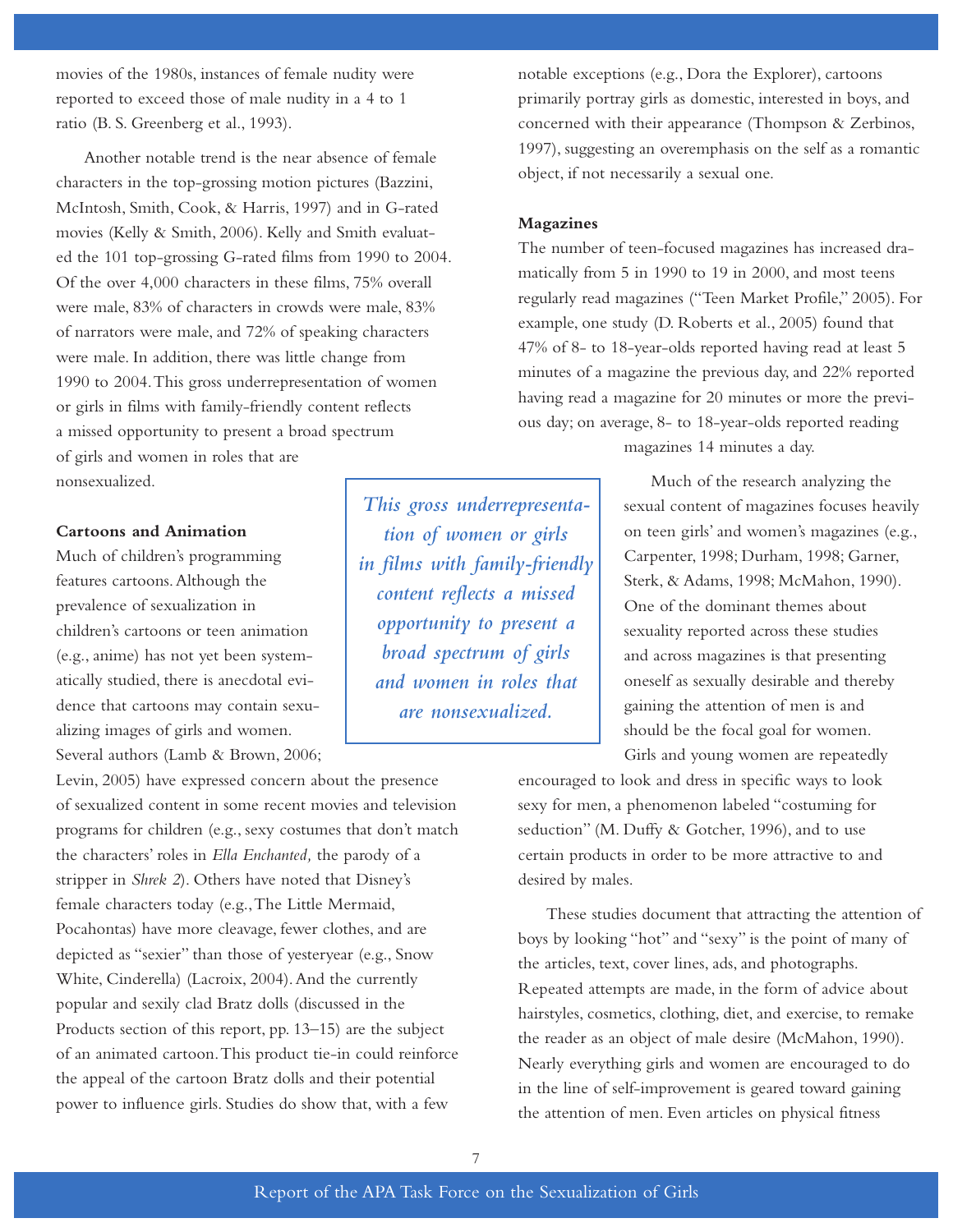analyzed in *Seventeen* and the now defunct *YM* (Durham, 1998) centered on the need for girls to increase their sexual desirability through exercise rather than on improving their health or well-being.

Similar results were reported by Garner et al. (1998), who analyzed advice given about sex in five magazines aimed at girls, adolescents, and young women: *YM,Teen, Seventeen, Glamour,* and *Mademoiselle*.The authors reported that the content of these magazines encouraged young women to think of themselves as sexual objects whose lives were not complete unless sexually connected with a man. Female readers were given advice on how to look and dress to attract men and on which attributes were most successful in attracting men (i.e., innocence) and which were least successful and should be avoided (e.g., being pushy or bossy, acting like a mom, being too demanding, pushing too early for commitment).

Thus, much of the content of mainstream magazines geared toward adolescent girls and young women heavily emphasizes the centrality of heterosexual relationships for women and the need to achieve rigid norms of physical attractiveness through the consumption of products such as cosmetics and fashionable clothing (Durham, 1998). As M. Duffy and Gotcher (1996) concluded from their analysis of *YM*,

*the world of YM is a place where young women . . . must consume and beautify themselves to achieve an almost impossible physical beauty ideal.And, it is a place where sexuality is both a means and an objective, where the pursuit of males is almost the sole focus of life. In fact, the objective of attracting males is* the *only objective presented—it is an unquestioned "good."* (p. 43)

## **Sports Media**

A large body of research shows that media coverage of women's sports is minimal compared with the extensive coverage of men's sports, despite the boom in female athletic participation since the passage of Title IX and the development of professional women's teams (e.g.,Amateur Athletic Foundation of Los Angeles, 2001; M. C. Duncan, Messner, & Williams, 1991; Kane, 1996; Messner, Duncan, & Jensen, 1993; Pedersen & Whisenant, 2003; J.Vincent,

Imwold, Johnson, & Massey, 2003).This paucity of research means that what is covered must suffice to represent women's sports more broadly.Thus, it is particularly problematic that when women's sports are featured, coverage is often selective (Kane, 1996), and commentary often sexually objectifies female athletes as well as female fans in the audience (Messner, Duncan, & Cooky, 2003; Schultz, 2005).

Although scholars have documented differential and sexist treatment of female athletes for over a decade (e.g., Kane & Greendorfer, 1994; Messner et al., 1993, 2003), available evidence suggests a trend for increasing sexualization of female athletes comparable to their overall increasing visibility. Male athletes are rarely depicted solely as sexual objects in their endorsement work, but several female athletes have recently posed nude or in provocative poses in national magazines. For example, eight Olympic athletes were featured in the September 2004 issue of *Playboy*, swimmer Amanda Beard appeared in *Sports Illustrated*'s 2005 swimsuit edition, and soccer player Brandi Chastain was in *Gear Magazine* in 1999.

Several targeted studies of specific media genres, sports, or sporting events have documented the frequency with which female athletes are sexualized. Fink and Kensicki (2002) explored the coverage of female athletes in *Sports Illustrated (SI)* and *Sports Illustrated for Women (SIW)* from 1997 to 1999.They found that only 10% of the photographs in *SI* during this 3-year period were of female athletes. Five percent of these photographs were "pornographic/sexually suggestive," defined as women dressed provocatively or photographed in such a way as to focus solely on sexual attributes (e.g., photograph framed on an athlete's breasts). Only .2% of the photographs of men fell into this category. Sixty-six percent of the photographs of men showed them actively engaged in a sport versus 34% of the photographs of women. Representations of women in *SIW* were only slightly better; 56% of photographs of women in *SIW* depicted them actively engaged in sports, and 2% were pornographic.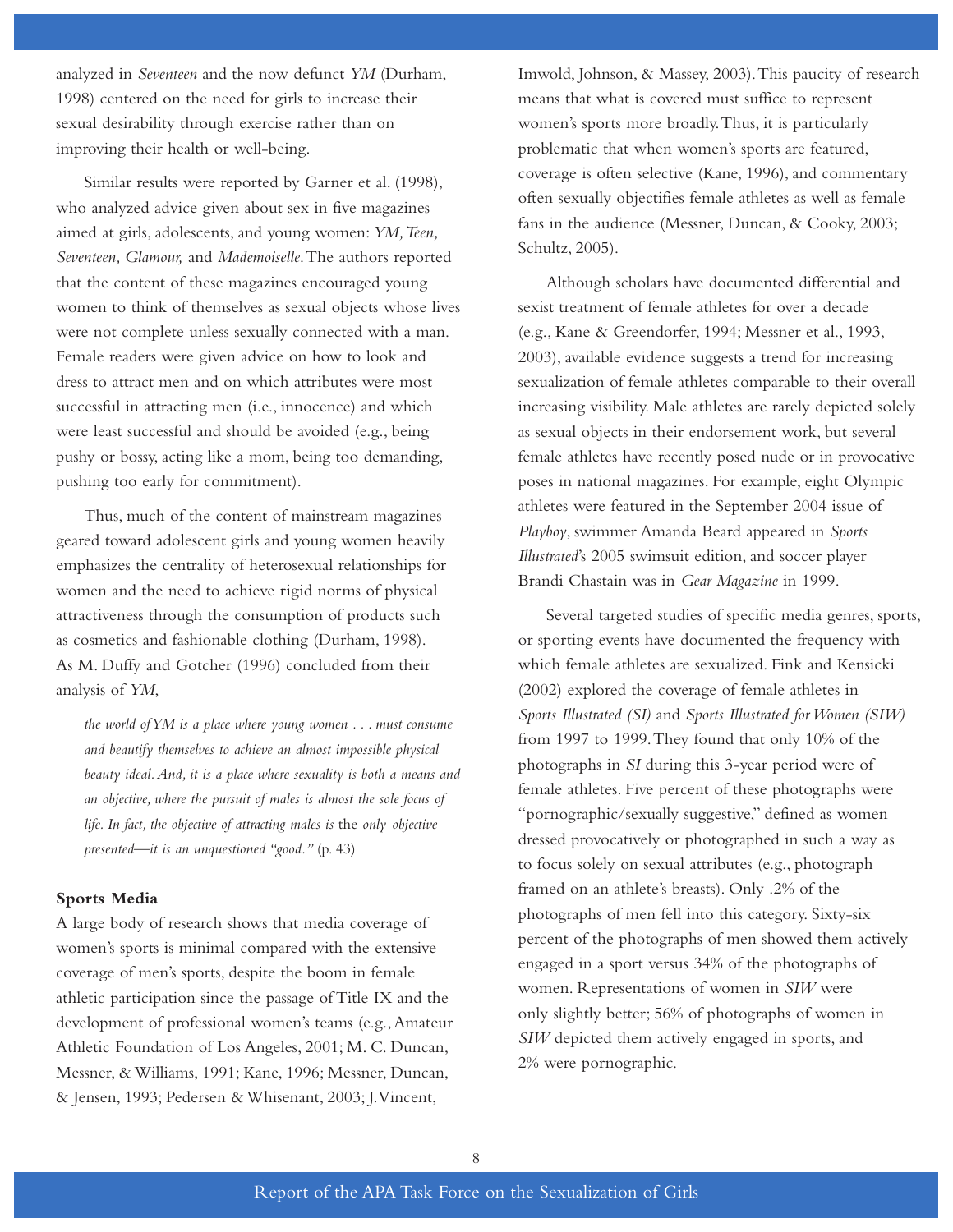Shugart's (2003) study on print and television coverage of the 1999 U.S. women's soccer team lends further support for a pattern of sexualizing female athletes. Shugart argued that media coverage of the team was sexualized in three ways:

- <sup>l</sup> *Subtle sexualization* occurred through passive objectification—for example, photographs that favored an athlete's face rather than her athletic performance.
- <sup>l</sup> *Less subtle sexualization* was shown in commentators' remarks—for example, when Brandi Chastain removed her jersey after scoring the winning goal of the World Cup.Although this specific behavior was identical to that of male soccer players in the same circumstances, in Chastain's case, sportscasters called it a "striptease" and deemed her "the owner of the most talked-about breasts in the country" (pp. 12-13). In several media sources, the team was referred to as "booters with hooters" (p. 13).
- <sup>l</sup> *"Vigilant heterosexuality"* was evident in commentary that placed the femininity of female athletes and their family lives in the foreground to suggest that they were not lesbians (regardless of their real-life sexual orientation).This form of sexualization marginalizes the athleticism of female athletes:"Female strength has been redefined as male pleasure" (p. 27).This assessment is echoed by Hill Collins (2004), who argued in an analysis of depictions of several African American athletes that their appearances in passive "sexy" poses in various media counteracted their aggression and passion on the court or field.

#### **Video/Computer Games**

The vast majority of children play video games: 87% of younger children and 70% of adolescents (Paik, 2001).A gender divide in heavy video game play exists, with 41% of boys playing games for more than an hour a day and only 18% of girls doing so (D. Roberts et al., 2005). Girls, however, spend an average of 40 minutes per day playing games online or on home systems (D. Roberts et al., 2005).

Games made for specialized systems and those made for personal computers contain highly sexualized content and few strong female protagonists (Dietz, 1998). In a recent study, Haninger and Thompson (2004) sampled 80 "Teen"-rated<sup>3</sup> video games from a population of 396 games in release in 2001.They observed sexual themes in 27% of games. Games were significantly more likely to depict female characters partially nude or engaged in sexual behaviors than to depict male characters in this way.When the authors expanded their definition of "sexual theme" to include "pronounced cleavage, large breasts, or provocative clothing," the percentage of female characters so depicted rose to 46%.

Beasley and Standley (2002) examined 64 games for sexualizing themes.Women were seldom depicted in any of these games (14% of all characters were female).When the clothing of female characters was compared with that of males, female characters' clothing was more likely to expose skin. Dill, Gentile, Richter, and Dill (2005) found that in the 20 top-selling games in 1999, only female characters were portrayed as highly sexualized.

#### **Internet**

Girls use the Internet frequently and for many purposes (D. Roberts et al., 2005). In recent years, studies have shown that girls and boys use the Internet in equal numbers (Lenhart, Lewis, & Rainie, 2001; D. Roberts et al., 2005), with girls leading boys in Internet use in the early middle-school years (Lenhart, Madden, & Hitlin, 2005). The wide popularity of sites like MySpace.com as well as blog centers has encouraged youth, including girls, to describe themselves on the Internet. Recently, public attention has focused on the sexualized self-presentations by some girls on these Web sites and the dangers inherent in this practice (Kornblum, 2005), although there is currently no research that has assessed how girls portray themselves or how dangerous this practice is. Some girls have posed in provocative clothing and posted notices of their sexual availability.

<sup>&</sup>lt;sup>3</sup> According to the Entertainment Software Rating Board (n.d.), "T" or teen-rated video games have content that may be suitable for ages 13 and older. Titles in this category may contain violence, suggestive themes, crude humor, minimal blood, simulated gambling, and/or infrequent use of strong language.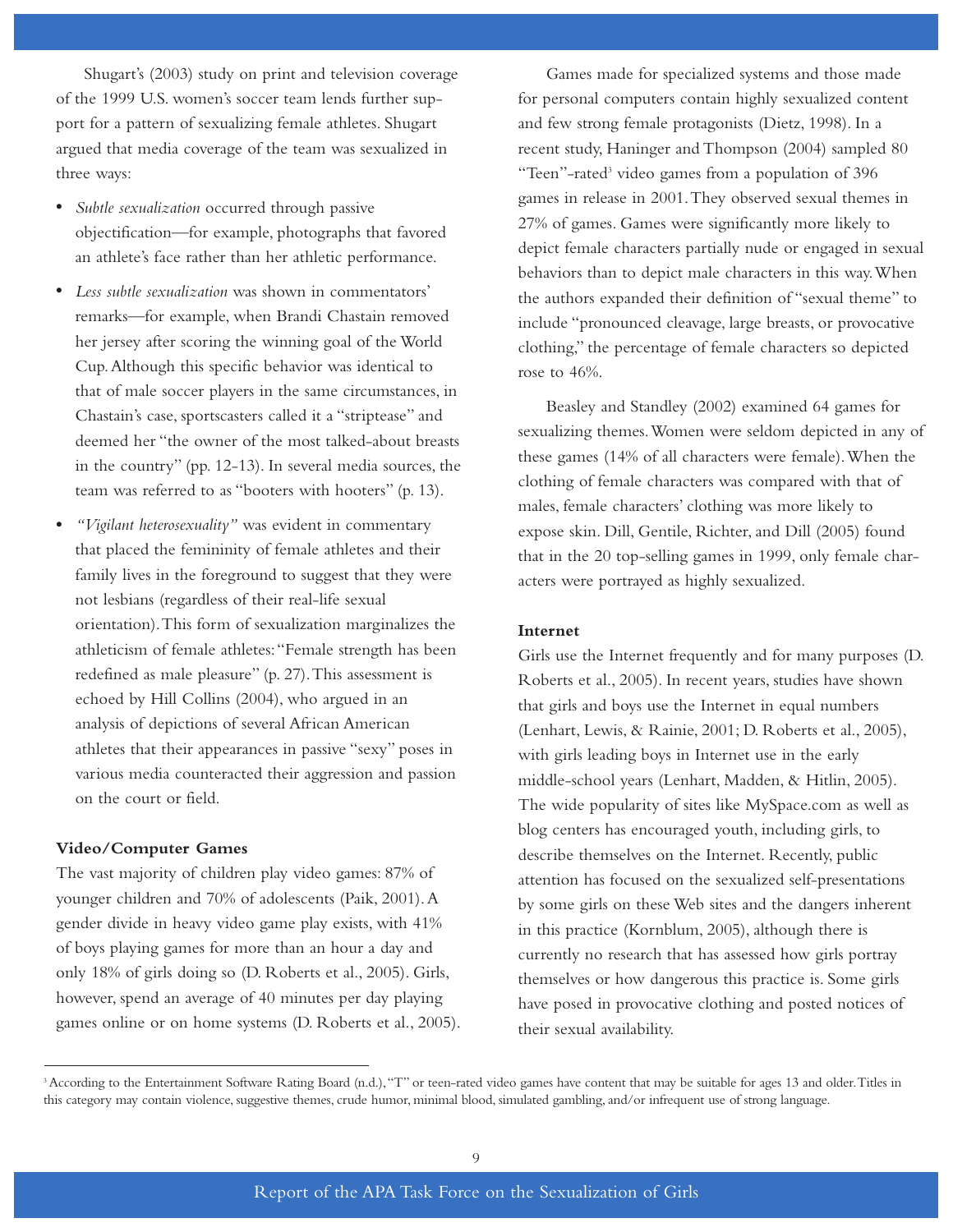The recent and global proliferation of Web sites of all kinds that may be of interest to girls makes it difficult to assess the sexualization of girls and women. Lambiase (2003) examined the sexualization of girls and women on one specific type of Web site that targets and attracts girls and teens: official and fan Web sites of male and female celebrities. She found that female celebrities were far more likely than male celebrities to be represented by sexualized images, regardless of whether the site was official or produced by fans. She also found that female musicians were more likely to be sexualized than other female celebrities. Pornography is readily available on the Internet (Griffiths, 2000), with one source estimating that 12% of all Web sites are pornography sites, and 25% of all search engine requests are for pornography (English, 2005). Extensive data on children's and adolescents' exposure to sexually objectifying material online is lacking; however, a Kaiser Family Foundation (2001) study found that 70% of teens 15–17 years of age had accidentally encountered pornography on the Internet, with 23% saying this happened somewhat or very often.

### **Advertising**

The sexualization of women is particularly prominent in the world of advertising. In prime-time television commercials, for example, Lin (1997) demonstrated that women more often than men were shown in a state of undress, exhibited more "sexiness," and were depicted as sexual objects (9.2% of men vs. 20.8% of women). Similar findings have appeared in analyses of commercials on MTV (Signorielli, McLeod, & Healy, 1994), on Spanish-language programming (Fullerton & Kendrick, 2000), and in countries around the world, such as Turkey and Japan (Akima, 2003; Uray & Burnaz, 2003). Beer commercials have emerged as a particularly rich source of images that sexualize young women. Of the 72 beer and nonbeer ads randomly selected from prime-time sports and entertainment programming, 75% of the beer ads and 50% of the nonbeer ads were labeled as "sexist," featuring women in very limited and objectifying roles (Rouner, Slater, & Domenech-Rodriguez, 2003).

Magazine advertisements also sexualize women. First, studies indicate that women are frequently featured as sexual objects in such ads (e.g., Baker, 2005; Lindner, 2004; W. J. Rudman & Verdi, 1993). In one analysis of women appearing in advertisements in *Time* and *Vogue* from 1955 to 2002, Lindner (2004) reported that an average of 40% of ads featured women as decorative objects.When women are featured as "decorations" in ads (e.g., shown standing seductively next to a car to enhance the image of the car), their major purpose is to be looked at.They are treated as appendages to the product rather than as active consumers or users of the product.

Differences in these patterns emerge based on the magazine's intended audience and are particularly high in magazines targeting men. For example, Baker (2005) reported that in magazines targeting Black men or White men, 68.2% of women appearing in magazines for Black men and 53.3% in magazines for White men could be categorized as filling the decorative object role.This was the case for 22.0% and 15.8% of women in magazines targeting Black women and White women, respectively. Similarly, Reichert and Carpenter (2004) found that whereas women were suggestively dressed, partially clad, or nude about half the time in ads in women's magazines (e.g., *Redbook*) published in 2003, almost four out of five women (78%) were depicted in this manner in ads in men's magazines (e.g., *Esquire*).Analyses of photographs from *Maxim*  and *Stuff* (two popular men's magazines) revealed that 80.5% of the women were depicted as sex objects (Krassas et al., 2003).

Magazine advertisements sexualize women in a second way. Evidence indicates that such sexual objectification occurs more frequently for women in magazine ads than for men (Plous & Neptune, 1997; Reichert, 2003; Soley & Kurzbard, 1986). For example, Reichert, Lambiase, Morgan, Carstarphen, and Zavoina (1999) found that women were three times more likely than men to be dressed in a sexually provocative manner in ads. In their analysis of fashion and fitness magazine advertisements published in 1992,W. J. Rudman and Verdi (1993) found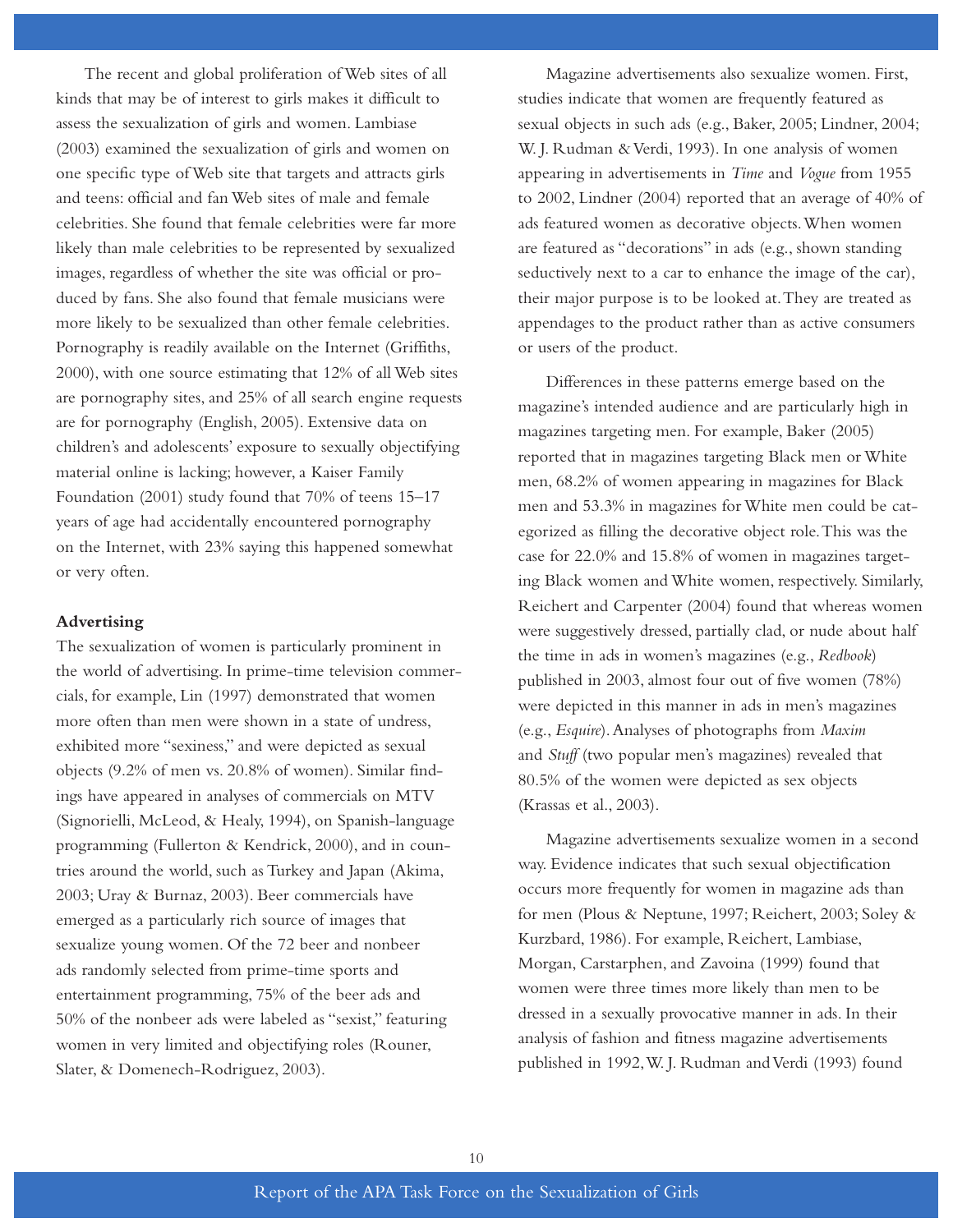that female models were more likely than male models to be placed in submissive, sexually exploitive, and violent positions. In approximately 80% of the ads in their sample, female models were posed in sexually exploitive postures. In half of the ads studied, female models were "dismembered" (i.e., body parts were excluded or obscured) by the camera angle or logo placement.This was the case for only 17% of men in ads.

Findings document that such patterns have been increasing over time. Sullivan and O'Connor (1988) reported a 60% increase since 1970 in the portrayals of women in purely "decorative" roles. In an analysis of 1,871 ads from 1959, 1969, 1979, and 1989, Busby and Leichty (1993) found an increase in the number of decorative or alluring roles for women—from 54% in 1959 to 73% in 1989. Kang (1997) reported an increase in the display of women's bodies in advertisements—from 25% of ads in 1979 to 32% in 1991. In comparing the sexual imagery in ads from six magazines published over a 20-year-period, Reichert and Carpenter (2004) found a significant increase over time in the explicitness of female dress, male dress, and physical contact between women and men. Here, 28% of women were shown as suggestively dressed, partially clad, or nude in ads in 1983, and this increased to 49% in 2003. Only one study found no change over time in objectification or body display for women from 1955 to 2002 (Lindner, 2004). Overall, research shows magazines' growing focus on women's bodies as sexual objects for others' viewing pleasure.

Some researchers have found that such patterns differ depending on the race of the woman pictured or targeted as an audience for the magazine. In her analysis of images of women's sexuality in advertisements in eight Black- and White-oriented women's and men's magazines, Baker (2005) found that White women in women's magazines, more often than Black women in women's magazines, were represented with their faces hidden (thus placing an emphasis on their body and physical attributes).White women were also more likely than Black women to be represented as a decorative object in men's magazines. Similar findings were reported by Sanchez-Hucles, Hudgins, and Gamble (2005) in their comparison of

women in ads in mainstream, Black-oriented, and Latina magazines. In this study, 42% of ads in *Cosmopolitan* were found to contain suggestive body exposure, compared with 13% in *Ebony*, 32% in *Essence*, 0% in *Filipinas*, and 21% in *Latin Girl*.These patterns appear to persist over time.

Plous and Neptune (1997) examined 10 years of fashion advertisements drawn from six magazines geared toward White women (*Cosmopolitan, Glamour*), Black women (*Ebony, Essence*), and White men (*Esquire, GQ*). They found that body exposure of White women increased significantly over the 10 years, from approximately 34% in 1985-1986 to nearly 50% in 1993-1994.Ads displaying cleavage of White women nearly doubled, from 22.8% in 1985–1986 to 42.8% in 1993–1994. Breast exposure of Black women increased from 30% of ads in 1986-1988 to more than 40% by 1993–1994. If breast exposure is included with other types of body exposure, the percentage of 1993–1994 ads with body exposure rises to 52.9% for Black women and 61.6% for White women.

Despite evidence that ads are more sexual than ever (Lin, 1998; Reichert et al., 1999), there is also some indication that this is not what the public wants.A 1999 *Adweek* poll showed that 70% of respondents thought there was too much sexual imagery in advertising (Dolliver, 1999). Moreover, evidence indicates that such tactics may not be as effective as advertisers think.Advertising and marketing researchers have studied sex in advertising since the 1960s, and a general finding has been that attention and processing resources are directed toward sexual material including nudity, sexual behavior, and embedded sexual material (Lang,Wise, Lee, & Cai, 2003). Recent evidence, however, indicates that drawing attention does not always translate into selling products. In an experimental investigation involving 366 adults 18–54 years of age, Bushman (2005) demonstrated that participants exposed to programming featuring sexual commercials were less likely to remember the advertised brands and expressed less interest in buying those brands than participants who had seen ads with no sexual content.

These data indicate that young women and adult women are frequently, consistently, and increasingly presented in sexualized ways in advertising, creating an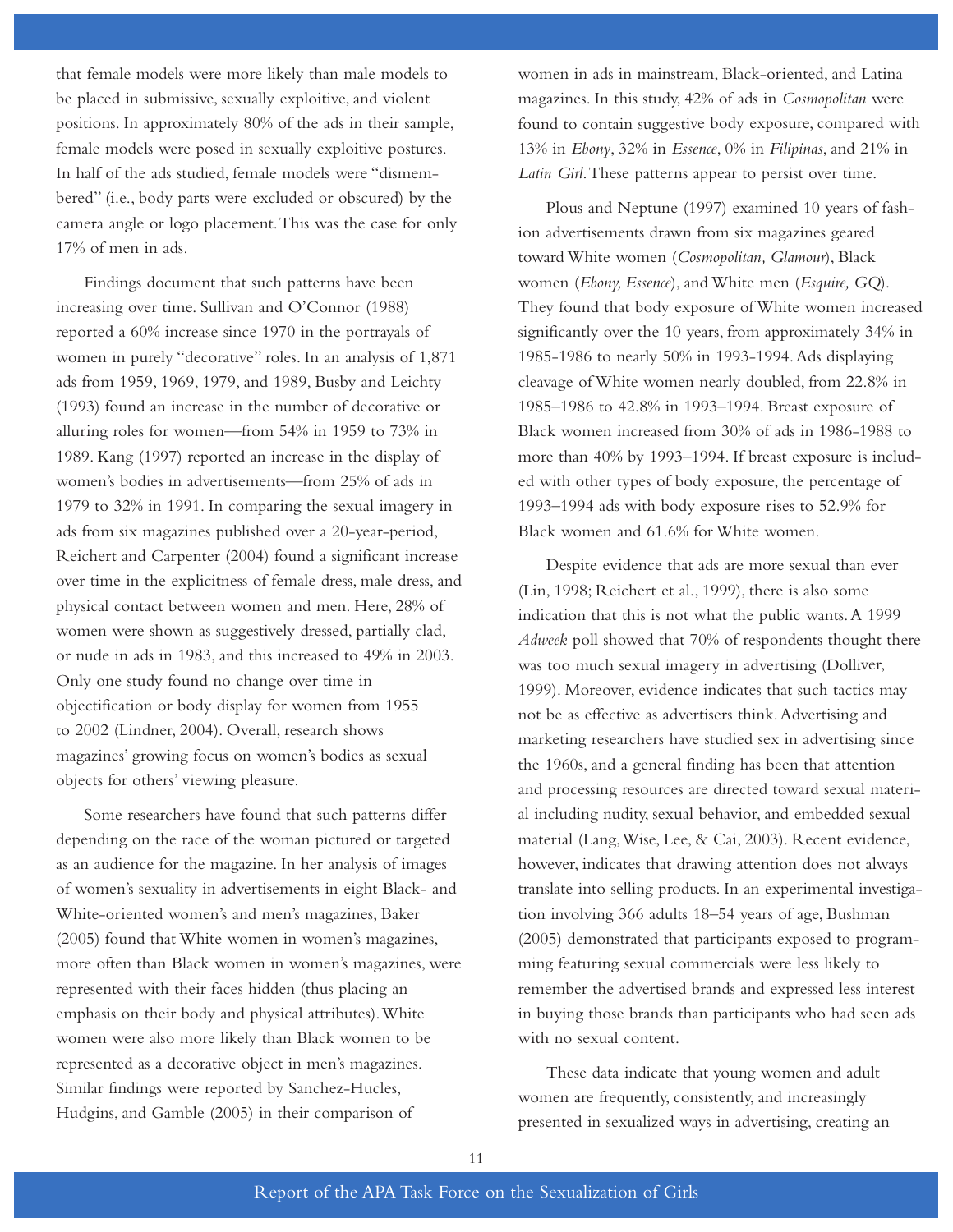environment in which being female becomes nearly synonymous with being a sexual object.Although advertisers are typically careful not to sexualize young girls directly, several advertising techniques do so indirectly:

- There is some empirical evidence that children, and girls *especially, are sometimes depicted as sexual objects or as counterparts to adult versions.* In their analysis of children appearing in advertisements drawn from five popular magazines (e.g., *Ladies Home Journal, Newsweek*) over a 40-year-period, O'Donohue, Gold and McKay (1997) found 38 ads (1.5%) that portrayed children in sexual ways. Moreover, 85% of these ads focused on girls, and this depiction of sexualized girls was found to increase significantly over time. In these ads, girls often appear with sexualized adult women and are posed in matching clothing or seductive poses.
- Advertising imagery presents the public with both a "trickle *up" and a "trickle down" framework on girls and women (Cook & Kaiser, 2004); thus, the distinction between women and girls may become blurred.* In this framework, young girls are "adultified" and adult women are "youthified." Merskin (2004) wrote that advertising is full of photographs in which women are "dressed down" to look like little girls and young girls are "dressed up" as grown women. Evidence for trickle-up includes the launching of new magazines *CosmoGirl* and *ElleGirl* in 2001 and *Teen Vogue* in 2003.These magazines "downsize" the sexualizing messages of their "mother" publications: how to please your man becomes how to please your prom date. The trickle-down or "youthification" side of the equation includes sexual portrayals of adult women as young girls in advertising (Kilbourne, 1999), often wearing schoolgirl clothing and licking lollipops or popsicles or wearing scaled-up versions of children's clothing styles like babydoll dresses and tops, knee socks, and Mary Janes, all marketed as adult women's wear.This trend has led some critics to denounce "pedophilic fashion" (Menkes, 1994). As another example, a recent television fashion show (the *Victoria's Secret Fashion Show* on CBS in December 2005) featured a Christmas-themed segment in which the

highly sexualized runway models were dressed like little girls in baby doll teddies, pulling stuffed animals, and surrounded by toys.

• Individual ads have employed youthful or "barely legal" *celebrity adolescents in highly sexual ways.* News stories over the last 25 years have reported on these ads both successful and controversial—that have been debated and sometimes pulled because of their presentation of sexualized young girls: the Brooke Shields/Calvin Klein jeans ad, and in more recent years, the Abercrombie and Fitch catalogue, the Calvin Klein child underwear ads, the Christina Aguilera/Skechers ads, and the Paris Hilton/Carl's Jr. hamburger ads. Such ads often take a star popular with teens and preteens and present her in highly sexualized poses. Some explicitly play up innocence as sexy, as in one of the Skechers "naughty and nice" ads that featured Aguilera dressed as a schoolgirl in pigtails, with her shirt unbuttoned, licking a lollipop. Merskin (2004) concluded that

*the message from advertisers and the mass media to girls (as eventual women) is they should always be sexually available, always have sex on their minds, be willing to be dominated and even sexually aggressed against, and they will be gazed on as sexual objects.* (p. 120)

#### **Products**

Products designed for children and adolescents are big business; toy sales alone amounted to over \$21 billion in 2005 (Ackman, 2006).These products are one of the sources of societal-level socialization and can shape children's development in a variety of ways. For example, cultural model theorists (Bachen & Illouz, 1996; Duveen & Lloyd, 1990) have argued that marketers present schemas to young people for life events about which they have little experience and which then become cultural models for them.Although few systematic studies have been conducted to examine the prevalence or psychological impact of products that sexualize girls or women, the following sections on dolls, clothing, and cosmetics present examples of products marketed to girls that present images of sexy, sexualized persons.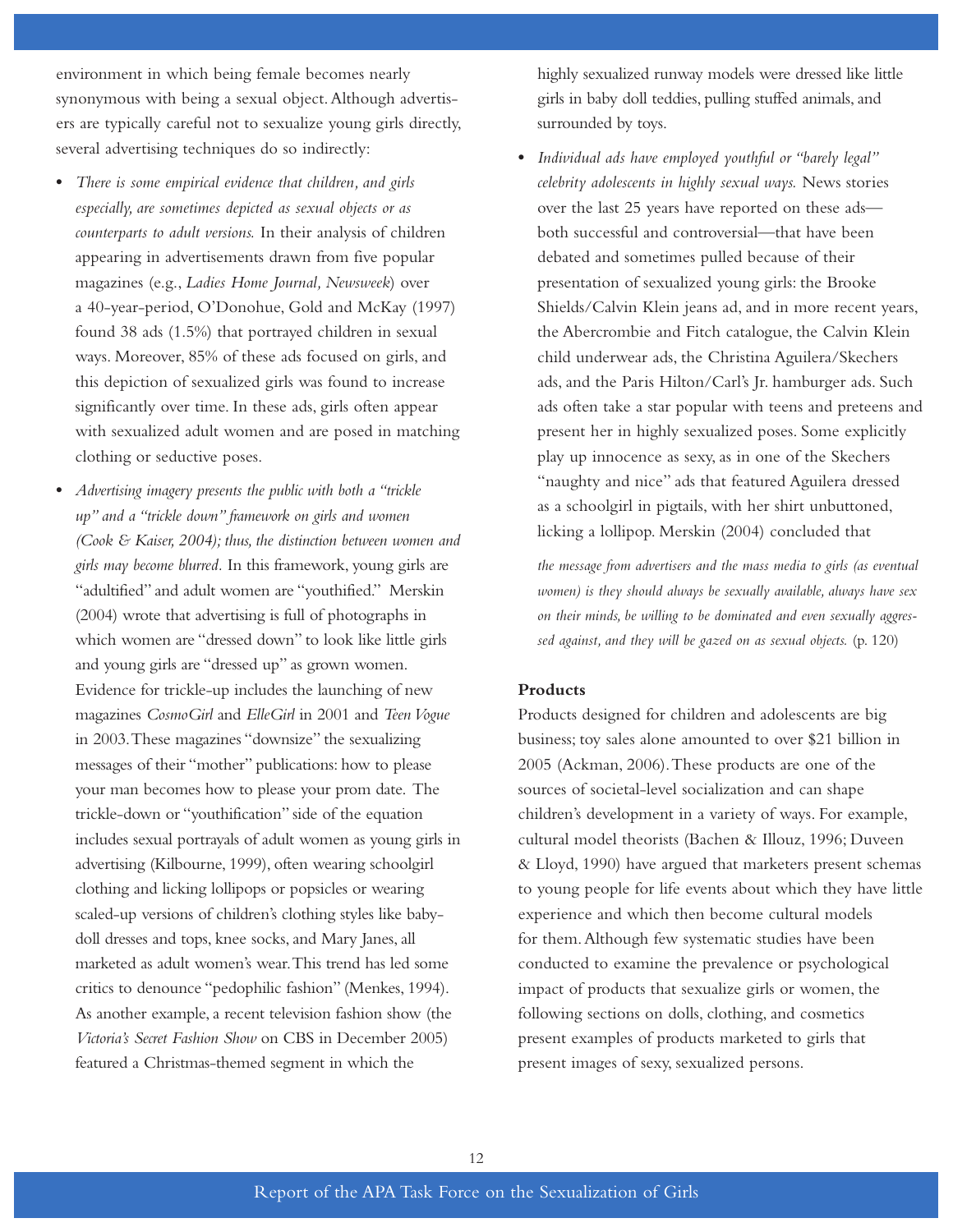*Dolls.* Doll play is a popular activity for children, especially girls (Sutton-Smith, 1986). It is therefore of concern when sexualized dolls are marketed to girls. One series of dolls popular with girls as young as age 4 are the Bratz dolls, a multiethnic crew of teenagers who are interested in fashion, music, boys, and image (see www.bratz.com). Bratz girls are marketed in bikinis, sitting in a hot tub, mixing drinks, and standing around, while the "Boyz" play guitar and stand with their surf boards, poised for action (Brown & Lamb, 2005; Lamb & Brown, 2006). Moreover, Bratz dolls come dressed in sexualized clothing such as miniskirts, fishnet stockings, and feather boas.Although these dolls may present no more sexualization of girls or women than is seen in MTV videos, it is worrisome

when dolls designed specifically for 4- to 8-year-olds are associated with an objectified adult sexuality.The objectified sexuality presented by these dolls, as opposed to the healthy sexuality that develops as a normal part of adolescence, is limiting for adolescent girls, and even more so for the very young girls who represent the market for these dolls.

With the success of the Bratz dolls, other doll manufacturers have followed suit. Mattel created "My Scene Barbie"

and was promptly sued by Hasbro for "serial copycatting" (DeSmedt, 2006).The pudgy, cuddly, and asexual troll dolls that sold by the millions in the 1960s have been reinvented as Trollz (à la Bratz), hip teenagers who are "BFFL" (Best Friends for Life; see www.trollz.com) (Sheff, 2005).The full-lipped Sapphire, Amethyst, Onyx, Ruby, and Topaz sport big hair, miniskirts, bare midriffs, and "magical belly gems" and are being marketed to girls as young as 4–8 years old (Sheff, 2005). Recently, Hasbro was poised to release a series of dolls modeled after the musical group The Pussycat Dolls (a former burlesque troup known for their revealing clothing and highly sexualized lyrics), designed for 4- to 8-year-old girls.A grassroots protest campaign convinced them to pull this line of dolls (Goldiner, 2006).

*. . . the thong, an item of clothing based on what a stripper might wear, is now offered in "tween" stores as well as women's wear departments, often with decorations that will specifically appeal to children.*

Although the hugely popular American Girl dolls, known for their championing of multiethnic girls' histories, have not been overtly sexualized,American Girl's recent co-branding with Bath & Body Works (T.Turner, 2005) may lead to product tie-ins that will encourage girls to develop a precocious body consciousness and one associated with narrowly sexual attractiveness.

*Clothing.* Whereas girls may have little control over how they are represented in the media, they have more control over the identity they create via their clothing choices (Cook & Kaiser, 2004). Labre and Walsh-Childers (2003) argued that teen magazines combine fashion and beauty into one category and that girls are encouraged to express

> their individuality through fashion choices. Indeed, as Lamb and Brown (2006) indicated, marketers specifically sell unique identity to girls via clothing, often pointing out how a girl might choose one day to look "punk" and another to look "innocent."

Given that girls may be developing their identity in part through the clothing they choose, it is of concern when girls at increasingly younger ages are invited to try on and wear teen clothes designed to highlight female sexuality.Wearing such

clothing may make it more difficult for girls to see their own worth and value in any way other than sexually.The sexualization of girls in clothing advertisements appeared at least as early as 25 years ago, with such advertisements as a girl in jeans, dropping her rag doll by her side, with the headline "13 going on 18" (1981), and the controversial Calvin Klein ad in which the 15-year-old Brooke Shields declared,"Nothing comes between me and my Calvins" (Cook & Kaiser, 2004).

What seems to be a more recent phenomenon, however, is the production of "sexy" clothing in child and teen sizes. Pollett and Hurwitz (2004) noted that the thong, an item of clothing based on what a stripper might wear, is now offered in "tween" stores as well as children's wear departments, often with decorations that will specifi-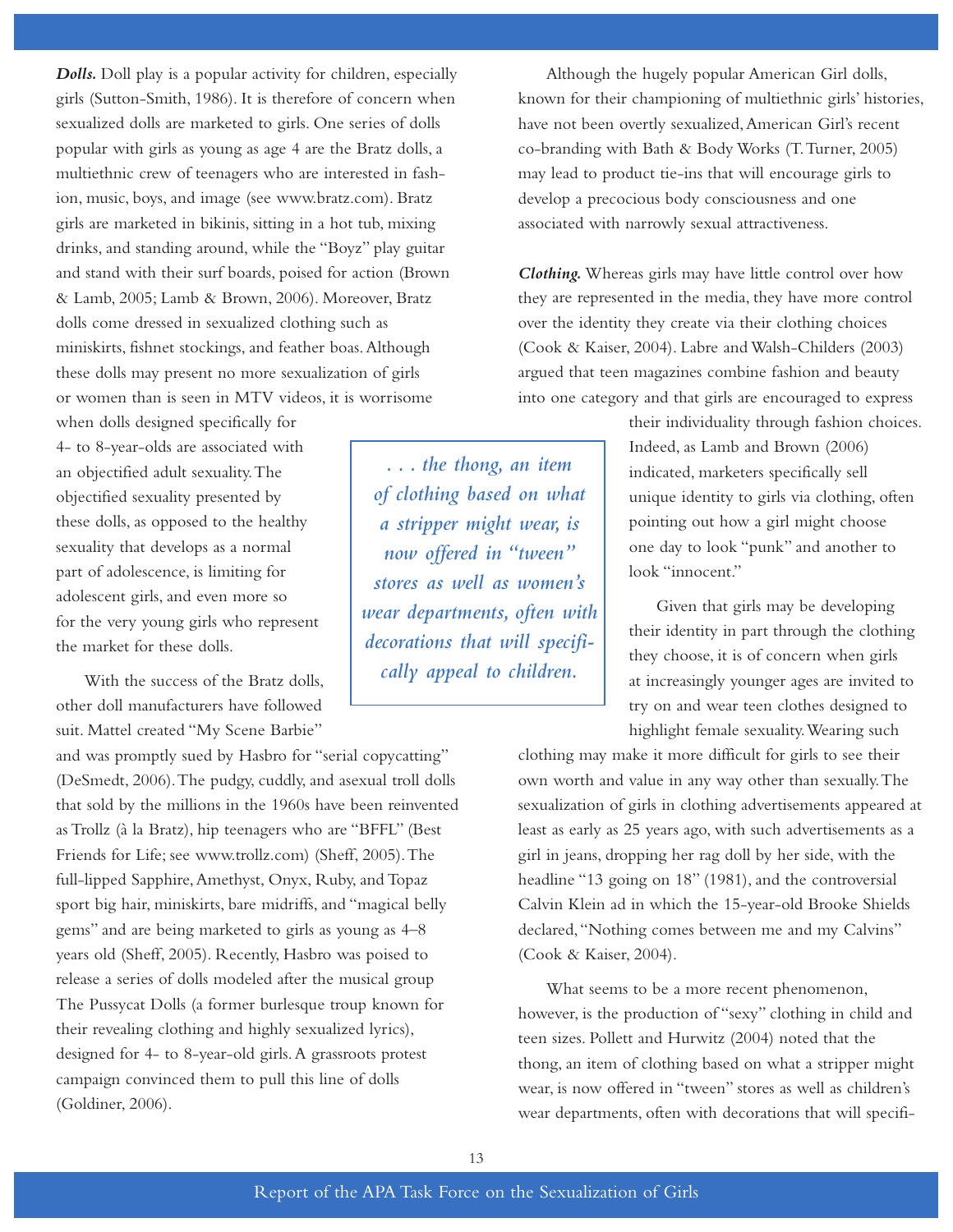cally appeal to children. Retail stores such as Limited Too that focus on the so-called tween population (defined by the store as ages 7 up to teen years) sell sexy lingerie such as camisoles and lacy panties, items that once would have been marketed solely to adults (Lamb & Brown, 2006). In a recent content analysis of Halloween costumes, Nelson (2000) found that there was greater variation in the types of costumes marketed to boys than in those marketed to girls and that girls' costumes nearly always emphasized physical attractiveness (e.g., beauty queens and princesses). Among the few female villain costumes, sexual eroticism was emphasized (e.g.,"Sexy Devil" or "Bewitched").

*Cosmetics.*The cosmetics industry has also seen the value of marketing their products to younger and younger girls.Toy shops sell "Girls Ultimate Spa and Perfume Kit" ("for use by up to eight kids and perfect for spa parties, sleepovers, and rainy days"); the Body Shop has lip glosses intended for teens and fruity lip glosses for preteens; Claire's, an accessory store in thousands of malls, sells lip gloss and perfume to young girls. Barbie has perfumes called "Free Spirit," "Summer Fun," and "Super Model."

French perfumeries have introduced perfumes to the market specifically for little girls (e.g.,"smellies").Villeneuve and de Grandi (1996) stated that "very young girls are targeted with a whole range from the leading brands, with *Fleur d'interdit* by Givenchy and *Tendre Poison* by Dior, lighter versions of *Interdit* and *Poison,*a reminder of the 'grown-up version'at gentler prices."The marketers at Yves Rocher write of their *Blackberry Cream* perfume,"Little girls love to wear fragrance just like Mom." Publishers of teen magazines such as *CosmoGIRL!* advertise cosmetics, perfumes, and personal hygiene products, along with fashion, to their anticipated audience of preteens and teens.These pitches appear to be effective. Marketing surveys show that the average 12 to 19-year-old girl uses fragrances five times a week (Chaplin, 1999).Although there is nothing wrong with girls wanting to smell nice and look attractive, advertisements for adult women's perfume overwhelmingly advertise seduction and sex appeal through the use of scent. Cosmetics and perfume are often associated specifically with the desire to be sexually attractive, a desire that seems misplaced in prepubescent girls.

#### **Summary of Cultural Contributions**

The evidence reviewed in this section demonstrates that women and girls are more likely than men and boys to be objectified and sexualized in a variety of media outlets (including television, magazines, sports media, and music videos), in advertising, and in several products that are marketed to children.Although much of this research has focused on adult or college-aged women rather than on girls or teenagers, portrayals of adult women provide girls with models that they can use to fashion their own behaviors, self-concepts, and identities.Although media images of girls directly affect girls, media images of women can also affect them through this indirect process.

## *Interpersonal Contributions*

Societal messages that contribute to the sexualization of girls come not only from media and merchandise but also through girls' interpersonal relationships (e.g., with parents, teachers, and peers) (Brown & Gilligan, 1992). Parents, teachers, and peers exist within the context of society's sexualizing representations and can be affected by them.Thus, these individuals may contribute to girls' sexualization when they convey their support for these cultural messages, either subtly or overtly. In addition, parents, teachers, and peers, as well as others (e.g., other family members, coaches, or strangers) sometimes sexually harass, abuse, or assault girls, a most destructive form of sexualization.

Research suggests that parents' gender schemas have a significant effect on children's gender self-concepts and gender-related attitudes toward others (Tenenbaum & Leaper, 2002). Fathers' attitudes in particular influence the gender typing of children's activities and whether children conform to this gender typing (McHale, Crouter, & Tucker, 1999).Although these studies investigated gender schemas rather than sexualization, they suggest that if parents' schemas include sexualized ideas about girls (which is likely given that the sexualization of women and heterosexual interactions are a key dimension of dominant cultural femininity; Bartky, 1990; Brown, 2003), these beliefs will be conveyed to their daughters and sons.

Because the current standard for sexy physical appearance for girls requires that girls be quite thin, research on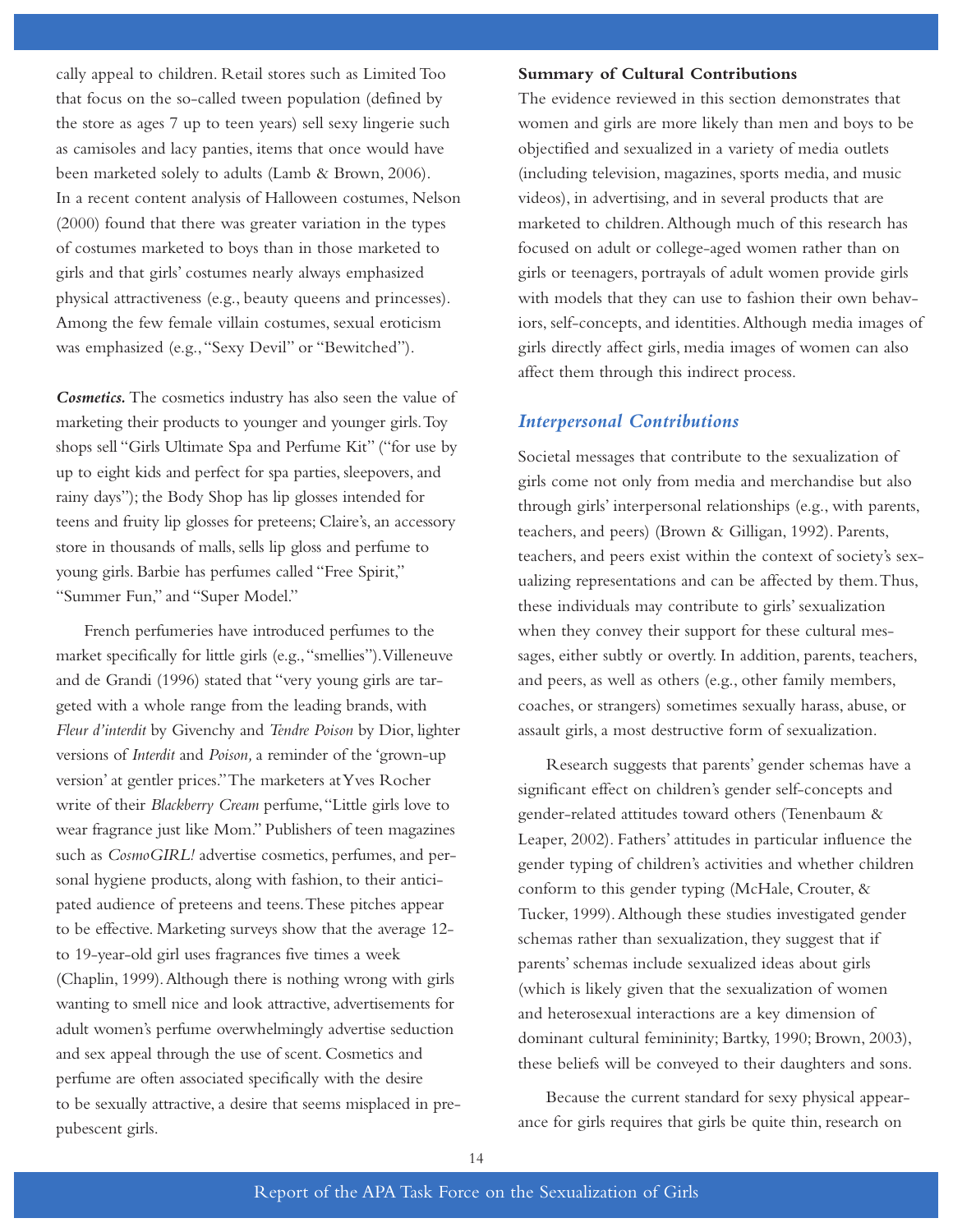the "thin ideal" is relevant to the sexualization of girls. There is evidence that parents, peers, and the media all support a "culture of dieting" for girls (Levine, Smolak, & Hayden, 1994; Nichter, 2000). Several studies (with mostly White participants) have shown that mother–daughter interactions affect how adolescent girls respond to cultural messages about thinness (Ogle & Damhorst, 2004) and that mothers' investment in their own slenderness and mothers' criticisms of their daughters' weight are correlated with disordered eating in their daughters (Hill,Weaver, & Blundell, 1990; Levine, Smolak, Moodey, Shuman, & Hessen, 1994).

More recently, in a 3-year qualitative, longitudinal study of eighth and ninth graders, Nichter (2000) found that White mothers routinely engaged in "fat talk" about their own bodies and the bodies of their daughters, concluding that "girls seemed to be surrounded by excessive concerns over physical appearance and talk of feel-

ing fat" (p. 120). Fewer girls received messages from fathers, but when they did, it was in the form of criticism, "appraising looks, kidding quips, putdowns, and snide comments like 'When did you start getting boobs?'" (p. 140). This last comment suggests that body comments and fat talk do, at least for fathers, include specific references to sex-

uality and that comments on a girl's body are often conflated or experienced as comments on her sexuality. In addition, such encouragement for girls to look at their bodies rather than attend to their feelings teaches them to treat their bodies as objects to be decorated and made desirable for others; as they mature into adolescence, such looking becomes sexualized (Lamb, 2002, 2006;Tolman, 2002).

Nichter (2000) found a different pattern for African American girls, who received much more positive feedback about their appearance and "style" from their parents.They also said that they looked up to their mothers as role models who would teach them how to succeed in a hostile world.Although African American girls reported dieting at almost the same rates as European American girls, they also reported greater body satisfaction and self-esteem and less concern about their weight. Both African American and

European American girls thus seem to be internalizing the messages, whether positive or negative, they receive from their parents.

Parents can also contribute to the sexualization of their daughters in very direct and concrete ways—for example, by entering their 5-year-old daughter in a beauty pageant in which she and the other contestants engage in behaviors and practices that are socially associated with sexiness: wearing heavy makeup to emphasize full lips, long eyelashes, and flushed cheeks, high heels to emulate adult women, and revealing "evening gowns."Although relatively few girls actually participate in such pageants, they have become a topic of interest in the news, documentaries, and advertising, in particular regarding whether this precocious sexualization is problematic for these or other girls. In this way, the participation of a few may in fact

contribute to the sexualization of many.

Some parents have agreed to let their daughters undergo plastic surgery in order to become sexier or more attractive. Over 77,000 invasive surgical procedures were performed on teens 18 years old and younger in 2005, a 15% increase since 2000 (American Society of Plastic Surgeons, 2006a). Minors cannot obtain such surgery unless their parents consent;

parents typically finance the surgery, as well. Because these procedures are expensive (and generally not covered by health insurance), only girls from upper-middle-class or wealthy families are likely to have access to them.

Teachers may also contribute to the sexualization of girls. In her ethnographic research in preschools, Martin (1998) found that girls were encouraged to play dress up more than boys and that teachers encouraged girls in their dress-up games to play at being sexualized adult women. This often involved looking in mirrors, walking in "fancy" high heels, and "vamping."Teachers may also communicate messages to girls that promote a thin-ideal body image. For example, one study showed that teachers have negative attitudes toward girls whose bodies do not conform to the thin ideal (Villimez, Eisenberg, & Carroll, 1986). In this study, teachers rated children in kindergarten through

*African American girls . . . reported greater body satisfaction and self-esteem and less concern about their weight.*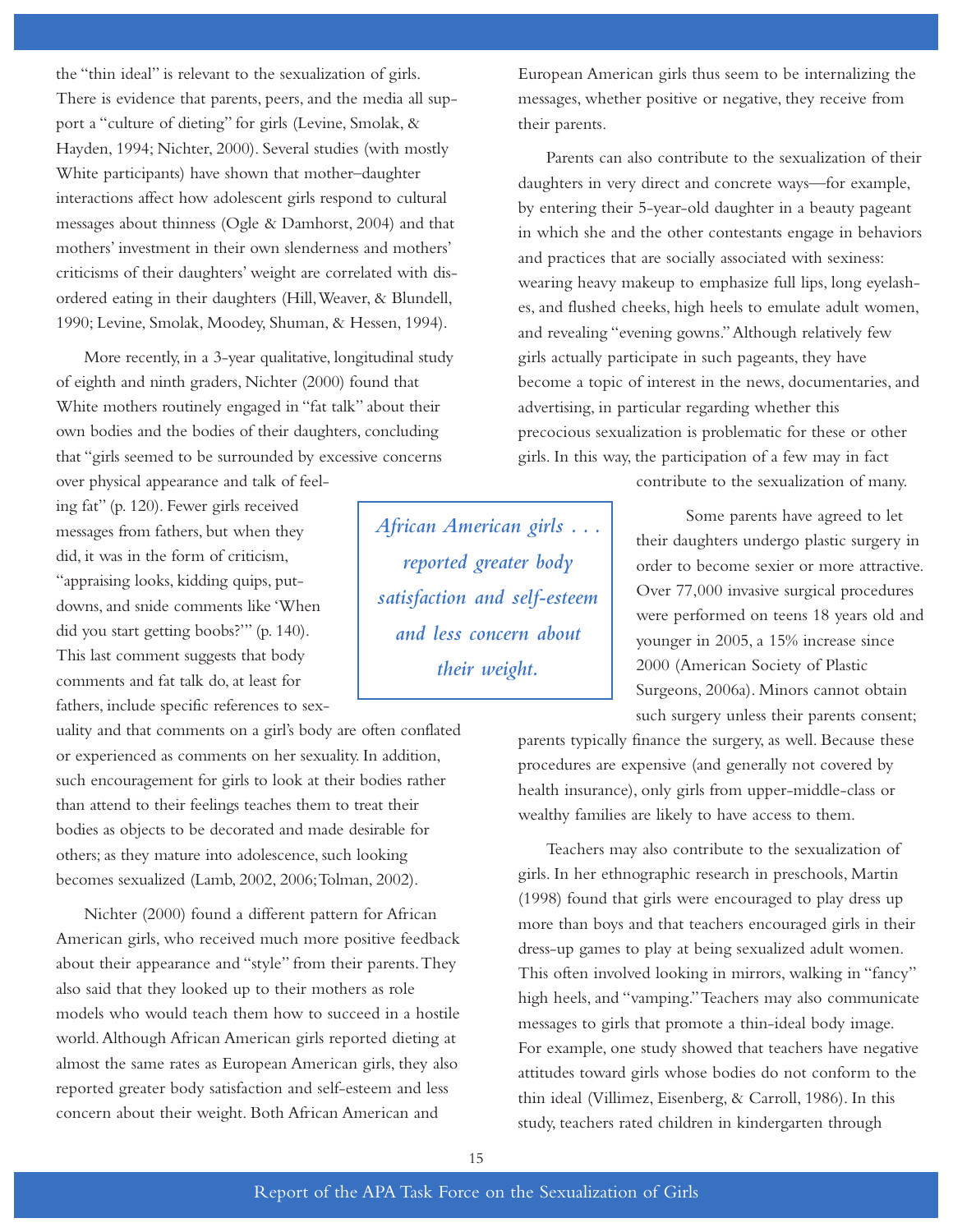fourth grade. Heaviness and body "bulk" were negatively correlated with teachers' ratings of girls' competence but positively correlated with their ratings of boys' competence.Although the thin ideal is conceptually distinct from sexualization, the two are often connected. In another study (Rolón-Dow, 2004), middle-school teachers' descriptions of their Latina (Puerto Rican) students focused almost exclusively on the appearance and sexuality of the girls.The girls'"hypersexuality" was seen as being incompatible with academic achievement.

Peers also participate in the sexualization of girls. Thorne's (1993) research on girls and boys together on the playground showed that girls are marked as sexual by boys at a very early age, quite independent of their own behavior. Nichter (2000) and Eder (1995) found that girls police each other to ensure conformance with ideals of thinness and sexiness, and Brown (2003) found that teenage girls will seek revenge by negatively sexualizing girls whom they perceive as a threat (e.g., by labeling them as "sluts"). Several authors (Levy, 2005b; P. Paul, 2005; Pollet & Hurwitz, 2004) have argued that girls now equate popularity with sexiness and view behaving in a sexual way with boys as a pathway to power. Indeed, previous research has shown that girls' popularity is based in part on physical attractiveness and social precocity regarding interest in boys (Adler, Kless, & Adler, 1992). Merten's (2004) ethnographic study of (mostly White) suburban Chicago junior high school girls also supports this idea. He found that popularity required girls to construct a femininity that focused on physical attractiveness and "emphasized the male gaze" (p. 364).

Sexual harassment by boys and men is a regular part of school and work life. In the American Association of University Women's (2001) "Hostile Hallways" study, 63% of girls reported experiencing sexual harassment "often" or "occasionally."The most common form of harassment was being made the object of sexual jokes, comments, gestures, or looks; next most frequent was being touched, grabbed, pinched, or brushed up against in a sexual way. Of girls who reported physical sexual harassment, 90% had been harassed by a student, 45% by a former student, and 6% by a teacher.

Peers appear to play a very direct role in the sexualization of girls, making sexual commentary and evaluation in school. One recent study explored early adolescents' experiences with sexual harassment from peers (Lindberg, Grabe, & Hyde, 2007). Even 10- to 12-year-olds, most of whom had not yet completed the fifth grade, reported significant and frequent experiences of sexual harassment in school.Although both boys and girls reported such experiences, the nature and effects of these experiences differed. Girls' pubertal development predicted more peer sexual harassment.That is, girls experience more sexually harassing comments as their bodies mature.These experiences, in turn, lead girls to experience greater feelings of shame about their bodies.

Particularly damaging forms of sexualization include sexual abuse and being prostituted or sexually trafficked. Estimates of the prevalence of child sexual abuse vary, in part because of methodological differences between studies (e.g., how sexual abuse is defined). However, epidemiological and other nationally representative studies generally place lifetime prevalence rates for women at 15%-25%, with men experiencing sexual abuse less frequently (Elliott, 1997; Molnar, Buka, & Kessler, 2001;Tjaden & Thoennes, 1998;Vogeltanz et al., 1999).

Girls and women in prostitution are by definition sexualized—objectified and treated as sexual commodities. In the case of girls under age 18, prostitution is legally considered sexual abuse; it is often instead described as commercial sexual exploitation of children or child prostitution. Most women over the age of 18 in prostitution began prostituting when they were adolescents. Boyer, Chapman, and Marshall (1993) interviewed 50 women prostituting in escort services, on the street, in strip clubs, through phone sex, and in massage parlors (brothels) in Seattle,WA.All of these women began prostituting between the ages of 12 and 14. In another study, Nadon, Koverola, and Schludermann (1998) found that 89% of their respondents had begun prostitution before the age of 16. It is difficult to accurately assess the number of girls currently in prostitution, but a multimethod study by Estes and Weiner (2001) estimated that between 244,000 and 325,000 American children and adolescents are at risk each year of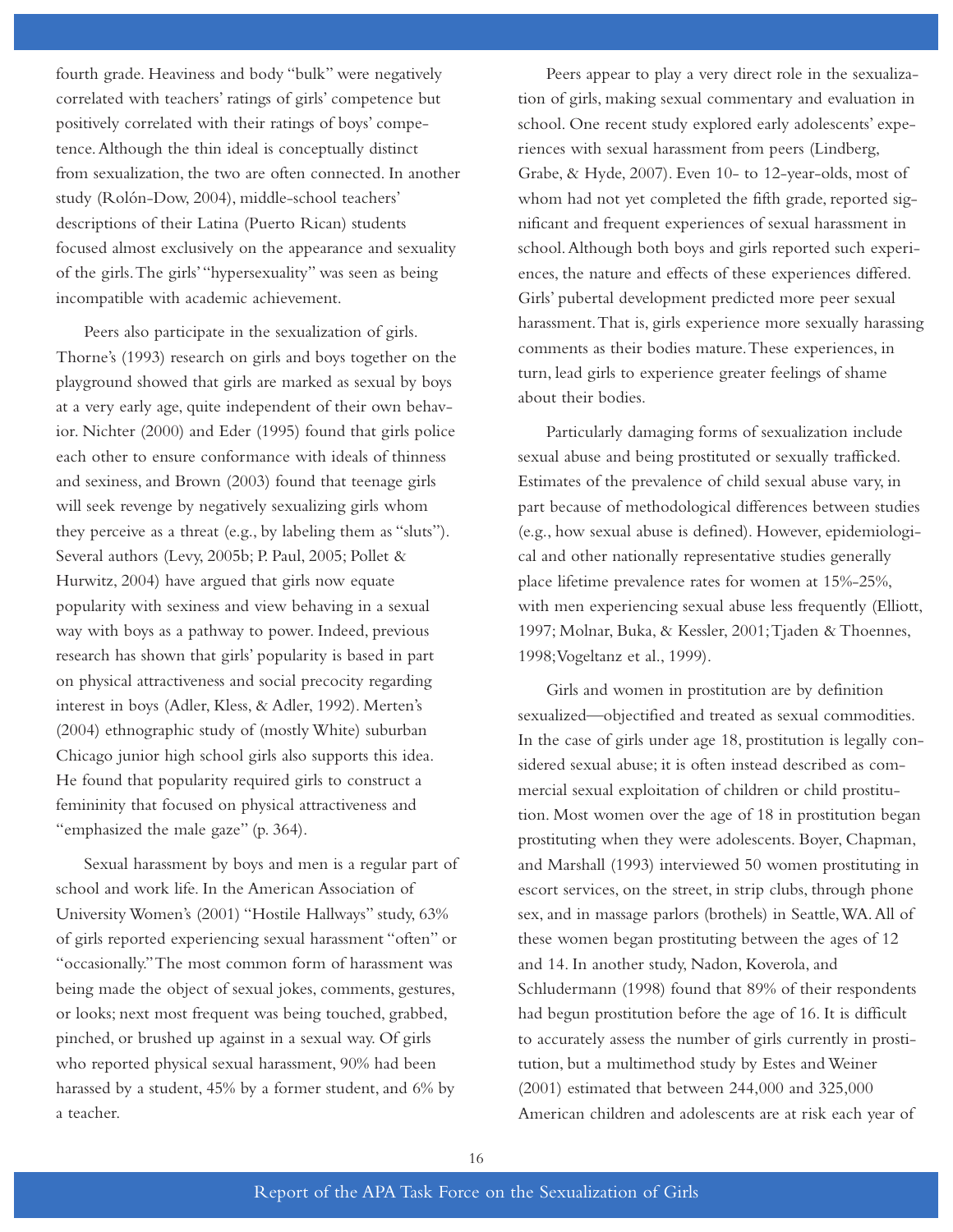being victims of commercial sexual exploitation. Childhood sexual abuse puts girls at risk for prostitution (Nadon et al., 1998; Silbert & Pines, 1981, 1982).

## *Intrapsychic Contributions*

Many parents as well as marketers would likely argue that girls *want* the clothes and accessories that make them "sexy" and that it is difficult to convince teenagers and younger girls to make less sexualizing choices.As girls participate actively in a consumer culture (often buying products and clothes designed to make them look physically appealing and sexy) and make choices about how to behave and whom to become (often styling their identities after the sexy celebrities who populate their cultural landscape), they are, in effect, sexualizing themselves. Keen observers of how social processes operate, girls anticipate that they will accrue social advantages, such as popularity, for buying into the sexualization of girls (i.e., themselves), and they fear social rejection for not doing so (Brown & Gilligan, 1992; Nichter, 2000; Tolman, 2002).

A focus on physical attractiveness is not new; over 3 decades ago, Unger (1979) argued that physical beauty can translate into power for girls. But the definition of attractiveness differs depending on the tastes of the culture. Whereas yesterday's culture may have equated "domesticity" with attractiveness in women, today's culture equates "sexy" with attractiveness (Wolf, 1991). Moreover, there is evidence that physical appearance was not always the prime currency for girls' social success. Brumberg (1997) examined diaries of adolescent girls in the United States over the past 100 years to explore how they discussed self-improvement.Whereas girls of earlier eras focused on improving their studies and becoming more wellmannered, in the last 20 years that Brumberg studied, girls almost exclusively described changing their bodies and enhancing their physical appearance as the focus of their self-improvement.

Girls sexualize themselves when they think of themselves mostly or exclusively in sexual terms and when they equate their sexiness with a narrow standard of physical attractiveness.They also sexualize themselves when they

think of themselves in objectified terms. Psychological researchers have identified *self-objectification* (Fredrickson & Roberts, 1997; McKinley & Hyde, 1996) as a key process whereby girls learn to think of and treat their own bodies as objects of others' desires. In self-objectification, girls internalize an observer's perspective on their physical selves and learn to treat themselves as objects to be looked at and evaluated for their appearance.Though portraying oneself solely as a sexual object to be looked at is sometimes viewed by girls and women as exercising control over their sexuality (e.g., at some social networking Web sites), presentation of the self in this way can be viewed as a form of self-objectification.

There is ample evidence that self-objectification is common among girls and women. For example, Slater and Tiggemann (2002) found that girls as young as 12 years old placed greater emphasis on their body's appearance than on its competence. In addition, many studies have demonstrated that girls and women self-objectify more than boys and men do (e.g., Fredrickson, Roberts, Noll, Quinn, & Twenge, 1998; Strelan & Hargreaves, 2005).

Most studies have focused on European Americans, but one study of ninth- and tenth-grade girls showed that most girls, regardless of race, engaged in self-objectification (McConnell, 2001).That is, they internalized an observer's standard of appearance and engaged in activities designed to enhance their sexual attractiveness. In addition,African American and White girls did not differ in the amount of time they spent enhancing their physical appearance, although African American girls spent more time on their hair and White girls spent more time on their makeup. Nichter's (2000) study, however, suggests that the time African American girls spend on their appearance may have more to do with creating an individualized and ethnically derived "style" (i.e., one that involves personality and attitude, in addition to physical appearance) than with adhering to the narrow vision of the "ideal girl" depicted in the media.Thus, ethnic differences concerning the meaning attached to self-objectifying practices may exist.

In addition to making sexualizing choices regarding clothing, hair, and makeup, girls and teens sometimes "act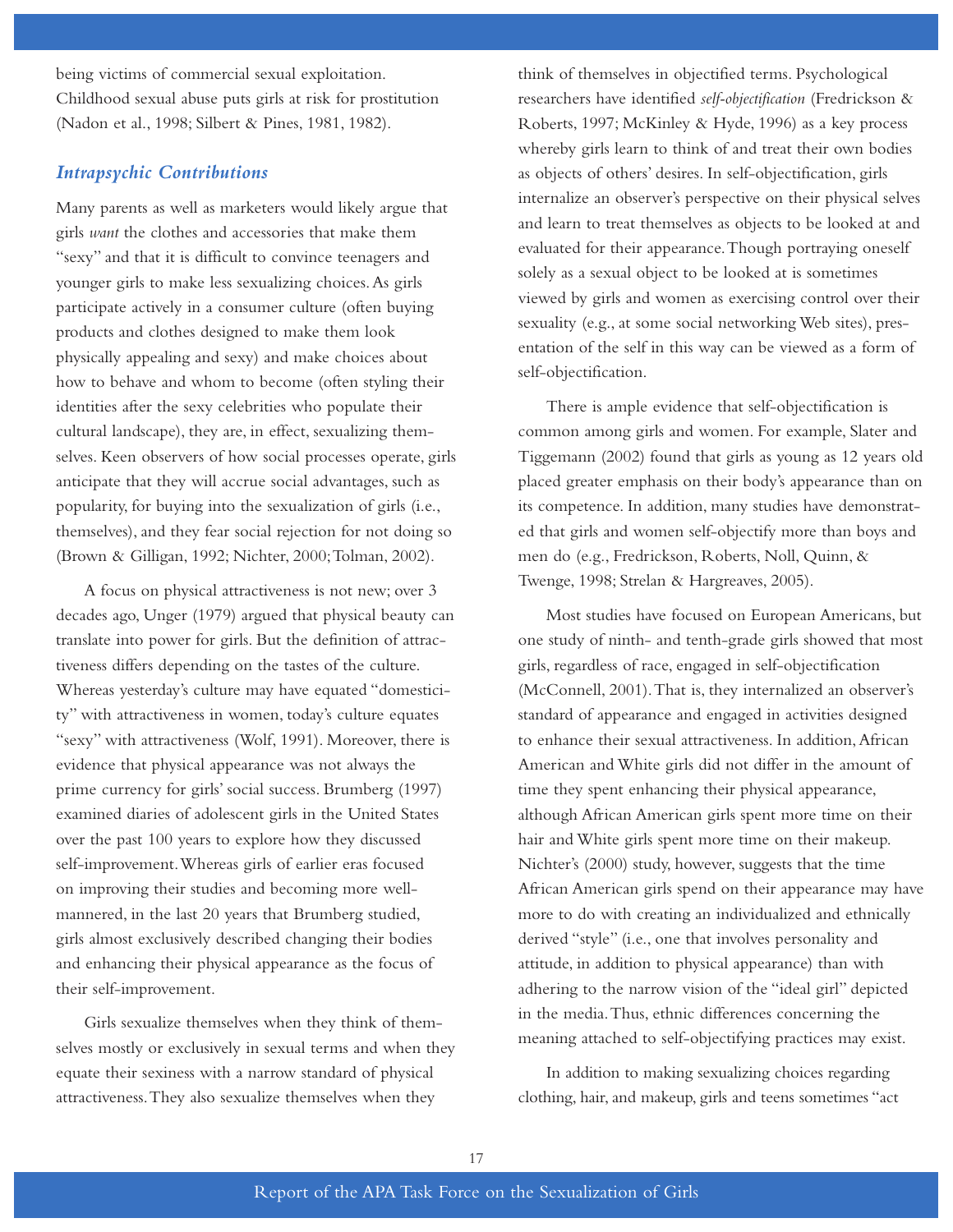out" in sexually precocious ways. Given the highly sexualized cultural milieu in which most girls are immersed, these behaviors may simply be the result of modeling. It is important to note, however, that sexualized behavior in children (e.g., compulsive sex play, persistent and sometimes public self-stimulation, inappropriate sexual overtures to others) is one of the common sequelae of childhood sexual abuse (Friedrich et al., 2001; Kendall-Tackett,Williams, & Finkelhor, 1993; Letourneau, Schoenwald, & Sheidow, 2004). In this case, girls are sexualizing themselves through their behavior (i.e., they are presenting themselves as sexual objects for others to use and/or they are engaging in age-inappropriate sexual behavior). It would be inaccurate, though, to state that girls are freely choosing these behaviors. Rather, the mental functions and cognitive processes necessary for healthy sexual decision-making have likely been damaged through the experience of sexual abuse victimization (Zurbriggen & Freyd, 2004), leading to precocious or inappropriate sexual behavior.

These data support the contention that girls sometimes participate in and contribute to their own sexualization. However, the surrounding cultural milieu (and, for some girls, their experiences of childhood sexual abuse victimization) have encouraged and facilitated this process.Thus, girls' choices are not fully independent of cultural or past interpersonal influences. In addition, it is important to remember that girls are fully capable of agency and resistance in this area. (We return to this point in the Positive Alternatives and Approaches to Counteracting the Influence of Sexualization section, pp. 36–42.)

## *Summary of Evidence for the Sexualization of Girls*

Many studies have suggested that the culture delivers abundant messages about the objectification and sexualization of adult women and that this is the cultural milieu in which girls develop. Parents, schools, and peers sometimes contribute to the sexualization of girls, and girls themselves sometimes adopt a sexualized and selfobjectified identity.Additional research is needed that (a) focuses specifically on girls rather than on adult women; (b) further explores the ways in which parents,

schools, and peers sexualize girls; and (c) addresses girls' self-sexualization—how often it occurs and what factors encourage it. In the next section, we examine research and theory suggesting that the sexualization of women and girls may have a variety of negative consequences for girls as well as for others in our culture.

## **Consequences of the Sexualization of Girls**

In this section we describe psychological theories<br>concerning mechanisms whereby people (girls<br>included) might be affected by sexualization. We also<br>describe some of the special vulnerabilities due to developn this section we describe psychological theories concerning mechanisms whereby people (girls included) might be affected by sexualization.We also mental stage that are relevant to the sexualization of girls. We then describe research showing that the sexualization of girls is associated with many negative consequences.

## *Mechanisms by Which Sexualization Has an Impact*

Psychology offers several theories to explain how the sexualization of girls and women could influence girls' well-being:

- <sup>l</sup> *Socialization theories* describe how girls receive and anticipate direct rewards and punishments from socialization agents regarding sexualization.
- <sup>l</sup> *Sociocultural theories* point out that girls exist within a cultural milieu in which direct reinforcement is not always necessary for internalization or activation of a sexualized standard to be cultivated or for girls to engage in early sexualized behaviors.
- Cognitive theories highlight the automatic and unconscious nature of some of the schemas and other cognitive structures that develop through socialization.
- <sup>l</sup> *Psychoanalytic theories* point to early experiences as formative in the development of the self.
- *Objectification theory* combines all of these approaches to argue that girls' observations of the world around them contribute to an internalization that produces self-sexualization.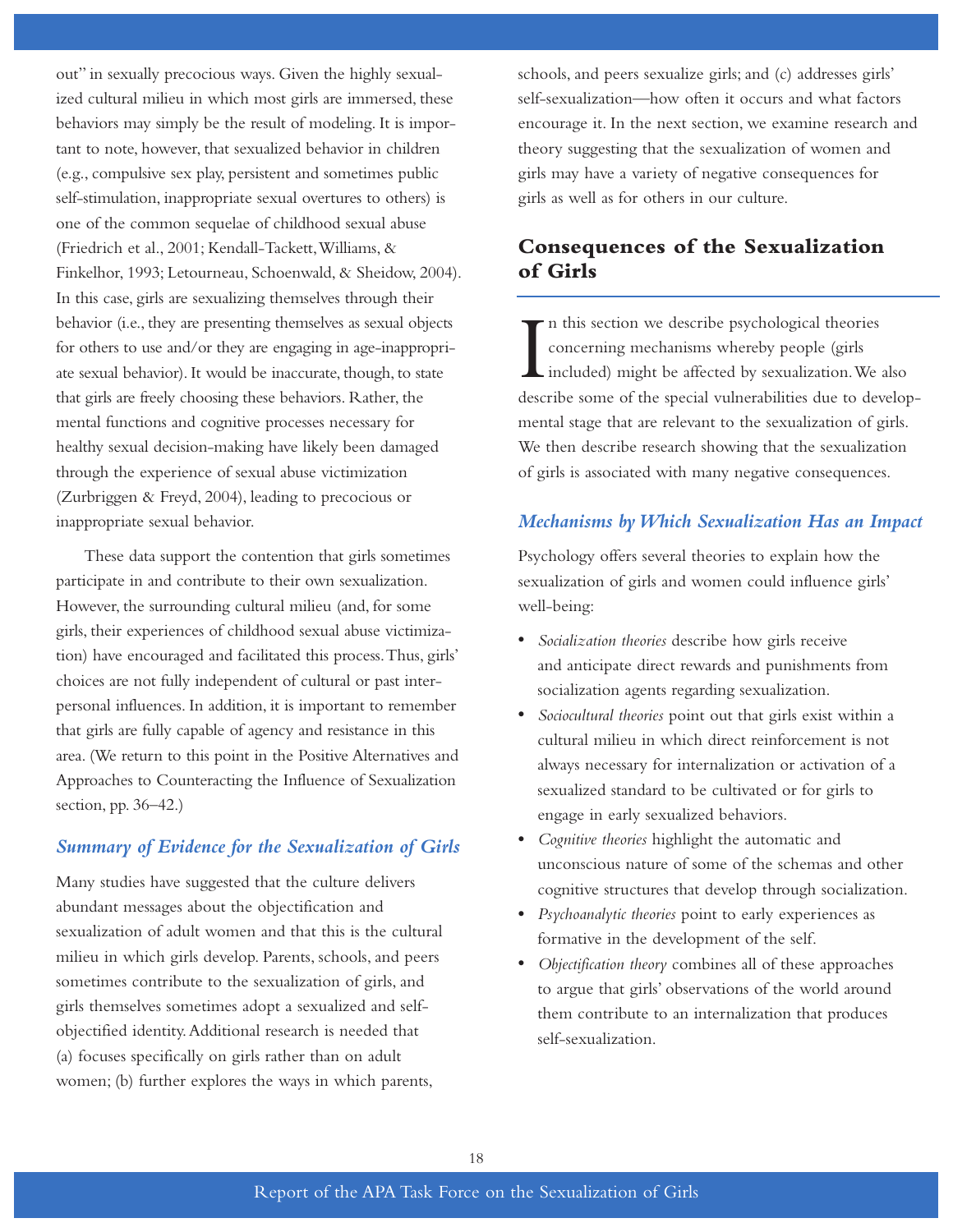## **Socialization Theories**

Social learning theory (e.g., Bussey & Bandura, 1999), cognitive developmental theory (e.g.,Warin, 2000), and gender schema theory (e.g., Bem, 1985) all offer explanations for the learning of culturally appropriate gender roles, ideologies, practices, and behaviors via reinforcement from others and modeling.According to socialization theories, girls learn about women's expected roles in the world and strive to enact these expectations, because doing so brings specific rewards and because being consistent with expectations is itself rewarding. In addition, violations of the boundaries of these roles or ideologies can be met with punishment, denigration, and even violence. Socialization theories help us see that girls' understanding of appropriate femininity is not "natural" or innate but is acquired through developmental processes whereby girls draw information from the adults and peers, real and fictional, around them.

## **Sociocultural Theories**

Other psychological theories emphasize the culture or context within which girls develop and through which meanings are created.According to these theories, choices about one's appearance and behavior, as well as reinforcement from socialization agents, exist within a cultural milieu in which only certain options are available, recognized as existing, or sanctioned. Cultivation theory (Gerbner et al., 1994) proposes that when people are exposed to media content or other socialization agents, they gradually come to cultivate or adopt beliefs about the world that coincide with the images they have been viewing or messages they have been hearing.Agenda setting and framing theories (Kosicki, 1993) highlight the fact that important media outlets focus attention on certain issues or domains, in effect telling girls what is and is not salient or important. Feminist psychodynamic theories (e.g., Jordan, Kaplan, Miller, Stiver, & Surrey, 1991) and social construction theories (e.g., Hare-Mustin & Marecek, 1988) emphasize the messages culture delivers regarding femininity and the ways in which such messages maintain gender relations as power relations.

#### **Cognitive Theories**

Social psychologists have demonstrated that many attitudes and beliefs operate, at least in part, on an "implicit" or unconscious (Greenwald & Banaji, 1995) and automatic (Bargh & Ferguson, 2000) level. For example, in numerous studies, most White participants show an automatic association between African Americans' names or faces and negative adjectives (Cunningham, Preacher, & Banaji, 2001).This is true for children as well as adults (Baron & Banaji, 2006).Automatic gender stereotypes and attitudes operate in both women and men (Banaji & Greenwald, 1995; L. Rudman & Kilianski, 2000), and other types of automatic associations (e.g., a link between power and sex; Zurbriggen, 2000) are present in some people.Although these attitudes, beliefs, and associations are automatic, they are not immutable (Dasgupta & Greenwald, 2001). For example, exposure to female leaders led to a decrease in women's automatic gender stereotyping (Dasgupta & Asgari, 2004). Schemas and beliefs concerning objectification and sexualization may also operate implictly and automatically.

## **Psychoanalytic Theories**

Psychoanalytic theories argue that "parental seduction" in the form of overstimulation or boundary crossing can cause guilt and conflict and can produce symptoms that affect the very character of developing children as well as their ability to form relationships in the future (J. Greenberg, 2001; Shengold, 1989). Trauma theory and research show that the early introduction of adult sexual material and behavior in the lives of children through abuse can cause lifelong struggles with their sexual development and with their ability to form intimate relationships (Herman, 1992; Scharff & Scharff, 1994). Shengold (1989) argued that the mechanism through which such effects occur supposes a natural progression of development, which, when interrupted by the introduction of material or behaviors that are too much for a child to bear, causes overwhelming feelings that must be defended against. In psychoanalytic theories, the defenses that explain self-sexualization and risky sexual behavior that leads to retraumatization are sometimes called "enactment" and sometimes "repetition" (Rachman, Kennedy, & Yard, 2005).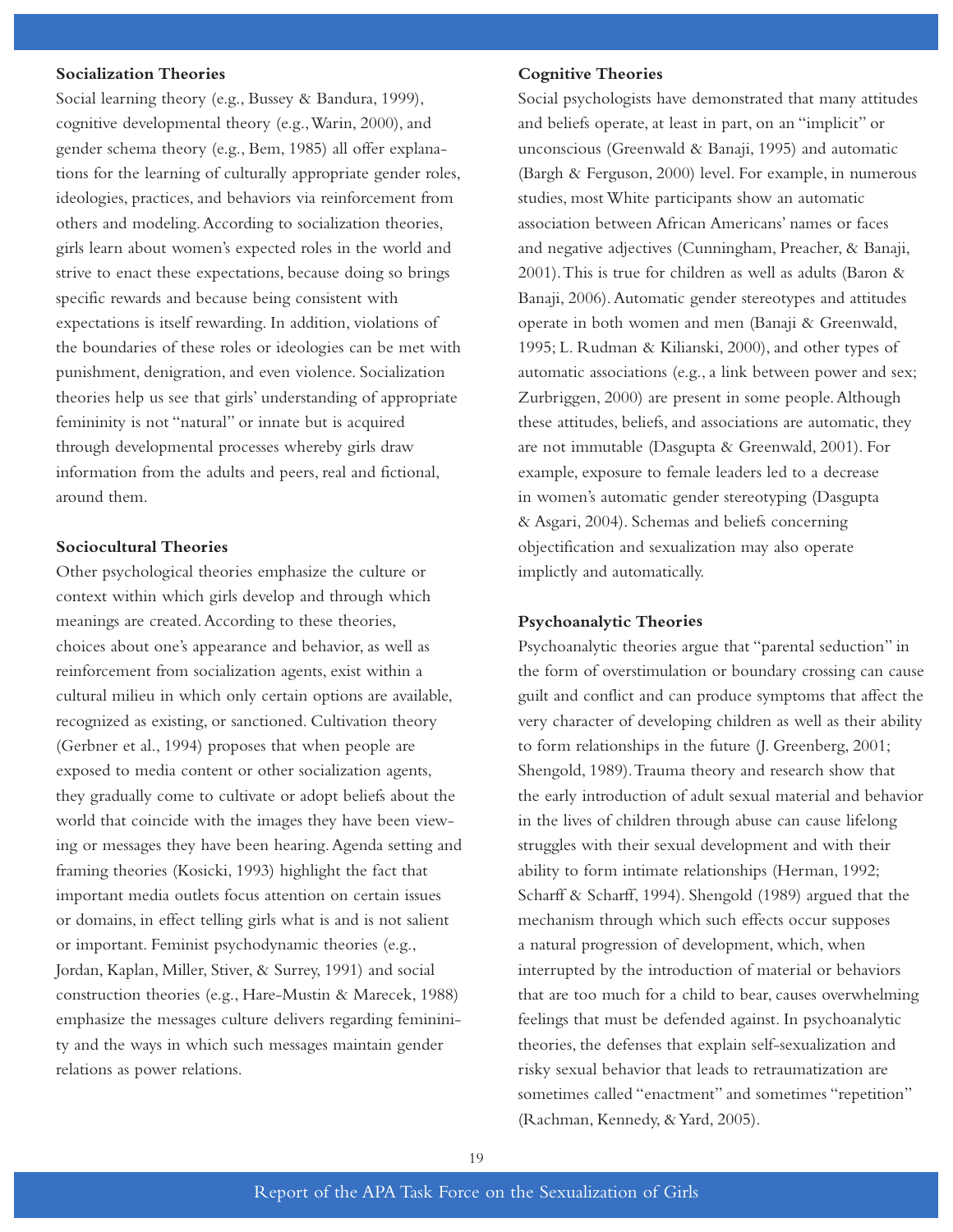### **Objectification Theory**

Objectification theory (Fredrickson & Roberts, 1997; McKinley & Hyde, 1996) is the theory that most directly describes the process by which girls internalize the sexualizing messages of culture.This theory focuses particularly on the impact of the sexual objectification of female bodies as the cultural milieu in which girls exist and develop.According to this theory, girls internalize and reproduce within their own self-schemas this objectified perspective, an effect referred to as "self-objectification." Self-objectification involves adopting a third-person perspective on the physical self and constantly assessing one's own body in an effort to conform to the culture's standards

of attractiveness. Self-objectification in a culture in which a woman is a "good object" when she meets the salient cultural standard of "sexy" leads girls to evaluate and control their own bodies more in terms of their sexual desirability to others than in terms of their own desires, health, wellness, achievements, or competence.

## *Developmental Processes Relevant to the Sexualization of Girls*

#### **Cognitive Development**

Children's cognitive development affects their ability to critically process cultural messages.According to researchers, very young children are highly susceptible to marketing (e.g., Borzekowski & Robinson, 1999), they have difficulty distinguishing between commercial and regular programming on TV (Atkin, 1982), and only after they are approximately 8 years old can they recognize that the purpose of advertisements is to persuade them to want to purchase something (Kunkel & Roberts, 1991). Girls' understanding of sexuality is also limited by their cognitive development. Linn (2005) therefore asked rhetorically, "How does a 7-year-old understand the plastic sexuality of Britney Spears? How do 10-year-olds cope with pressure to dress and act in sexually provocative ways?" (p. 115). Girls have much less ability than adults to comprehend and cope with cultural messages.

**Identity Formation** 

Identity formation is a developmental hallmark of adolescence in Western cultures. Research has shown identity to be a major concern for adolescent girls (e.g., Brown, 1991), for whom every day can feel like a struggle to fit in. Strasburger and Wilson (2002) argued that preadolescents and adolescents are like actors as they experiment with different features of their newly forming identities and try on different social "masks."This plasticity may make them especially susceptible to the messages society conveys, particularly when marketers link popularity and social acceptance to their products.Thus, sexualized messages and products may be more easily accepted during this

developmental stage.

## **Age-Related Changes in Self-Esteem**

Just at the time when girls begin to construct identity, they are more likely to suffer losses in self-esteem. Research has documented losses in self-esteem for girls in adolescence (e.g., Harter, 1998; Major, Barr, & Zubek, 1999), and perceived physical attractiveness is closely linked to self-esteem (Polce-

Lynch, Myers, & Kilmartin, 1998). In particular,Tolman, Impett,Tracy, and Michael (2006) have shown that in the eighth grade, girls who objectify their bodies more have much lower self-esteem. For this reason, diminishing selfesteem arising in early adolescence may make girls particularly vulnerable to cultural messages that promise them popularity, effectiveness, and social acceptance through the right "sexy" look. On the other hand, the drop in self-esteem may be related to how responsive they are to these cultural messages.

## *Impact on Girls' Health and Well-Being*

In this section, we describe and document the consequences of the sexualization of girls and women.Ample evidence indicates that sexualization has negative effects in a variety of domains, including cognitive functioning, physical and mental health, sexuality, and attitudes and

*"How does a 7-year-old understand the plastic sexuality of Britney Spears? How do 10-year-olds cope with pressure to dress and act in sexually provocative ways?"*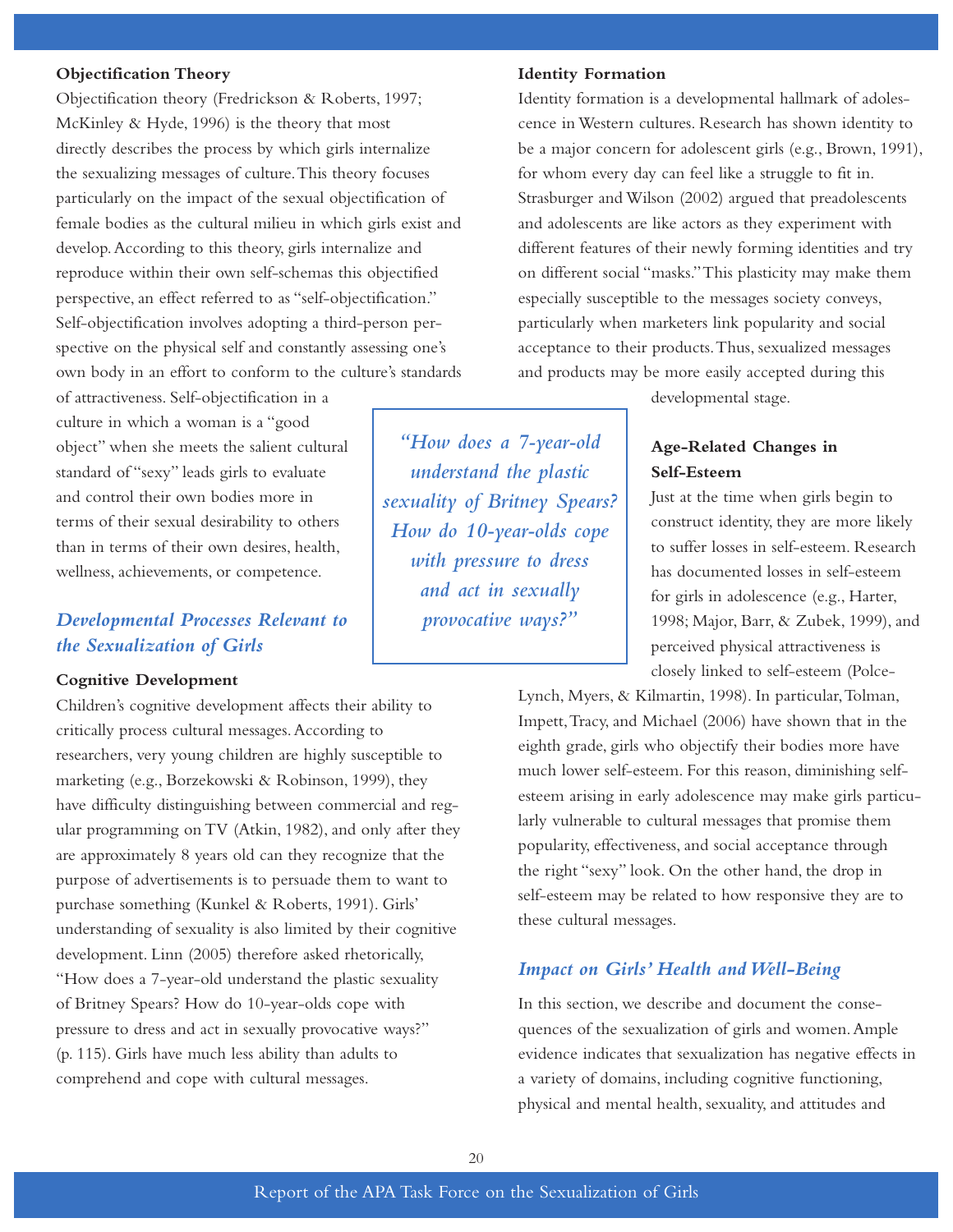beliefs.We also briefly review some of the negative consequences of sexual abuse and exploitation (extreme forms of sexualization), noting that because sexual exploitation often involves violence, some of the findings reported in this section might not be applicable to sexualization more broadly.

## **Cognitive and Physical Functioning**

Perhaps the most insidious consequence of self-objectification is that it fragments consciousness. Chronic attention to physical appearance leaves fewer cognitive resources available for other mental and physical activities. One study demonstrated this fragmenting quite vividly (Fredrickson et al., 1998).While alone in a dressing room, college students were asked to try on and evaluate either a swimsuit or a sweater.While they waited for 10 minutes wearing the garment, they completed a math test.The results revealed that young women in swimsuits performed significantly worse on the math problems than did those wearing sweaters. No differences were found for young men. In other words, thinking about the body and comparing it to sexualized cultural ideals disrupted mental capacity. Recent research has shown that this impairment occurs among African American, Latina, and Asian American young women (Hebl, King, & Lin, 2004) and extends beyond mathematics to other cognitive domains including logical reasoning and spatial skills (Gapinski, Brownell, & LaFrance, 2003).

The implications are stunning and suggest that sexualization may contribute to girls' dropping out of higher level mathematics in high school. Studies show that as girls develop through adolescence, their science and math self-concepts are less stable than those of boys (e.g., Simpkins, Davis-Kean, & Eccles, 2006). For example, girls begin to underestimate their math ability relative to boys and show diminished interest in upper level, optional math classes in high school (Linver, Davis-Kean, & Eccles, 2002). Fredrickson and Roberts (1997) have pointed out that these declines in estimations of ability and the value girls place on math begin around puberty, when their bodies mature. Studies show that single-sex math classes lead girls to feel less self-conscious and improve their math performance substantially (Rutti, 1997).This may not

be solely because boys would otherwise dominate the classroom (one popular explanation for the success of single-sex math classes for girls) but also because without boys, girls can literally take their minds off their own bodies and think more effectively.

Self-objectification appears to disrupt physical performance as well. One study explored self-objectification's relation to the commonly observed phenomenon of "throwing like a girl" (Young, 1980). Girls do indeed appear to have a distinctive way of throwing. Compared with boys, girls tend not to bring their whole bodies into a throw, instead remaining relatively immobile except for the throwing arm, which is often not extended completely (Roberton & Halverson, 1984). Fredrickson and Harrison (2005) had 200 Anglo and African American girls, 10–17 years of age, throw a softball as hard as they could against a distant gymnasium wall.They found that the extent to which girls viewed their bodies as objects and were concerned about their bodies' appearance predicted poorer motor performance on the softball throw. Selfobjectification, it appears, limits the form and effectiveness of girls' physical movements.

Ample research shows that physical activity leads to experiences of positive mood and feelings of confidence (Plante, 1993), is associated with achieving and maintaining physical health (President's Council on Physical Fitness and Sports, 1997), and improves cognitive performance (Etnier et al., 1997). If the practices of sexualization and the resultant self-objectification in which many girls engage serve to limit their physical activities, then girls and women are likely to suffer a wide range of consequences for their overall health and well-being. For example, Dowling (2000) suggested that girls and women who are physically active and confident are more able to defend themselves from physical attack and abuse.

Taken together, the work on the cognitive and physical decrements associated with self-objectification suggests that sexualization practices may function to keep girls "in their place" as objects of sexual attraction and beauty, significantly limiting their free thinking and movement in the world.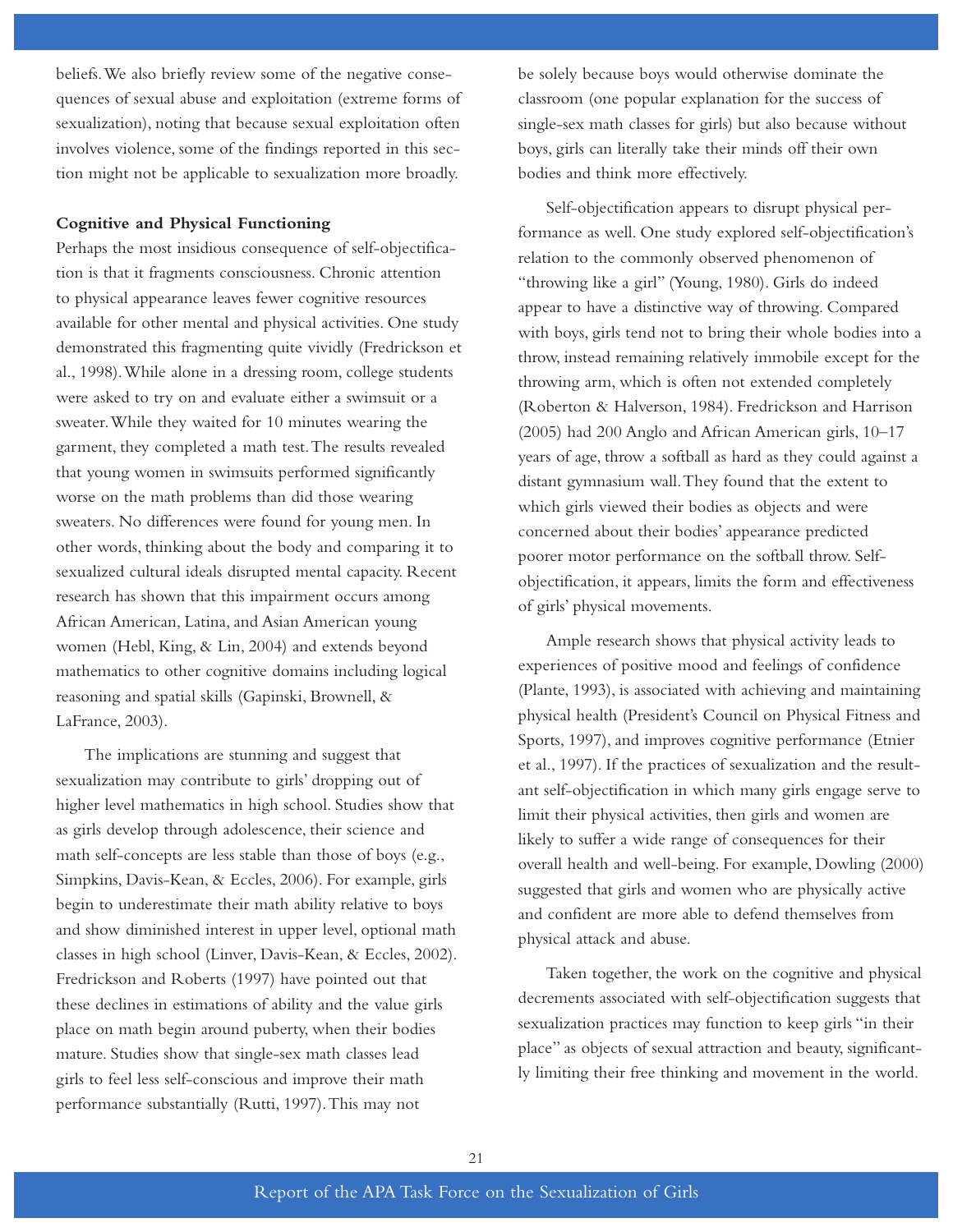#### **Body Dissatisfaction and Appearance Anxiety**

Sexualization and objectification undermine confidence in and comfort with one's own body, leading to a host of negative emotional consequences, such as shame, anxiety, and even self-disgust.The evidence to support this claim comes from studies of self-objectification (mostly using college-aged samples) and from experimental and correlational studies of exposure to media emphasizing a narrow ideal of women's sexual attractiveness.

Studies based on objectification theory have shown that the near-constant monitoring of appearance that accompanies self-objectification leads to increased feelings of shame about one's body (e.g., Fredrickson et al., 1998; McKinley, 1998, 1999;Tiggemann & Slater, 2001). Shame is an emotion that occurs when one perceives one's failure to meet cultural standards of conduct (Lewis, 2000). Individuals who feel shame deem the whole self as deficient and typically have the urge to hide or disappear. Given that so few women meet the dominant cultural standard for an attractive, sexy appearance (Wolf, 1991), it is not surprising that a girl's chronic comparison of her own body to this impossible cultural standard would result in feelings of inadequacy and shame.

A second emotional consequence of self-objectification is appearance anxiety, which is manifested by checking and adjusting one's appearance. Not knowing exactly when or how one's body will be looked at and evaluated creates anxiety about exposure. Girls' fashions arguably compound the opportunities for this kind of anxiety:Tight-fitting "belly shirts," micro-miniskirts, and plunging necklines require regular body monitoring and a kind of chronic vigilance about whether everything is in place. Indeed, numerous studies have shown stronger appearance anxiety in those young women who internalize a sexualizing gaze as their primary view of self (e.g.,Tiggemann & Lynch, 2001); other studies have shown that young women, in general, will have stronger appearance anxiety after viewing media portrayals of idealized women's bodies (Monro & Huon, 2005) or after being exposed to sexualizing words that commonly appear on magazine covers, such as *sexy* or *shapely* (T-A. Roberts & Gettman, 2004).

In one study of adolescent girls, Slater and Tiggemann (2002) found that self-objectification correlated with both body shame and appearance anxiety. For girls as young as 12 and 13 years of age, viewing oneself primarily from the perspective of an observer and emphasizing features like "attractiveness" and "sex appeal" with respect to one's body were related to higher levels of anxiety about appearance and feelings of shame.

In addition to leading to feelings of shame and anxiety, sexualizing treatment and self-objectification can generate feelings of disgust toward one's physical self. Girls may feel they are "ugly" and "gross" or untouchable. In the study in which college students were asked to try on and evaluate swimwear, young women, regardless of body size, responded to the experience with feelings of "disgust, distaste, and revulsion" compared with those who tried on a sweater (Fredrickson et al., 1998).The authors speculated that standing alone in a dressing room and seeing their bodies in the mirror led the young women to imagine critical viewers, and this made them feel not only ashamed but repulsive.

Complementing the evidence from studies on selfobjectification, strong empirical evidence indicates that exposure to ideals of sexual attractiveness in the media is associated with greater body dissatisfaction among girls and young women (for recent reviews, see Groesz, Levine, & Murnen, 2002; Holmstrom, 2004).At least 38 experiments, 32 surveys, and 2 interview studies have been conducted investigating these harmful connections, most of which yielded the expected, statistically reliable results. For example, Hargreaves and Tiggemann (2004) exposed high school girls and boys either to "beauty ideal" or to "nonappearance" commercials. Girls exposed to beauty ideal commercials expressed significantly increased body dissatisfaction. S. L.Turner, Hamilton, Jacobs,Angood, and Dwyer (1997) examined the impact of exposure to fashion magazines on women's body image.Young women who viewed fashion magazines versus news magazines preferred to weigh less, were less satisfied with their bodies, were more frustrated about their weight, were more preoccupied with the desire to be thin, and were more afraid of getting fat than were their peers who viewed news magazines.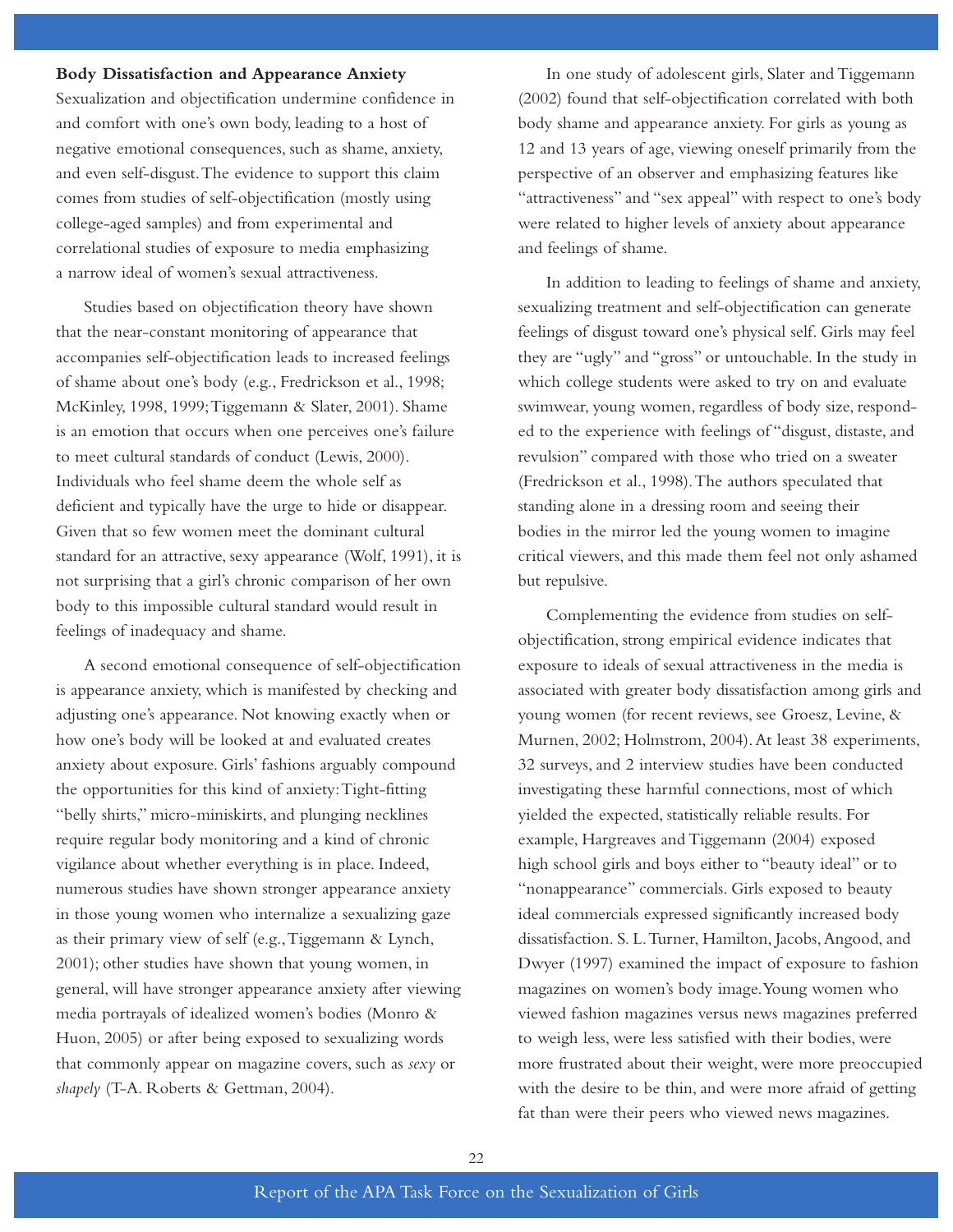Many of the studies to date have mostly consisted of White samples. Because the cultural ideal for female beauty is racialized (i.e., the idealized beautiful woman is White), exposure to these idealized images may affect girls of color differently. Indeed, the evidence from studies of African American girls suggests that identification with the idealized standard may be an important predictor of negative outcomes.When exposed to sexualized women in the media who are White,African American girls did not demonstrate negative body-image effects of objectifying media (Frisby, 2004; Makkar & Strube, 1995). Moreover, qualitative interviews of Black and White high school girls (Duke, 2000; Milkie, 1999) suggest that Black girls are largely uninterested

in the beauty images of mainstream teen magazines because they conflict with African American standards of attractiveness and appeal.

Frisby (2004) found, however, that when Black women were exposed to idealized images of African American models, those who were initially lower in self-esteem were later less satisfied with their own bodies. Furthermore, Botta (2003) found that for both White and Black teenage girls, the more they

idealized TV images and compared themselves and their friends to those images, the stronger their drive was to be thin and the more dissatisfied they were with their bodies. Parmariega, Gustavson, and Gustavson (1994) found that many Black female stars in the film, music, and fashion industry are now just as thin as their White counterparts. This finding, combined with the results reported previously, suggest that body dissatisfaction among African American girls may increase.

Body dissatisfaction may spur teens to seek plastic surgery, a decision that incurs health risks and comes at a high financial cost. Between 2000 and 2005, there was a 15% increase in teen (age 18 and younger) invasive cosmetic surgery and a 7% increase in minimally invasive cosmetic procedures (e.g., botox injections, chemical peels, laser hair removal), according to the American Society of Plastic Surgeons (2006a). Given that the most common

*. . . for both White and Black teenage girls, the more they idealized TV images and compared themselves . . . to those images, the stronger their drive was to be thin and the more dissatisfied they were with their bodies.*

procedures sought by teenagers are breast enlargements, nose and ear reshaping, and liposuction ("More Teens Opt for Plastic Surgery," 2000), it is safe to assume that the majority of teens receiving plastic surgery are girls.

Indeed, from 2002 to 2003, the number of girls 18 years old and younger who got breast implants nearly tripled, from 3,872 to 11,326 (Olding & Zuckerman, 2004). In one study, two thirds of 16-year-old girls in a suburban high school knew someone who had undergone cosmetic surgery (Pearl & Weston, 2003). Many of these girls desired it themselves, and the most desired procedures were liposuction for the reduction of fat in the hips, thighs,

> and belly and breast augmentation (Pearl & Weston, 2003).The fact that parents must consent to these procedures for their daughters under age 18 (and that parents often pay for the procedures) illustrates that girls' self-sexualization desires and practices occur in a broader context. In this case, they are likely to be directly supported by parents.

Body image dissatisfaction may also support girls' use not only of cosmetics and beauty products but also of expensive salon treatments such as facials,

manicures, pedicures, waxing, and eyebrow shaping. Teenage girls 12 to 19 years of age spent over \$8 billion on beauty products (cosmetics, fragrances, and hair/beauty salons) in 1997—spending more in this product category than in any other except clothing/jewelry (Parks, 1998). Expensive beauty products and treatments are unlikely to be affordable for low-income girls. Self-sexualization may serve, then, to widen the gulf many lower-income girls undoubtedly feel between themselves and those with the financial means to look "sexy" and thus be socially popular.

## **Mental Health**

Research links sexualization with three of the most common mental health problems of girls and women:

- eating disorders
- low self-esteem
- depression or depressed mood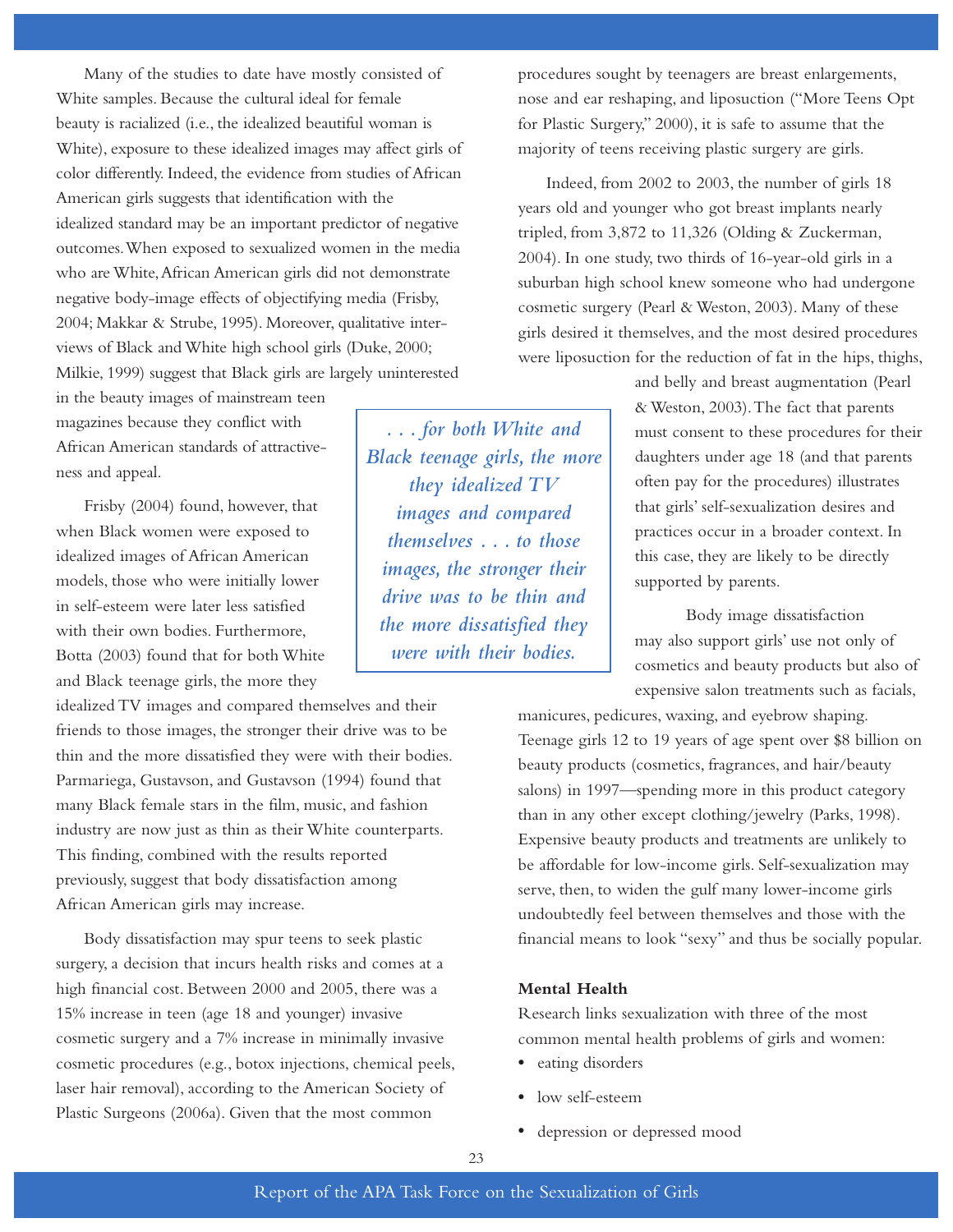Frequent exposure to cultural beauty ideals via the media has been shown to be associated with higher rates of eating disorders, both for individuals and for the population at large. Indeed, Lucas, Beard, O'Fallon, and Kurland (1991) studied the incidence of anorexia nervosa among 10- to 19-year-old girls during a 50-year period and found that it paralleled changes in fashion and idealized body image. The thin ideal preceded the times when the rates of anorexia nervosa were highest. For individual women, findings across several studies indicate associations between exposure to female beauty ideals and disordered eating attitudes and symptoms, such that greater exposure to thin-ideal media has been associated with higher levels of dieting, exercising, and disordered eating symptomatology (e.g.,Abramson & Valene, 1991; Harrison, 2000; Hofschire & Greenberg, 2001; Stice, Schupak-Neuberg, Shaw, & Stein, 1994; Thomsen, Weber, & Brown, 2002). For example, Botta (2000) reported that more frequent television viewing was associated with increased bulimic symptomatology for White teenage girls. Indeed, a recent meta-analysis testing links between media exposure and women's behavior and beliefs related to eating reported a small  $(d = .29)$  but statistically reliable effect of media exposure across 8 experimental and 12 correlational studies (Grabe,Ward, & Hyde, 2008).

Particularly strong evidence of the media's role in shaping girls' body image can be seen in before and after analyses of cultures that are new to Western media. For example, in a study on adolescent ethnic Fijian girls in Western Fiji, Becker (2004) found that the beginnings of weight and body shape preoccupation, purging behavior to control weight, and body disparagement were linked to the introduction of television. Before television, traditional Fijian culture emphasized a robust body shape and based notions of identity not on the body but on family, community, and relationships.Three years after television was introduced, girls' eating behaviors and attitudes about their bodies had shifted, and rates of disordered eating had increased.

Research also links exposure to sexualized female ideals with lower self-esteem, negative mood, and depressive symptoms among adolescent girls and young women.These associations have been examined in at least five correlational studies and in multiple experiments, demonstrating causal connections. For example, adolescent girls exposed to advertisements featuring idealized women reported significant increases in state depression scores (Durkin & Paxton, 2002). Similar effects have been shown for undergraduate women exposed to idealized images, especially among those who were already dieting (Mills, Polivy, Herman, & Tiggemann, 2002). At the same time, frequent exposure to mainstream media that feature female ideals, such as movies, prime-time television, and music videos, were associated with lower self-esteem among Black and Latino/a youth (Rivadeneyra,Ward, & Gordon, 2007; L. M.Ward, 2004b).

Studies also show that self-objectification is associated with negative mental health outcomes in adolescent girls. For example,Tolman et al. (2006) found that in early adolescence, girls who had a more objectified relationship with their bodies were more likely to experience depression and had lower self-esteem. Similarly, Harrison and Fredrickson (2003) reported that among Black and White adolescent girls, self-objectification was a significant predictor of depression, body shame, and disordered eating, even when controlling for race, grade in school, and body mass index.

In one demonstration of these trends, Hawkins, Richards, Granley, and Stein (2004) exposed undergraduate women to 40 full-page photographs from *Cosmopolitan, Vogue,* and *Glamour.* For students in the experimental group, these ads contained female models; for those in the control group, only no-model ads were used. Findings indicated that young women exposed to the idealized models indicated more eating disorder symptoms than women in the control group, as well as more negative mood states and lower self-esteem.

#### **Physical Health**

In addition to the mental health consequences of sexualization, research suggests that girls' and women's physical health may also be negatively, albeit indirectly, affected. For example, studies have established an important link between body dissatisfaction and the onset of cigarette smoking among adolescent girls (e.g., Stice & Shaw, 2003). One theorized reason for this relationship is girls' belief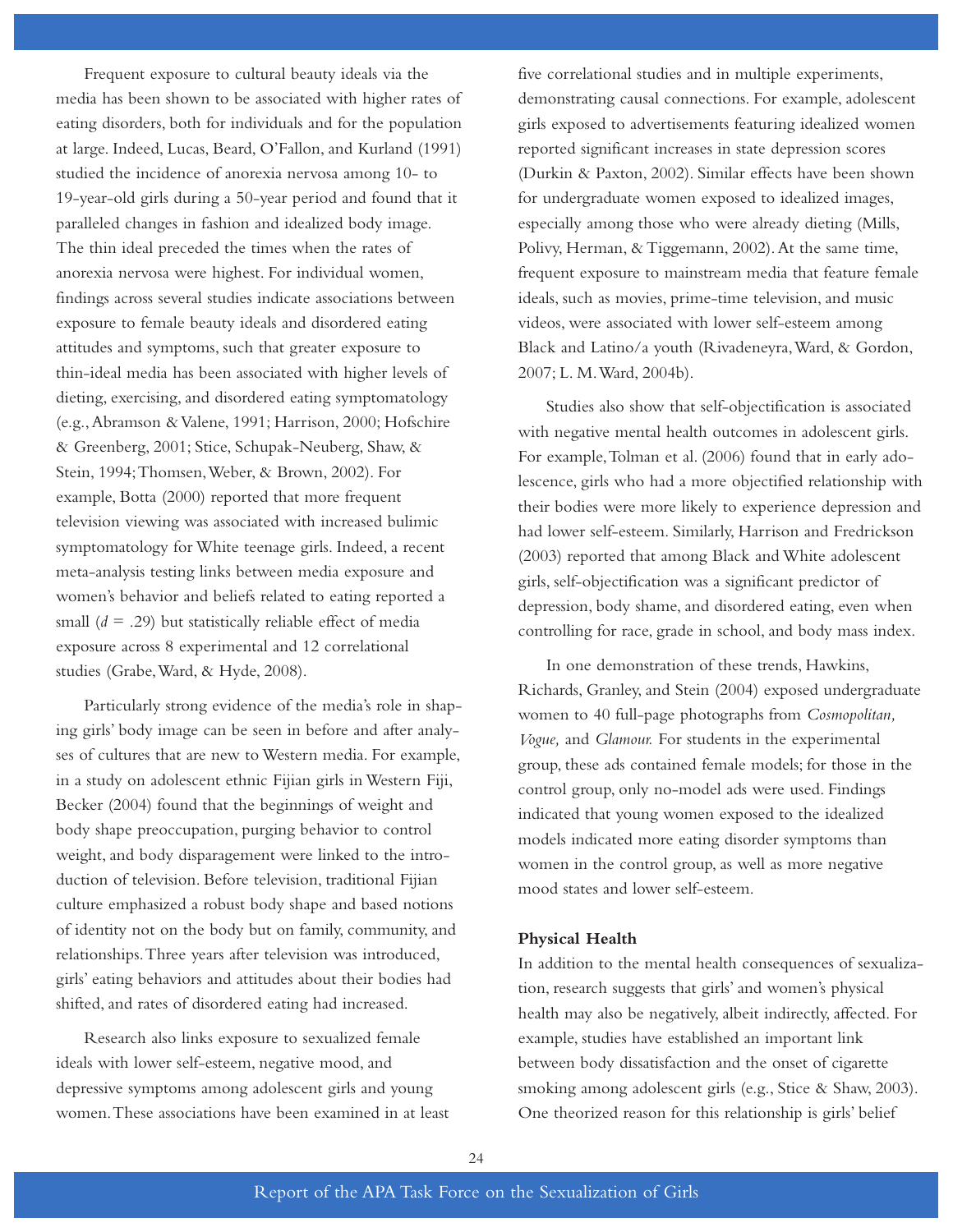that smoking will enable them to control their weight and thus meet standards of physical appearance considered desirable (Camp, Klesges, & Relyea, 1993). Newer research has shown that this relationship may be mediated by self-objectification, a feature of sexualization. In one study, college-aged women who had a more sexually objectified standard for their physical appearance (emphasizing sexual attractiveness, for example, over health and competence) were more likely to be smokers (Harrell, 2002).These studies begin to suggest that sexualization experiences may lead to dangerous addictive health behaviors.

#### **Sexuality**

Sexual well-being is an important part of healthy development and overall well-being (Satcher, 2001).

Research indicates that among adults, healthy sexuality is related to greater intimacy (Weekes, 2002), higher selfesteem (Hurlbert & Whittaker, 1991), low levels of stress (Ellison, 2000; Weekes, 2002), personal happiness (Laumann, Gagnon, Michael, & Michaels, 1994), and other positive benefits (Planned Parenthood, 2003).Yet emerging evidence suggests that the sexualization of girls has negative consequences on girls' ability to develop healthy sexuality.

Self-objectification has been linked directly to diminished sexual health among adolescent girls. More specifically, Impett, Schooler, and Tolman (2006) found that White and Latina adolescent girls with a more objectified view of their bodies had diminished sexual health, measured by decreased condom use and diminished sexual assertiveness. Studies also show that supporting women's sexual objectification may affect how women view their own reproductive body functions. L. M.Ward, Merriwether, and Caruthers (2006b) found that undergraduate women who frequently watch music videos or read women's magazines, who attribute greater realism to media content, or who identify strongly with popular TV characters were also more accepting of sexually

*. . . studies have established an important link between body dissatisfaction and the onset of cigarette smoking among adolescent girls.*

objectifying notions of women and of other traditional gender ideologies.At the same time, accepting these views of women and their bodies was associated with expressing more negative attitudes toward breastfeeding and toward the "functional" aspects of one's own body (e.g., menstruation, body sweat).

Other evidence suggests that frequent exposure to narrow ideals of attractiveness may affect adolescents' perceptions of their own sexual experiences, perhaps contributing to unrealistic expectations. For example, Baran (1976) found that high school students who thought that TV accurately portrayed sexual behavior were more likely to be dissatisfied with either their first experience of intercourse or with their virginity. Similarly,

> L. M.Ward and Averitt (2005) reported that heavier reading of popular men's magazines and stronger identification with popular male TV characters was associated with undergraduate (male and female) virgins' expectation that their first coital experience would be more negative.T-A. Roberts and Gettman (2004) found that after exposure to objectifying words found on magazine covers, young women expressed reduced interest in sexual relationships. Moreover, Strouse and

Buerkel-Rothfuss (1987) found that for undergraduate women, MTV consumption was the most powerful predictor of their notions about sexuality and love relationships, which was not true for men.

Both theoretical arguments and empirical evidence suggest that, in addition to effects that occur during adolescence, the sexualization of girls may ultimately influence adult women's sexuality by contributing to women's body shame and self-objectification.The sexualization and objectification of women induce negative feelings in girls about their bodies in adolescence, which ultimately may lead to sexual problems in adulthood (Brotto, Heiman, & Tolman, 2009; Graham, Saunders, Milhausen, & McBride, 2004;Tolman, Spencer, Rosen-Reynoso, & Porche, 2003;Wiederman,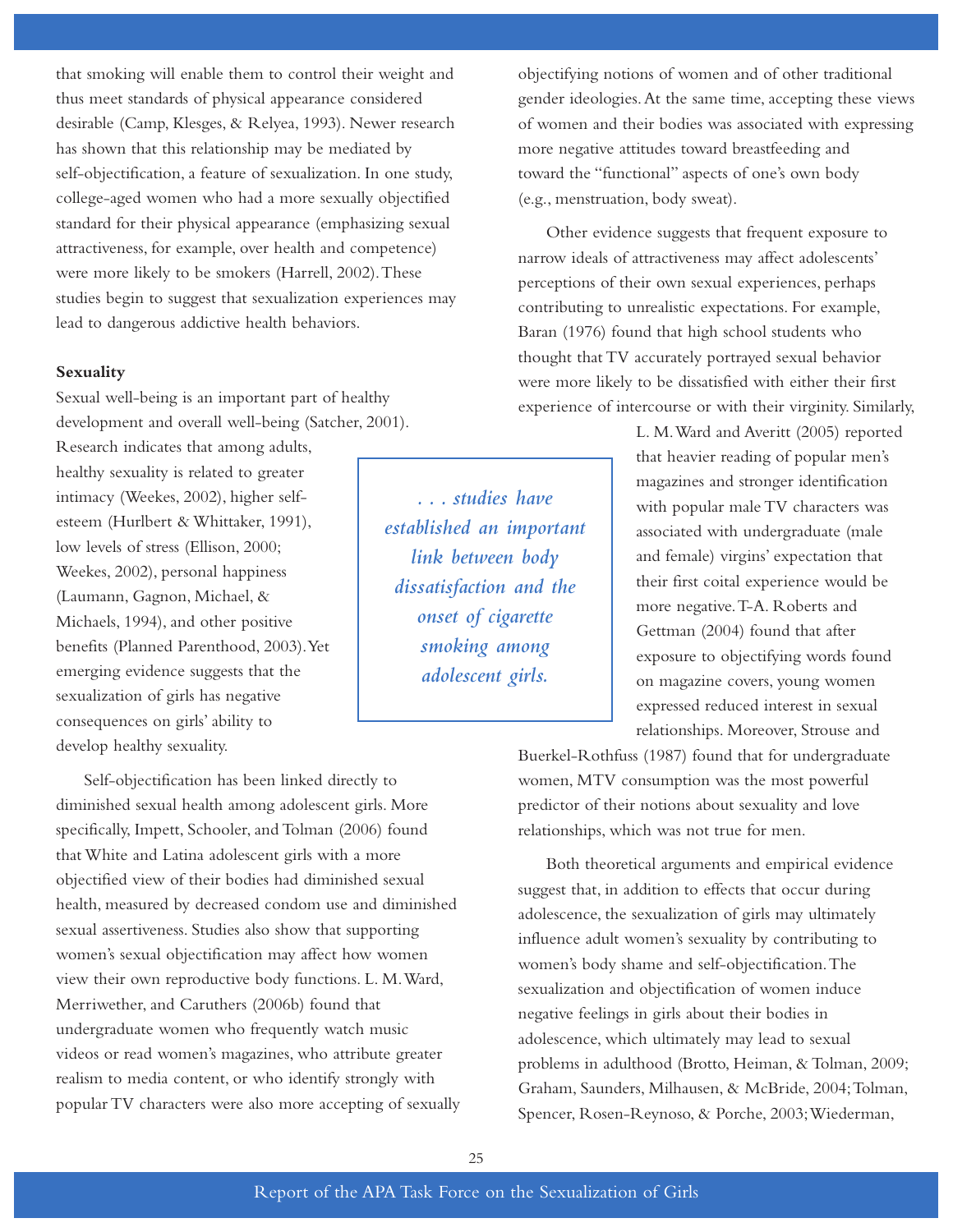2000).A woman who has learned to fear negative evaluations of her body may be more focused on her partner's judgments of her than on her own desires, safety, and pleasure. Focusing critically on one's own appearance can limit the pleasure drawn from these sexual experiences (Wiederman, 2001) and can make it difficult for women to enact safer sex practices (Wingood & DiClemente, 1992).At the same time, a woman who has been socialized to separate from her inner feelings and experiences of arousal and desire may find it difficult to assert her desires or feel entitled to satisfaction in sexual situations. She may instead opt to let events unfold based on her partner's wants and interests.

Empirical evidence supports these concerns. Findings indicate that women with high body dissatisfaction engage in less sexual activity and are especially apprehensive about sexual situations in which their bodies can be seen. Conversely, women who feel more positively about and comfortable with their bodies are more comfortable with their own sexual feelings (Ackard, Kearney-Cooke, & Peterson, 2000; Faith & Schare, 1993; Trapnell, Meston, & Gorzalka, 1997;Wiederman, 2000). For example, women who report more body dissatisfaction report a later onset of masturbation (Wiederman & Pryor, 1997) and are less likely to receive (but not less likely to perform) oral sex (Wiederman & Hurst, 1998). In addition, Schooler,Ward, Merriwether, and Caruthers (2005) found that greater levels of body discomfort and body self-consciousness each predicted lower levels of sexual assertiveness, sexual experience, and condom use self-efficacy, as well as higher levels of sexual risk-taking.When self-objectification was experimentally induced in one study, women reported decreased interest in the physical aspects of sex (T-A. Roberts & Gettman, 2004).These findings suggest that body shame may inhibit women's ability to advocate for, or even acknowledge, their own sexual feelings or pleasure.

Girls with disabilities may experience particular challenges in developing a healthy sexuality. Health care professionals have historically viewed individuals with disabilities as inanimate objects, communicating an unspoken message that they are not fully human (Leeds Metropolitan University, 2005). Especially for girls with

disabilities, this view may negatively affect identity development and exacerbate the effects of cultural messages that reduce girls to sexual objects. Moreover, with instances of abuse estimated to be 33%–83% depending on the type of disability and the definition of abuse (Schaller & Lagergren Frieberg, 1998), girls and young women with disabilities struggle to develop a healthy concept of sexuality and of themselves.

## **Attitudes and Beliefs**

A central concern raised in this report is that frequent exposure to media images that sexualize girls and women may affect how girls conceptualize femininity and sexuality, leading them to accept more constrained and stereotypical notions about gender roles and sexual roles (i.e., that women are sexual objects). Findings across several studies indicate that this appears to be the case. Girls and young women who more frequently consume or engage with mainstream media content also offer stronger endorsement of sexual stereotypes that paint women as sexual objects (L. M.Ward, 2002; L. M.Ward & Rivadeneyra, 1999; Zurbriggen & Morgan, 2006). For example, findings indicate that among undergraduate women, more frequent viewing of reality dating television programs was correlated with greater acceptance of a sexual double standard and the belief that dating is a game and that men and women are adversaries (Zurbriggen & Morgan, 2006).

Similarly, among Black high school girls, stronger identification with one's favorite TV character and with more objectifying music artists was associated with greater support of stereotypes about women as sex objects (Gordon, 2004). Experimental work exploring connections between media use and girls' acceptance of sexual objectification yields similar results. For example, L. M.Ward (2002) reported that young women exposed to images from prime-time TV that depicted women as sexual objects offered stronger support of this notion than did women in control groups. Similarly, Johnson, Adams, Ashburn, and Reed (1995) reported that Black adolescent girls exposed to sexualized rap videos expressed greater acceptance of teen dating violence than those not exposed. It appears that exposure to mainstream (i.e., sexually objectifying) media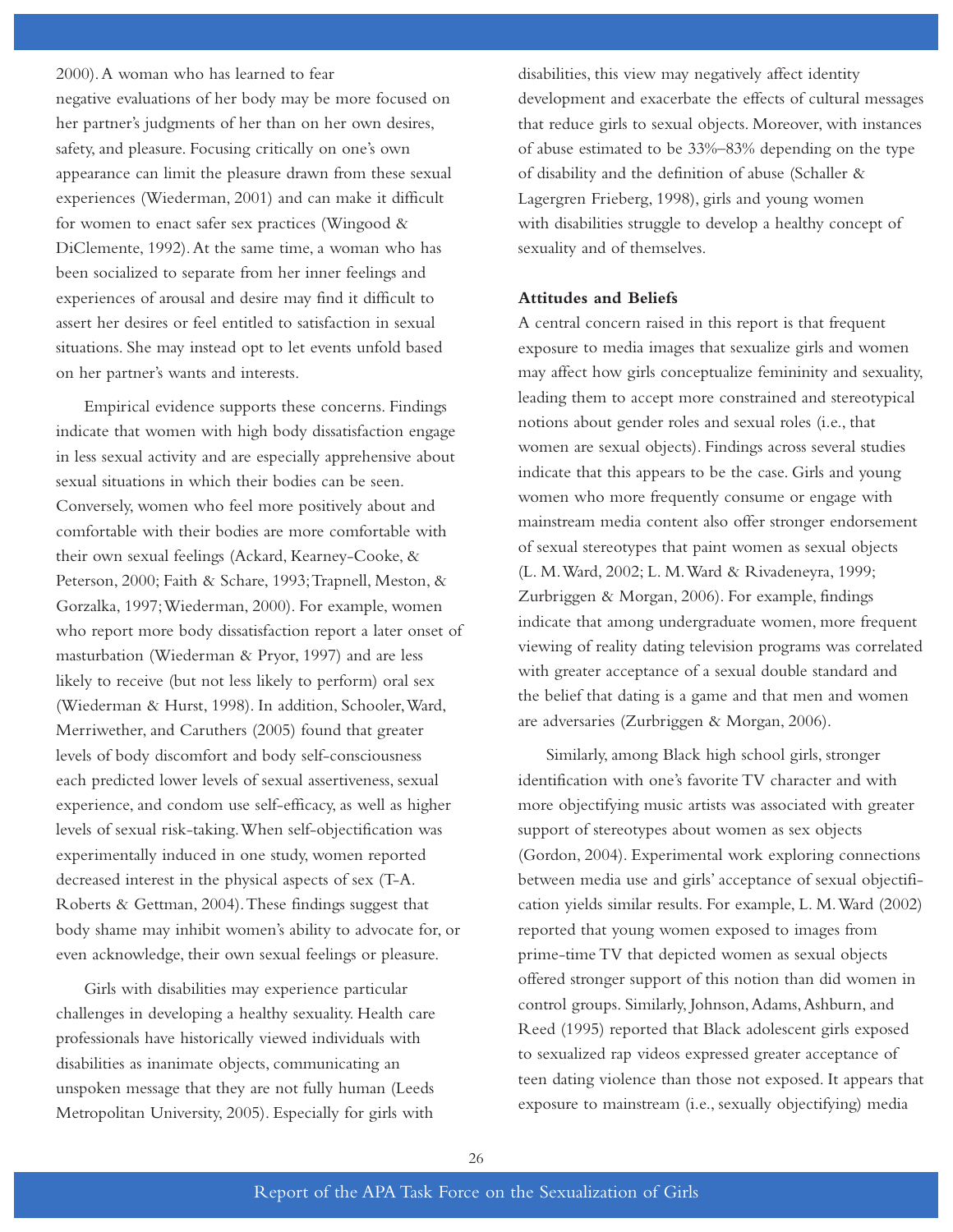encourages girls to objectify women and to see other women as less than human.

Media exposure has been found to constrain young women's conceptions of femininity by putting appearance and physical attractiveness at the center of women's value. For example, Zurbriggen and Morgan (2006) reported that more frequent viewing of reality TV programming among young women was associated with a stronger belief in the importance of appearance. Indeed, when asked to rate the importance of particular qualities for women,White and Black high school students who consumed more mainstream media attributed greater importance to sexiness and beauty than did students who consumed less

(L. M.Ward, 2004a; L. M.Ward, Hansbrough, & Walker, 2005). Similarly, Tan (1979) reported that girls who viewed beauty commercials subsequently rated physical attractiveness as more personally important and as a more important determinant of popularity than did girls who viewed neutral commercials.The sexualization and objectification of women in the media appear to teach girls that as women, all they have to offer is their body and face and that they should expend all their effort on physical appearance.

**Effects of Sexual Exploitation on Girls**

Childhood sexual abuse victimization is an extreme form of sexualization, one that always involves both sexual objectification and the inappropriate imposition of sexuality. Reviewing the sequelae of sexual abuse may, therefore, be relevant to understanding the effects of sexualization. It is important to remember, however, that sexual abuse may also involve or co-occur with violence or threats of violence, demands for secrecy, physical abuse, emotional abuse, or neglect.Thus, negative effects associated with sexual abuse victimization are unlikely to be due solely to sexualization. It is nevertheless useful to review these negative sequelae.

*The sexualization and objectification of women in the media appear to teach girls that as women, all they have to offer is their body and face, and that they should expend all their effort on physical appearance.*

Childhood sexual abuse victimization is associated with a host of negative effects, both during childhood (Kendall-Tackett et al., 1993) and subsequently as an adult (Browne & Finkelhor, 1986). Childhood sexual abuse has been linked to increased rates of dissociation (Putnam & Trickett, 1997), depression (Briere & Conte, 1993; Briere & Runtz, 1988), anxiety (Briere & Runtz, 1987; Molnar, Buka, & Kessler, 2001), posttraumatic stress disorder (Rodriguez,Van de Kemp, & Foy, 1998), body shame (Andrews, 1995), eating disorders (Smolak & Murnen, 2002), physical health impairment (Leserman, 2005), and difficulty in interpersonal relationships (Colman & Widom, 2004). Negative effects are more pervasive when the abuse

> is frequent, severe, or of long duration, involves force, or is perpetrated by someone close to the victim (Banyard & Williams, 1996; Kendall-Tackett et al., 1993; Mullen, Martin,Anderson, Romans, & Herbison, 1993).The responses of others (Ullman, 2003) and girls' own perceptions and attributions (Haaken & Lamb, 2000; Hoagwood, 1990; Lamb, 1996, 1999) have also been shown to affect the likelihood and intensity of negative effects.

> > Of special interest is the

relationship between childhood sexual abuse victimization and sexual behavior.A common symptom of sexually abused children is sexualized behavior (e.g., self-sexualization; Friedrich et al., 2001; Kendall-Tackett et al., 1993; Letourneau, Schoenwald, & Sheidow, 2004).The sexually abused child may incorporate the perpetrator's perspective into her identity, eventually viewing herself as good for nothing but sex (Herman, 1992; Putnam, 1990).The constricted sense of self of the sexually abused child and the coercive refusal of the perpetrator to respect the child's physical boundaries may result in subsequent difficulties in asserting boundaries, impaired self-protection, and a greater likelihood of being further victimized as an adult (Classen, Palesh, & Aggarwal, 2005), including becoming involved in prostitution (Nadon et al., 1998; Silbert & Pines, 1981, 1982). Childhood sexual abuse victimization is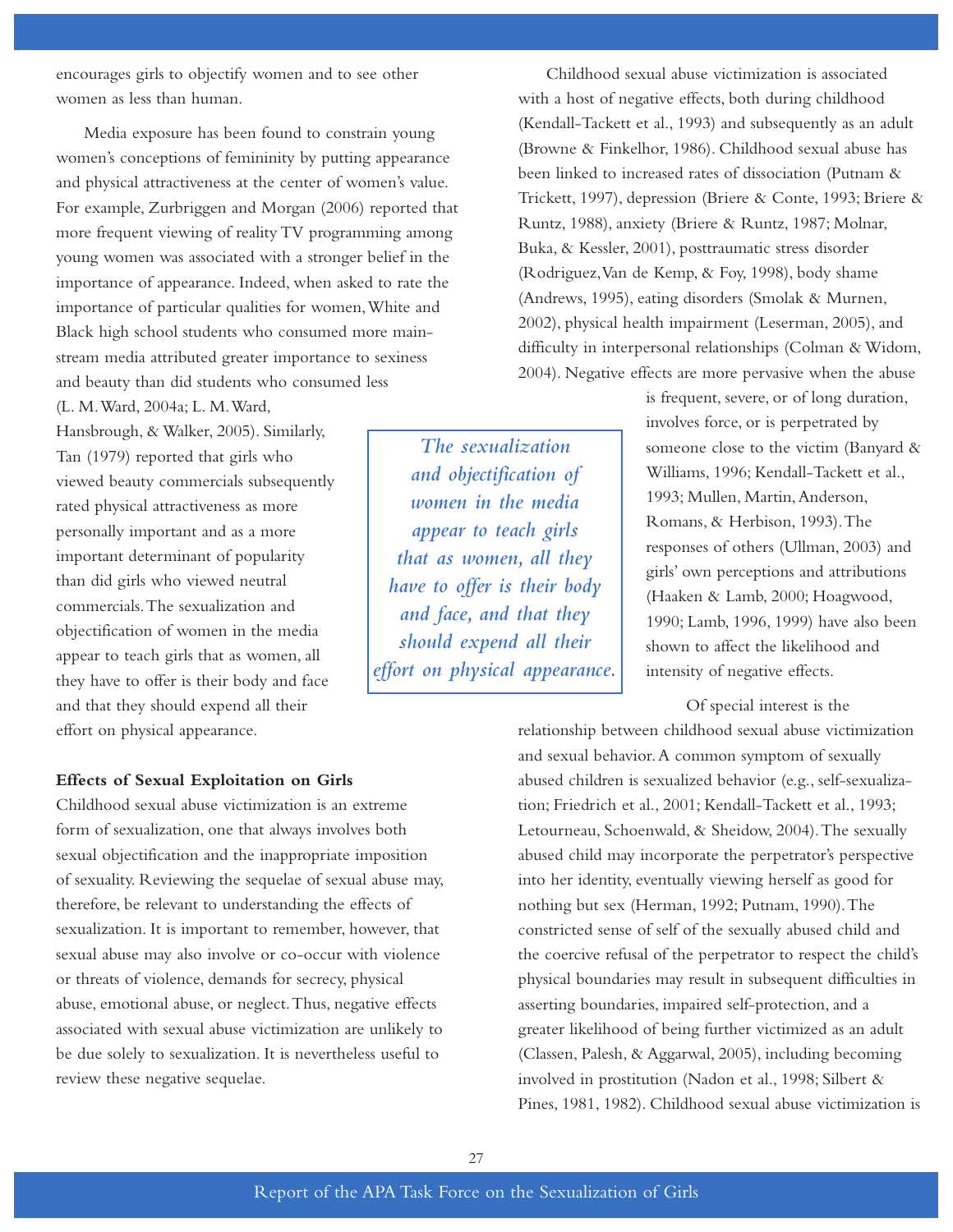also linked to risky sexual behavior in adolescence and adulthood (Quina, Morokoff, Harlow, & Zurbriggen, 2004).

## *Impact on Others*

In addition to the consequences for girls described previously, the sexualization of girls may also affect boys, men, and adult women. Evidence relevant to possible negative effects for these groups is described below.

## **Boys and Men**

The sexualization of girls can have a negative impact on boys and men. Exposure to narrow ideals of female sexual attractiveness may make it difficult for some men to find an "acceptable" partner or to fully enjoy intimacy with a female partner (Schooler & Ward, 2006). Several experimental studies have shown that exposure to pornography (which often sexually objectifies women; Jensen & Dines, 2004) leads men to rate their female partners as less attractive (Weaver, Masland, & Zillmann, 1984), to indicate less satisfaction with their intimate partners' attractiveness, sexual performance, and level of affection (Zillmann & Bryant, 1988), and to express greater desire for sex without emotional involvement (Zillmann & Bryant, 1988).

Even viewing a single episode of an objectifying television program such as *Charlie's Angels* may lead men to rate real women as less physically attractive (Kenrick & Guttieres, 1980). Frable, Johnson, and Kellman (1997) found that undergraduate men who regularly viewed pornography spontaneously generated more sexual terms to describe the construct "women" than did those who viewed pornography less regularly.The two groups did not differ in their descriptions of the construct "men," suggesting that viewing pornography is associated specifically with sexualizing women and may not have a more generalized and gender-neutral effect.

Objectifying girls/women and sex itself is integral to masculinity beliefs (Connell, 1987; Kimmel, 1996; Tolman, 2002), but these beliefs may jeopardize men's ability to form and maintain intimate relationships with women (G. Brooks, 1995; Kindlon & Thompson, 1999; Pollack, 1998). Burn and Ward (2005) found that undergraduate men's satisfaction with their romantic relationship was negatively correlated with most masculinity beliefs, including ones that are relevant to the objectification of women (i.e., dominance ["I should be in charge"], power over women ["In general, I control the women in my life"], and playboy ["If I could, I would frequently change sexual partners"]). Empathy may be important in understanding the relationship between objectification and relationship satisfaction.When one person objectifies another, it is difficult, perhaps even impossible, to treat that person with empathy (Herman, 1992), an important predictor of satisfaction and stability in intimate relationships (Davis & Oathout, 1987; Long & Andrews, 1990).

If girls and women are seen exclusively as sexual beings rather than as complicated people with many interests, talents, and identities, boys and men may have difficulty relating to them on any level other than the sexual.This could dramatically limit the opportunities boys and men have to interact intellectually with girls and women, to compete with and against them in sports or games, to create art or make music with them, to work together for higher causes (e.g., volunteer work or activism), or to enjoy their company as friends.

#### **Women**

A cultural milieu in which women and girls are sexualized harms adult women in all the ways that it harms girls (detailed previously).That is, there are negative repercussions for women's cognitive functioning, body satisfaction, mental and physical health, sexuality, and attitudes and beliefs. Selfsexualization and self-objectification by adult women, although perhaps less common in women as they age (T-A. Roberts, 2004), have the same causes and consequences as in girls and young women (Prichard & Tiggemann, 2005; Tiggemann & Lynch, 2001).There are additional consequences, however, for adult women in at least one domain that is less relevant for girls—the workplace.

Although a meta-analysis of experimental studies suggests that the employment-related benefits of physical attractiveness are as strong for women as they are for men (Hosoda, Stone-Romero, & Coats 2003), these studies have focused on attractiveness rather than on sexiness per se. In contrast, Glick, Larsen, Johnson, and Branstiter (2005)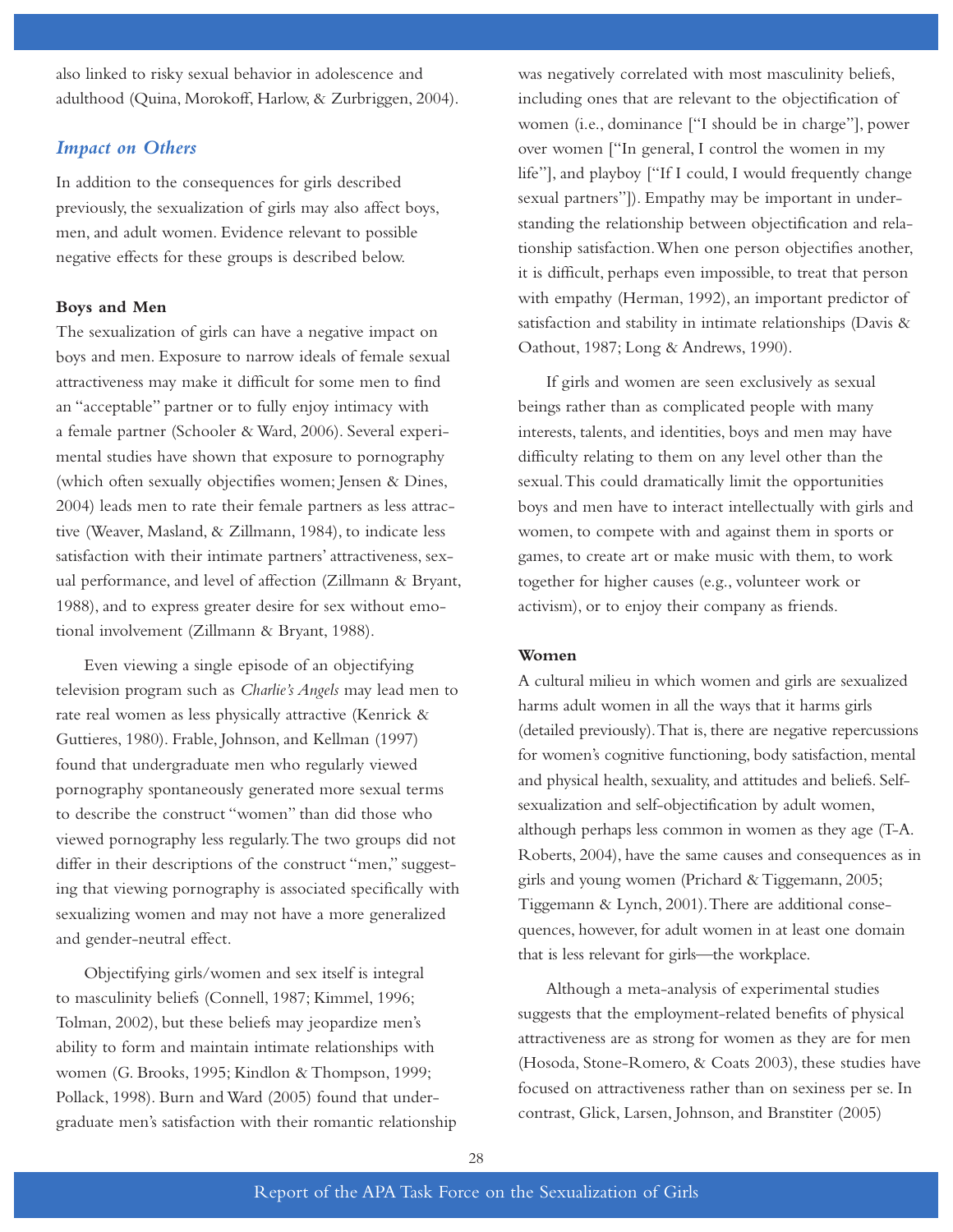manipulated the sexiness of a female job applicant and held physical attractiveness constant.They found that when the sexy job applicant was applying for a managerial job, she was rated as less competent and less intelligent than the conservatively dressed job applicant; participants also indicated that they would experience fewer positive emotions and more negative emotions toward the sexy applicant (compared with the conservatively dressed applicant) if she were hired. None of these differences was found when the applicants were described as applying for a job as a receptionist.These data imply that self-sexualization or sexualization by others is likely to have a negative impact on women seeking professional careers.

A cultural milieu in which girls are sexualized may

have additional consequences for adult women.The sexualization of girls contributes to the idealization of youth as the only good and beautiful stage of life. If one accepts fashion "supermodels" as representing the culturally accepted standard of idealized female beauty, the ideal age appears to be about 17. Girls as young as 11 or 12 have achieved modeling success, and many of the most famous models became internationally well known before they were 16 (Moore, 2003). Of the six champions

on the popular television program *America's Next Top Model* (2006)(which requires contestants to be at least 18, presumably for legal reasons), the oldest champion was 23, and the average age of the champions was 20.2. Given this ideal, it is not surprising that as women age, they become increasingly invisible in the culture (Arber & Ginn, 1991; Cook & Kaiser, 2004;Wolf, 1991).

Many women respond to this cultural standard by making every effort to remain and look as youthful as possible. Sales of "anti-aging" beauty products increased by 10.7% in 2005 (to over \$11 billion worldwide), showing the greatest increase in any category of skin-care product (O. Phillips, 2006).An analysis of plastic surgery rates (especially for procedures that lift and tuck aging body parts) provides further evidence that some aging women

*Some aging women feel strong pressure to look younger.* . . . *Even with plastic surgery, it is impossible for an adult woman to maintain the look of a 17-year-old adolescent.*

feel strong pressure to look younger. Data from the American Society of Plastic Surgeons shows that common procedures designed to "freshen" the body and keep it looking young have been steadily increasing. Between 2000 and 2005, annual rates of Botox injections rose from roughly three quarters of a million to almost 4 million, amounting to a 388% increase. In the same 5-year period, there was also a 115% increase in tummy tucks (from 62,713 to 134,746 annually), a 283% increase in buttock lifts (from 1,356 to 5,193 annually), as well as a stunning 3,413% and 4,101% increase in upper arm and lower body lifts, respectively (American Society of Plastic Surgeons, 2006c). Many of these procedures were age specific. Although younger and older women receive rhinoplasty

> and breast augmentations at relatively equal rates, the rates for women 35–50 years of age who receive breast lifts, buttock lifts, tummy tucks, and liposuction are approximately double those of women 19–34 years of age (American Society of Plastic Surgeons, 2006b).

Even with plastic surgery, it is impossible for an adult woman to maintain the look of a 17-year-old adolescent. This inability to meet the culturally imposed standard of beauty may lead to body shame, lowered self-esteem, and a

reduced sense of well-being.There is evidence that exposure to thin-ideal images in the media and subsequent thin-ideal internalization have negative effects on adult women. For example, across two studies, Dittmar and colleagues (Dittmar & Howard, 2004; Halliwell & Dittmar, 2004) found that adult women (e.g., 20–60 years of age) exposed to ads featuring thin models expressed more body-focused anxiety than those exposed to average-sized or no models, and this was especially true for those who strongly internalized the thin ideal.

Exposure to a "White-ideal" in the media may be damaging to women of color who cannot match that ideal; research showing a negative correlation between music video exposure and self-esteem in African American adolescents (L. M.Ward, 2004b) supports this supposition. It is,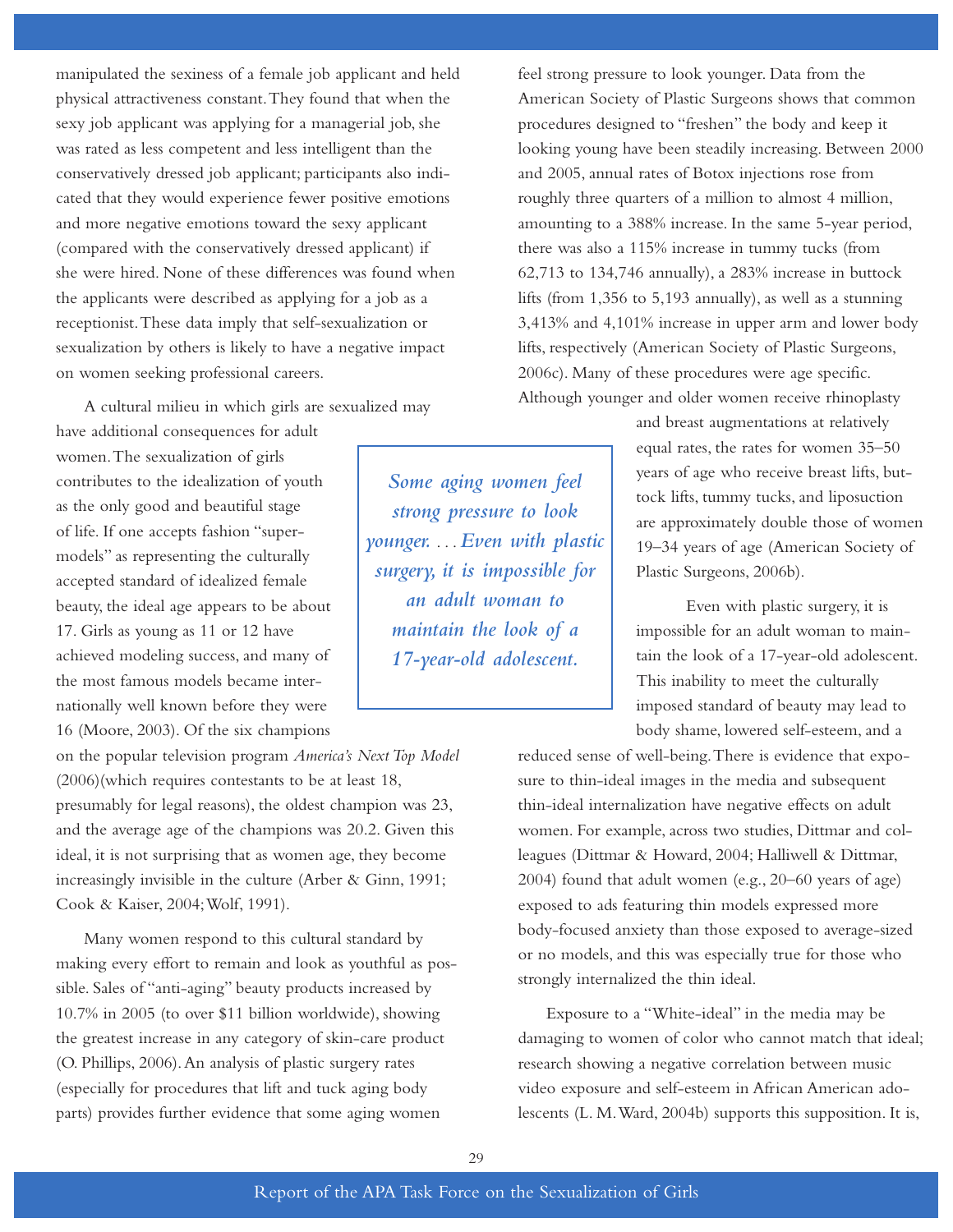therefore, reasonable to hypothesize that exposure to a "young ideal" in the media will be similarly damaging to "older" (i.e., not teenage) women of all ethnicities.

The perpetuation of an extremely narrow range of desirable ages may also have repercussions for women's ability to succeed and advance in the workplace. If women strive to appear as youthful as possible in order to more closely match the ideal of female beauty, their competence and skills may be questioned because of their youthful appearance.This double bind was apparent in the data of C. Duncan and Loretto (2004). In their study, both women and men reported experiencing age discrimination for being too young, but women were more likely than men to report that this discrimination was specifically related to their youthful appearance (as opposed to other characteristics associated with youth, such as experience).

Moreover, women but not men recounted experiences of sexualized ageism (e.g, a 35-year-old woman reported being referred to as "a dried up old maid"). More evidence for the double bind was found in data from men and women in their 30s.Among this group, 25 of the 27 men who reported age discrimination stated that it was because of their youth; only 2 stated that it was because they were too old. But of the 25 women in this demographic, 13 reported age discrimination because they were too young and 12 because they were too old.

## *Impact on Society*

In addition to the serious consequences for girls that have been outlined previously, the sexualization of girls is likely to have numerous negative consequences for society and its other members, including boys, men, and women, which will impact girls indirectly. Cultural institutions such as schools and workplaces may be affected. More important, general social attitudes and expectations about sexuality and gender may change in problematic ways as a result of media objectification and sexualization. Pressing social problems that disproportionately affect girls both directly and indirectly, including violence against girls and women, sexual exploitation of girls, forms of pornography, and prostitution of girls, may be maintained or even increased if there is a continued and escalating sexualization of

girls. Some of these consequences are explored in the following sections.

### **Sexism**

The sexualization of girls and women may contribute to broader societal consequences, such as sexism, sex bias, and sexist attitudes. Evidence in support of this assertion comes from several types of studies. One group of studies tests whether exposure to sexualized or sexually objectifying content shapes viewers' attitudes toward women in general. A second group of studies uses experimental means to investigate whether exposure to such content affects people's perceptions of real women.A third group tests whether experimental exposure to this content affects people's actions toward real women.Although these exposure studies focus on content that sexualizes adult women, the resulting consequences are noted for viewers of all ages, including adolescent boys and girls as well as young women and men.We hypothesize that exposure to sexualized girls likely leads to sexist attitudes about girls and women as well.

Among the first set of studies that test links between exposure to objectifying content and the development of sexist attitudes, findings indicate that frequent, regular exposure to genres high in sexualized imagery (such as music videos) and deeper levels of media involvement are both associated with greater acceptance by men and women of attitudes that sexualize and sexually objectify women (e.g., Strouse, Goodwin, & Roscoe, 1994; L. M. Ward, 2002; L. M.Ward & Friedman, 2006; L. M.Ward et al., 2005). For example, L. M.Ward, Merriwether, and Caruthers (2006a) discovered that undergraduate men who were frequent readers of men's magazines such as *Maxim* and *Sports Illustrated,* who attributed greater realism to media portrayals, and who watched TV more intently to learn about the world were also more accepting of traditional masculinity ideologies, including the sexual objectification of women.

These correlational findings are strengthened by outcomes from experimental work that reach the same conclusion.Across several studies, women and men exposed to sexually objectifying images of women from mainstream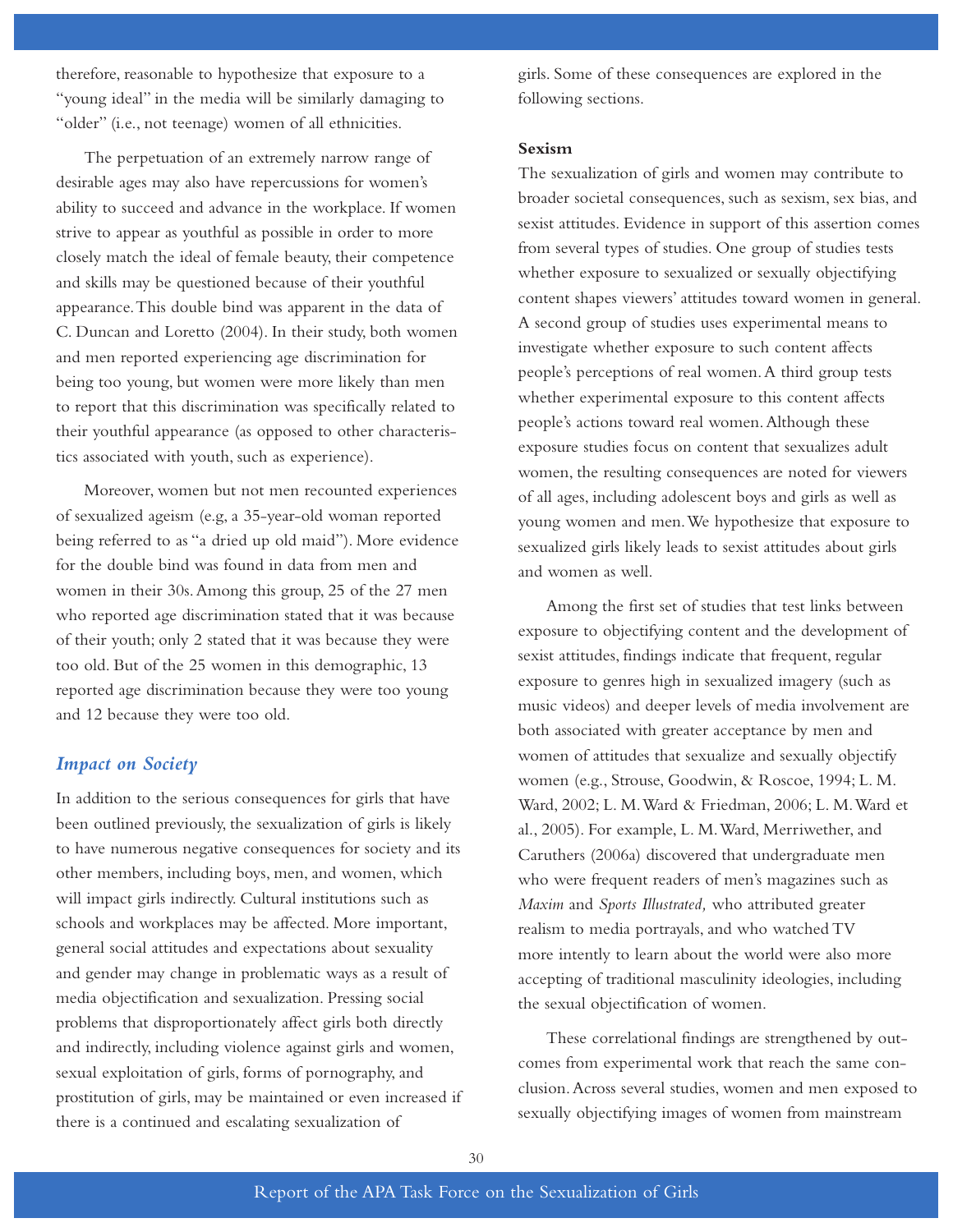media (e.g., R-rated films, magazine advertisements, music videos) were found to be significantly more accepting of rape myths (e.g., the belief that women invite rape by engaging in certain behaviors), sexual harassment, sex role stereotypes, interpersonal violence, and adversarial sexual beliefs about relationships than were those in control conditions (e.g., Kalof, 1999; Milburn, Mather, & Conrad, 2000; L. M.Ward, 2002). For example,White undergraduates exposed to a sexually objectifying music video were more likely to endorse adversarial sexual beliefs than were students exposed to a nonsexual music video (Kalof, 1999). Exposure to sexist magazine ads featuring women as sexual objects produced a stronger acceptance of sex role stereotyping and

of rape myths among male undergraduates (Lanis & Covell, 1995; MacKay & Covell, 1997).Additionally, high school students exposed to content featuring women as sexual objects drawn either from music videos (L. M.Ward et al., 2005) or prime-time television programs (L. M.Ward & Friedman, 2006) expressed more support of these attitudes than did students who did not receive this exposure.

A second line of research demon-

strates that experimental exposure to sexualized or sexually objectifying images of women affects people's perceptions or judgments of other women.The findings here are few, yet provocative. Hansen and Hansen (1988) reported that undergraduate students who had watched three neutral music videos later perceived a man's "hitting on" a female colleague to be akin to sexual harassment, yet students who had viewed sexist music videos perceived his sexual advances to be appropriate and thought less favorably of the woman if she rejected him. Gan, Zillmann, and Mitrook (1997) examined how exposure to sexualized images of Black women in R&B music videos affects White students' perceptions of neutral Black and White women.They reported that whereas video exposure was inconsequential for judgments of White women, the Black

*Exposure to sexist magazine ads featuring women as sexual objects produced a stronger acceptance of sex role stereotyping and of rape myths among male undergraduates.*

women encountered later were judged least good, most bad, and furthest from the "ideal." It appears that exposure to sexually enticing rap videos fostered perceptions of diminished positive traits and stronger negative traits in Black women in general.

Finally, exposure to sexualized content has been shown to affect how women actually behave and how men treat and respond to real women in subsequent interactions. These studies have generally found that after men are exposed to sexualized content, their behavior toward women is more sexualized, and they treat women like sexual objects. For example, undergraduate men exposed to 16 sexist and objectifying commercials later asked more

> sexist questions of a female confederate posing as a job applicant, recalled more about her appearance and less about her personal background, and rated her as friendlier, more suitable to hire, but less competent than did controls (L. Rudman & Borgida, 1995). Similarly, McKenzie-Mohr and Zanna (1990) found that after exposure to a 15-minute pornography tape, stereotypically masculine men were perceived by a female experimenter to be more sexually motivated, they positioned

themselves closer to her, and they recalled more information about her physical appearance than did men in other conditions.

Using a similar paradigm, Jansma, Linz, Mulac, and Imrich (1997) reported a pattern in which gender-typed men appeared to rate a female partner lower on intellectual competence after viewing a sexually explicit film and higher after viewing a nonsexual film. Non-gender-typed men appeared to respond in the reverse. Overall, it is argued that exposure to sexualized depictions of women may lead to global thoughts that "women are seductive and frivolous sex objects" (Lavine, Sweeney, & Wagner, 1999) and "foster an overall climate that does not value girls' and women's voices or contributions to society" (Merskin, 2004).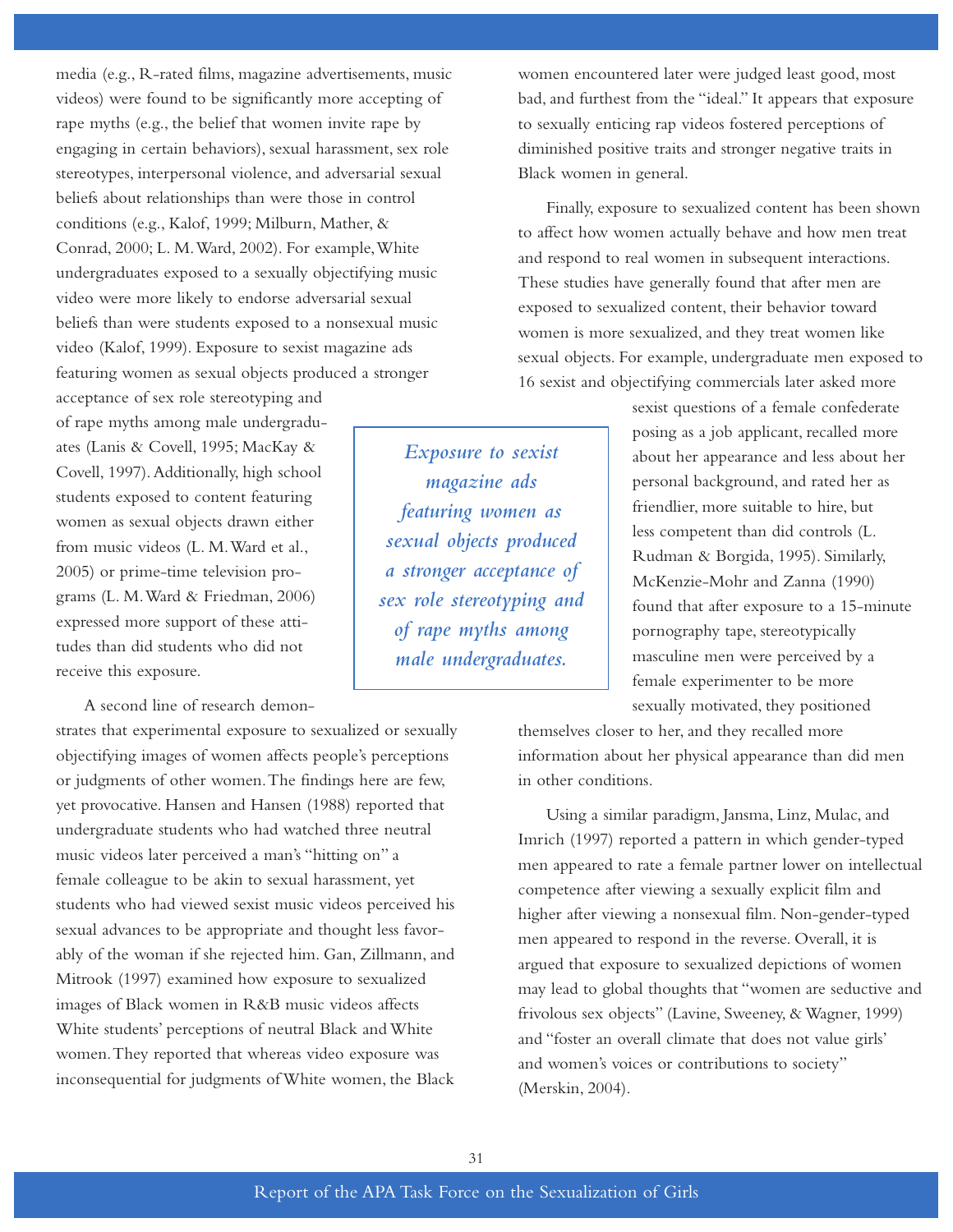### **Girls' Educational Success and Achievement**

*Aspirations.* If, as the self-objectification literature suggests, girls' preoccupation with appearance ties up cognitive resources, girls will have less time and mental energy for other pursuits. Girls may be learning to prioritize certain rewards (male attention) over other rewards (academic accomplishment), thus limiting their future educational and occupational opportunities. If they perceive occupations relating to science, technology, engineering, and math (STEM) as less consistent with a sexy self-image, they may be induced to want to be a model, fashion designer, or pop star in order to embody the sexualized look that they know is valued for women rather than choose to be a chemist, computer programmer, or engineer. If girls perceive what research shows—that women who choose male-identified professions are least preferred

(in college samples) as romantic partners (Yoder & Schleicher, 1996)—then they will perceive some social costs to choosing careers that are not consistent with a "sexy" image. On the other hand, if girls continue along a nonfeminine career path, presenting a sexy image will also be costly and may result in being perceived as less competent (Glick et al., 2005).

Two studies exploring stereotype threat exposed college-aged women to

highly feminine-stereotyped television commercials, which emphasized a young woman's sexual attractiveness and physical beauty (Davies, Spencer, Quinn, & Gerhardstein, 2002; Davies, Spencer, & Steele, 2005).After exposure to the sexy/pretty ads, compared with the gender-neutral or counterstereotypic ads, women indicated less interest in vocational options that emphasize quantitative reasoning (e.g., math and science) and also endorsed lower leadership aspirations, suggesting that sexualization may indeed "prime" lower achievement orientation among young women.

Earlier research has shown different vocational aspirations for adolescent boys and girls (e.g., Corder & Stephan, 1984; Gottfredson, 1981; Grotevant & Thorbecke, 1982)

and differential aspirations (e.g., Kerr, 1983, 1985) and achievement (favoring boys) for gifted girls and gifted boys (e.g., Eccles, 1985; Hollinger & Fleming, 1992).Although girls today have higher educational and occupational aspirations than they have had in the past, we do not know to what extent preoccupation with looks or even sexualization interferes with these aspirations. Given limited research suggesting that self-objectification practices may limit cognitive resources, exploring further whether sexualization exposure and experiences are responsible for a kind of "brain drain" among young girls and women is an important priority for future research.

*Sexual harassment in school.* Despite the fact that many girls believe that a sexy appearance brings them power, quite the opposite may be true.Although sexy dress does

*Girls may be learning to prioritize certain rewards (male attention) over other rewards (academic accomplishment), thus limiting their future educational and occupational opportunities.*

not justify sexual harassment nor has it been shown to provoke sexual harassment in school studies, the belief that girls are sexual objects may be related to boys' tendency to sexually harass girls in school and in this way could affect girls adversely. Sexual harassment by boys and men is a regular part of school and work life. Peers perpetrate 79% of the sexual harassment in schools (American Association of University Women, 2001), and much of this harassment is in the form of sexual jokes, leering, touching or grabbing areas

like the breasts or buttocks, and comments on physical appearance (e.g., J. Duffy,Wareham, & Walsh, 2004).The consequences of sexual harassment are far-reaching, can be long lasting (J. Duffy et al., 2004), and move beyond psychological effects on girls to educational consequences (Houston & Hwang, 1996; Juvonen, Nishina, & Graham, 2000), costs to schools, and consequences to society in general. One study of the estimated economic cost of sexual harassment in the U.S.Army, for example, found that in one year alone, the cost of sexual harassment was over \$250 billion (Faley, Knapp, Kustis, & Dubois, 1999).

Several studies suggest that the sexualization of girls contributes to sexual harassment and coercion. In a survey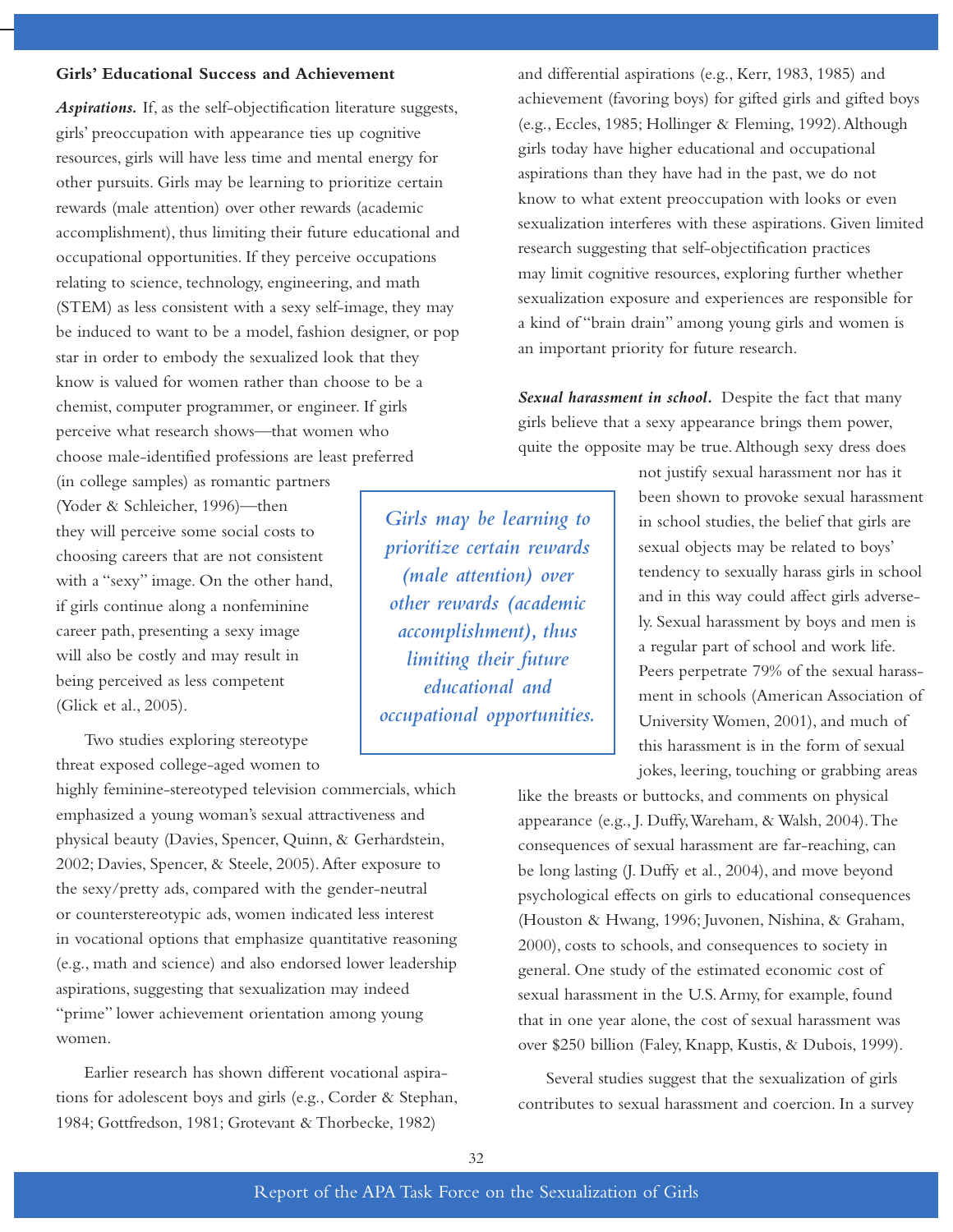of university faculty, staff, and students, O'Hare and O'Donohue (1998) found that respondents who reported that their male coworkers held sexist attitudes reported more experiences of gender harassment, sexual harassment, and sexual coercion. Quinn's (2002) qualitative study of adult men's accounts of "girl-watching" in the workplace highlighted the role that objectification and (low) empathy with the targeted women played in this type of sexual harassment.Angelone, Hirschman, Suniga,Armey, and Armelie (2005) found that college men who were exposed to a sexist confederate (one who made objectifying comments about a female actress and denigrating comments about women on campus) told more sexual jokes to a female confederate than did men exposed to a nonsexist confederate.Taken together, these studies suggest that boys exposed to sexualization portrayals of girls may be more likely to commit sexual harassment.

Some studies of the effects of school uniforms on students' perceptions also lend indirect support for the notion that sexualizing clothing may be a factor in harassment of girls.When students dress in uniforms, fellow students as well as teachers rate them as higher in academic ability and positive school-related behavior than students in standard dress (Behling, 1994). Furthermore, one study showed that girls who wear uniforms report more positive perceptions of safety and peer relationships in school than girls in regular clothes (Fosseen, 2002). It is important to underscore that girls do not "cause" harassment or abusive behavior by wearing sexy clothes; no matter what girls wear, they have the right to be free of sexual harassment, and boys and men can and should control their behavior. But when sexualized clothing is part of a larger cultural context in which girls are sexually objectified, standardized uniforms may help to change those cultural messages and understandings of who girls are and what they are capable of, thereby reducing the incidence of sexual harassment in general.

#### **Violence and Exploitation**

*Violence against girls.* Numerous studies have shown a connection between stereotypical attitudes about women's sexuality and aggressive sexual behavior. For example,

adversarial sexual beliefs, rape myth acceptance, and sexist beliefs about women are related to aggressive sexual behaviors (Dean & Malamuth, 1997; Murnen,Wright, & Kaluzny, 2002; Osland, Fitch, & Willis, 1996; Spence, Losoff, & Robbins, 1991; Truman, Tokar, & Fischer, 1996; Vogel, 2000).

Other studies have connected media exposure to sexist beliefs and acceptance of violence against women. Several studies have shown that women and men exposed to sexually objectifying images of women from mainstream media (e.g., R-rated films, magazine advertisements, music videos) were found to be significantly more accepting of rape myths, sexual harassment, sex role stereotypes, interpersonal violence, and adversarial sexual beliefs about relationships than were those in control conditions (Kalof, 1999; Lanis & Covell, 1995; MacKay & Covell, 1997; Milburn et al., 2000; L. M.Ward, 2002; L. M.Ward et al., 2005). In one of the few studies using children rather than college-aged men and women as participants, Strouse et al. (1994) found that for boys and girls who were 11–16 years of age, frequent TV viewing and greater exposure to Rand X-rated films were each related to stronger acceptance of sexual harassment. Given that viewing sexualized and objectifying portrayals of women is associated with many of these attitudes, viewing sexualized portrayals of girls may also lead to these same effects and to a greater acceptance of child sexual abuse myths, child sexual abuse, and viewing younger and younger girls as acceptable sexual partners.

*Sexual exploitation.* There is little or no research on the effects on adults of viewing sexualized images of girls or even sexualized images of adult women made up to look like girls (a common practice in magazine advertisements). Several scholars (e.g., Merskin, 2004; O'Donohue et al., 1997) have noted the urgent need for such research. But there may be negative effects at a societal level in addition to possible negative effects to individual viewers; these include providing justification and a market for child pornography and the prostitution and sexual trafficking of children. Because the consequences of child sexual abuse and child prostitution are so great, it is important to consider the possible connections carefully.Although there is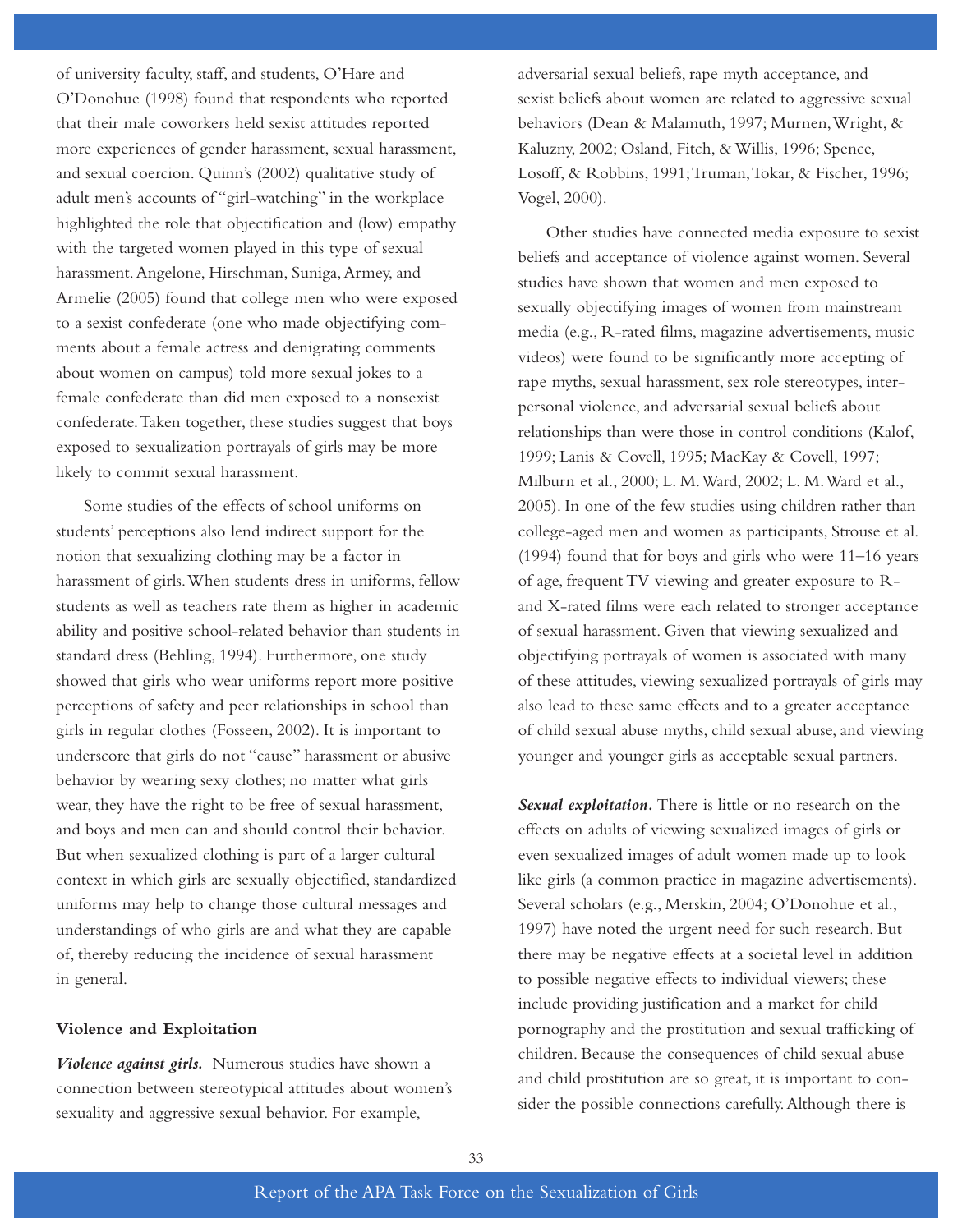some disagreement in the literature on the relationship between pornography and sexual aggression, the most rigorous reviews (e.g.,Allen, D'Alessio, & Brezgel, 1995; Allen, D'Alessio, & Emmers-Sommer, 2000;Allen, Emmers, Gebhardt, & Giery, 1995; Malamuth, Addison, & Koss, 2000) have concluded that there are reliable associations between viewing pornography and committing sexually aggressive acts.These associations are strongest when considering violent pornography and/or men who possess other risk factors for sexual aggression.

When specifically considering child pornography, however, almost no experimental research has been conducted. One exception is a study by B. Paul (2004) designed to assess the effects of viewing child pornography. Paul used "barely legal" pornography as the stimuli in an experiment. In "barely legal" pornography, adult women are made to look like children.Thus, while the pornography is legal (the models are above the age of 18), the viewer perceives a sexualized child.The findings were that viewing such pornography led to a stronger mental association between neutral (nonsexual) images of children and words related to sex (e.g., *arousing, sexy*). These findings suggest that viewing sexualized portrayals of girls could lead viewers to associate children with sex, even when they are not being sexualized.

One particularly pernicious effect of the constant exposure to sexualized images of girls is that individuals and society may be "trained" to perceive and label sexualized girls as "seductive." Studies have shown that adult men often misperceive friendliness in adult women as sexual interest (Abbey, 1982, 1987). Images of young girls who are made to look like adult women may evoke similar responses.

Another area of slippage concerns consent. Children are not legally able to give consent to sexual activity with an adult.When girls are dressed to resemble adult women, however, adults may project adult motives as well as an adult level of responsibility and agency on girls. Images of precocious sexuality in girls may serve to normalize abusive practices such as child abuse, child prostitution, and the sexual trafficking of children.

Finally, the sexualization of girls may also contribute to the trafficking and prostitution of girls by helping to create

a market for sex with children through the cultivation of new desires and experiences. If the idealized female sexual partner is a 15- or 16-year-old girl, male consumers may demand pornography featuring such girls and the opportunity to pay for sex with them.A 2005 report noted a disturbing new trend in the recruitment of children into pornography: Pedophiles and "johns" look in online chat rooms for teens with Web cameras linked to their computers and then seduce them into performing sex acts for money in front of the camera (Eichenwald, 2005).

# *Summary of Consequences of the Sexualization of Girls*

The research summarized in this section offers evidence of negative consequences for girls when they are sexualized or exposed to sexualized images and when others are exposed to such images. First, there is evidence that girls exposed to sexualizing and objectifying media are more likely to experience body dissatisfaction, depression, and lower selfesteem; research to date suggests that these effects are not as pronounced for African American girls.There is no research to date on lesbian, bisexual, or transgendered youths. Selfobjectification has been shown to diminish cognitive ability and to cause shame.This cognitive diminishment, as well as the belief that physical appearance rather than academic or extracurricular achievement is the best path to power and acceptance, may influence girls' achievement levels and opportunities later in life.

Girls' sexual development may also be affected as they are exposed to models of passivity, and studies indicate that the media may influence a girl's perceptions of her own virginity or first sexual experience. Interpersonally, girls' relationships with other girls are affected, as such relationships can become policing grounds where girls support or reject other girls for reasons having to do with conformity to a narrow beauty ideal that involves a sexualized presentation or competition for boys' attention. Girls' relationships with boys and men are affected in that exposure to sexualizing and objectifying media has been shown to relate to girls' and boys' views on dating, boys' sexual harassment of girls, and attitudes toward sexual violence.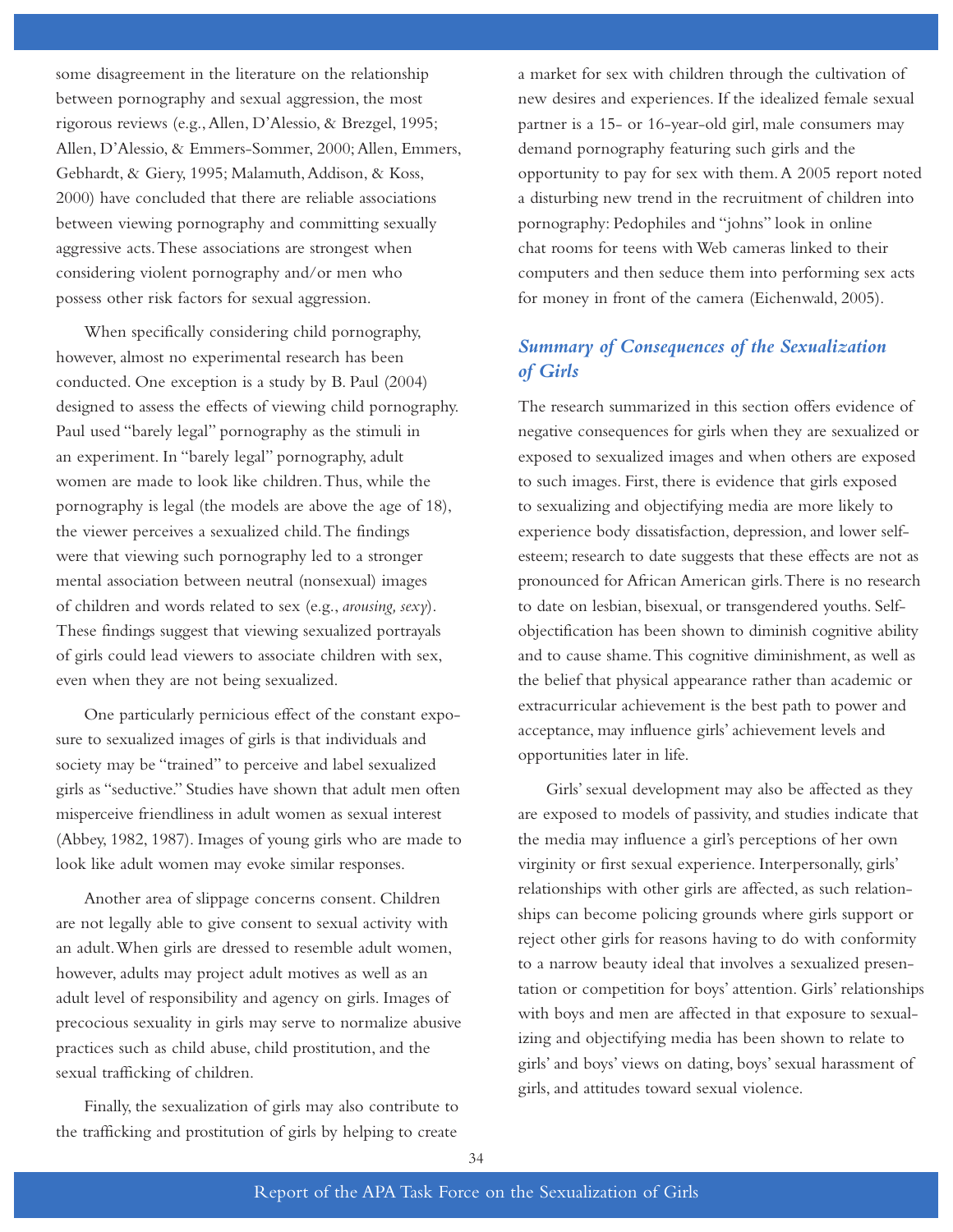**Positive Alternatives and Approaches to Counteracting the Influence of Sexualization**

The research presented in the initial portion of<br>this report focused on concerns that girls are<br>sexualized by the current culture, by other peand by themselves and that this sexualization is likely to this report focused on concerns that girls are sexualized by the current culture, by other people, and by themselves and that this sexualization is likely to lead to a host of negative effects. Despite the concerns raised throughout this report, however, there are several indications that negative outcomes are neither inevitable nor universal. Some girls and their supporters, now and in the past, have resisted mainstream characterizations of girls as sexual objects.Through media education and literacy, the creation of media subcultures, participation in athletics, comprehensive sex education programs, activism, and religious/spiritual practices, girls, their peers, adults in their lives, and institutions that support them help to challenge the narrow prescriptions for girls in this culture.

The following sections describe existing programs and practices that counter sexualization and note others that, if implemented, have the potential to do so.We look, in turn, at approaches implemented through the schools, through families, and by girls themselves.

# *Approach 1:Working Through Schools and Formal Education*

Schools can contribute in several ways to greater awareness of the sexualization of girls in the media and can help girls and their peers resist these negative influences.

#### **Media Literacy**

Because the media are important sources of sexualizing images, the development and implementation of schoolbased media literacy training programs could be key in combating the influence of sexualization.There is an urgent need for girls to view media critically.Although components vary from program to program, media literacy training in general provides media consumers with analytical tools that promote autonomy and critical understanding of media.The goal is to create active

interpreters of messages rather than passive consumers. Training encourages media consumers to notice the messages inherent in media, to think about who is sending those messages and why, and to challenge their realism (Potter, 2004). Several nonprofit organizations, some that have girls serving on their boards, have designed media literacy programs.These programs aim not only to educate girls who consume media but also to raise awareness of how girls and women are represented and to advocate for improvement by providing resources to media producers, teachers, and parents.The Girls,Women + Media Project (www.mediaandwomen.org) is one such organization (see the Appendix for a list of others).

Research on the effectiveness of media literacy programs has not yet focused on the sexualization of girls and women, but it has examined the related topic of body image. One study of college women found that three media literacy programs were effective in increasing women's skepticism about the realism of images that promote a thin ideal of beauty, compared with a control group receiving no intervention (Irving & Berel, 2001).

Another study found that high school girls who participated in a media literacy program had less internalization of the thin ideal and more questions about the realism of images than girls in a control group (Irving, DuPen, & Berel, 1998).Yamamiya, Cash, Melnyk, Posavac, and Posavac (2005) found that participation in a media literacy education program prior to exposure to stereotypical images prevented adverse effects. Studies indicate that media literacy programs addressing alcohol use (e.g.,Austin & Johnson, 1997) and television violence (e.g.,Voojis & Van der Voort, 1993) have also been effective. Programs directly targeting the sexualization of girls and women may benefit the school-aged girls who consume sexualized media, as well as their male peers who are also exposed to these media images and who may treat girls differently as a result.

#### **Athletics**

Another school-based strategy is to provide access to athletics and other extracurricular activities that encourage girls to focus on body competence instead of body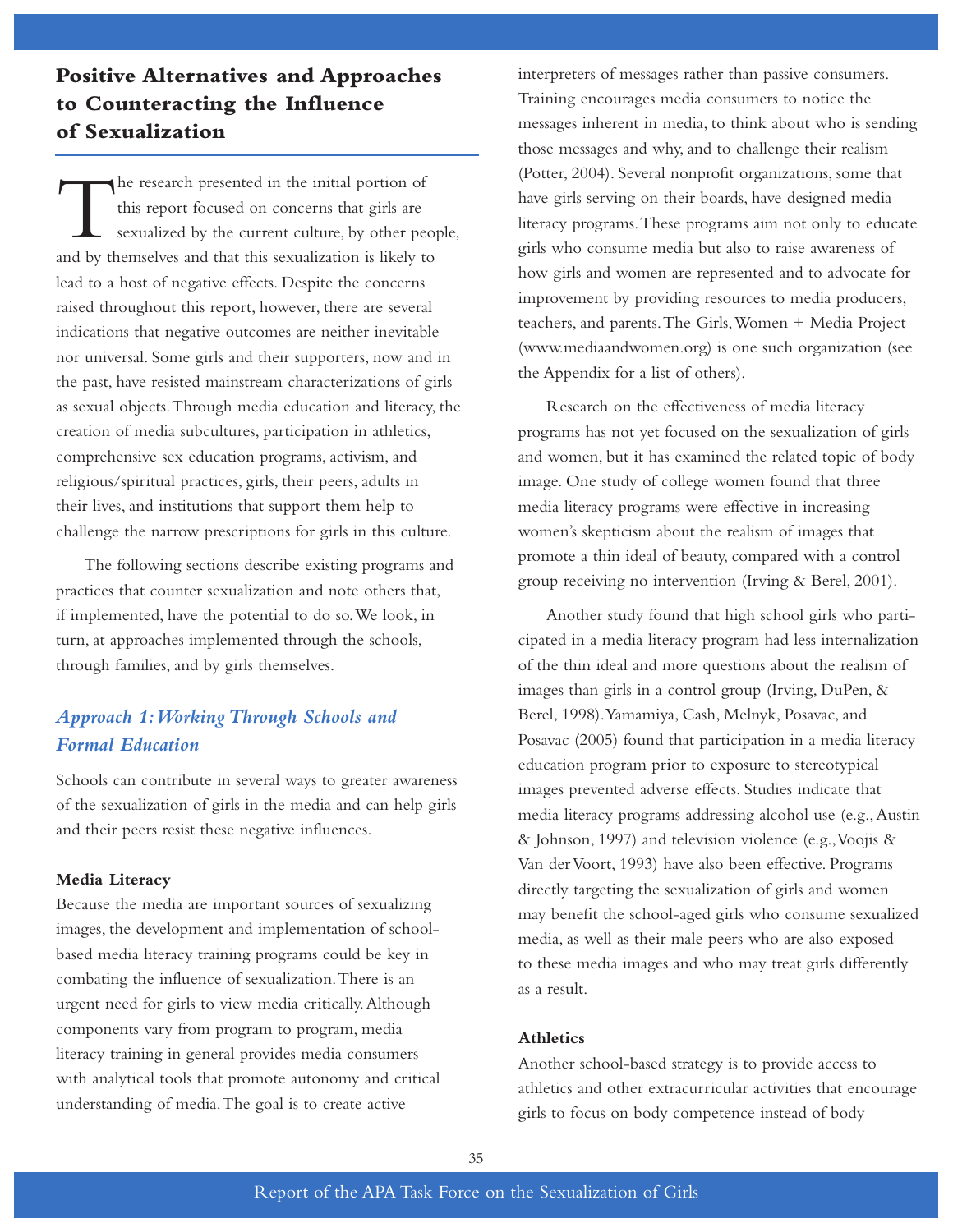appearance.Although girls' and women's participation in sports and physical activity can be dismissed, ignored, sexualized, or co-opted, participation in physical activity may be one of girls' best means of resisting objectification and sexualization. Because athletic activities inherently require a focus on body competence, agency, and action, they provide girls with the opportunity to develop a selfconcept founded on what they can do rather than on how they look. Children's and adolescents' participation in sports and physical activities is related to increased selfesteem (Abernathy,Webster, & Vermeulen, 2002; Bonhauser et al., 2005; Crews, Lochbaum, & Landers, 2004; McAuley, 1994), and this association may be especially strong among children with economic disadvantages or those who have mental, emotional, or physical disabilities (Gruber, 1986). Sports participation is also linked to increased levels of body self-esteem (Bissell, 2004; DiBartolo & Shaffer, 2002).

That these increases in self-esteem relate to healthier sexual development is suggested by evidence that sports participation is inversely related to engaging in risky sexual behavior (Lehman & Keorner, 2004; Miller, Barnes, Melnick, Sabo, & Farrell, 2002).The effects found by Lehman and Koehler were mediated by increased empowerment/self-efficacy and functional body orientation. Functional body orientation refers to the extent to which one thinks of one's own body in terms of the things it can do and is capable of performing.Tracy and Erkut (2002) have shown that an additional pathway to less risky sexual behavior via sports participation is through the decreased feminine gender role orientation of girl participants.

Because physical activity may be a powerful means of negating self-objectification and other negative consequences of sexualization, the sexualization of women and girl athletes may be especially dangerous or harmful for girls. If this domain becomes co-opted and turned into yet another venue where girls are taught to focus on how they look rather than on what their bodies can do, they will have been deprived of an important method of resistance and healthy development.

#### **Extracurricular Activities**

Some studies of adolescent risk behavior (e.g., early sexual activity and substance use) suggest that extracurricular participation and the development of a talent may be protective factors for these outcomes (Savage & Holcomb, 1998; Shilts, 1991). No studies to date, however, have examined extracurricular activities in relation to objectification of girls' bodies or sexualization practices. It may be that participation in certain extracurricular activities, in addition to or instead of sports, protects girls against the negative effects of sexualization and objectification of girls and women in the media, particularly when the activity does not support feminine gender role ideals. It will thus be important for future researchers attempting to understand the effects of extracurricular activity on youth to differentiate those extracurricular activities that lend themselves to a narrow body image standard with an emphasis on sexiness, attractiveness, or thinness (e.g., some forms of dance) from those that require talents that are different (e.g. drama club, marching band,African drumming, dance forms such as hip-hop and modern). Schools that provide a variety of extracurricular activities, including activities that have generally been associated with boys' interests (e.g., computer and video gaming), are giving girls alternatives to activities that emphasize beauty, thinness, and sex appeal.

#### **Comprehensive Sexuality Education**

A central way to help youth counteract distorted views presented by the media and culture about girls, sex, and the sexualization of girls is through comprehensive sexuality education.Although guidelines for comprehensive sexuality education vary, all include the presentation of accurate, evidence-based information about reproduction and contraception, the importance of delaying intercourse initiation for young people, and the building of communication skills. Most relevant to combating sexualization, many also address media, peer, and cultural influences on sexual behaviors and decisions (SIECUS, 2004) and promote a notion of sexual responsibility that includes respect for oneself and an emphasis on consensual, nonexploitative sexual activity (Office of Population Affairs, 1999).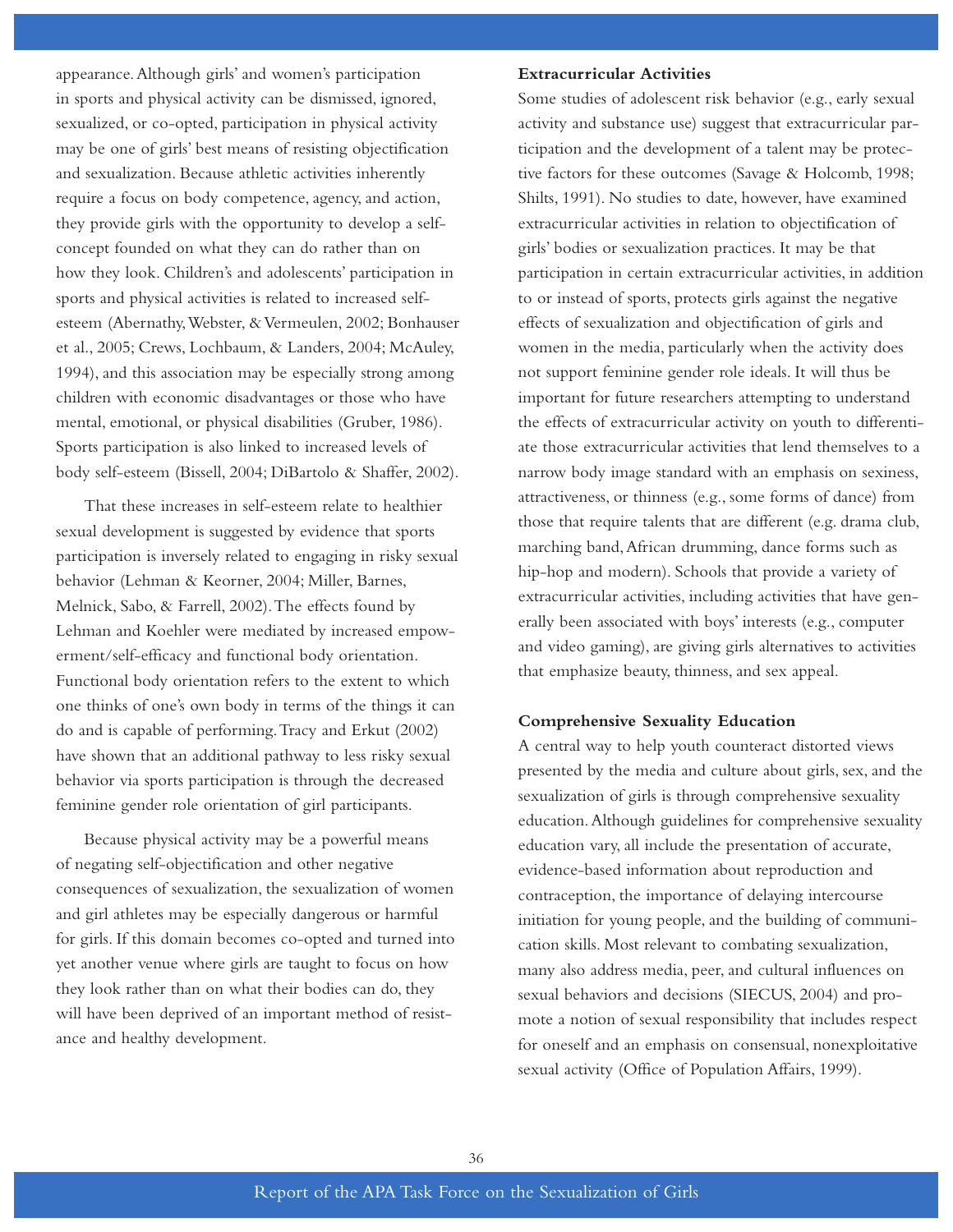This kind of sex education may reverse the negative effects of the sexualization of girls. It is also likely to have other positive effects and unlikely to have adverse consequences. Surgeon General Dr. David Satcher's (2001) report on sexual health and responsible sexual behavior indicates that the most effective sex education for preventing teen pregnancy and sexually transmitted infections is comprehensive. Research indicates that comprehensive programs do not increase the frequency of sex or the number of sex partners, nor do such programs lower the age of first intercourse (Kirby, 2001).

## *Approach 2:Working Through the Family*

Parents and other family members can help girls interpret sexualizing cultural messages in ways that mitigate or prevent harm. Because sexualization is often so pervasive as to seem normal and thus not even discernible to many girls, parents can make sexualization visible by discussing media and other cultural messages with girls. Religious practices and social or political activism are also helpful strategies.

#### **Mediation and Co-Viewing**

Traditionally, suggestions on how to combat potential negative effects of media use, such as aggression and stereotyping, have centered on the roles of parental mediation and co-viewing. Here, the notion is that having parents comment on appropriate and inappropriate content while watching TV with their children can alter the influence of the messages.Although media literacy and co-viewing were initially discussed and tested in the 1970s and early 1980s, renewed attention has been given to this approach in recent years. Findings from several experimental studies demonstrate the benefits of such interventions in promoting parent–child interactions involving media.

In one study, grade school children viewed four TV clips portraying stereotypical gender roles (Nathanson,

*Parents and other family members can help girls interpret sexualizing cultural messages in ways that mitigate or prevent harm.*

Wilson, McGee, & Sebastian, 2002). For children in one condition, the experimenter inserted comments contradicting the stereotypical behavior. In another condition, she did not. Results indicated that children in the mediation condition evaluated the program less positively and expressed greater acceptance of nontraditional gender roles for men than did children who received no mediation. Similar results have been obtained in experimental work testing children's responses to media violence (Nathanson, 2004).

A 2003 field study also suggested that parents can influence the way children interpret sexual content on

> television. R. L. Collins, Elliott, Berry, Kanouse, and Hunter (2003) interviewed a national sample of adolescents (ages 12–17 years) shortly after the airing of an episode of the sitcom *Friends.* The episode centered on discussion of a condom failure that had resulted in the pregnancy of one of the show's main characters. One in four teen viewers saw condoms as less effective in preventing pregnancy than they had in a survey 6 months earlier.Viewers who reported talking with an adult about the program,

however, actually viewed condoms as more effective than they had previously.These studies hold promise that girls' co-viewing and active discussions with parents may decrease the influence of viewing sexualized images.

## **Religion, Spirituality, and Meditation**

Organized religious and other ethical instruction often begins within the family and can offer girls important practical and psychological alternatives to the values conveyed by popular culture.When parents, through their religious or ethical practices, communicate the message that other characteristics are more important than sexuality, they help to counteract the strong and prevalent message that it is only girls' sexuality that makes them interesting, desirable, or valuable. By insisting that girls be allowed to remain girls and not be pushed into a precocious sexuality, they provide a haven where girls can develop at their own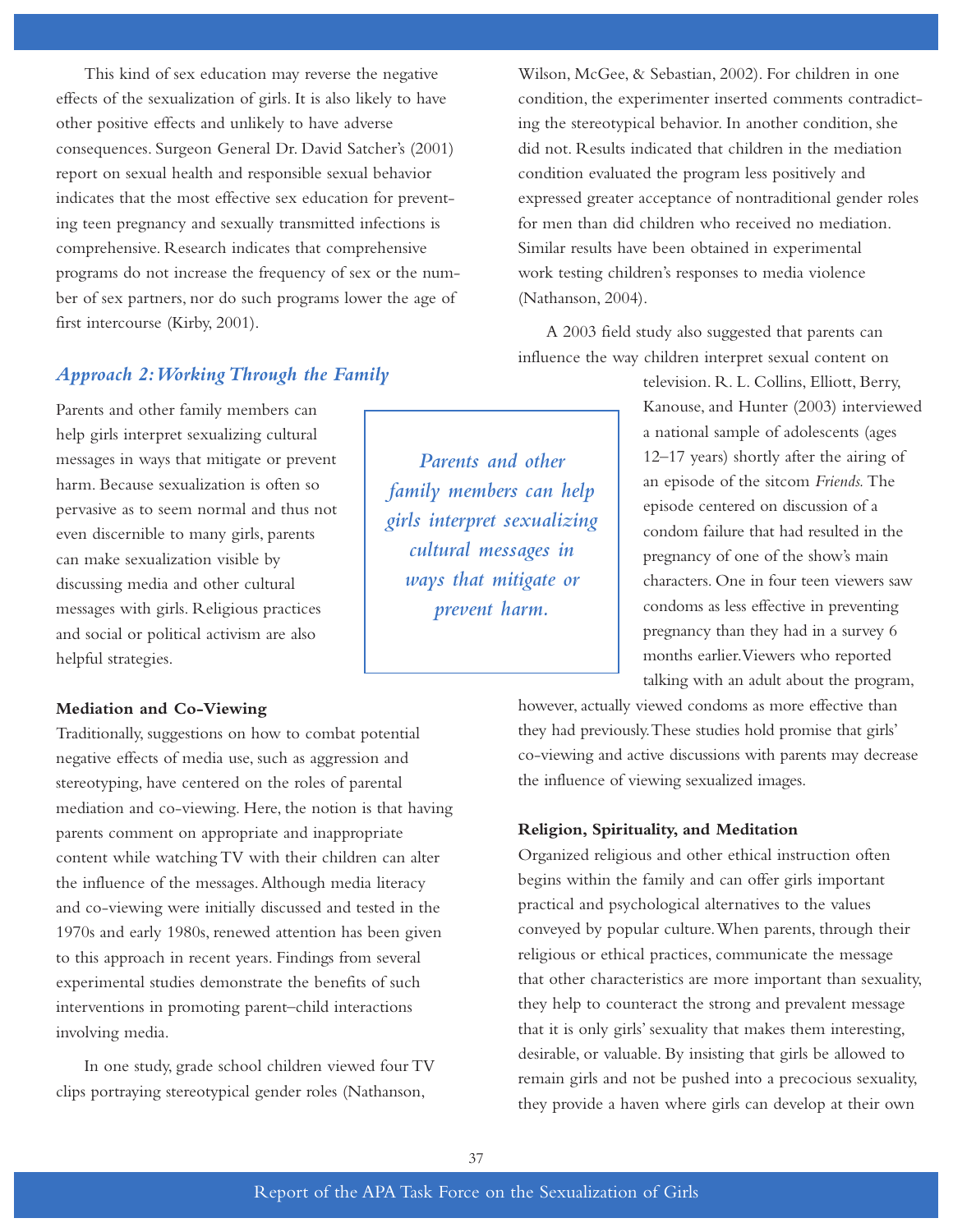pace. In addition, although some religious institutions resist comprehensive sex education classes, others are open to such programs (Coyne-Beasley & Schoenbach, 2000) and may even be actively involved in designing them (e.g., the Our Whole Lives workshops by the Unitarian Universalist Church) (Casparian, 2000; Goldfarb, 2000; Sprung, 1999; Wilson, 1999).

Religion may also counteract the effects of media representations. L. M.Ward (2004b) found that religiosity buffered the effects of increased media use on self-esteem among Black adolescents. Negative effects of increased media use on self-esteem were seen only for those low in religiosity. She noted, however, that religiosity might be a proxy variable for involvement in the Black community, with social networks being the true buffering factor.

In addition to organized religion, a more diffuse sense of spirituality, or a self-directed spiritual practice, can also be a force for resistance. Just as many African American women recount using prayer and spirituality to cope with racism and sexism (Shorter-Gooden, 2004) or recover from childhood sexual violence (Bryant-Davis, 2005), so girls of all ethnicities may rely on spirituality to protect them from some of the effects of objectification and sexualization.

Finally, meditative practices common in many spiritual traditions and mindful body-centered practices such as yoga, tai chi, or qigong have been shown to have mental and physical health benefits, including increased selfunderstanding, self-acceptance, and well-being (Walsh & Shapiro, 2006). Moreover, these practices typically facilitate the attainment of a mental state of calm, centered awareness that may be incompatible with self-objectification. Although many types of meditation involve a detached observation of the self (e.g., of one's breath or body movements), such self-observation has an introspective quality.This is in marked contrast to self-objectification, which develops from continually imagining how one looks or appears to an outside observer.

This reasoning finds support in the results of a recent study comparing yoga practitioners, aerobics practitioners, and a nonexercise group (Daubenmier, 2005). In addition to exhibiting greater body awareness and body satisfaction

than the two comparison groups, the yoga practitioners also scored lower on self-objectification.This suggests that if girls regularly engage in meditation or other mindful practices, they might be protected against self-sexualization.

### **Activism by Parents and Families**

Action by parents and families can have an impact in confronting sources of sexualized images of girls. In response to a May 2006 grassroots letter-writing campaign initiated by the Campaign for a Commercial-Free Childhood (www.commercialexploitation.org/) and Dads and Daughters (www.dadsanddaughters.org/), Hasbro cancelled a planned line of dolls based on the Pussycat Dolls, a music group known for their sexualized lyrics and dance routines (Goldiner, 2006).A dozen years earlier, a letter-writing campaign by one woman convinced Hyundai not to advertise in *Sports Illustrated*'s annual swimsuit edition (Horovitz, 1993). It is hoped that focused, sustained pressure on corporate sources of sexualization will lead to other such successes.

# *Approach 3:Working Directly With Girls and Girls' Groups to Resist*

#### **Alternative Media**

Another approach to minimizing the impact and existence of sexualization is to encourage girls to become activists who speak out and develop their own alternatives. Prominent examples of this approach include "zines" (homemade magazines distributed in print form or on the Web), blogs (Web logs written by individuals), and feminist magazines, books, and Web sites. One of the most attractive features of these alternatives is that they provide a forum to teach girls to critically examine the sexualizing images presented by society and corporations.

Several studies have examined how bodies are discussed in zines. Ogle and Thornburg (2003) conducted a content analysis of body-related content in the zine *Girl Zone* (www.girlzone.com/), which is not created by girls but is nevertheless widely read by them.They identified three themes: girls' concerns about and experiences with their changing bodies (i.e., the pubertal process), the deconstruction and critique of body-related images in mainstream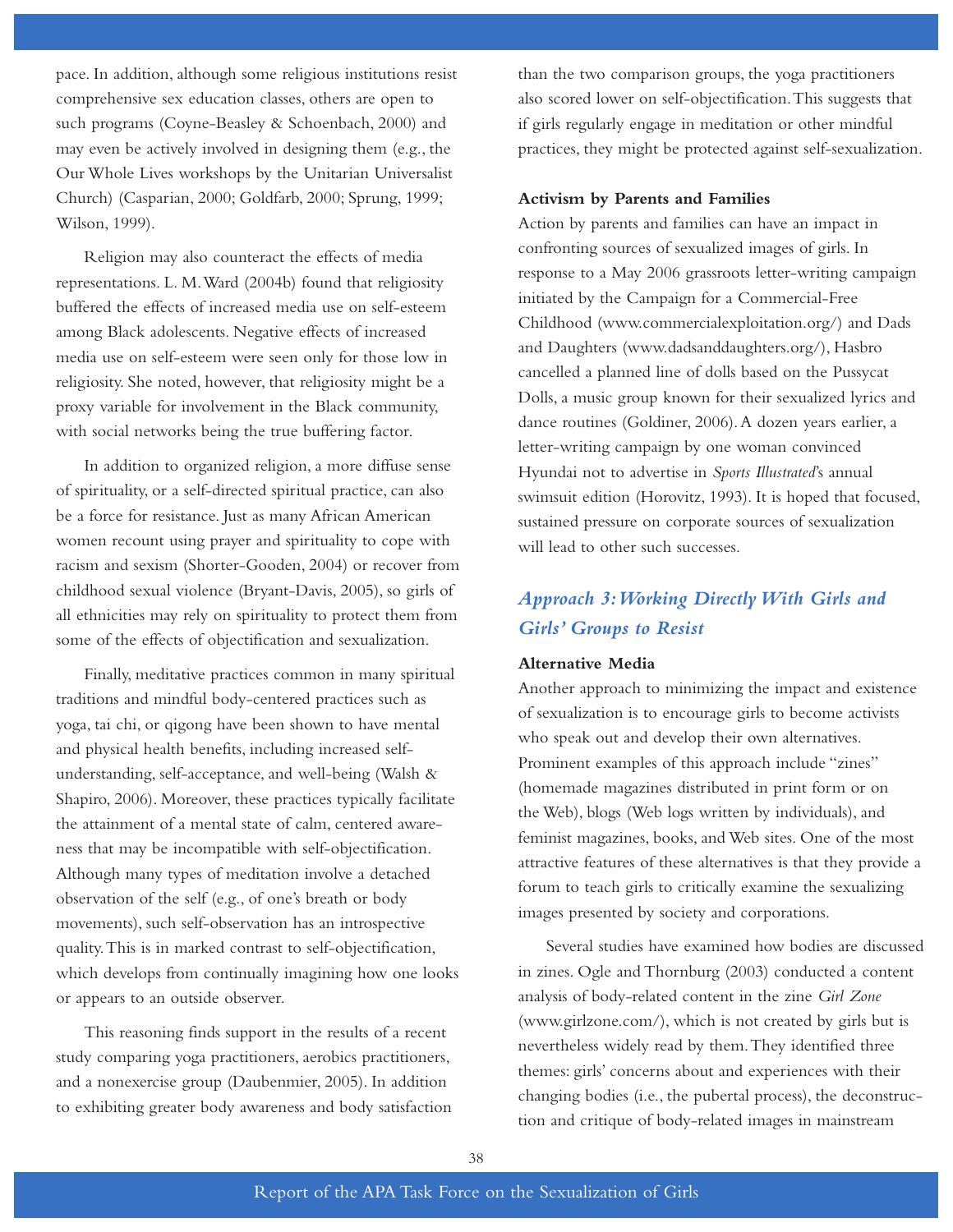media and society, and discussion of strategies to cope with body-related societal pressures. Schilt (2003) analyzed 33 girl-made zines to understand how girls used this vehicle to explore, construct, and experience their lives. She argued that zines offer an antidote to consumer-based empowerment strategies (e.g., buying a T-shirt with a "girl power" slogan) that do not encourage girls to express their own ideas and opinions.When girls create a zine rather than buy a commercially available product, they become cultural producers rather than consumers, an experience that enables them to be more effective cultural critics.

Web pages (including Web logs or "blogs"), reflecting a vast range of topics and perspectives, are a fast-growing form of communication among adult and teen computer

users. For girls,Web pages, whether created by adults or teens, can provide alternatives to what girls see in mainstream media as well as strategies for resistance, including recognition of sexualizing and objectifying cultural processes, along with language and support for describing related feelings (e.g., shame, anger).The Appendix provides a list of Web sites that offer articulate critiques of the media. Some of these are specific to particular groups of girls (e.g., girls of specific racial or ethnic backgrounds) and document

the particular forms of objectification and sexualization to which these specific groups of girls are subjected. For example, *Bamboo Girl* (www.bamboogirl.com) is described by a girl-positive site (see www.thoughtworm.com) as a "zine that challenges the issues of racism/sexism/ homophobia from the point of view of smart, loud non-traditional girls of color" (Thoughtworm, 2006). *Bamboo Girl* includes stories by Filipina/Asian/Pacific Islander girls,"because life isn't only Black & White" and "there's more to life than straight white male patriarchy" (*Bamboo Girl,* 2006).

Still, all Web sites about girls are not equal.Web sites with names that suggest that they are girl-friendly/girlsupportive can also be places where aspects of sexualization and objectification are reinscribed through advertising or

*The Web has enormous potential to encourage girls to critique the culture, explore cultural messages, and develop agency. But the Web as a form of media must also be approached with a critical eye.*

content.The Web has enormous potential to encourage girls to critique the culture, explore cultural messages, and develop agency. But the Web as a form of media must also be approached with a critical eye.

A third form of alternative media is magazines, books, and films created by feminists and feminist organizations. In recent years, there have been more magazines published for girls, young women, and people of all ages that advocate for girls and identify and provide strong critiques of sexualization, objectification, and the economic and societal engines that fuel these practices. Some of these are cowritten with girls rather than written just about them.The goal in producing these magazines is to develop critiques and alternative ways for girls to relate to and celebrate their own and other

> female bodies, as well as to underscore that they are more than the sexualized objects that are projected in most media. *Teen Voices,* run by the nonprofit Women Express, is one such resource, and *New Moon Magazine* is another.

Books such as *Adios, Barbie: Young Women Write About Body and Identity* (Edut, 1998) and *Body Outlaws: Rewriting the Rules of Beauty* (Edut, 2003) provide girls with information and alternative perspectives on their bodies and offer insights into how others

have struggled with and overcome specific forms of sexualization and objectification. Independent films are also available that explore sexualization and objectification in the mainstream media (e.g., *Dreamworlds*, *Killing Us Softly*, *Killing Us Softly 2* and *3*, and *The Strength to Resist*) and in other contexts such as schooling, poverty, and pregnancy (e.g., *Desire, Four Girls*).

## **Activism and Resistance**

Girls can and do work together in groups, publicly and visibly, to protest sexualization and to develop critical perspectives on how girls and women are sexualized. Several political and activist (feminist) movements and groups support young women as they express their feelings on these issues, develop critical perspectives, and participate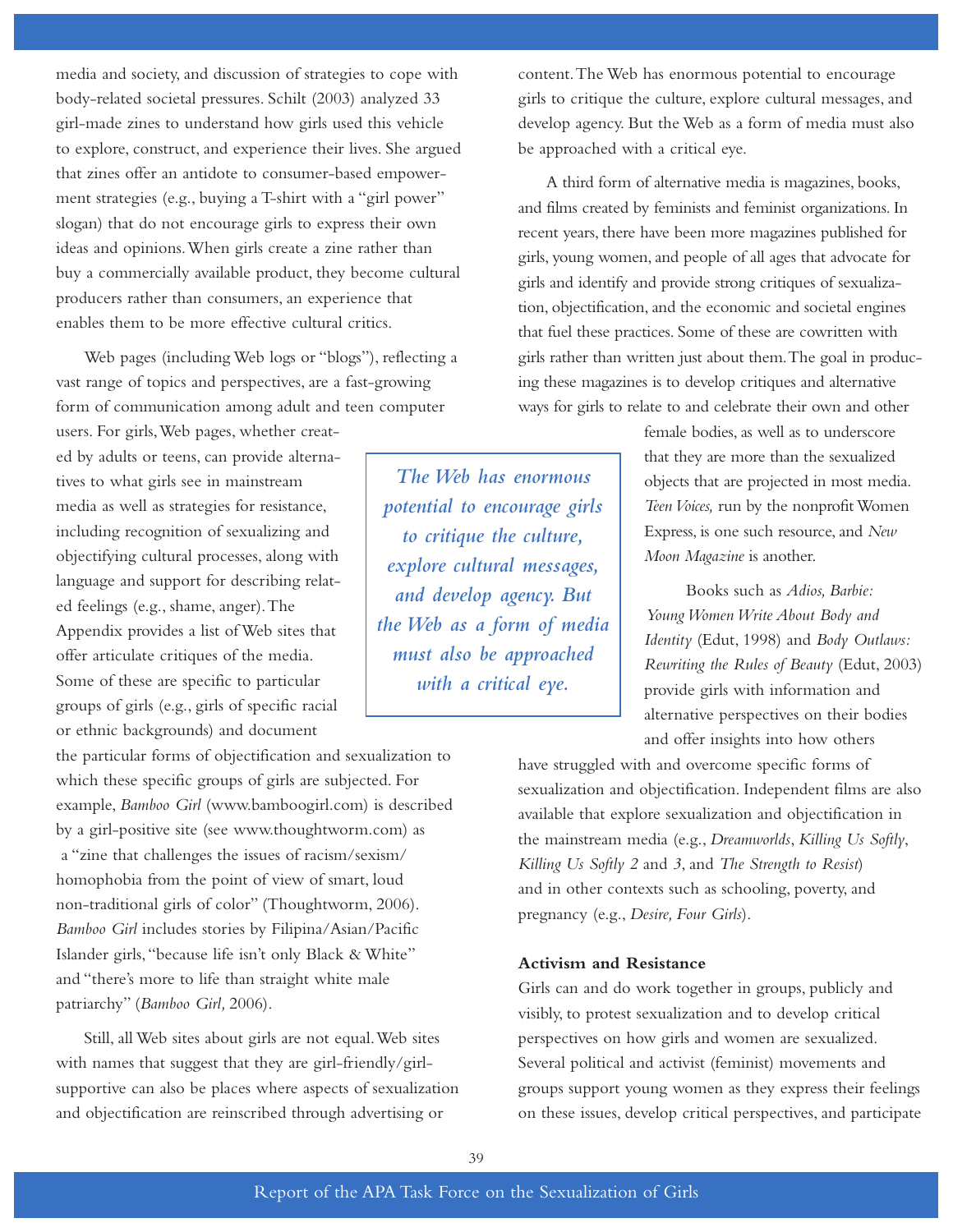in activities in the public sphere that lead to social change. Many of these movements are local (e.g., Hardy Girls Healthy Women and Mainely Girls in Maine), and some operate under the leadership of older girls and young women (e.g., the Center for Young Women's Development in San Francisco).

In addition to their work with local girls, many programs also make available (primarily through Web sites) descriptions of activities that other groups could implement (e.g., writing and staging plays, holding fairs, and developing innovative formats for girls and women to work together to implement specific social and political changes).The goals of these programs are typically to oppose objectification and sexualization, as well as to help girls identify and strengthen those characteristics that will result in less personal objectification and sexualization.

One recent example of activism is the work of a group of 13- to 16-year-old girls who protested Abercrombie and Fitch (A&F) T-shirts printed with objectifying slogans such as,"Who needs a brain when you have these?"Working with the Women and Girls Foundation of Southwestern Pennsylvania, these girls began a "girlcott" of A&F that attracted national news attention;A&F eventually pulled these T-shirts from stores ("Racy T-Shirt Messages Drawing Girls' Backlash," 2005).Youth With Vision, a teen group in Kansas City, MI, conducted a study of slogans printed on T-shirts being sold in local stores (Uhlenhuth, 2006).They held a press conference to feature their "Wall of Shame" examples of T-shirts that were demeaning and characterized girls as sluts and as bad—and a much smaller "Wall of Fame," which showed the few examples of positive speech they had identified in their research.They were featured on the *Today Show* (May 11, 2006), where they talked about their activism and their desire for stores to provide better options.

Several research studies have explored how girls of color are particularly effective in resisting mainstream notions of female sexuality, femininity, and beauty. Central to much of this research are feminist theories developed by and for women of color. For instance, Hill Collins (2000; see also Spillers, 1992) observed the significance of an oral

tradition among Black women that allows women to be "bawdy, rowdy, and irreverent" and thus anchor resistance to oppressions including objectification and resistance. J. Ward (2002) researched the tradition of African American parents actively socializing their children to identify and resist racism. One strategy that J.Ward documented involves Black parents teaching children and teens to recognize the culture in which they live as being White culture and to critique it accordingly.

Black women often reject Eurocentric ideals of beauty as culturally irrelevant and often feel better about their bodies than do White women (Duke, 2000; Milkie, 1999; Nichter, 2000).A study of nine 7th-grade Latinas revealed that although teachers perceived Puerto Rican girls in sexualized ways (e.g., as "hypersexual") and as uninterested in education, the girls often resisted these labels and stereotypes (Rolón-Dow, 2004). For example, the girls resisted the notion that liking boys or dressing sexy was incompatible with being a good student.They did not tolerate sexual harassment, reporting it to school officials or resorting to punching boys themselves when it occurred. Similarly, Faulkner (2003) interviewed 30 Latina teens and women (18–36 years of age) and found that many rejected cultural imperatives for motherhood and virginity, were angry at sexism, the lack of sexuality information, and being labeled, and insisted on their right to be both religious and sexually active.

*Girl empowerment groups.* There is a growing trend, both nationally and locally, of what are called "girl empowerment groups."These groups are dedicated to supporting girls in a variety of ways: helping them to know what they want; teaching them how to make social changes, especially in their communities; building their leadership skills; and arranging for connections between girls and women mentors. Girl empowerment groups, such as GENaustin, Girls' Empowerment Network, and Girlsforachange, can be found throughout the country. Several groups focus explicitly on how girls relate to physical competence and health. For example, GirlSports, a program of the Girl Scouts of America, allows girls access to and experience with an array of physical activities.The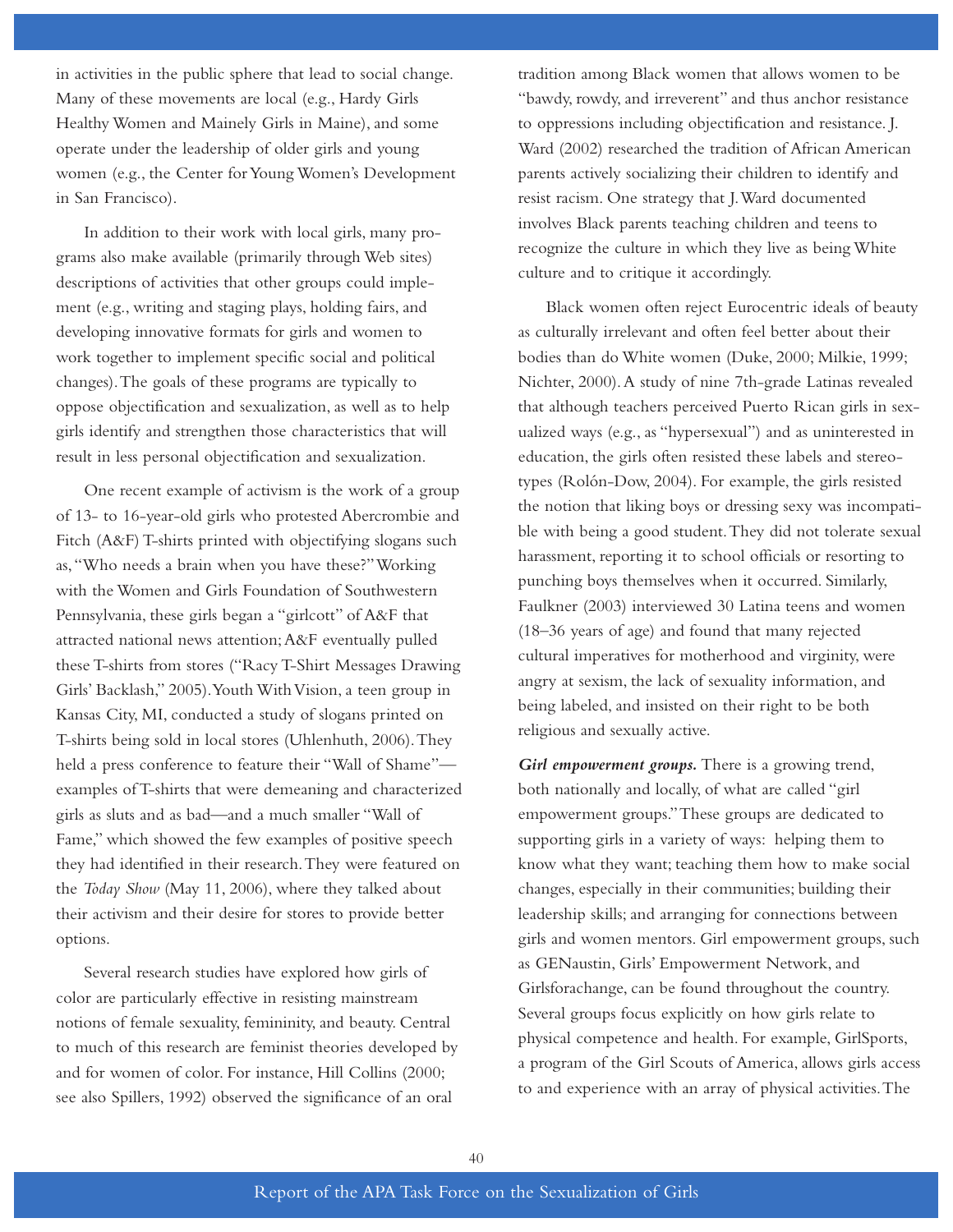expressed goals of the program include teaching girls to have fun playing sports; raising girls' self-esteem and sense of competence and achievement; and encouraging girls to embrace physical fitness as a life-long practice.

Opinions about what is necessary to empower girls can vary among the organizations and the individuals leading them. Some groups include programming or activities to encourage the development of girls' critical thinking about the treatment of girls and women, including objectification and sexualization, but many groups have not incorporated this, choosing instead to focus on other dimensions (e.g., mentoring or the development of entrepreneurial skills).

In addition, to work effectively with girls, the adult women leading these groups need to have confronted their own experience of sexualization, as well as other forms of oppression they have experienced (Taylor, Gilligan, & Sullivan, 1995). One counselor wrote that empowerment groups for African American girls must be led by African American women in order to help girls work through their legacy of struggle with multiple oppressions (Holcomb-McCoy, 2005).

## *Summary of Positive Alternatives and Approaches to Counteracting the Influence of Sexualization*

Girls, boys, and those who support them can work through a number of venues to counteract the influence of a sexualizing culture. Schools are beginning to recognize the importance of media literacy.When media literacy programs teach girls to critique and understand the salience of sexualizing images in the media, the hope is that they will be better protected from these images. Comprehensive sex education can also address the issue of sexualizing media, culture, and peers and counter their influence by teaching girls and boys the importance of autonomy and mutual respect in sexual relationships.

Furthermore, schools that provide athletic and other extracurricular opportunities that help girls develop a more empowering view of their bodies may also protect girls from the influence of sexualization. Parents and other adults, through co-viewing and discussion, can help young minds think critically about what they see.They can also

influence youth through spiritual or moral education programs. Many Internet magazines, alternative magazines for girls, books, and films developed by feminist and women's organizations encourage girls to form their own alternative perspectives to the sexualizing influences in the culture. Girls of color have, in the past, shown a resistance to damaging mainstream images, and studying the roots of such resistance may lead to new practices and approaches for combating the effects of sexualization. Girls themselves can protest these sexualizing images just as the girls who protested A&F T-shirts did. Support for these kinds of efforts can come from girls' groups, schools, families, religious institutions, and especially from girls themselves.

## **Recommendations**

## *I. Research*

*A solid research base has explored the effects of having an objectified body image or viewing objectified body images in the media. Much previous work, however, has focused on women. Future studies focusing on girls are needed. In addition, more culturally competent, focused work is required to document the phenomenon of the sexualization of girls; to explore the short- and long-term harm of viewing, listening to, and buying into a sexualized pathway to power; and to test alternative presentations of girlhood, sexuality, and power. We recommend that psychologists conduct research to:*

1. Document the frequency of sexualization, specifically of girls, and examine whether sexualization is increasing.

2. Examine and inform our understanding of the circumstances under which the sexualization of girls occurs and identify factors involving the media and products that either contribute to or buffer against the sexualization of girls.

3. Examine the presence or absence of the sexualization of girls and women in all media but especially in movies, music videos, music lyrics, video games, books, blogs, and Internet sites. In particular, research is needed to examine the extent to which girls are portrayed in sexualized and objectified ways and whether this has increased over time. In addition, it is important that these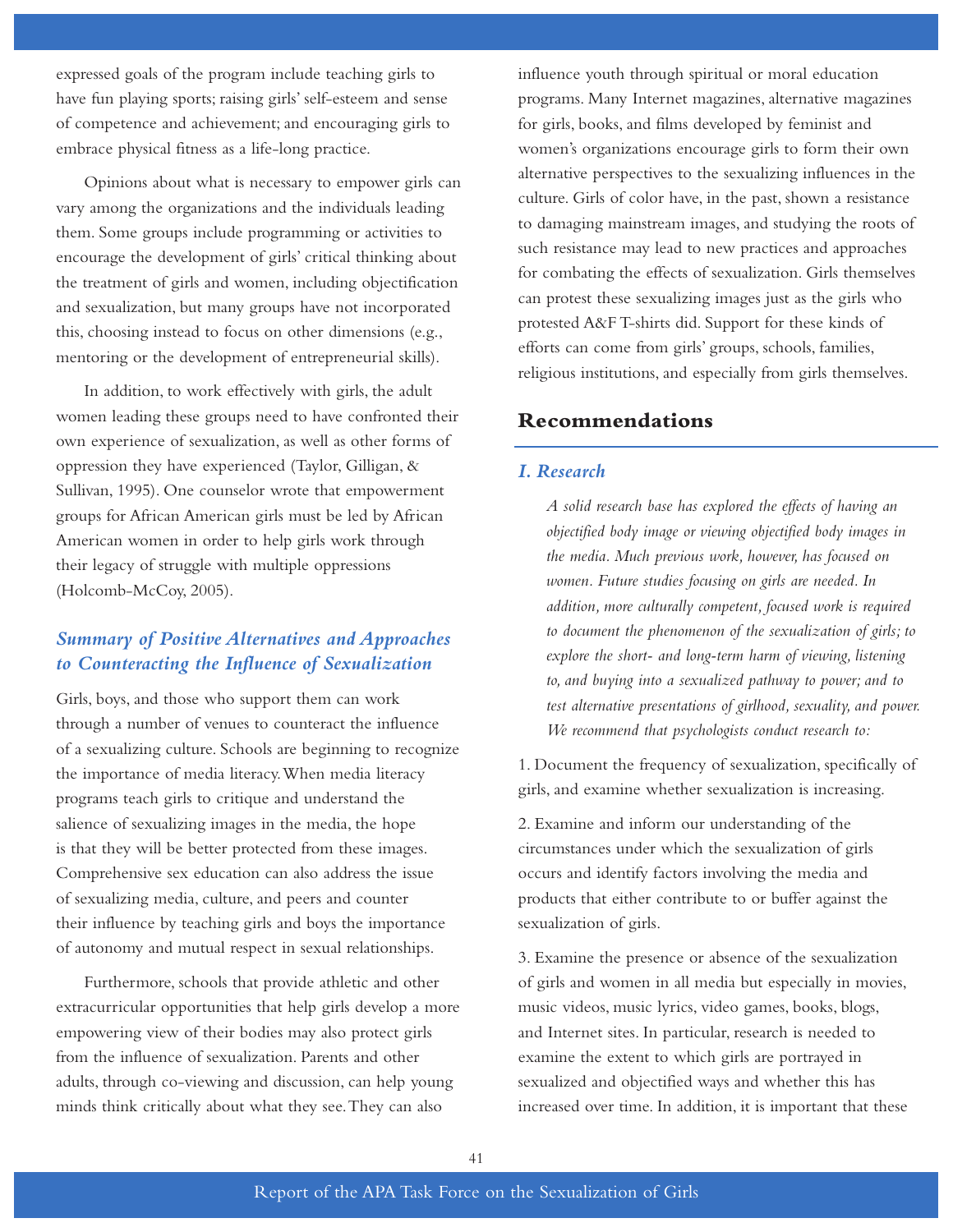studies focus specifically on sexualization rather than on sexuality more broadly or on other constructs such as gender-role stereotyping.

4. Describe the influence and/or impact of sexualization on girls.This includes both short- and long-term effects of viewing or buying into a sexualizing objectifying image, how these effects influence girls' development, self-esteem, friendships, and intimate relationships, ideas about femininity, body image, physical, mental, and sexual health, sexual satisfaction, desire for plastic surgery, risk factors for early pregnancy, abortion, and sexually transmitted infections, attitudes toward women, other girls, boys, and men, as well as educational aspirations and future career success.

5. Explore issues of age compression ("adultification" of young girls and "youthification" of adult women), including prevalence, impact on the emotional well-being of girls and women, and influences on behavior.

6. Explore differences in presentation of sexualized images and effects of these images on girls of color; lesbian, bisexual, questioning, and transgendered girls; girls of different cultures and ethnicities; girls of different religions; girls with disabilities; and girls from all socioeconomic groups.

7. Identify media (including advertising) and marketing alternatives to sexualized images of girls, such as positive depictions of sexuality.

8. Identify effective, culturally competent protective factors (e.g., helping adolescent girls develop a nonobjectified model of normal, healthy sexual development and expression through school or other programs).

9. Evaluate the effectiveness of programs and interventions that promote positive alternatives and approaches to the sexualization of girls. Particular attention should be given to programs and interventions at the individual, family, school, and/or community level.

10. Explore the relationship between the sexualization of girls and societal issues such as sexual abuse, child pornography, child prostitution, and the trafficking of girls. Research on the potential associations between the sexualization of girls and the sexual exploitation of girls is

virtually nonexistent, and the need for this line of inquiry is pressing.

11. Investigate the relationships between international issues such as immigration and globalization and the sexualization of girls worldwide. Document the global prevalence of the sexualization of girls and the types of sexualization that occur in different countries or regions and any regional differences in the effects of sexualization.Assess the effects of sexualization on immigrant girls and determine whether these effects are moderated by country of origin, age at immigration, and level of acculturation.

12. Conduct controlled studies on the efficacy of working directly with girls and girls' groups that address these issues, as well as other prevention/intervention programs.

13. Researchers who are conducting studies on related topics (e.g., physical attractiveness, body awareness, or acceptance of the thin ideal) should consider the impact of sexualization as they develop their findings.

## *II. Practice*

*As practitioners, psychologists can perform a valuable service by raising awareness of the negative impact of the sexualization of girls—on girls, as well as on boys, women, and men. As individuals and in collaboration with others, practitioners are encouraged to address the sexualization of girls. We recommend:*

1.That APA make the Report of the Task Force on the Sexualization of Girls available to practitioners working with children and adolescents in order to familiarize them with information and resources relevant to the sexualization of girls and objectifying behavior on the part of girls.

2.That APA make the Report of the Task Force on the Sexualization of Girls available to practitioners as a source of information on assisting girls in developing the skills necessary to advocate for themselves and counter these adverse messages, taking into account the impact and influence of family and other relationships.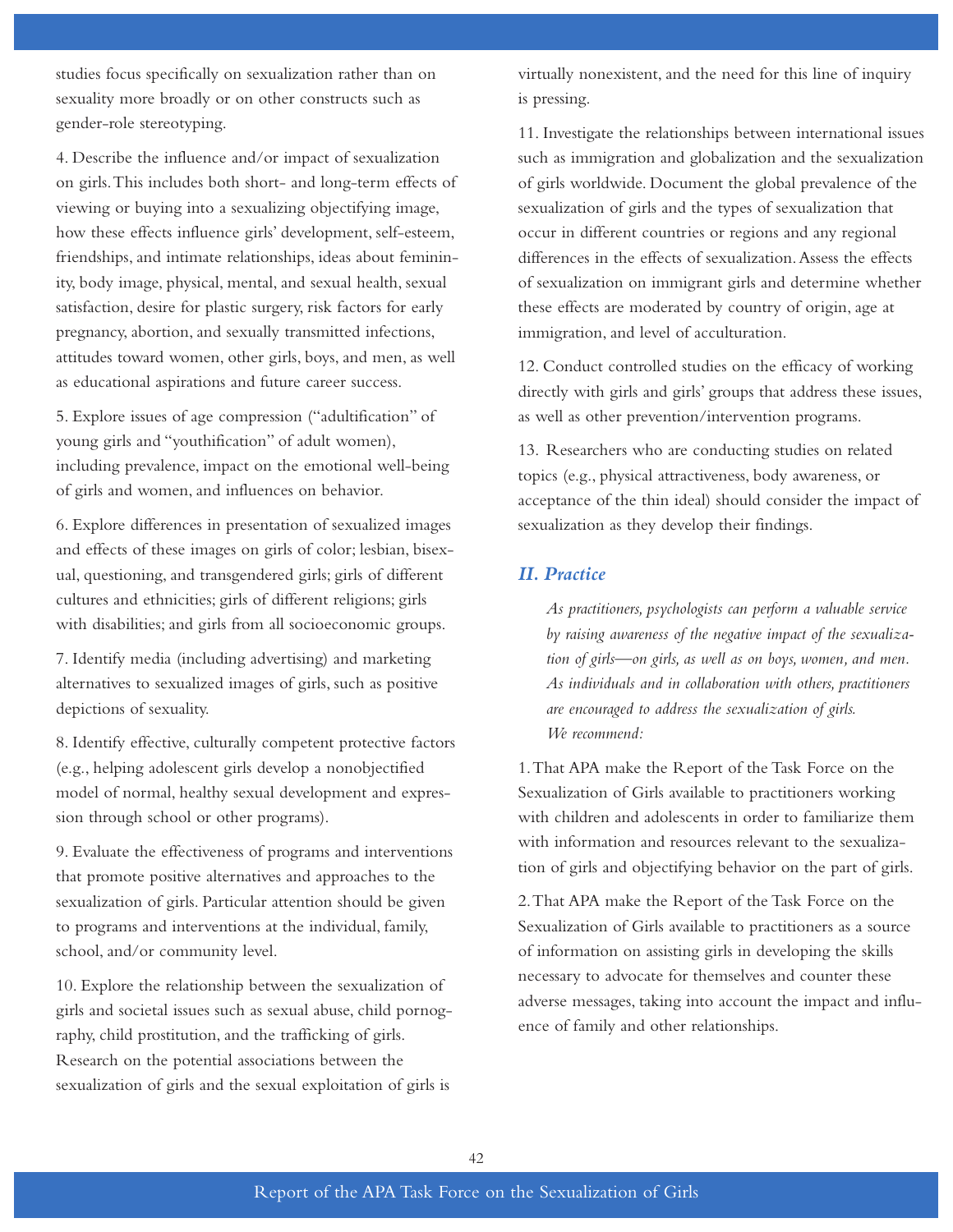## *III. Education and Training*

*Education and training focusing on the prevalence and impact of the sexualization of girls are needed at all levels of psychology to raise awareness within the discipline of psychology and among psychologists about these important issues.We recommend:*

1.That APA disseminate information about the Report of the Task Force on the Sexualization of Girls to instructors at the middle-school, high-school, and undergraduate levels and to chairs of graduate departments of psychology.

2.That information from the Report of the Task Force on the Sexualization of Girls be considered for inclusion in future revisions of the *National Standards for High School Psychology Curricula* and *Guidelines on the Undergraduate Psychology Major* by the groups charged with revising these documents.

3.That chairs of graduate departments of psychology and of graduate departments in other areas in which psychologists work be encouraged to consider information from the Report of the Task Force on the Sexualization of Girls as curricula are developed within their programs and to aid in the dissemination of the report.

4.That information from the Report of the Task Force on the Sexualization of Girls be considered for development as continuing education and online academy programming, in partnership with APA's Continuing Education in Psychology Office.

5.That the Ethics Committee and APA Ethics Office consider and use this report in developing ethics educational and training materials for psychologists and make this report available to the group responsible for the next revision of the APA "Ethical Principles of Psychologists and Code of Conduct."

### *IV. Public Policy*

*APA, in collaboration with other organizations and through its advocacy efforts, is encouraged to advocate for and better support understanding of the nature and impact of the sexualization of girls, as well as identification and broad implementation of strategies to combat this serious societal problem.We recommend:*

1.That APA advocate for funding to support needed research in the areas outlined above.

2.That APA advocate for funding to support the development and implementation by public agencies and private organizations of media literacy programs, including interactive media, in schools that combat sexualization and objectification.

3.That APA advocate for the inclusion of information about sexualization and objectification in health and other related programs, including comprehensive sex education and other sexuality education programs.

4.That APA encourage federal agencies to support the development of programming that may counteract damaging images of girlhood and test the effects of such programs—for example,Web "zines" (i.e.,Web magazines), extracurricular activities (such as athletics), and programs that help girls feel powerful in ways other than through a sexy appearance.

5.That APA work with Congress and relevant federal agencies and industry to reduce the use of sexualized images of girls in all forms of media and products.

## *V. Public Awareness*

*The task force offers the following recommendations with the goal of raising public awareness about this important issue. Achieving this goal will require a comprehensive, grassroots, communitywide effort. Participants and stakeholders will include parents and other caregivers, educators, young people, community-based organizations, religious communities, the media, advertisers, marketing professionals, and manufacturers. Overarching strategies will be needed to build linkages and partnerships among the community members. If the goal of raising public awareness is left unmet, the mission of this work will be significantly curtailed.We recommend:*

1.That APA seek outside funding to support the development and implementation of an initiative to address the issues raised in this report and identify outside partners to collaborate on these goals.The long-term goals of this initiative, to be pursued in collaboration with these outside partners, should include the following: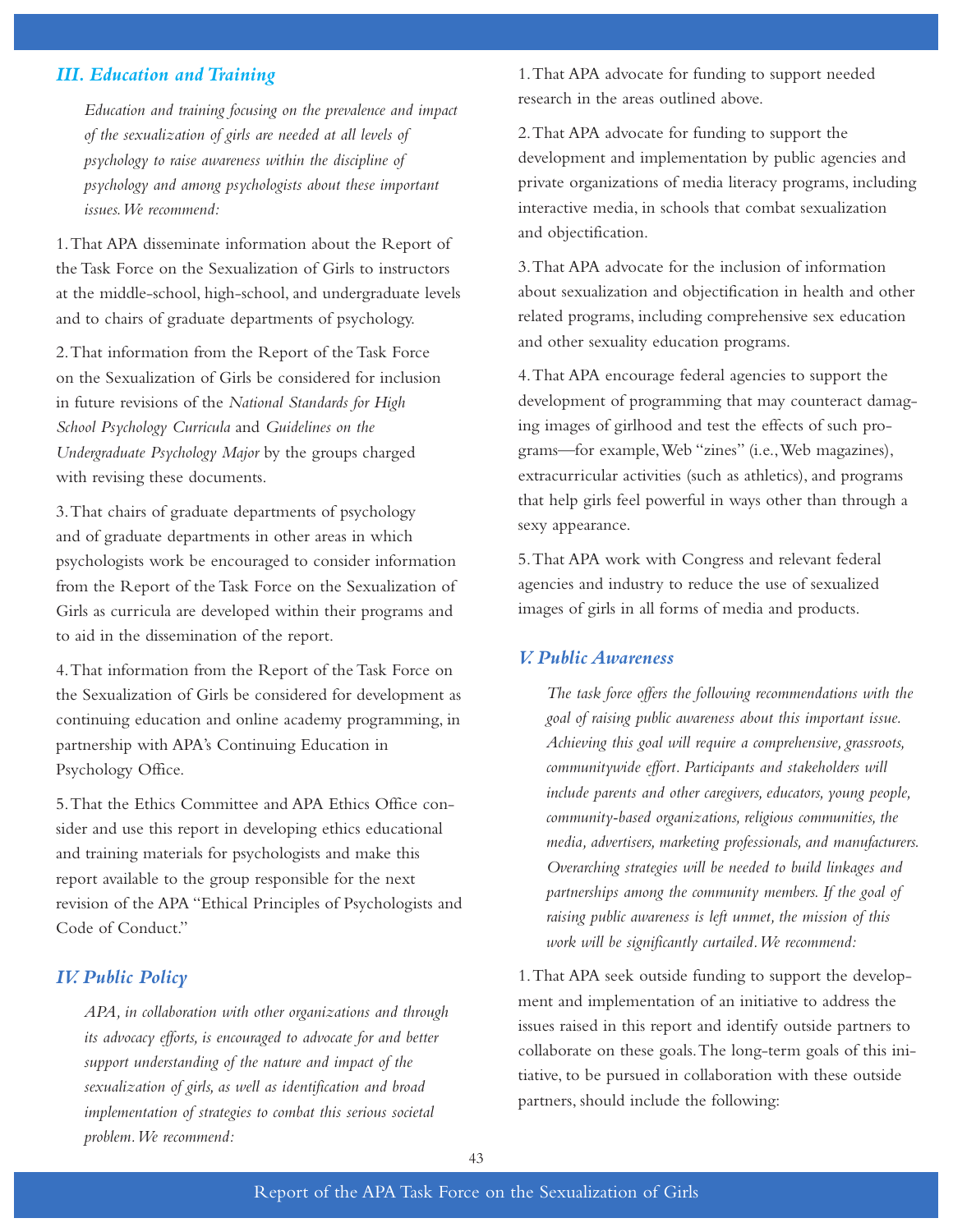- Develop age-appropriate multimedia education resources representing ethnically and culturally diverse young people (boys and girls) for parents, educators, health care providers, and community-based organizations, available in English and other languages, to help facilitate effective conversations about the sexualization of girls and its impact on girls, as well as on boys, women, and men.
- Convene forums that will bring together members of the media and a panel of leading experts in the field to examine and discuss (a) the sexualization of girls in the United States, (b) the findings of this task force report, and (c) strategies to increase awareness about this issue and reduce negative images of girls in the media.
- Develop media awards for positive portrayals of girls as strong, competent, and nonsexualized (e.g., the best television portrayal of girls or the best toy).
- Convene forums with industry partners, including the media, advertisers, marketing professionals, and manufacturers, to discuss the presentation of sexualized images and the potential negative impact on girls and to develop relationships with the goal of providing guidance on appropriate material for varying developmental ages and on storylines and programming that reflect the positive portrayals of girls.

2.That school personnel, parents and other caregivers, community-based youth and parenting organizations, and local business and service organizations encourage positive extracurricular activities that help youth build nurturing connections with peers and enhance self-esteem based on young people's abilities and character rather than on their appearance.

## **References**

Abbey,A. (1982). Sex differences in attributions for friendly behavior: Do males misperceive females' friendliness? *Journal of Personality and Social Psychology, 42,* 830-838.

Abbey,A. (1987). Misperceptions of friendly behavior as sexual interest:A survey of naturally occurring incidents. *Psychology of Women Quarterly, 11,* 173-194.

Abernathy,T. J.,Webster, G., & Vermeulen, M. (2002). Relationship between poverty and health among adolescents. *Adolescence, 37*, 55-67.

Abramson, E., & Valene, P. (1991). Media use, dietary restraint, bulimia, and attitudes toward obesity:A preliminary study. *British Review of Bulimia and Anorexia Nervosa, 5,* 73-76.

Ackard, D., Kearney-Cooke,A., & Peterson, C. (2000). Effect of body image and self-image on women's sexual behaviors. *International Journal of Eating Disorders, 28,* 422-429.

Ackman, D. (2006, February 25). Not child's play:Winning in the toy game is serious business. *The Wall Street Journal,* p. 12. Retrieved April 18, 2006, from www.proquest.umi.com

Adelson, J. (1980). *Handbook of adolescent psychology.* New York:Wiley.

Adler, P.A., Kless, S. J., & Adler, P. (1992). Socialization to gender roles: Popularity among elementary school boys and girls. *Sociology of Education, 65,* 169-187.

Akima,A. (2003). Gender stereotypes in Japanese television advertisements. *Sex Roles, 49*(1/2), 81-90.

Allen, M., D'Alessio, D., & Brezgel, K. (1995).A metaanalysis summarizing the effects of pornography: II. Aggression after exposure. *Human Communication Research, 22,* 258-283.

Allen, M., D'Alessio, D., & Emmers-Sommer,T. M. (2000). Reactions of criminal sexual offenders to pornography:A meta-analytic summary. In M. Roloff (Ed.), *Communication Yearbook 22* (pp. 139-169).Thousand Oaks, CA: Sage.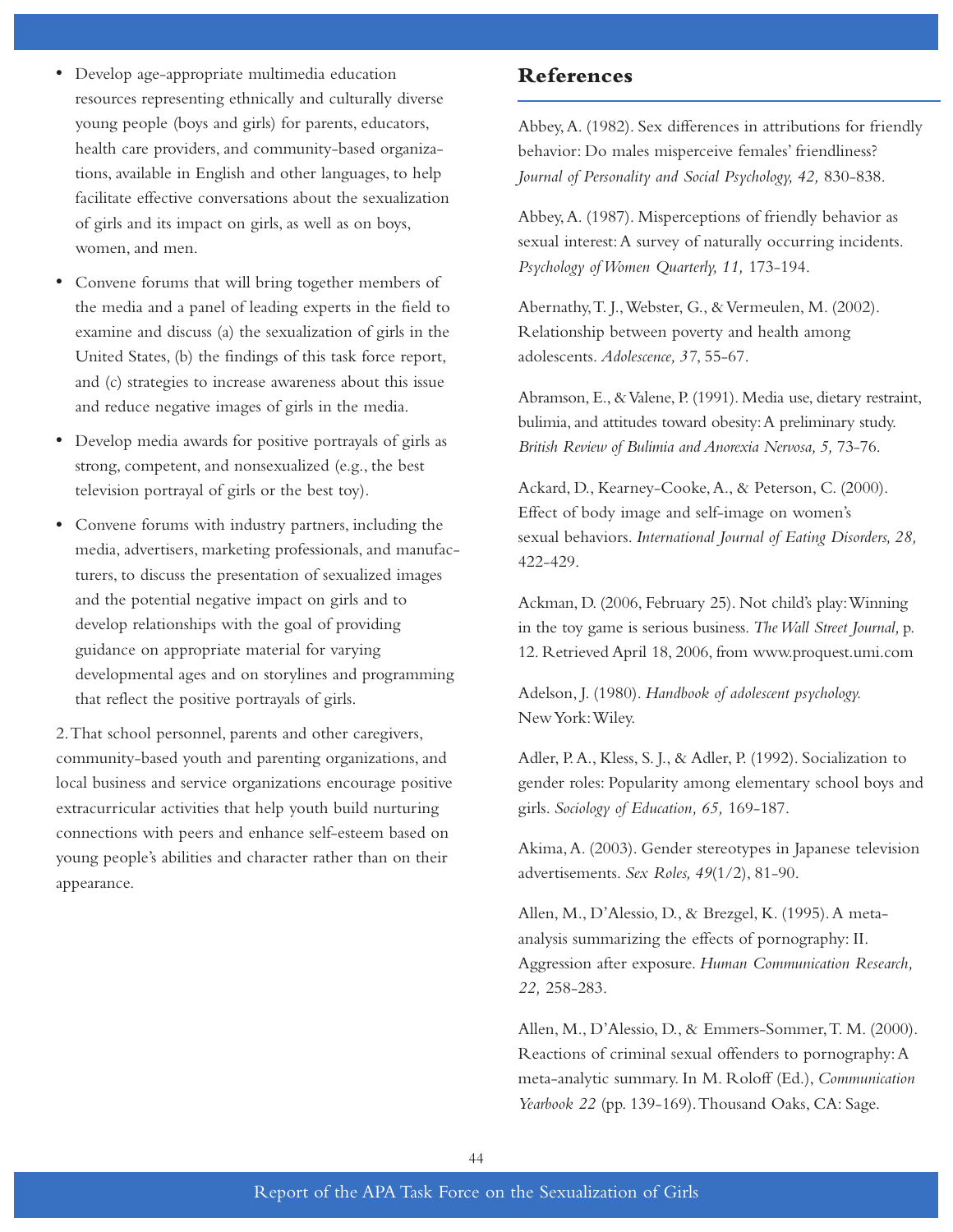Allen, M., Emmers,T. M., Gebhardt, L., & Giery, M. (1995). Exposure to pornography and acceptance of rape myths. *Journal of Communication, 45,* 5-26.

Amateur Athletic Foundation of Los Angeles. (2001). *Children and sport media.* Los Angeles:Author.

American Association of University Women. (2001). *Hostile hallways: Bullying, teasing, and sexual harassment in school.* Washington, DC:American Association of University Women Educational Foundation. Retrieved from http://www.eric.ed.gov/PDFS/ED454132.pdf

American Society of Plastic Surgeons. (2006a). *2005 cosmetic surgery age distributions 18 or younger.* Retrieved September 5, 2006, from www.plasticsurgery.org/public\_education/ loader.cfm?url=/commonspot/security/ getfile.cfm&PageID=17849

American Society of Plastic Surgeons. (2006b). *2006 cosmetic surgery age distribution: 19-34 and 35-50.* Retrieved September 8, 2006, from www.plasticsurgery.org/ public\_education/loader.cfm?url=/commonspot/security/ getfile.cfm&PageID=17850

American Society of Plastic Surgeons. (2006c). *2000, 2004, 2005 national plastic surgery statistics: Cosmetic and reconstructive procedure trends.* Retrieved September 8, 2006, from http://www.plasticsurgery.org/public\_education/loader.cf m?url=/commonspot/security/getfile.cfm&PageID=17870

*America's next top model.* (2007, January 5). In *Wikipedia, The Free Encyclopedia.* Retrieved January 5, 2007, from [http://en.wikipedia.org/wiki/America%27s\\_Next\\_Top\\_](http://en.wikipedia.org/wiki/America%27s_Next_Top_Model#About_The_Show) [Model#About\\_The\\_Show](http://en.wikipedia.org/wiki/America%27s_Next_Top_Model#About_The_Show) on August 1, 2006

Andrews, B. (1995). Bodily shame as a mediator between abusive experiences and depression. *Journal of Abnormal Psychology, 104,* 277-285.

Andsager, J. L., & Roe, K. (1999). Country music video in country's year of the woman. *Journal of Communication, 49,* 69-82.

Andsager, J., & Roe, K. (2003)."What's your definition of dirty, baby?": Sex in music videos. *Sexuality & Culture:An Interdisciplinary Quarterly, 7*(3), 79-97.

Angelone, D. J., Hirschman, R., Suniga, S.,Armey, M., & Armelie,A. (2005).The influence of peer interactions on sexually oriented joke telling. *Sex Roles, 52,* 187-199.

Arber, S., & Ginn, J. (1991). *Gender and later life:A sociological analysis of resources and constraints.* London: Sage.

Arnett, J. J. (2000). Emerging adulthood:A theory of development from the late teens through the twenties. *American Psychologist, 55,* 469-480.

Arnett, J. J. (2002).The sounds of sex: Sex in teens' music and music videos. In J. Brown, K.Walsh-Childers, & J. Steele (Eds.), *Sexual teens, sexual media* (pp. 253-264). Hillsdale, NJ: Erlbaum.

Atkin, C. (1982).Television advertising and socialization of consumer roles. In D. Pearl (Ed.), *Television and behavior: Ten years of scientific progress and implications for the eighties* (pp. 191-200). Rockville, MD: National Institute of Mental Health.

Austin, E.W., & Johnson, K. K. (1997). Effects of general and alcohol-specific media literacy training on children's decision making about alcohol. *Journal of Health Communication, 2,* 17-42.

Bachen, C. M., & Illouz, E. (1996). Imagining romance: Young people's cultural models of romance and love. *Critical Studies in Mass Communication, 13,* 279-308.

Baker, C. N. (2005). Images of women's sexuality in advertisements:A content analysis of Black- and White-oriented women's and men's magazines. *Sex Roles, 52,* 13-27.

*Bamboo Girl.* (2006). [Web site manifesto]. Retrieved September 3, 2006, from www.bamboogirl.com/about/index.html

Banaji, M. R., & Greenwald,A. G. (1995). Implicit gender stereotyping in judgments of fame. *Journal of Personality and Social Psychology, 68,* 181-198.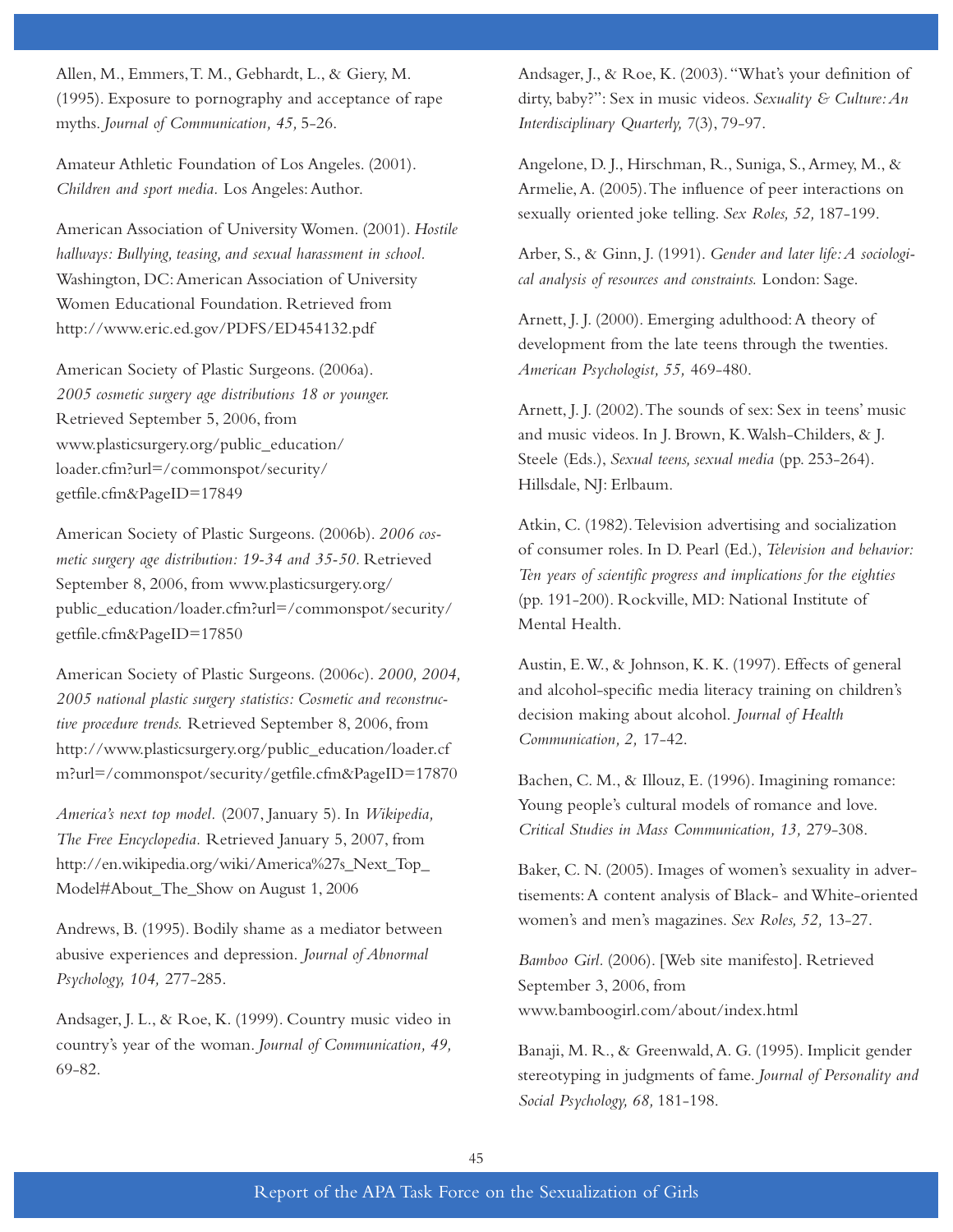Bandura,A. (1986). *Social foundations of thought and action:A social cognitive theory.* Englewood Cliffs, NJ: Prentice-Hall.

Bandura,A. (1994). Social cognitive theory of mass communication. In J. Bryant & D. Zillman (Eds.), *Media effects:Advances in theory and research* (pp. 61-90). Hillsdale, NJ: Erlbaum.

Banyard,V. L., & Williams, L. M. (1996). Characteristics of child sexual abuse as correlates of women's adjustment: A prospective study. *Journal of Marriage and the Family, 58,* 853-865.

Baran, S. J. (1976). Sex on TV and adolescent self-image. *Journal of Broadcasting, 20,* 61-68.

Bargh, J.A., & Ferguson, M. J. (2000). Beyond behaviorism: On the automaticity of higher mental processes. *Psychological Bulletin, 126,* 925-945.

Barnberg, M. (2004). Form and functions of "slut bashing" in male identity construction in 15-year-olds. *Human Development, 47,* 331-353.

Baron,A. S., & Banaji, M. R. (2006).The development of implicit attitudes: Evidence of race evaluations from ages 6 and 10 and adulthood. *Psychological Science, 17,* 53-58.

Bartky, S. L. (1990). *Femininity and domination: Studies in the phenomenology of oppression.* New York: Routledge.

Bazzini, D. G., McIntosh,W. D., Smith, S. M., Cook, S., & Harris, C. (1997).The aging women in popular film: Underrepresented, unattractive, unfriendly, and unintelligent. *Sex Roles, 36,* 531-553.

Beasley, B., & Standley,T. C. (2002). Shirts vs. skins: Clothing as an indicator of gender stereotyping in video games. *Mass Communication and Society, 5,* 279-293.

Becker,A. (2004).Television, disordered eating, and young women in Fiji: Negotiating body image and identity during rapid social change. *Culture, Medicine and Psychiatry, 28,* 533-559.

Behling, D. (1994). School uniforms and person perception. *Perceptual and Motor Skills, 79,* 723-729.

Bem, S. L. (1985). Androgeny and gender schema theory: A conceptual and empirical integration. In T. B. Sonderegger (Ed.), *Nebraska Symposium on Motivation: Vol. 32. Psychology and gender* (pp. 59–95)*.* Lincoln: University of Nebraska Press.

Bissell, K. L. (2004). Sports model/sports mind:The relationship between entertainment and sports media exposure, sports participation, and body image distortion in Division I female athletes. *Mass Communication, 47,* 453-473.

Bloom,A. (2004, September). Sex and the 6-year-old girl. *O,The Oprah Magazine,* pp. 209-210.

Bonhauser, M., Fernandez, G., Püschel, K.,Yañez, F., Montero, J.,Thompson, B., & Coronado, G. (2005). Improving physical fitness and emotional well-being in adolescents of low socioeconomic status in Chile: Results of a school-based controlled trial. *Health Promotion International, 20,* 113-122.

Borzekowski, D. L. G., & Robinson T. N. (1999).Viewing the viewers: 10 video case studies of children's television viewing behaviors. *Journal of Broadcasting and Electronic Media, 43,* 506-528.

Botta, R.A. (2000). The mirror of television: A comparison of Black and White adolescents' body image. *Journal of Communication, 50,* 144-159.

Botta, R.A. (2003). For your health? The relationship between magazine reading and adolescents' body image and eating disturbances. *Sex Roles, 48,* 389-399.

Boyer, D., Chapman, L., & Marshall, B. K. (1993). *Survival sex in King County: Helping women out* [Report to the King County Women's Advisory Board]. Seattle,WA: Northwest Resource Associates.

Briere, J., & Conte, J. (1993). Self-reported amnesia for abuse in adults molested as children. *Journal of Traumatic Stress, 6,* 21-31.

Briere, J., & Runtz, M. (1987). Post sexual abuse trauma: Data and implications for clinical practice. *Journal of Interpersonal Violence, 2,* 457-467.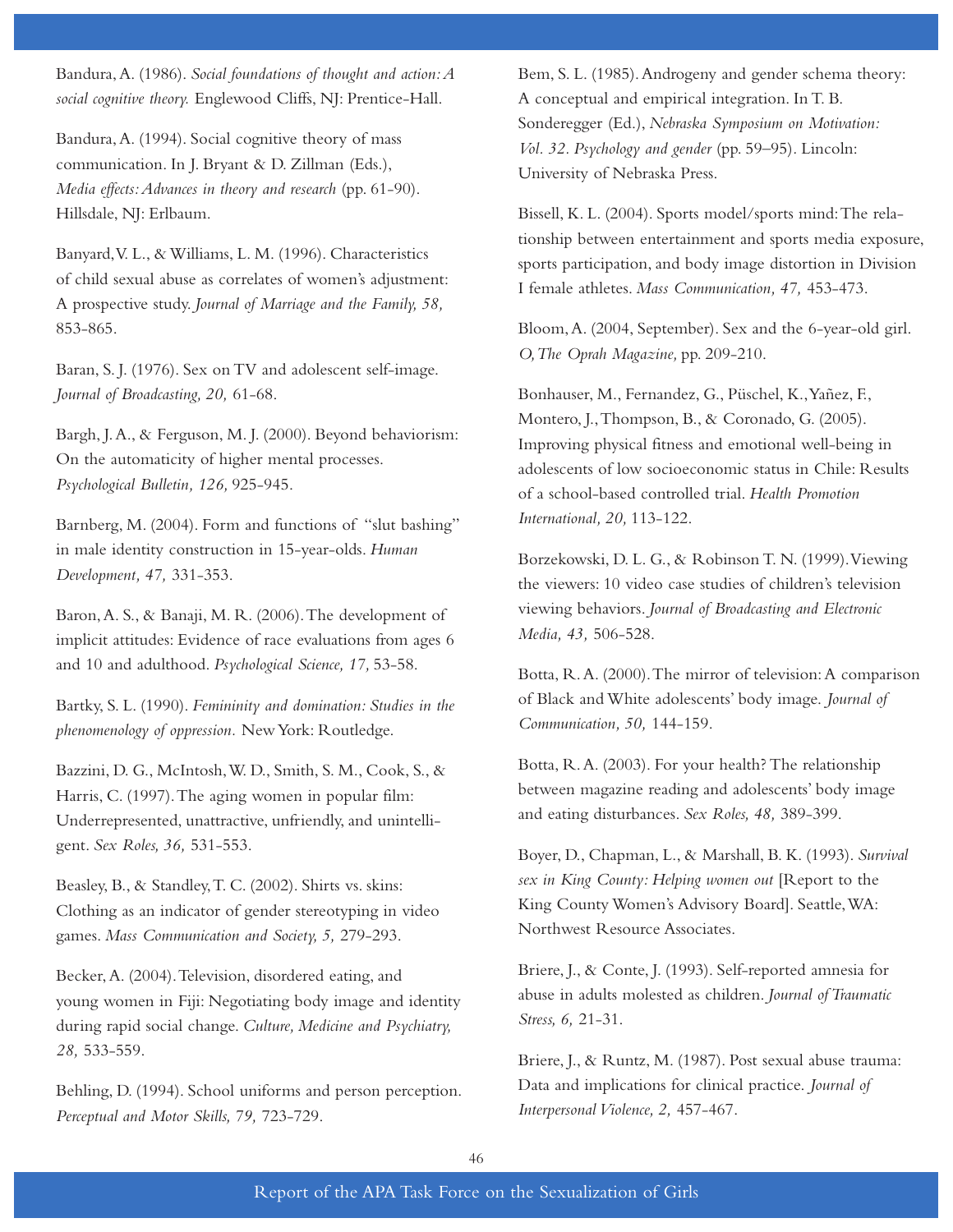Briere, J., & Runtz, M. (1988). Symptomatology associated with childhood sexual victimization in a nonclinical adult sample. *Child Abuse & Neglect, 12,* 51-59.

Brooks, G. (1995). *The centerfold syndrome: How men can overcome objectification and achieve intimacy with women.* San Francisco: Jossey-Bass.

Brooks, R. (2006,August 25). No escaping sexualization of young girls. *Los Angeles Times.* Retrieved from http://www.commondreams.org/views06/0825-33.htm

Brotto, L., Heiman, J., & Tolman, D. (2009). Narratives of desire in mid-age women with and without arousal difficulties. *Journal of Sex Research*, 46, 387-398.

Brown, L. M. (1991). Telling a girl's life: Self-authorization as a form of resistance. In C. Gilligan,A. G. Rogers, & D. L. Tolman (Eds.), *Women, girls, and psychotherapy: Reframing resistance* (pp. 71-86). New York: Harrington Park Press.

Brown, L. M. (2003). *Girlfighting: Betrayal and rejection among girls.* New York: New York University Press.

Brown, L. M., & Gilligan, C. (1992). *Meeting at the crossroads:Women's psychology and girls' development.* Cambridge, MA: Harvard University Press.

Brown, L. M., & Lamb, S. (2005, December 21). Selling an ideal of lipstick and lace. *The Boston Globe.* Retrieved from [www.boston.com/news/globe/editorial\\_opinion/oped/](www.boston.com/news/globe/editorial_opinion/oped/articles/2005/12/21/selling_an_ideal_of_lipstick_and_lace/) [articles/2005/12/21/selling\\_an\\_ideal\\_of\\_lipstick\\_and\\_lace/](www.boston.com/news/globe/editorial_opinion/oped/articles/2005/12/21/selling_an_ideal_of_lipstick_and_lace/)

Browne,A., & Finkelhor, D. (1986). Impact of child sexual abuse:A review of the research. *Psychological Bulletin, 99,* 66-77.

Brumberg, J. J. (1997).*The Body Project:An intimate history of American girls.* New York:Vintage.

Bryant-Davis,T. (2005). Coping strategies of African American adult survivors of childhood violence. *Professional Psychology: Research and Practice, 36,* 409-414.

Burn, S. M., & Ward,A. Z. (2005). Men's conformity to traditional masculinity and relationship satisfaction. *Psychology of Men and Masculinity, 6,* 254-263.

Busby, L. J., & Leichty, G. (1993). Feminism and advertising in traditional and nontraditional women's magazines 1950s-1980s. *Journalism Quarterly, 70,* 247-264.

Bushman, B. J. (2005).Violence and sex in television programs do not sell products in advertisements. *Psychological Science, 16,* 702-708.

Bussey, K., & Bandura,A. (1984). Influence of gender constancy and social power on sex-linked modeling. *Journal of Personality and Social Psychology, 47,* 1292-1302.

Bussey, K., & Bandura,A. (1992). Self-regulatory mechanisms governing gender development. *Child Development, 63,* 1236-1250.

Bussey, K., & Bandura,A. (1999). Social cognitive theory of gender development and differentiation. *Psychological Review, 106,* 676-713.

*Buying into sexy:The sexing up of teens.* (2005, January 9). [Broadcast by the Canadian Broadcasting Company]. Retrieved from [http://www.cbc.ca/marketplace/](http://www.cbc.ca/marketplace/pre-2007/files/money/sexy/) [pre-2007/files/money/sexy/](http://www.cbc.ca/marketplace/pre-2007/files/money/sexy/)

Camp, D. E., Klesges, R. C., & Relyea, G. (1993).The relationship between body weight concerns and adolescent smoking. *Health Psychology, 12,* 24-32.

Carpenter, L. M. (1998). From girls into women: Scripts for sexuality and romance in *Seventeen* magazine, 1974-1994. *Journal of Sex Research, 35,* 158-168.

Casparian, E. M. (2000). O*ur whole lives: Sexuality education for Grades 4-6.* Boston: Unitarian Universalist Church.

Chaplin, H. (1999,August). Smell my Candie's. *American Demographics, 21,* 64-65.

Christenson, P. G., & Roberts, D. F. (1998). *It's not only rock & roll: Popular music in the lives of adolescents.* Cresskill, NJ: Hampton Press.

Classen, C. C., Palesh, O. G., & Aggarwal, R. (2005). Sexual revictimization:A review of the empirical literature. *Trauma,Violence, and Abuse, 6,* 103-129.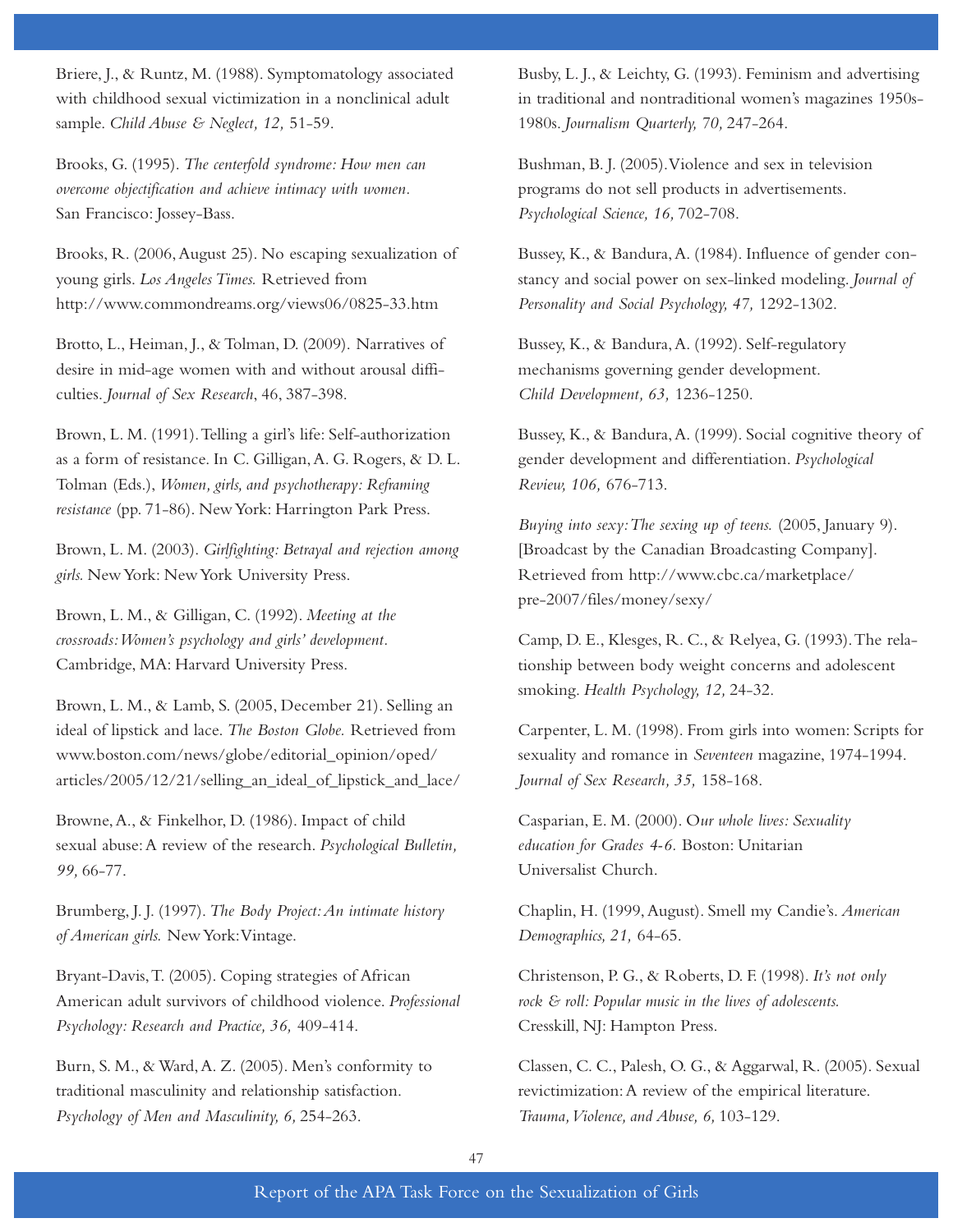Collins, R. L., Elliott, M., Berry, S., Kanouse, D. E., & Hunter, S. (2003). Entertainment television as a healthy sex-educator:The impact of condom-efficacy information in an episode of "Friends." *Pediatrics, 112,* 1115-1121.

Collins,W. A., & Sroufe, L.A. (1999). Capacity for intimate relationships:A developmental construction. In W. Furman, B. B. Brown, & C. Feiring (Eds.),*The development of romantic relationships in adolescence* (pp. 125-147). Cambridge, England: Cambridge University Press.

Colman, R.A., & Widom, C. S. (2004). Childhood abuse and neglect and adult intimate relationships:A prospective study. *Child Abuse & Neglect, 28,* 1133-1151.

Connell, R.W. (1987). *Gender and power.* Stanford, CA: Stanford University Press.

Cook, D.T., & Kaiser, S. B. (2004). Betwixt and between: Age ambiguity and the sexualization of the female consuming subject. *Journal of Consumer Culture, 4,* 203-227.

Cookson, S. (Writer, Director). (2001). Living dolls:The making of a child beauty queen. In L. Otto (Producer), *American undercover* [HBO documentary]. New York: Home Box Office.

Corder, J., & Stephan, C.W. (1984). Females' combination of work and family roles:Adolescents' aspirations. *Journal of Marriage and the Family, 46,* 391-402.

Coyne-Beasley,T., & Schoenbach,V. J. (2000).The African-American church:A potential forum for adolescent comprehensive sexuality education. *Journal of Adolescent Health, 26,* 289-294.

Crews, D., Lochbaum, M. R., & Landers, D. M. (2004). Aerobic physical activity effects on psychological well-being in low-income Hispanic children. *Perceptual and Motor Skills, 98,* 319-324.

Cunningham,W.A., Preacher, K. J., & Banaji, M. R. (2001). Implicit attitude measures: Consistency, stability, and convergent validity. *Psychological Science, 12,* 163-170.

Dalton, P. (2005, November 20).What's wrong with this outfit, Mom? *The Washington Post,* p. B01. Retrieved April 18, 2006, from www.washingtonpost.com

Dasgupta, N., & Asgari, S. (2004). Seeing is believing: Exposure to counterstereotypic women leaders and its effect on automatic gender stereotyping. *Journal of Experimental Social Psychology, 40,* 642-658.

Dasgupta, N., & Greenwald,A. G. (2001). On the malleability of automatic attitudes: Combating automatic prejudice with images of admired and disliked individuals. *Journal of Personality and Social Psychology, 81,* 800-814.

Daubenmier, J. J. (2005).The relationship of yoga, body awareness, and body responsiveness to self-objectification and disordered eating. *Psychology of Women Quarterly, 29,* 207-219.

Davies, P. G., Spencer, S. J., Quinn, D. M., & Gerhardstein, R. (2002). Consuming images: How television commercials that elicit stereotype threat can restrain women academically and professionally. *Personality and Social Psychology Bulletin, 28,* 1615-1628. .

Davies, P. G., Spencer, S. J., & Steele, C. M. (2005). Clearing the air: Identity safety moderates the effects of stereotype threat on women's leadership aspirations. *Journal of Personality and Social Psychology, 88,* 276-287.

Davis, M. H., & Oathout, H.A. (1987). Maintenance of satisfaction in romantic relationships: Empathy and relational competence. *Journal of Personality and Social Psychology, 53,* 397-410.

Dean, K. E., & Malamuth, N. M. (1997). Characteristics of men who aggress sexually and of men who imagine aggressing: Risk and moderating variables. *Journal of Personality and Social Psychology, 72,* 449-455.

DeSmedt, L. (2006). *The Barbie case.* Retrieved from [http://www.awpagesociety.com/site/resources/2006\\_](http://www.awpagesociety.com/site/resources/2006_winning_case_studies) [winning\\_case\\_studies](http://www.awpagesociety.com/site/resources/2006_winning_case_studies)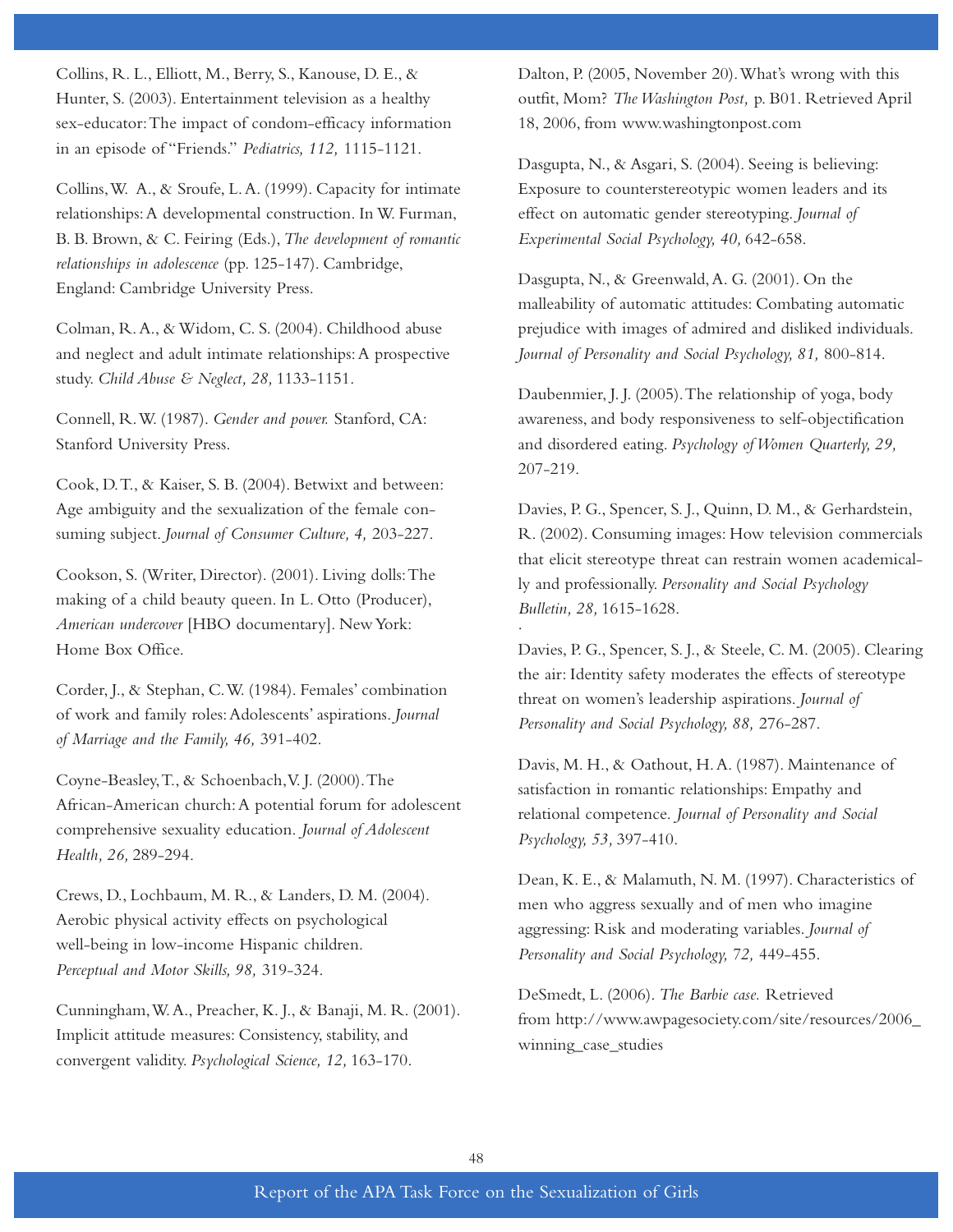DiBartolo, P. M., & Shaffer, C. (2002). A comparison of female college athletes and nonathletes: Eating disorder symptomatology and psychological well-being. *Journal of Sport and Exercise Psychology, 24,* 33-41.

Dietz,T. L. (1998).An examination of violence and gender role portrayals in video games: Implications for gender socialization and aggressive behavior. *Sex Roles, 38,* 425-442.

Dill, K. E., Gentile, D.A., Richter,W.A., & Dill, J. C. (2005).Violence, sex, race, and age in popular video games:A content analysis. In E. Cole & J. Henderson Daniel (Eds.), *Featuring females: Feminist analyses of media* (pp. 115-130).Washington, DC:American Psychological Association.

Dittmar, H., & Howard, S. (2004).Thin-ideal internalization and social comparison tendency as moderators of media models' impact on women's body-focused anxiety. *Journal of Social and Clinical Psychology, 23,* 768-791.

Dolliver, M. (1999, March 15). Is there too much sexual imagery in advertising? *Adweek,* pp. 21, 22.

Dowling, C. (2000).*The frailty myth:Women approaching physical equality.* New York: Random House.

Duffy, J.,Wareham, S., & Walsh, M. (2004). Psychological consequences for high school students of having been sexually harassed. *Sex Roles, 50,* 811-821.

Duffy, M., & Gotcher, J. M. (1996). Crucial advice on how to get the guy:The rhetorical vision of power and seduction in the teen magazine *YM. Journal of Communication Inquiry, 20,* 32-48.

Duke, L. (2000). Black in a blonde world: Race and girls' interpretations of the feminine ideal in teen magazines. *Journalism & Mass Communication Quarterly, 77,* 367-392.

Duncan, C., & Loretto,W. (2004). Never the right age? Gender and age-based discrimination in employment. *Gender,Work, and Organization, 11,* 95-115.

Duncan, M. C., Messner, M.A., & Williams, L. (1991). *Coverage of women's sports in four daily newspapers.* Los Angeles:Amateur Athletic Foundation of Los Angeles.

Durham, M. (1998). Dilemmas of desire: Representations of adolescent sexuality in two teen magazines.*Youth and Society, 29,* 369-389.

Durkin, S. J., & Paxton, S. J. (2002). Predictors of vulnerability to reduced body image satisfaction and psychological well-being in response to exposure to idealized female media images in adolescent girls. *Journal of Psychosomatic Research, 53,* 995-1005.

Duveen, G., & Lloyd, B. (1990). Introduction. In G. Duveen & B. Lloyd (Eds.), *Social representations and the development of knowledge* (pp. 1-10). Cambridge, England: Cambridge University Press.

Eaton, C. (1997). Prime-time stereotyping on the new television networks. *Journalism and Mass Communication Quarterly, 74,* 859-872.

Eccles, J. S. (1985).Why doesn't Jane run? Sex differences in educational and occupational patterns. In F. D. Horowitz & M. O'Brien (Eds.), *The gifted and talented: Developmental perspectives* (pp. 251-295).Washington, DC:American Psychological Association.

Eder, D. (with C. C. Evans & S. Parker). (1995). *School talk: Gender and adolescent culture.* New Brunswick, NJ: Rutgers University Press.

Edut, O. (Ed.) (1998). *Adios, Barbie:Young women write about body and identity.* Emeryville, CA: Seal Press.

Edut, O. (Ed.). (2003). *Body outlaws: Rewriting the rules of beauty and body image.* Emeryville, CA: Seal Press.

Eichenwald, K. (2005, December 19).Through his Webcam, a boy joins a sordid online world.*The New York Times,* p.A1. Retrieved from [http://www.nytimes.com/2005/12/19/national/](http://www.nytimes.com/2005/12/19/national/19kids.ready.html) [19kids.ready.html](http://www.nytimes.com/2005/12/19/national/19kids.ready.html)

Elliott, D. M. (1997).Traumatic events: Prevalence and delayed recall in the general population. *Journal of Consulting and Clinical Psychology, 65,* 811-820.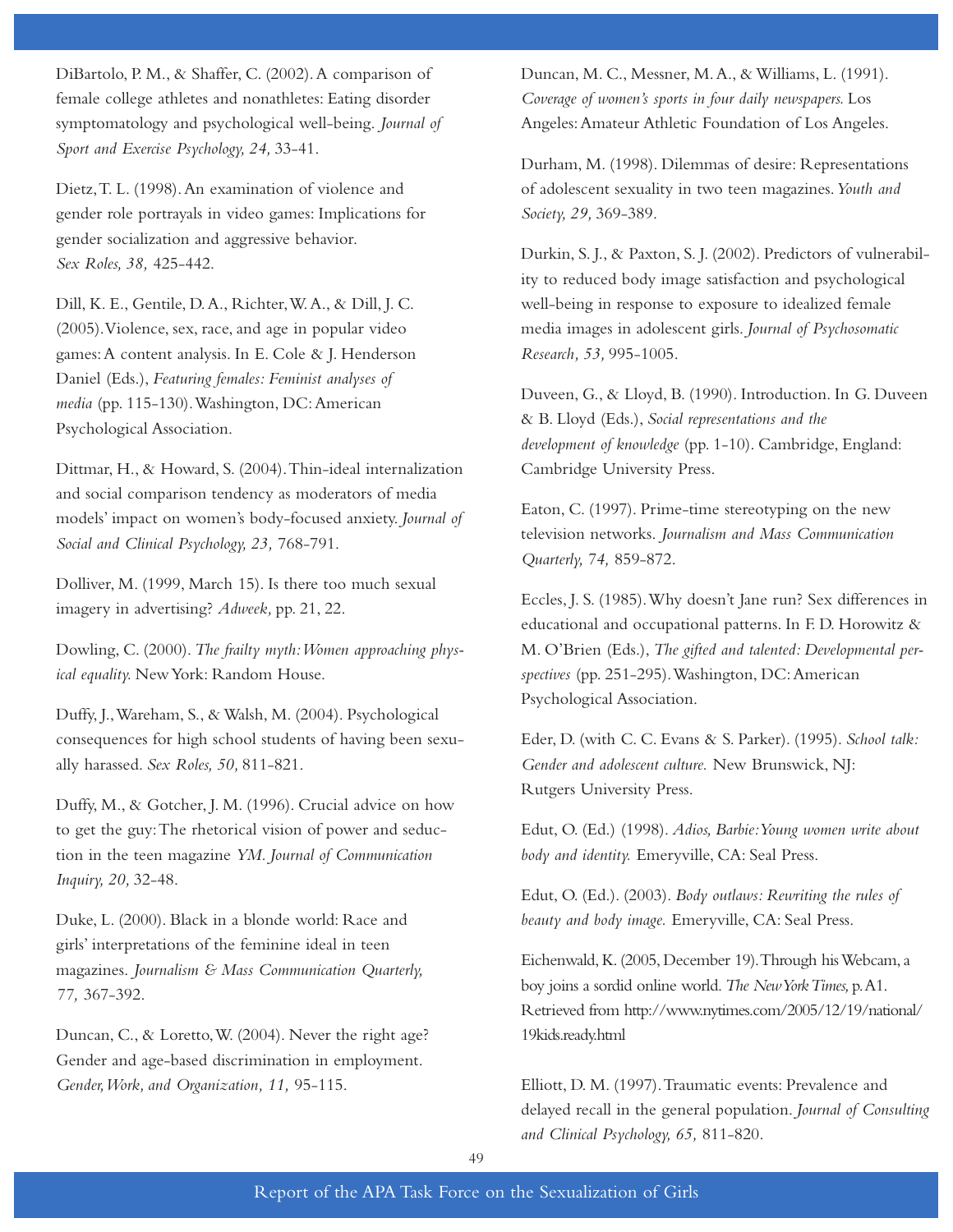Ellison, C. R. (2000). *Women's sexualities.* Oakland, CA: New Harbinger.

English, B. (2005, May 12).The secret life of boys: Pornography is a mouse click away, and kids are being exposed to it in ever-increasing numbers. *The Boston Globe,* p. D1. Retrieved from [http://www.boston.com/news/globe/living/articles/](http://www.boston.com/news/globe/living/articles/2005/05/12/the_secret_life_of_boys/) [2005/05/12/the\\_secret\\_life\\_of\\_boys/](http://www.boston.com/news/globe/living/articles/2005/05/12/the_secret_life_of_boys/)

Entertainment Software Rating Board. (n.d.). *Game ratings and descriptor guide.* Retrieved from [www.esrb.org/ratings/](www.esrb.org/ratings/ratings_guide.jsp) [ratings\\_guide.jsp](www.esrb.org/ratings/ratings_guide.jsp)

Estes, R. J., & Weiner, N.A. (2001). *The commercial sexual exploitation of children in the U.S., Canada, and Mexico.* Philadelphia: University of Pennsylvania, School of Social Work. Retrieved from [http://www.sp2.upenn.edu/](http://www.sp2.upenn.edu/restes/CSEC.htm) [restes/CSEC.htm](http://www.sp2.upenn.edu/restes/CSEC.htm)

Etnier, J. L., Salazar,W., Landers, D. M., Petruzzello, S. J., Han, M., & Nowell, P. (1997).The influence of physical fitness and exercise upon cognitive functioning:A meta analysis. *Journal of Sport and Exercise Psychology, 19,* 249-277.

Faith, M. S., & Schare, M. D. (1993).The role of body image in sexually avoidant behavior. *Archives of Sexual Behavior, 22,* 345-356.

Faley, R. H., Knapp, D. E., Kustis, G.A., & Dubois, C. L. (1999). Estimating the organizational costs of sexual harassment:The case of the U.S.Army. *Journal of Business and Psychology, 13,* 461-484.

Faulkner, S. L. (2003). Good girl or flirt girl: Latinas' definitions of sex and sexual relationships. *Hispanic Journal of Behavioral Sciences, 25,* 174-200.

Fink, J .S., & Kensicki, L. J. (2002).An imperceptible difference:Visual and textual constructions of femininity in *Sports Illustrated* and *Sports Illustrated for Women. Mass Communication & Society, 5,* 317-339.

Fosseen, L.L. (2002). School uniforms and sense of school as a community: Perceptions of belonging, safety, and caring relationships in urban middle school settings. *Dissertation Abstracts International, 63*(2-B), 1087.

Frable, D. E. S., Johnson,A. E., & Kellman, H. (1997). Seeing masculine men, sexy women, and gender differences: Exposure to pornography and cognitive constructions of gender. *Journal of Personality, 65,* 311-355.

Fredrickson, B. L., & Harrison, K. (2005).Throwing like a girl: Self-objectification predicts adolescent girls' motor performance. *Journal of Sport and Social Issues, 29,* 79-101.

Fredrickson, B. L., & Roberts,T-A. (1997). Objectification theory:Toward understanding women's lived experience and mental health risks. *Psychology of Women Quarterly, 21,* 173-206.

Fredrickson, B. L., Roberts,T., Noll, S. M., Quinn, D. M., & Twenge, J. M. (1998).That swimsuit becomes you: Sex differences in self-objectification, restrained eating, and math performance. *Journal of Personality and Social Psychology, 75,* 269-284.

Friedrich,W. N., Fisher, J. L., Ditner, C.A.,Acton, R., Berliner, L., & Butler, J. (2001). Child Sexual Behavior Inventory: Normative, psychiatric, and sexual abuse comparisons. *Child Maltreatment, 6,* 37-49.

Frisby, C. M. (2004). Does race matter? Effects of idealized images on African American women's perceptions of body esteem. *Journal of Black Studies, 34,* 323-347.

Fullerton, J.A., & Kendrick,A. (2000). Portrayals of men and women in U. S. Spanish-language television commercials. *Journalism & Mass Communication Quarterly, 77,* 128-139.

Gan, S., Zillmann, D., & Mitrook, M. (1997). Stereotyping effect of Black women's sexual rap on White audiences. *Basic and Applied Social Psychology, 19,* 381-399.

Gapinski, K. D., Brownell, K. D., & LaFrance, M. (2003). Body objectification and "fat talk": Effects on emotion, motivation, and cognitive performance. *Sex Roles, 48,* 377-388.

Garner,A., Sterk, H. M., & Adams, S. (1998). Narrative analysis of sexual etiquette in teenage magazines. *Journal of Communication, 48,* 59-78.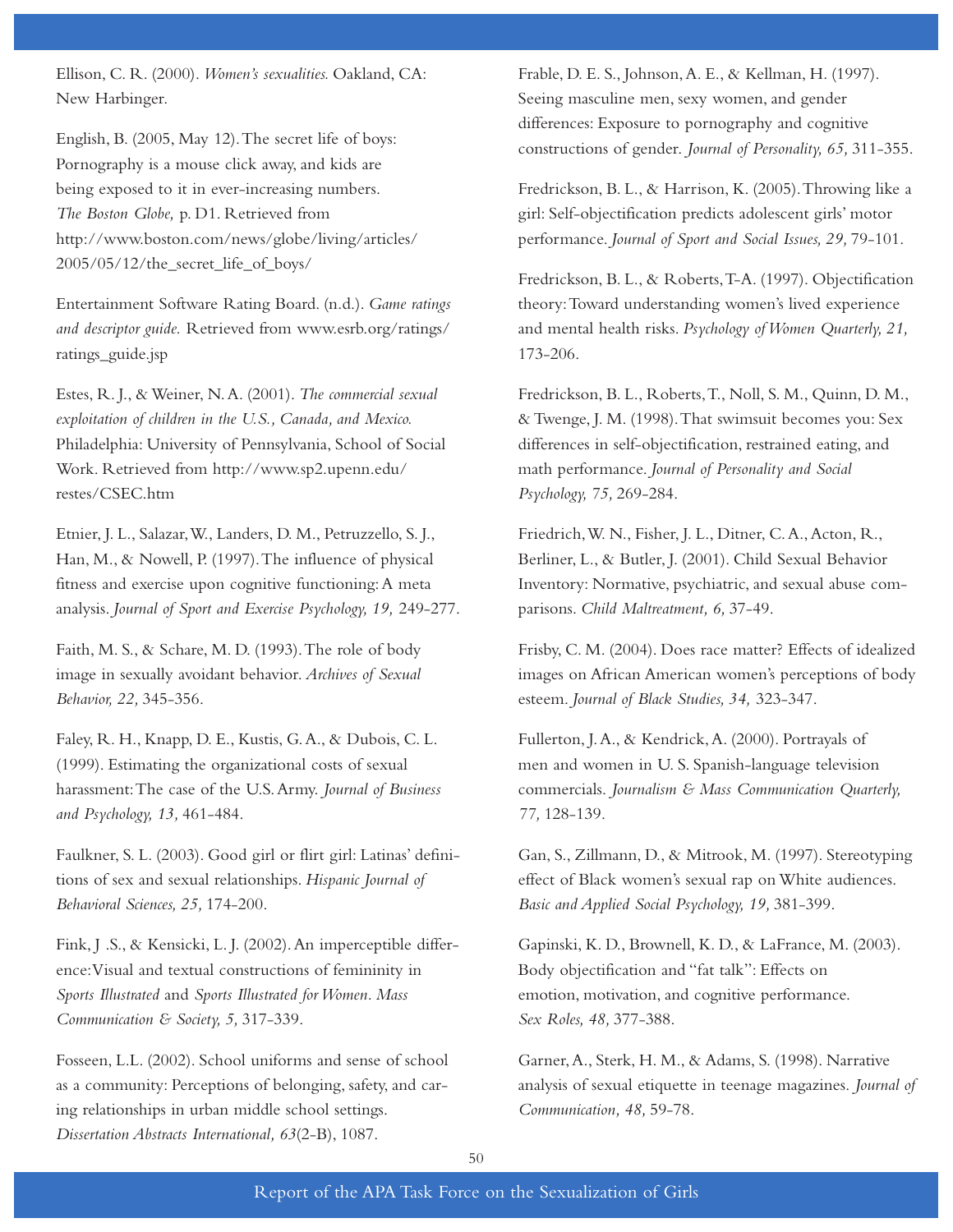Gerbner, G., Gross, L., Morgan, M., & Signorielli, N. (1994). Growing up with television:The cultivation perspective. In J. Bryant & D. Zillmann (Eds.), *Media effects:Advances in theory and research* (pp. 17-41). Hillsdale, NJ: Erlbaum.

Glick, P., Larsen, S., Johnson, C., & Branstiter, H. (2005). Evaluations of sexy women in low- and high-status jobs. *Psychology of Women Quarterly, 29,* 389-395.

Goldfarb, E. (2000). *Our whole lives: Sexuality education for Grades 10-12.* Boston: Unitarian Universalist Church.

Goldiner, D. (2006, May 25). Parents KO dolls: Hasbro axes dirty dancer toys for girls. *The New York Daily News,* p. 8. Retrieved from [http://www.nydailynews.com/archives/](http://www.nydailynews.com/archives/news/2006/05/25/2006-05-25_parents_ko_dolls__hasbro_axe.html) [news/2006/05/25/2006-05-25\\_parents\\_ko\\_dolls\\_\\_](http://www.nydailynews.com/archives/news/2006/05/25/2006-05-25_parents_ko_dolls__hasbro_axe.html) [hasbro\\_axe.html](http://www.nydailynews.com/archives/news/2006/05/25/2006-05-25_parents_ko_dolls__hasbro_axe.html)

Gordon, M. (2004). *Media images of women and African American girls' sense of self.* Unpublished doctoral dissertation, University of Michigan.

Gottfredson, D. C. (1981). Personality and persistence in education:A longitudinal study. *Journal of Personality and Social Psychology, 43,* 532-545.

Gow, J. (1990).The relationship between violent and sexual images and the popularity of music videos. *Popular Music and Society, 14,* 1-9.

Gow, J. (1996). Reconsidering gender roles on MTV: Depictions in the most popular music videos of the early 1990s. *Communication Reports, 9,* 151-161.

Grabe, S.,Ward, L. M., & Hyde, J. S. (2008).The role of the media in body image concerns among women:A metaanalysis of experimental and correlational studies. *Psychological Bulletin*, 134, 460–476.

Graham, C.A., Sanders, S.A., Milhausen, R., & McBride, K. (2004).Turning on and turning off:A focus group study of the factors that affect women's sexual arousal. *Archives of Sexual Behavior, 33,* 537-548.

Grauerholz, E., & King,A. (1997). Primetime sexual harassment. *Violence Against Women, 3,* 129-148.

Greenberg, B. S., Siemicki, M., Dorfman, S., Heeter, C., Stanley, C., Soderman,A., & Linsangan, R. (1993). Sex content in R-rated films viewed by adolescents. In B. S. Greenberg, J. D. Brown, & N. Buerkel-Rothfuss (Eds.), *Media, sex, and the adolescent* (pp. 45-58). Cresskill, NJ: Hampton Press.

Greenberg, J. (2001).The ambiguity of seduction in the development of Freud's thinking. *Contemporary Psychoanalysis, 37,* 417-426.

Greene, B. (2000).African American lesbian and bisexual women. *Journal of Social Issues, 56,* 239-250.

Greenwald,A. G., & Banaji, M. R. (1995). Implicit social cognition:Attitudes, self-esteem, and stereotypes. *Psychological Review 102,* 4–27.

Greeson, L. E., & Williams, R.A. (1986). Social implications of music videos for youth:An analysis of the contents and effects of MTV. *Youth and Society, 18,* 177-189.

Griffiths, M. (2000). Excessive internet use: Implications for sexual behavior. *CyberPsychology & Behavior, 3,* 537-552.

Groesz, L. M., Levine, M. P., & Murnen, S. K. (2002).The effect of experimental presentation of thin media images on body satisfaction:A meta-analytic review. *International Journal of Eating Disorders, 31,* 1-16.

Grotevant, H. D., & Thorbecke,W. D. (1982). Sex differences in styles of occupational identity information in late adolescence. *Developmental Psychology, 18,* 396-405.

Gruber, J. J. (1986). Physical activity and self-esteem development in children:A meta-analysis. In G.A. Stull & H. M. Echert (Eds.), *Effects of physical activity on children* (American Academy of Physical Education Papers, No. 19, pp. 30-48). Champaign, IL: Human Kinetics.

Haaken, J., & Lamb, S. (2000).The politics of child sexual abuse. *Society, 37,* 7-14.

Halliwell, E., & Dittmar, H. (2004). Does size matter? The impact of model's body size on advertising effectiveness and women's body-focused anxiety. *Journal of Social and Clinical Psychology, 23,* 104-122.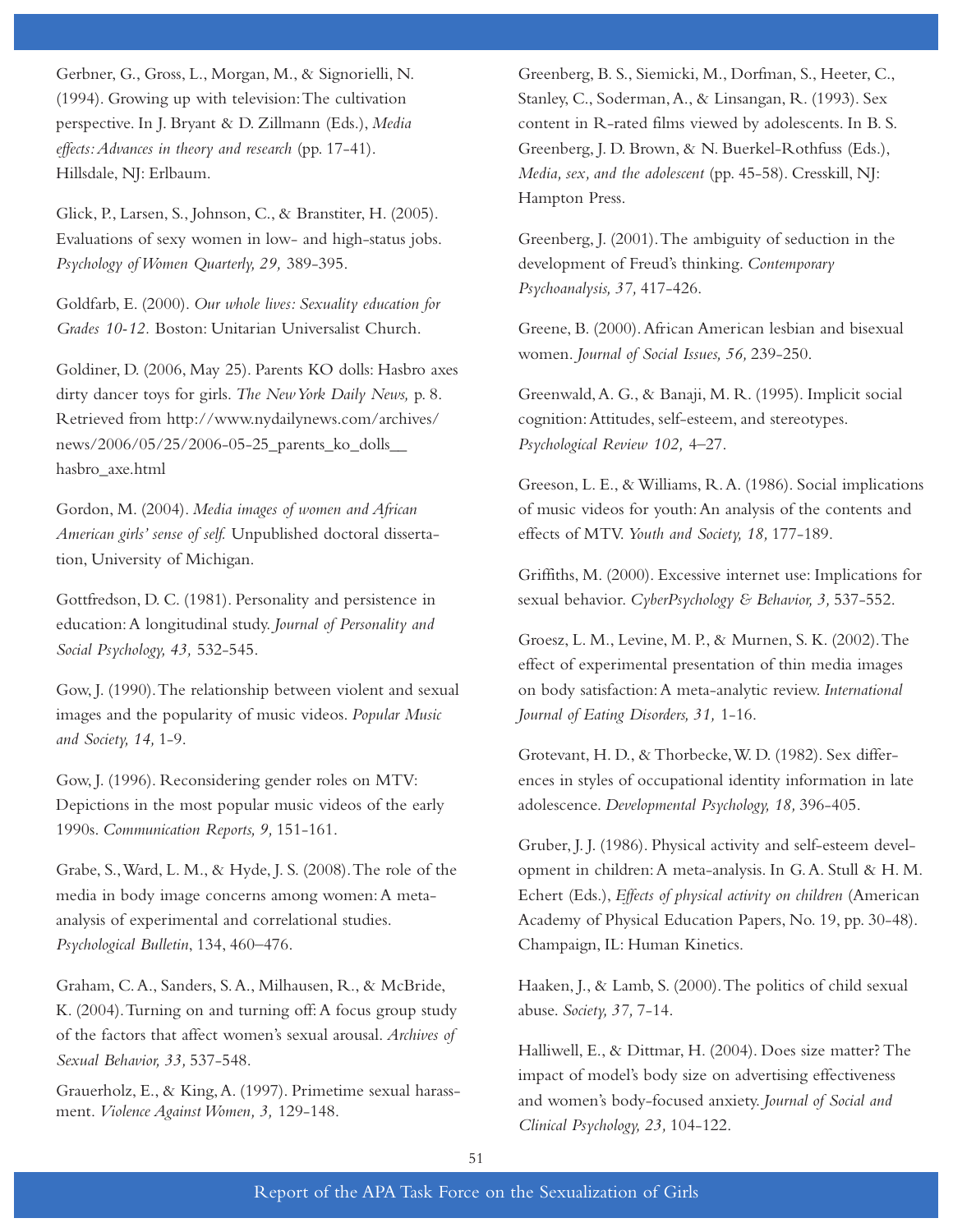Haninger, K., & Thompson, K. M. (2004). Content and ratings of teen-rated video games. *Journal of the American Medical Association, 291,* 856-865.

Hansen, C. H., & Hansen, R. D. (1988). How rock music videos can change what is seen when boy meets girl: Priming stereotypic appraisal of social interactions. *Sex Roles, 19,* 287-316.

Hare-Mustin, R.T., & Marecek, J. (1988).The meaning of difference: Gender theory, postmodernism, and psychology. *American Psychologist, 43,* 455-464.

Hargreaves, D.A., & Tiggemann, M. (2004). Idealized media images and adolescent body image:"Comparing" boys and girls. *Body Image, 1,* 351-361.

Harrell, Z.A. (2002).Trait self-objectification in college women's mental health:An examination of smokers and never-smokers. *Dissertation Abstracts International, 63*(2-B), 1079.

Harrison, K. (2000).The body electric:Thin-ideal media and eating disorders in adolescents. *Journal of Communication, 50,* 119-143.

Harrison, K., & Fredrickson, B. L. (2003).Women's sports media, self-objectification, and mental health in Black and White adolescent females. *Journal of Communication, 53,* 216-232.

Harter, S. (1998).The development of self-representations. In W. Damon (Series Editor) & N. Eisenberg (Vol. Ed.), *Handbook of child psychology:Vol. 3. Social, emotional, and personality development* (5th ed., pp. 553-617). Hoboken, NJ:Wiley.

Hawkins, N., Richards, P. S., & Granley, H., & Stein, D. M. (2004).The impact of exposure to the thin-ideal media images on women. *Eating Disorders:The Journal of Treatment & Prevention, 12,* 35-50.

Haynes, M. (2005, November 3). Bawdy T-shirts set off "girlcott" by teens. *The Pittsburgh Post-Gazette.* Retrieved August 26, 2006, from www.postgazette.com/pg/05307/599884.stm

Hebl, M. R., King, E. G., & Lin, J. (2004).The swimsuit becomes us all: Ethnicity, gender, and vulnerability to self-objectification. *Personality and Social Psychology Bulletin, 30,* 1322-1331.

Herman, J. L. (1992). *Trauma and recovery:The aftermath of violence—From domestic abuse to political terror.* New York: Basic Books.

Hill,A.,Weaver, C., & Blundell, J. (1990). Dieting concerns of 10-year-old-girls and their mothers. *British Journal of Clinical Psychology, 29,* 346-348.

Hill Collins, P. (2000). *Black feminist thought: Knowledge, consciousness, and the politics of empowerment.* New York: Routledge.

Hill Collins, P. (2004). *Black sexual politics:African-Americans, gender and the new racism.* New York: Routledge.

Hoagwood, K. (1990). Blame and adjustment among women sexually abused as children. *Women and Therapy, 9,* 89-110.

Hofschire, L. J., & Greenberg, B. S. (2001). Media's impact on adolescents' body dissatisfaction. In J. D. Brown & J. R. Steele (Eds.), *Sexual teens, sexual media* (pp. 125-149). Mahwah, NJ: Erlbaum.

Holcomb-McCoy, C. (2005). Empowerment of African American girls:A response. *Professional School Counseling, 8,* 390-391.

Holland, J., Ramazanoglu, C., Sharpe, S., & Thomson, R. (2004).*The male in the head:Young people, heterosexuality and power* (2nd ed.). London:Tufnell Press.

Hollinger, C. L., & Fleming, E. S. (1992).A longitudinal examination of life choices of gifted and talented young women. *Gifted Child Quarterly, 36,* 207-212.

Holmstrom,A. J. (2004).The effects of the media on body image:A meta-analysis. *Journal of Broadcasting & Electronic Media, 48,* 196-217.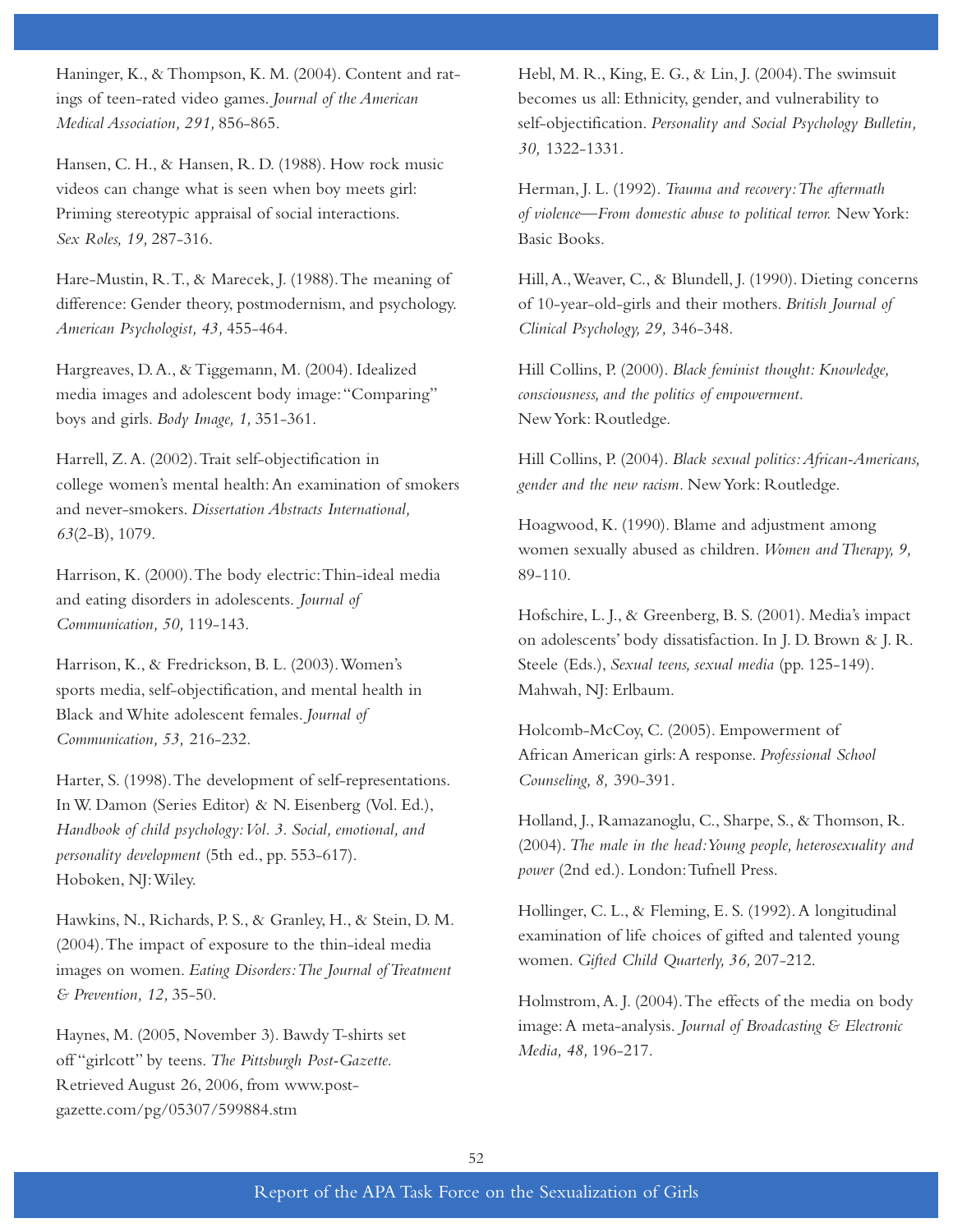Horovitz, B. (1993, February 16).Throwing in a towel: Hyundai agrees to boycott *Sports Illustrated*'s swimsuit issue. *Los Angeles Times,* p. D1. Retrieved from [http://articles.latimes.com/1993-02-16/business/fi-161\\_1\\_](http://articles.latimes.com/1993-02-16/business/fi-161_1_swimsuit-issue) [swimsuit-issue](http://articles.latimes.com/1993-02-16/business/fi-161_1_swimsuit-issue)

Hosoda, M., Stone-Romero, E. F., & Coats, G. (2003). The effects of physical attractiveness on job-related outcomes:A meta-analysis of experimental studies. *Personnel Psychology, 56,* 431-462.

Houston, S., & Hwang, N. (1996). Correlates of the objective and subjective experience of sexual harassment in high school. *Sex Roles, 34,* 189-205.

Hurlbert, D. F., & Whittaker, K. E. (1991).The role of masturbation in marital and sexual satisfaction:A comparative study of female masturbators and nonmasturbators. *Journal of Sex Education and Therapy, 17,* 272–282.

Hurtado,A. (2003). Negotiating the color line. In A. Hurtado (Ed.),*Voicing Chicana feminisms:Young women speak out on sexuality and identity* (pp. 176-197). New York: New York University Press.

Huston,A. C., & Wright, J. C. (1998). Mass media and children's development. In W. Damon, I. E. Sigel, & K.A. Renninger (Eds.), *Handbook of child psychology:Vol 4. Child psychology in practice* (pp. 999-1058). New York:Wiley.

Impett, E.A., Schooler, D., & Tolman, D. L. (2006).To be seen and not heard: Femininity ideology and adolescent girls' sexual health. *Archives of Sexual Behavior, 35,* 129–142.

Irving, L., & Berel, S. R. (2001). Comparison of media-literacy programs to strengthen college women's resistance to media images. *Psychology of Women Quarterly, 5,* 103-112.

Irving, L. M., DuPen, J., & Berel, S. (1998).A media literacy program for high school females. *Eating Disorders:The Journal of Treatment and Prevention, 6,* 119-132.

Jansma, L. L., Linz, D. G., Mulac,A., & Imrich, D. J. (1997). Men's interactions with women after viewing sexually explicit films: Does degradation make a difference? *Communication Monographs, 63,* 1-24.

Jensen, R., & Dines, G. (2004). Pornography in a pornographic culture: Eroticizing domination and subordination. In R.A. Lind (Ed.), *Race/gender/media: Considering diversity across audiences, content, and producers* (pp. 274-281). Boston: Pearson Education.

Johnson, J. D., Adams, M. S., Ashburn, L., & Reed, W. (1995). Differential gender effects of exposure to rap music on African American adolescents' acceptance of teen dating violence. *Sex Roles, 33,* 597–605.

Jordan, J.V., Kaplan,A. G., Miller, J. B., Stiver, I. P., & Surrey, J. L. (1991). *Women's growth in connection:Writings from the Stone Center.* New York: Guilford Press.

Juvonen, J., Nishina,A., & Graham, S. (2000). Peer harassment, psychological adjustment, and school functioning in early adolescence. *Journal of Educational Psychology, 92,* 349-359.

Kaiser Family Foundation. (2001, December). *Generation Rx.com: How young people use the internet for health information.* Menlo Park, CA: Kaiser Family Foundation. Retrieved from<www.kff.org/entmedia/20011211a-index.cfm>

Kaiser Family Foundation. (2003, October 28). *New study finds children age zero to six spend as much time with TV, computers and video games as playing outside* [Press release]. Retrieved from [www.kff.org/entmedia/](www.kff.org/entmedia/entmedia102803nr.cfm) [entmedia102803nr.cfm](www.kff.org/entmedia/entmedia102803nr.cfm)

Kalof, L. (1999).The effects of gender and music video imagery on sexual attitudes. *Journal of Social Psychology, 139,* 378-385.

Kane, M. J. (1996). Media coverage of the post Title-IX female athlete:A feminist analysis of sport, gender, and power. *Duke Journal of Gender Law & Public Policy, 3,* 95-127.

Kane, M. J., & Greendorfer, S. L. (1994).The media's role in accommodating and resisting stereotyped images of women in sport. In P. J. Creedon (Ed.), *Women, media and sport*  (pp. 28-44).Thousand Oaks, CA: Sage.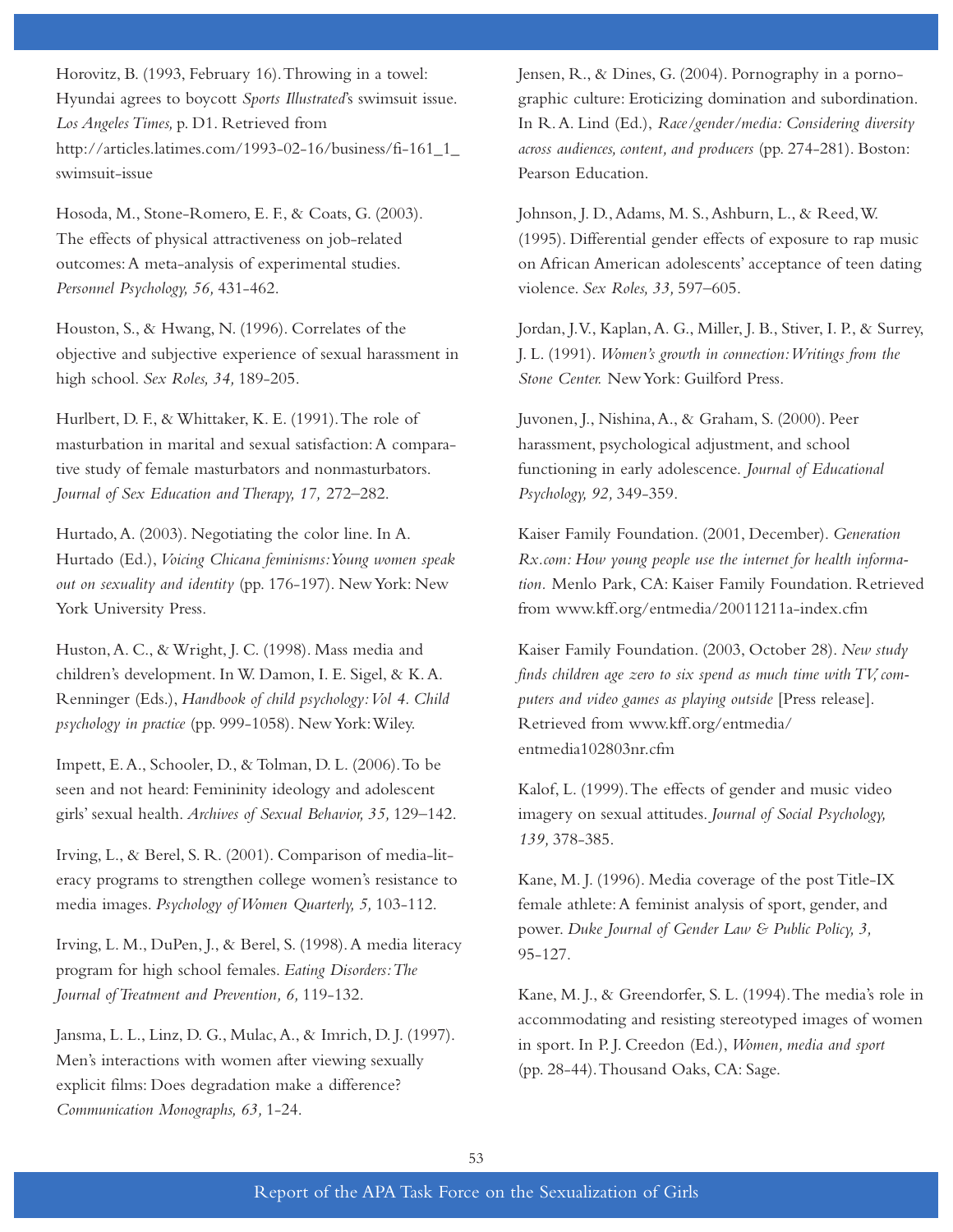Kang, M-E. (1997).The portrayal of women's images in magazine advertisements: Goffman's gender analysis revisited. *Sex Roles, 37,* 979-996.

Kelly, J., & Smith, S. L. (2006). *Where the girls aren't: Gender disparity saturates G-rated films* [Research brief]. Retrieved from [http://www.learcenter.org/images/event\\_uploads/](http://www.learcenter.org/images/event_uploads/where.the.girls.arent%5B1%5D.pdf) [where.the.girls.arent%5B1%5D.pdf](http://www.learcenter.org/images/event_uploads/where.the.girls.arent%5B1%5D.pdf)

Kendall-Tackett, K.A.,Williams, L. M., & Finkelhor, D. (1993). Impact of sexual abuse on children:A review and synthesis of recent empirical studies. *Psychological Bulletin, 113,* 164-180.

Kenrick, D.T., & Guttieres, S. E., (1980). Contrast effects and judgments of physical attractiveness: When beauty becomes a social problem. *Journal of Personality and Social Psychology, 38,* 131-140.

Kerr, B.A. (1983). Raising the career aspirations of gifted girls. *Vocational Guidance Quarterly, 32,* 37-43.

Kerr, B.A. (1985). Smart girls, gifted women: Special guidance concerns. *Roeper Review, 8,* 30-33.

Kilbourne, J. (1999). *Deadly persuasion:Why women and girls must fight the addictive power of advertising.* New York: Free Press.

Kimmel, M. (1996). *Manhood in America.* New York:The Free Press.

Kindlon, D., & Thompson, M. (1999). *Raising Cain: Protecting the emotional life of boys.* New York: Ballantine Books.

Kirby, D. (2001). *Emerging answers: Research findings on programs designed to prevent teen pregnancy.* Washington, DC: National Campaign to Prevent Teen Pregnancy.

Kornblum, J. (2005, January 8).Adults question MySpace's safety. *USA Today.* Retrieved from www.usatoday.com/ tech/news/2006-01-08-myspace-sidebar\_x.htm

Kosicki, G. (1993). Problems and opportunities in agendasetting research. *Journal of Communication, 43,* 100-127

Krassas, N., Blauwkamp, J. M., & Wesselink, P. (2001). Boxing Helena and corseting Eunice: Sexual rhetoric in *Cosmopolitan* and *Playboy* magazines. *Sex Roles, 44,* 751-771.

Krassas, N. R., Blauwkamp, J. M., & Wesselink, P. (2003). "Master your Johnson": Sexual rhetoric in *Maxim* and *Stuff* magazines. *Sexuality & Culture, 7,* 98-119.

Kunkel, D., & Roberts, D. (1991).Young minds and marketplace values: Issues in children's television advertising. *Journal of Social Issues, 47,* 57-72.

Labre, M. P., & Walsh-Childers, K. (2003).Advice? Beauty messages in web sites of teen magazines. *Mass Communication & Society, 6,* 379-396.

Lacroix, C. (2004). Images of animated others: The Orientalization of Disney's cartoon heroines from the Little Mermaid to the Hunchback of Notre Dame. *Popular Communication, 2,* 213-229.

La Ferla, R. (2003, October 26). Underdressed and hot: Dolls moms don't love. *The New York Times,* Section 9, p. 1. Retrieved from [http://www.nytimes.com/2003/10/26/](http://www.nytimes.com/2003/10/26/fashion/26DOLL.html) [fashion/26DOLL.html](http://www.nytimes.com/2003/10/26/fashion/26DOLL.html)

Lamb, S. (1996). *The trouble with blame: Victims, perpetrators and responsibility.* Cambridge, MA: Harvard University Press.

Lamb, S. (1999). Constructing the victim: Popular images and lasting labels. In S. Lamb (Ed.), *New versions of victims: Feminists struggle with the concept* (pp. 108-138). New York: New York University Press.

Lamb, S. (2002). *The secret lives of girls:What good girls really do—Sex play, aggression, and their guilt.* New York: Free Press.

Lamb, S. (2006). Sex, therapy, and kids: Addressing their con*cerns through talk and play.* New York: Norton.

Lamb, S., & Brown, L. M. (2006). *Packaging girlhood: Rescuing our daughters from marketers' schemes.* New York: St. Martin's Press.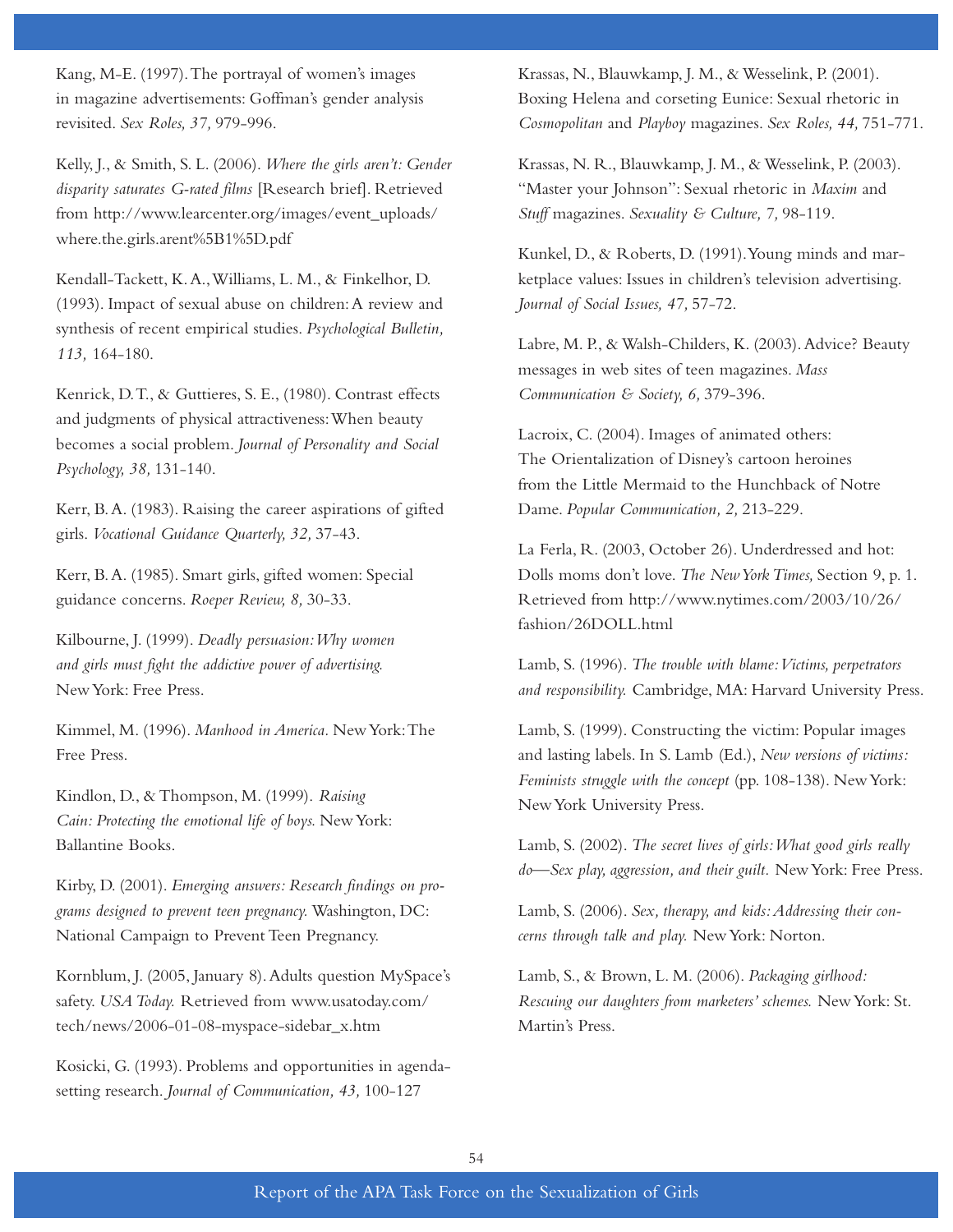Lambiase, J. (2003). Sex—Online and in Internet advertising. In T. Reichert & J. Lambiase (Eds), *Sex in advertising: Perspectives on the erotic appeal* (pp. 247-269). Mahwah, NJ: Erlbaum.

Lampman, C., Rolfe-Maloney, B., David, E. J.,Yan, M., McCermott, N.,Winters, S., et al. (2002, Fall). Messages about sex in the workplace:A content analysis of primetime television. *Sexuality & Culture, 6,* 3-21.

Lang,A.,Wise, K., Lee, S., & Cai, X. (2003).The effects of sexual appeals on physiological, cognitive, emotional, and attitudinal responses for product and alcohol billboard advertising. In J. Lambiase & T. Reichert (Eds.), *Sex in advertising: Perspectives on the erotic appeal* (pp. 107-132). Mahwah, NJ: Erlbaum.

Lanis, K., & Covell, K. (1995). Images of women in advertisements: Effects on attitudes related to sexual aggression. *Sex Roles, 32,* 639-649.

Laumann, E., Gagnon, J., Michael, R., & Michaels, D. (1994). *The social organization of sexuality: Sexual practices in the United States.* Chicago: University of Chicago Press.

Lavine, H., Sweeney, D., & Wagner, S. (1999). Depicting women as sex objects in television advertising: Effects on body dissatisfaction. *Personality and Social Psychology Bulletin, 25,* 1049-1058.

Leeds Metropolitan University. (2005). *Defining disability— Medical model.* Retrieved September 7, 2006, from www.lmu.ac.uk/metoffice/stuserv/disability/ models\_medical.htm

Lehman, S. J., & Koerner, S. S. (2004). Adolescent women's sports involvement and sexual behavior/health: A process-level investigation. *Journal of Youth and Adolescence, 33,* 443-455.

Lenhart,A., Lewis, O., & Rainie, L. (2001). *Teenage life online*. Retrieved from [http://www.pewinternet.org/](http://www.pewinternet.org/Reports/2001/Teenage-Life-Online.aspx) [Reports/2001/Teenage-Life-Online.aspx](http://www.pewinternet.org/Reports/2001/Teenage-Life-Online.aspx)

Lenhart,A., Madden, M., & Hitlin, P. (2005, July 27). *Teens and technology:Youth are leading the transition to a fully wired and mobile nation.* Washington, DC: Pew Internet and American Life Project. Retrieved from [http://www.pewinternet.org/~/media//Files/Reports/](http://www.pewinternet.org/~/media//Files/Reports/2005/PIP_Teens_Tech_July2005web.pdf.pdf) [2005/PIP\\_Teens\\_Tech\\_July2005web.pdf.pdf](http://www.pewinternet.org/~/media//Files/Reports/2005/PIP_Teens_Tech_July2005web.pdf.pdf)

Leserman, J. (2005). Sexual abuse history: Prevalence, health effects, mediators, and psychological treatment. *Psychosomatic Medicine, 67,* 906-915.

Letourneau, E. J., Schoenwald, S. K., & Sheidow,A. J. (2004). Children and adolescents with sexual behavior problems. *Child Maltreatment, 9,* 49-61.

Levin, D. E. (2005). So sexy, so soon:The sexualization of childhood. In S. Olfman (Ed.), *Childhood lost: How American culture is failing our kids* (pp. 137-153).Westport, CT: Praeger Press.

Levine, M. P., Smolak, L., & Hayden, H. (1994).The relation of sociocultural factors to eating attitudes and behaviors among middle school girls. *Journal of Early Adolescence, 14,* 471-490.

Levine, M. P., Smolak, L., Moodey,A., Shuman, M., & Hessen, L. (1994). Normative developmental challenges and dieting and eating disturbance in middle school girls. *International Journal of Eating Disorders, 15,* 11-20.

Levy,A. (2005a). *Female chauvinist pigs:Women and the rise of raunch culture.* New York: Free Press.

Levy,A. (2005b, September 18). Raunchiness is powerful? C'mon, girls.*The Washington Post,* p. B05. Retrieved from [http://www.washingtonpost.com/wp-dyn/content/](http://www.washingtonpost.com/wp-dyn/content/article/2005/09/17/AR2005091700044.html) [article/2005/09/17/AR2005091700044.html](http://www.washingtonpost.com/wp-dyn/content/article/2005/09/17/AR2005091700044.html)

Lewis, M. (2000). Self-conscious emotions: Embarrassment, pride, shame, and guilt. In M. Lewis & J. M. Haviland-Jones (Eds.), *Handbook of emotions* (2nd ed., pp. 623-636). New York: Guilford Press.

Limbert,W. M., & Bullock, H. E. (2005)."Playing the fool:" U.S. welfare policy from a critical race perspective. *Feminism and Psychology, 15,* 253-274.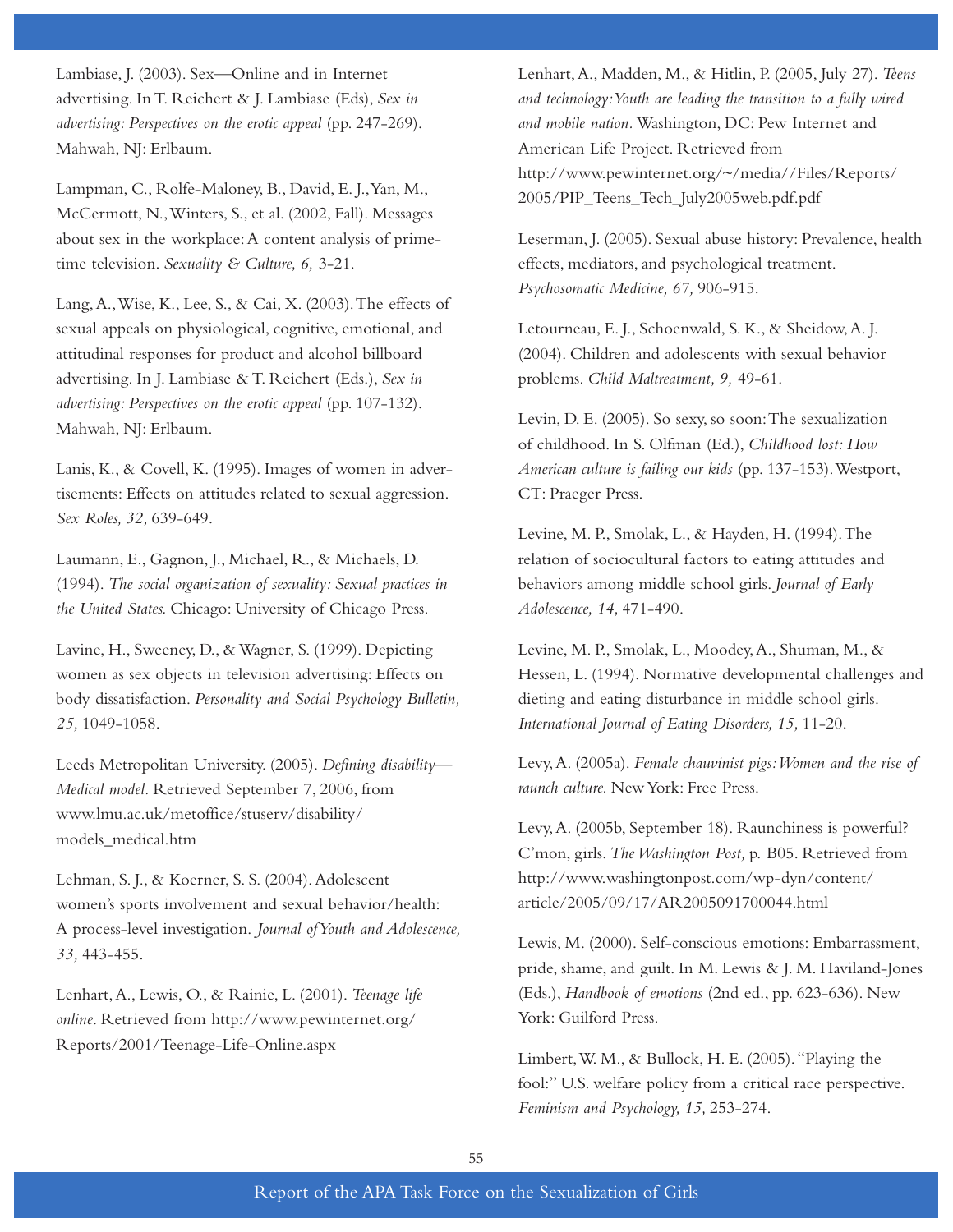Lin, C. (1997). Beefcake versus cheesecake in the 1990s: Sexist portrayals of both genders in television commercials. *Howard Journal of Communications, 8,* 237-249.

Lin, C. (1998). Use of sex appeals in prime-time television commercials. *Sex Roles, 38,* 461-475.

Lindberg, S. M., Grabe, S., & Hyde, J. S. (2007). Gender, pubertal development and peer sexual harassment predict objectified body consciousness in early adolescents. *Journal of Research on Adolescence, 17,* 723–742*.*

Lindner, K. (2004). Images of women in general interest and fashion advertisements from 1955 to 2002. *Sex Roles, 51,* 409-421.

Linn, S. (2004). *Consuming kids:The hostile takeover of childhood.* New York:The New Press.

Linn, S. (2005).The commercialization of childhood. In S. Olfman (Ed.), *Childhood lost: How American culture is failing our kids* (pp. 107-121).Westport, CT: Praeger Press.

Linver, M., Davis-Kean, P. E., & Eccles, J. S. (2002,April). *Influences of gender on academic achievement.* Paper presented at the meeting of the Society for Research on Adolescence, New Orleans, LA.

Lips, H. (1989). Gender role socialization: Lessons in femininity. In J. Freeman (Ed.), *Women:A feminist perspective* (pp. 197-216). Mountain View, CA: Mayfield.

Long, E. C. J., & Andrews, D.W. (1990). Perspective taking as a predictor of marital adjustment. *Journal of Personality and Social Psychology, 59,* 126-131.

Lucas,A. R., Beard, C. M., O'Fallon,W. M., & Kurland, L. T. (1991). 50-year trends in the incidence of anorexia nervosa in Rochester, Minn.:A population-based study. *American Journal of Psychiatry, 148,* 917-922.

MacKay, N. L., & Covell, K. (1997).The impact of women in advertisements on attitudes toward women. *Sex Roles, 36,* 573-583.

Major, B., Barr, L., & Zubek, J. (1999). Gender and selfesteem:A meta-analysis. In W. Swann, J. H. Langlois, & L. Gilbert (Eds.), *Sexism and stereotypes in modern society:The gender science of Janet Taylor Spence* (pp. 223-253). Washington, DC:American Psychological Association.

Makkar, J. K., & Strube, M. J. (1995). Black women's selfperceptions of attractiveness following exposure to white versus black beauty standards:The moderating role of racial identity and self-esteem. *Journal of Applied Social Psychology, 25,* 1547-1566.

Malamuth, N. M.,Addison,T., & Koss, M. (2000). Pornography and sexual aggression:Are there reliable effects and can we understand them? *Annual Review of Sex Research, 11,* 26-91.

Martin, K.A. (1998). Becoming a gendered body: Practices in preschools. *American Sociological Review, 63,* 494-511.

Martino, S. M., Collins, R. L., Elliott, M. N., Strachman,A., Kanouse, D. E., & Berry, S. H. (2006). Exposure to degrading and nondegrading music lyrics and sexual behavior among youth. *Pediatrics, 118,* 430-441.

McAuley, E. (1994). Physical activity and psychosocial outcomes. In C. Bouchard, R. J. Shephard, & T. Stephens (Eds.), *Physical activity, fitness and health* (pp. 551-568). Champaign, IL: Human Kinetics Publishers.

McConnell, C. (2001).An object to herself:The relationship between girls and their bodies. *Dissertation Abstracts International, 61*(8B), p. 4416.

McHale, S. M., Crouter,A. C., & Tucker, C. J. (1999). Family context and gender role socialization in middle childhood: Comparing girls to boys and sisters to brothers. *Child Development, 70,* 990-1004.

McKenzie-Mohr, D., & Zanna, M. (1990).Treating women as sexual objects: Look to the (gender schematic) male who has viewed pornography. *Personality and Social Psychology Bulletin, 16,* 296-308.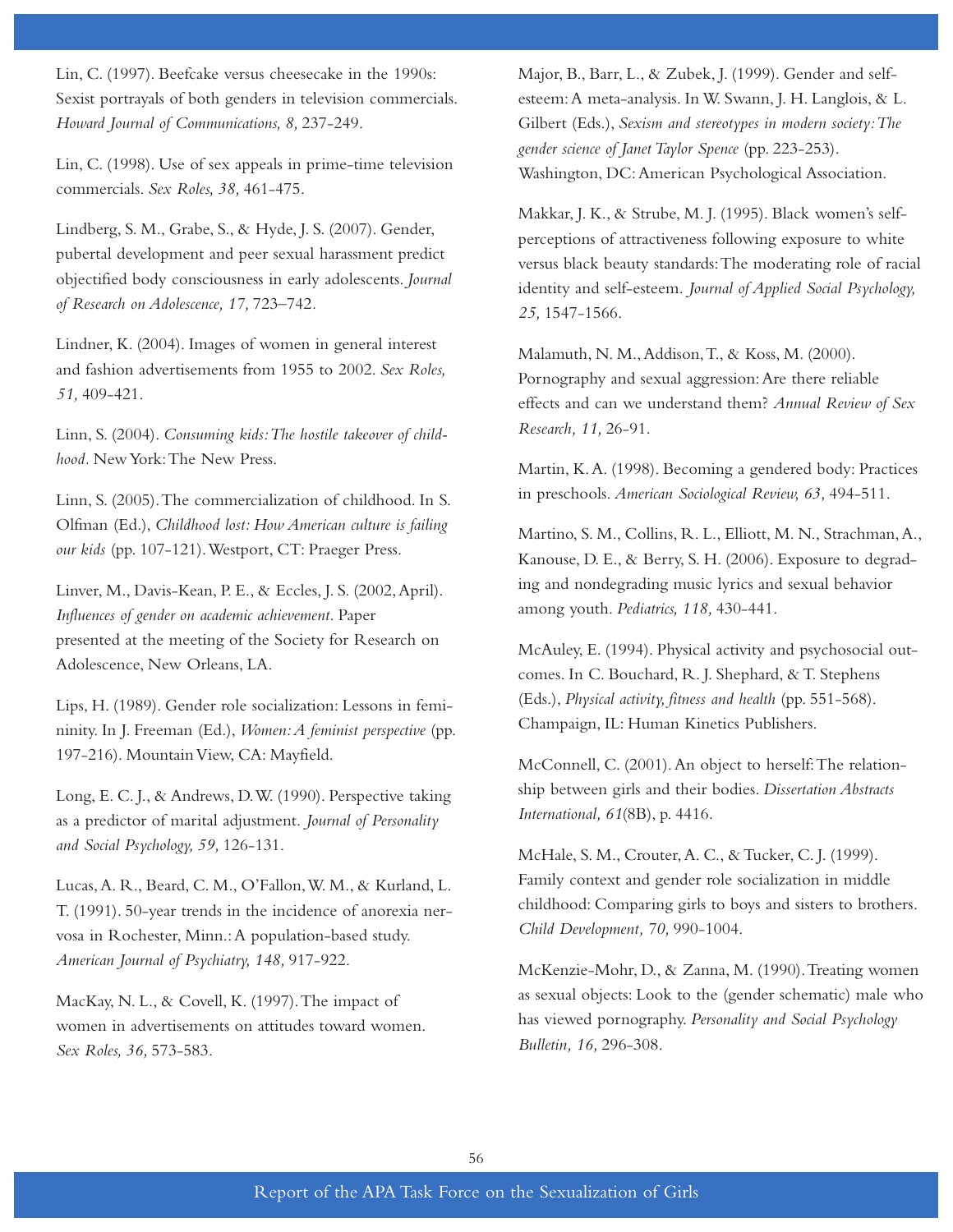McKinley, N. M. (1998). Gender differences in undergraduates' body esteem:The mediating effect of objectified body consciousness and actual/ideal weight discrepancy. *Sex Roles, 39,* 113-123.

McKinley, N. M. (1999).Women and objectified body consciousness: Mothers' and daughters' body experiences in cultural, developmental, and familial context. *Developmental Psychology, 35,* 760-769.

McKinley, N. M., & Hyde, J. S. (1996).The Objectified Body Consciousness Scale. *Psychology of Women Quarterly, 20,* 181-215.

McMahon, K. (1990).The *Cosmopolitan* ideology and the management of desire. *Journal of Sex Research, 27,* 381-396.

Menkes, S. (1994, March 27). Runways: Robbing the cradle. *The New York Times,* p.A1. Retrieved from [http://www.nytimes.com/1994/03/27/style/runways](http://www.nytimes.com/1994/03/27/style/runways-robbing-the-cradle.html)[robbing-the-cradle.html](http://www.nytimes.com/1994/03/27/style/runways-robbing-the-cradle.html)

Merskin, D. (2004). Reviving Lolita? A media literacy examination of sexual portrayals of girls in fashion advertising. *American Behavioral Scientist, 48,* 119-129.

Merten, D. E. (2004). Securing her experience: Friendship versus popularity. *Feminism and Psychology, 14,* 361-365.

Messner, M.A., Duncan, M. C., & Cooky, C. (2003). Silence, sports bras, and wrestling porn. *Journal of Sport & Social Issues, 27,* 38-51.

Messner, M.A., Duncan, M. C., & Jensen, K. (1993). Separating the men from the girls:The gendered language of televised sports. In D. S. Eitzen (Ed.), *Sport in contemporary society:An anthology* (pp. 219-233). New York: St. Martin's Press.

Milburn, M., Mather, R., & Conrad, S. (2000).The effects of viewing R-rated movie scenes that objectify women on perceptions of date rape. *Sex Roles, 43,* 645-664.

Milkie, M.A. (1999). Social comparisons, reflected appraisals, and mass media:The impact of pervasive beauty images on black and white girls' self-concepts. *Social Psychology Quarterly, 62,* 190-210.

Miller, K. E., Barnes, G. M., Melnick, M. J., Sabo, D. F., & Farrell, M. P. (2002). Gender and racial/ethnic differences in predicting adolescent sexual risk:Athletic participation versus exercise. *Journal of Health and Social Behavior, 43,* 436-450.

Mills, J., Polivy, J., Herman, C. P., & Tiggemann, M. (2002). Effects of exposure to thin media images: Evidence of selfenhancement among restrained eaters. *Personality and Social Psychology Bulletin, 28,* 1687-1699.

Molnar, B. E., Buka, S. L., & Kessler, R. C. (2001). Child sexual abuse and subsequent psychopathology: Results from the National Comorbidity Survey. *American Journal of Public Health, 91,* 753-760.

Monro, F., & Huon, G. (2005). Media-portrayed idealized images, body shame, and appearance anxiety. *International Journal of Eating Disorders, 38,* 85-90.

Montemurro, B. (2003). Not a laughing matter: Sexual harassment as "material" on workplace-based situation comedies. *Sex Roles, 48,* 433-445.

More teens opt for plastic surgery. (2000, August 30). *Christian Science Monitor,* pp. 14-16.

Mullen, P. E., Martin, J. L.,Anderson, J. C., Romans, S. E., & Herbison, G. P. (1993). Child sexual abuse and mental health in adult life. *British Journal of Psychiatry, 163,* 721–732.

Murnen, S. K.,Wright, C., & Kaluzny, G. (2002). If "boys will be boys," then girls will be victims? A meta-analytic review of the research that relates masculine ideology to sexual aggression. *Sex Roles, 46,* 359-375.

Nadon, S. M., Koverola, C., & Schludermann, E. H. (1998). Antecedents to prostitution: Childhood victimization. *Journal of Interpersonal Violence, 13,* 206-221.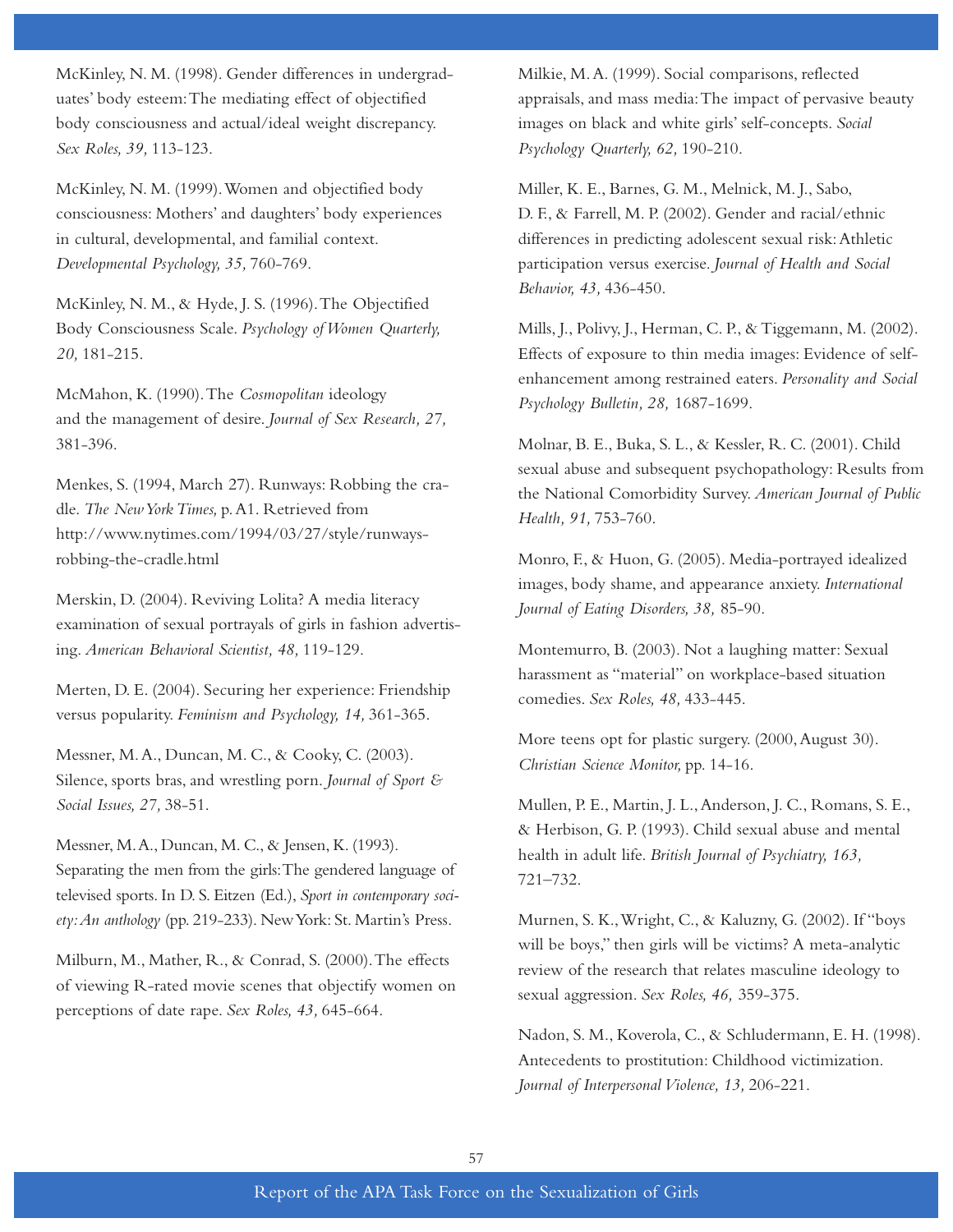Nathanson,A. I. (2004). Factual and evaluative approaches to modifying children's responses to violent television. *Journal of Communication, 54,* 321-336.

Nathanson,A. I.,Wilson, B. J., McGee, J., & Sebastian, M. (2002). Counteracting the effects of female stereotypes on television via active mediation. *Journal of Communication, 42,* 922-937.

Nelson,A. (2000).The pink dragon is female: Halloween costumes and gender markers. *Psychology of Women Quarterly, 24,* 137-144.

Nichter, M. (2000). *Fat talk:What girls and their parents say about dieting.* Cambridge, MA: Harvard University Press.

Nielsen Media Research. (1998). *1998 report on television.* New York:Author.

O'Donohue,W., Gold, S. R., & McKay, J. S. (1997). Children as sexual objects: Historical and gender trends in magazines. *Sexual Abuse: Journal of Research & Treatment, 9,* 291-301.

Office of Population Affairs. (1999, December 12-14). *Promoting responsible sexual behaviors* (Office of Population Affairs Dialogue: Executive Summary and Summaries of Group Discussions).Washington, DC: U.S. Department of Health and Human Services.

Ogle, J. P., & Damhorst, M. L. (2004). Constructing and deconstructing the body malleable through mother-daughter interactions. *Sociological Inquiry, 74,* 180-209.

Ogle, J. P., & Thornburg, E. (2003).An alternative voice amidst teen "zines":An analysis of body-related content in *Girl Zone. Journal of Family and Consumer Sciences, 95,* 47-56.

O'Hare, E.A., & O'Donohue,W. (1998). Sexual harassment: Identifying risk factors. *Archives of Sexual Behavior, 27,* 561-580.

Olding, M., & Zuckerman, D. (2004, October 26). Cosmetic surgery and teens. *The Washington Post.* Retrieved from [www.washingtonpost.com/wp-dyn/](www.washingtonpost.com/wp-dyn/articles/A63931-2004Oct26.html) [articles/A63931-2004Oct26.html](www.washingtonpost.com/wp-dyn/articles/A63931-2004Oct26.html)

Osland, J.A., Fitch, M., & Willis, E. E. (1996). Likelihood to rape in college males. *Sex Roles, 35,* 171-183.

Paik, H. (2001).The history of children's use of electronic media. In D. G. Singer & J. L. Singer (Eds.), *Handbook of children and the media* (pp. 7-27).Thousand Oaks, CA: Sage.

Pardun, C. J., L'Engle, K. L., & Brown, J. D. (2005). Linking exposure to outcomes: Early adolescents' consumption of sexual content in six media. *Mass Communication & Society, 8*(2), 75-91.

Pardun, C. J., & McKee, K. B. (1995). Strange bedfellows: Symbols of religion and sexuality on MTV. *Youth & Society, 26,* 438-449.

Parks, L. (1998, September 7). Chains court teen shoppers as cosmetics customers. *Drug Store News.* Retrieved from [www.findarticles.com/p/articles/mi\\_m3374/is\\_n14\\_v20/](www.findarticles.com/p/articles/mi_m3374/is_n14_v20/ai_21147316) [ai\\_21147316](www.findarticles.com/p/articles/mi_m3374/is_n14_v20/ai_21147316)

Parmariega,A. J., Gustavson, C. R., & Gustavson, J. C. (1994). Eating attitudes in African-American women:The Essence eating disorders survey. *Eating Disorders, 2,* 5-16.

Paul, B., (2004). Testing the effects of exposure to virtual child pornography on viewer cognitions and attitudes toward deviant sexual behavior. *Dissertation Abstracts International, 64*(8A), 2693A.

Paul, P. (2005). *Pornified: How pornography is transforming our lives, our relationships, and our families.* New York: Times Books.

Pearl, A., & Weston, J. (2003). Attitudes of adolescents about cosmetic surgery. *Annals of Plastic Surgery, 50,* 628-630.

Pedersen, P. M., & Whisenant,W.A. (2003). Examining stereotypical written and photographic reporting on the sports page:An analysis of newspaper coverage of interscholastic athletics. *Women in Sport and Physical Activity Journal, 12,* 67-86.

Phillips, L. M. (2000). *Flirting with danger:Young women's reflections on sexuality and domination.* New York: New York University Press.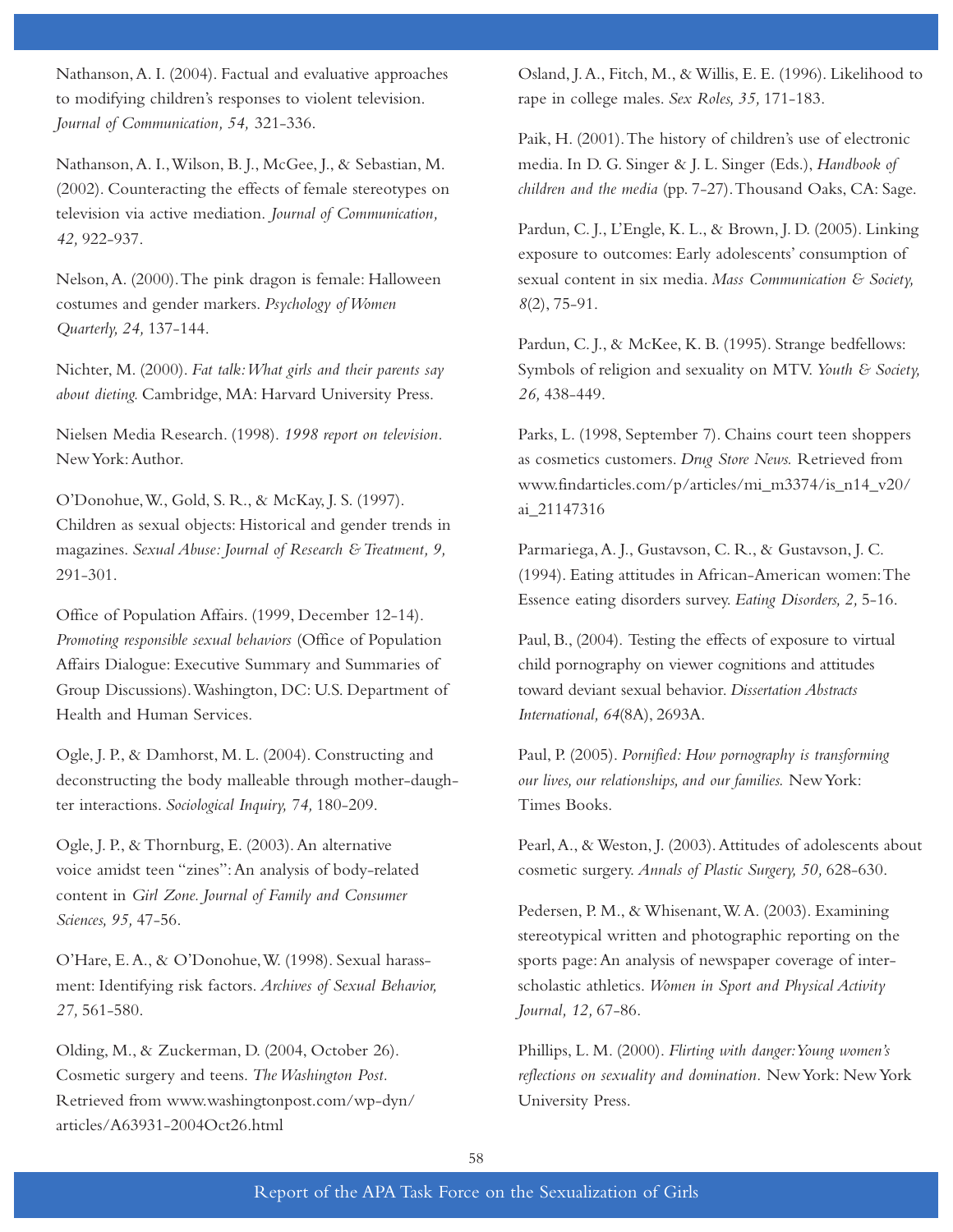Phillips, O. (2006, May 1).Where will skincare go next? *International Cosmetic News, 87.* Retrieved August 1, 2006, from Lexis-Nexis database.

Planned Parenthood. (2003).*Who we are.* Retrieved September 14, 2006, from [http://www.plannedparenthood.](http://www.plannedparenthood.org/about-us/who-we-are-4648.htm) [org/about-us/who-we-are-4648.htm](http://www.plannedparenthood.org/about-us/who-we-are-4648.htm)

Plante,T. G. (1993).Aerobic exercise in prevention and treatment of psychopathology. In P. Seragnian (Ed.), *Exercise psychology:The influence of physical exercise on psychological processes* (pp. 358-379). New York:Wiley.

Plous, S., & Neptune, D. (1997). Racial and gender biases in magazine advertising:A content analytic study. *Psychology of Women Quarterly, 21,* 627-644.

Polce-Lynch, M., Myers, B. J., & Kilmartin, C.T. (1998). Gender and age patterns in emotional expression, body image and self-esteem:A qualitative analysis. *Sex Roles, 38,* 1025-1048.

Pollack,W. (1998). *Real boys: Rescuing our sons from the myths of boyhood.* New York: Random House.

Pollett,A., & Hurwitz, P. (2004, January 12/19). Strip til you drop. *The Nation,* 20-21, pp. 24-25.

Potter, W. J. (2004). Argument for the need for a cognitive theory of media literacy. *American Behavioral Scientist, 48,* 266-272.

President's Council on Physical Fitness and Sports. (1997). *Physical activity and sport in the lives of girls: Executive summary.* Washington, DC: U.S. Department of Health and Human Services.

Prichard, I., & Tiggemann, M. (2005). Objectification in fitness centers: Self-objectification, body dissatisfaction, and disordered eating in aerobic instructors and aerobic participants. *Sex Roles, 53,* 19-28.

Putnam, F.W. (1990). Disturbances of "self" in victims of childhood sexual abuse. In R. Kluft (Ed.), *Incest-related syndromes of adult psychopathology* (pp. 113-131).Washington, DC:American Psychological Association.

Putnam, F.W., & Trickett, P. K. (1997). Psychobiological effects of sexual abuse:A longitudinal study. In R.Yehuda & McFarlane,A. C. (Eds.), *Annals of the New York Academy of Sciences:Vol. 821. Psychobiology of posttraumatic stress disorder* (pp. 150-159). New York: New York Academy of Sciences.

Quina, K., Morokoff, P. J., Harlow, L. L, & Zurbriggen, E. L. (2004). Cognitive and attitudinal paths from childhood trauma to adult HIV risk. In L. J. Koenig,A. O'Leary, L. S. Doll, & W. Pequegnat (Eds.), *From child sexual abuse to adult sexual risk:Trauma, revictimization, and intervention* (pp. 135-157).Washington, DC:American Psychological Association.

Quinn, B.A. (2002). Sexual harassment and masculinity: The power and meaning of "girl watching." *Gender and Society, 16,* 386-402.

Rachman,A.W. M., Kennedy, R., & Yard, M. (2005).The role of childhood sexual seduction in the development of an erotic transference: Perversion in the psychoanalytic situation. *International Forum of Psychoanalysis, 14,* 183-187.

*Racy t-shirt messages drawing girls' backlash.* (2005, November 2). Retrieved April 18, 2006, from www.msnbc.msn.com/id/9897452

Reichert,T. (2003).The prevalence of sexual imagery in ads targeted to young adults. *Journal of Consumer Affairs, 37,* 403-412.

Reichert,T., & Carpenter, C. (2004).An update on sex in magazine advertising: 1983 to 2003. *Journalism and Mass Communication Quarterly, 81,* 823-837.

Reichert,T., Lambiase, J., Morgan, S., Carstarphen, M., & Zavoina, S. (1999). Cheesecake and beefcake: No matter how you slice it, sexual explicitness in advertising continues to increase. *Journalism and Mass Communication Quarterly, 76,* 7-20.

Rivadeneyra, R.,Ward, L. M., & Gordon, M. (2007). Distorted reflections: Media exposure and Latino adolescents' conceptions of self. *Media Psychology, 9,* 261–290.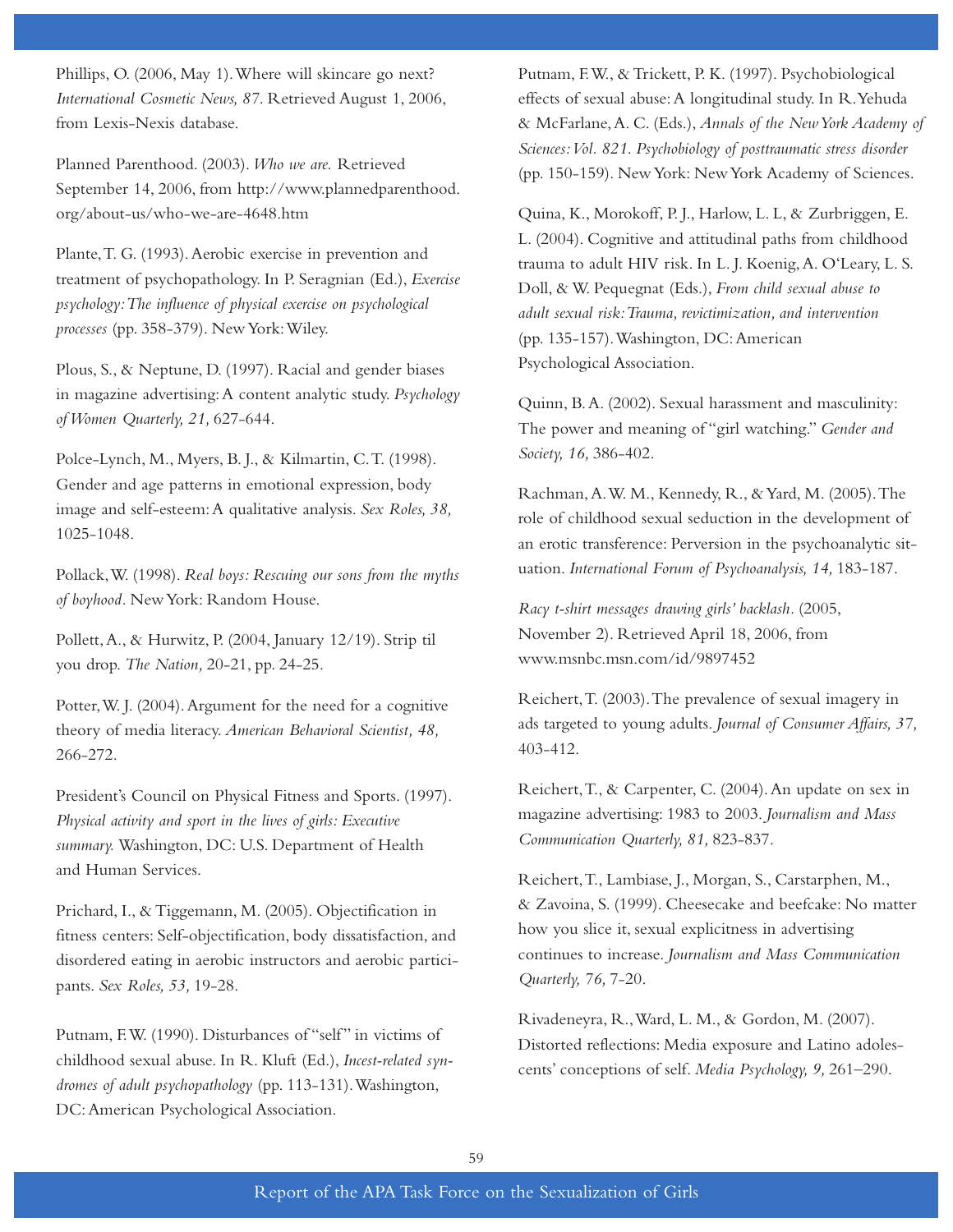Roberton, M.A., & Halverson, L. E. (1984). *Developing children:Their changing movements.* New York: Lea & Febiger.

Roberts, D., Foehr, U., & Rideout,V. (2005, March). *Generation M: Media in the lives of 8-18 year olds.* Menlo Park, CA: Kaiser Family Foundation.

Roberts,T-A. (2004). Female trouble:The Menstrual Self-Evaluation Scale and women's self-objectification. *Psychology of Women Quarterly, 28,* 22-26.

Roberts,T-A., & Gettman, J. (2004)."Mere exposure": Gender differences in the negative effects of priming a state of self-objectification. *Sex Roles, 51,* 17-27.

Rodriguez, N. N.,Van de Kemp, H., & Foy, D.W. (1998). Posttraumatic stress disorder in survivors of childhood sexual and physical abuse:A critical review of the empirical research. *Journal of Child Sexual Abuse, 7,* 17-45.

Rolón-Dow, R. (2004). Seduced by images: Identity and schooling in the lives of Puerto Rican girls. *Anthropology and Education Quarterly,* 35, 8-29.

Rouner, D., Slater, M., & Domenech-Rodriquez, M. (2003).Adolescent evaluation of gender role and sexual imagery in television advertisements. *Journal of Broadcasting & Electronic Media, 47,* 435-454.

Rubin,A. M. (2002).The uses-and-gratifications perspective of media effects. In J. Bryant & D. Zillmann (Eds.), *Media effects:Advances in theory and research* (2nd ed., pp. 525- 548). Mahwah, NJ: Erlbaum.

Rudman, L., & Borgida, E. (1995).The afterglow of construct accessibility:The behavioral consequences of priming men to view women as sexual objects. *Journal of Experimental Social Psychology, 31,* 493-517.

Rudman, L., & Kilianski, S. (2000). Implicit and explicit attitudes toward female authority. *Personality and Social Psychology Bulletin, 26,* 1315-1328.

Rudman,W. J., & Verdi, P. (1993). Exploitation: Comparing sexual and violent imagery of females and males in advertising. *Women & Health, 20,* 1-14.

Rutti, R. (1997, January 27). Putting gender into the equation: Single sex classes seem to add up. *The Plain Dealer,* p. 1B.

Sanchez-Hucles, J., Hudgins, P. S., & Gamble, K. (2005). Reflection and distortion:Women of color in magazine advertisements. In E. Cole & J. H. Daniels (Eds.), *Featuring females*: *Feminist analyses of media* (pp. 185-198).Washington, DC:American Psychological Association.

Satcher, D. (2001).*The Surgeon General's call to action to promote sexual health and responsible sexual behavior.* Washington, DC: U.S. Department of Health and Human Services, Office of the Surgeon General. Retrieved from www.surgeongeneral.gov/library/sexualhealth/call.pdf

Savage, M., & Holcomb, D. (1998).Adolescent female athletes' sexual risk-taking behavior. *Journal of Youth and Adolescence, 28,* 595.

Schaller, J., & Lagergren Frieberg, J. (1998). Issues of abuse for women with disabilities and implications for rehabilitation counseling. *Journal of Applied Rehabilitation Counseling, 29,* 9-17.

Scharff, J. S., & Scharff, D. E. (1994). *Object relations therapy of physical and sexual trauma.* Northvale, NJ: Jason Aronson.

Schilt, K. (2003)."I'll resist with every inch and every breath": Girls and zine making as a form of resistance. *Youth and Society, 35,* 71-97.

Schooler, D., & Ward, L. M. (2006).Average joes: Men's relationships with media, real bodies, and sexuality. *Psychology of Men and Masculinity, 7,* 27-41.

Schooler, D., Ward, L. M., Merriwether, A., & Caruthers, A. (2005). Cycles of shame: Menstrual shame, body shame, and sexual decision-making. *Journal of Sex Research, 42,* 324-334.

Schor, J. B. (2004). *Born to buy:The commercialized child and the new consumer culture.* New York: Scribner.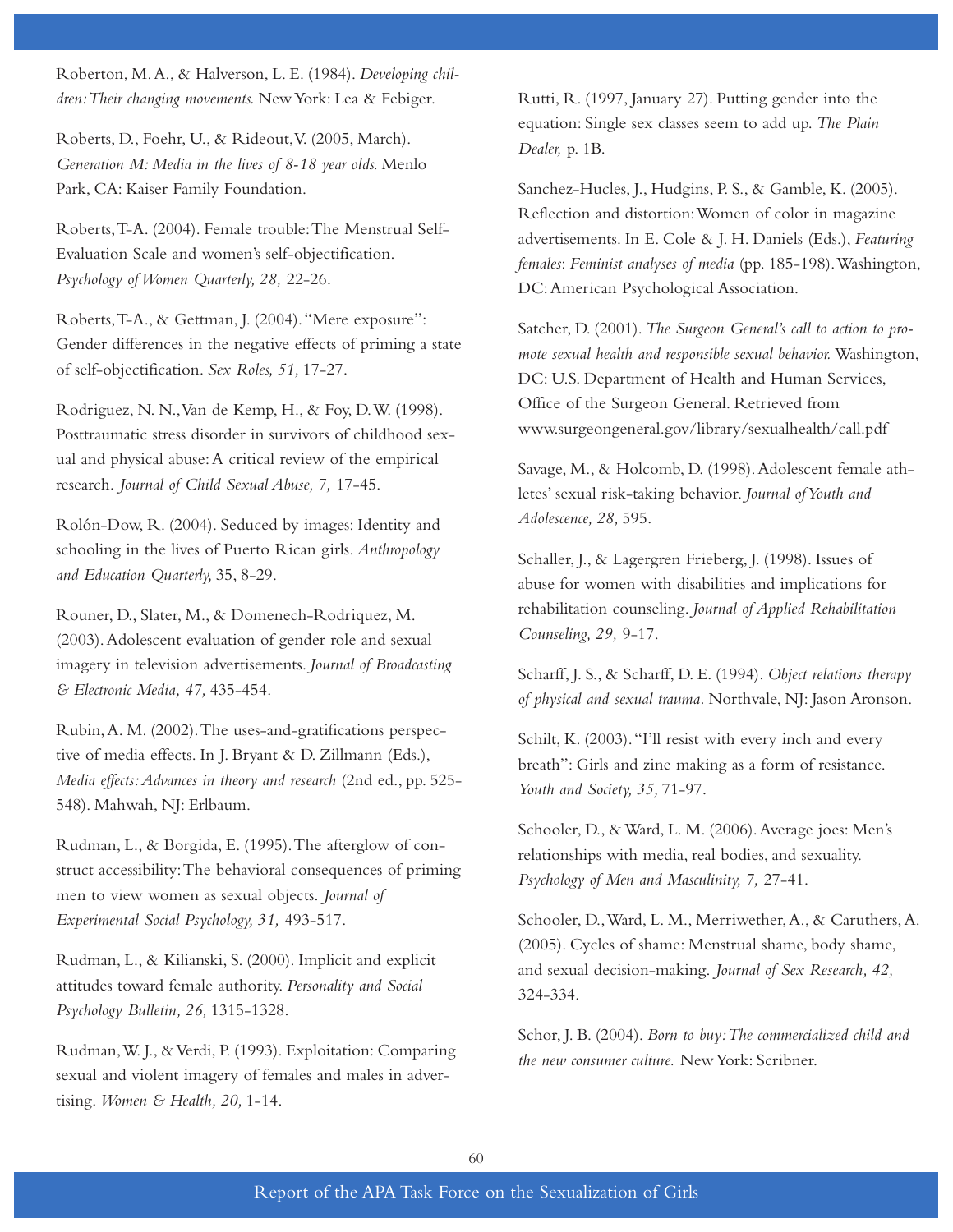Schultz, J. (2005). Reading the catsuit: Serena Williams and the production of blackness at the 2002 U.S. Open. *Journal of Sport & Social Issues, 29,* 338-357.

Seidman, S.A. (1992).An investigation of sex-role stereotyping in music videos. *Journal of Broadcasting & Electronic Media, 36,* 209-216.

Sexuality Information and Education Council of the United States. (2004). *Guidelines for comprehensive sexuality education: Kindergarten–12th grade* (3rd ed.). New York: Author. Retrieved from [http://www.siecus.org/\\_data/](http://www.siecus.org/_data/global/images/guidelines.pdf) [global/images/guidelines.pdf](http://www.siecus.org/_data/global/images/guidelines.pdf)

Sheff, D. (2005, January 4). New babes in toyland: Trollz. *The New York Times,* p. E1. Retrieved from http://www.nytimes.com/2005/01/04/arts/04trol.html

Shengold, L. (1989). *Soul murder:The effects of childhood abuse and deprivation.* New York: Ballantine Books.

Sherman, B. L., & Dominick, J. R. (1986).Violence and sex in music videos:TV and rock 'n roll. *Journal of Communication, 36,* 79-93.

Shilts, L. (1991).The relationship of early adolescent substance abuse to extracurricular activities, peer influence, and personal attitudes. *Adolescence, 26,* 613-617.

Shorter-Gooden, K. (2004). Multiple resistance strategies: How African American women cope with racism and sexism. *Journal of Black Psychology, 30,* 406-425.

Shugart, H.A. (2003). She shoots, she scores: Mediated constructions of contemporary female athletes in coverage of the 1999 U.S. women's soccer team. *Western Journal of Communication, 67,* 1-31.

Signorielli, N., McLeod, D., & Healy, E. (1994). Gender stereotypes in MTV commercials:The beat goes on. *Journal of Broadcasting & Electronic Media, 38,* 91-101.

Silbert, M. H., & Pines, A. M. (1981). Sexual child abuse as an antecedent to prostitution. *Child Abuse & Neglect, 5,* 407-411.

Silbert, M. H., & Pines, A. M. (1982). Entrance into prostitution. *Youth and Society, 13,* 471-500.

Simpkins, S. D., Davis-Kean, P. E., & Eccles, J. S. (2006). Math and science motivation:A longitudinal examination of the links between choices and beliefs. *Developmental Psychology, 42,* 70-83.

Slater, A., & Tiggemann, M. (2002). A test of objectification theory in adolescent girls. *Sex Roles, 46,* 343-349.

Smolak, L., & Murnen, S. K. (2002).A meta-analytic examination of the relationship between child sexual abuse and eating disorders. *International Journal of Eating Disorders, 31,* 136-150.

Soley, L. C., & Kurzbard, G. (1986). Sex in advertising:A comparison of 1964 and 1984 magazine advertisements. *Journal of Advertising, 15,* 46-64.

Sommers-Flanagan, R., Sommers-Flanagan, J., & Davis, B. (1993).What's happening on music television? A gender role content analysis. *Sex Roles, 28,* 745-753.

Spence, J.T., Losoff, M., & Robbins, A. S. (1991). Sexually aggressive tactics in dating relationships: Personality and attitudinal correlates. *Journal of Social and Clinical Psychology, 10,* 289-304.

Spillers, J. H. (1992). Interstices: A small drama of words. In C.Vance (Ed.), *Pleasure and danger: Exploring female sexuality* (pp. 73–100). London: Pandora.

Sprung, B. (1999). *Our whole lives: Sexuality education for Grades K-1.* Boston: Unitarian Universalist Church.

Steele, J. R. (1999). Teenage sexuality and media practice: Factoring in the influences of family, friends, and school. *Journal of Sex Research, 36,* 331-341.

Stice, E., Schupak-Neuberg, E., Shaw, H., & Stein, R. (1994). Relation of media exposure to eating disorder symptomatology:An examination of mediating mechanisms. *Journal of Abnormal Psychology, 103,* 836-840.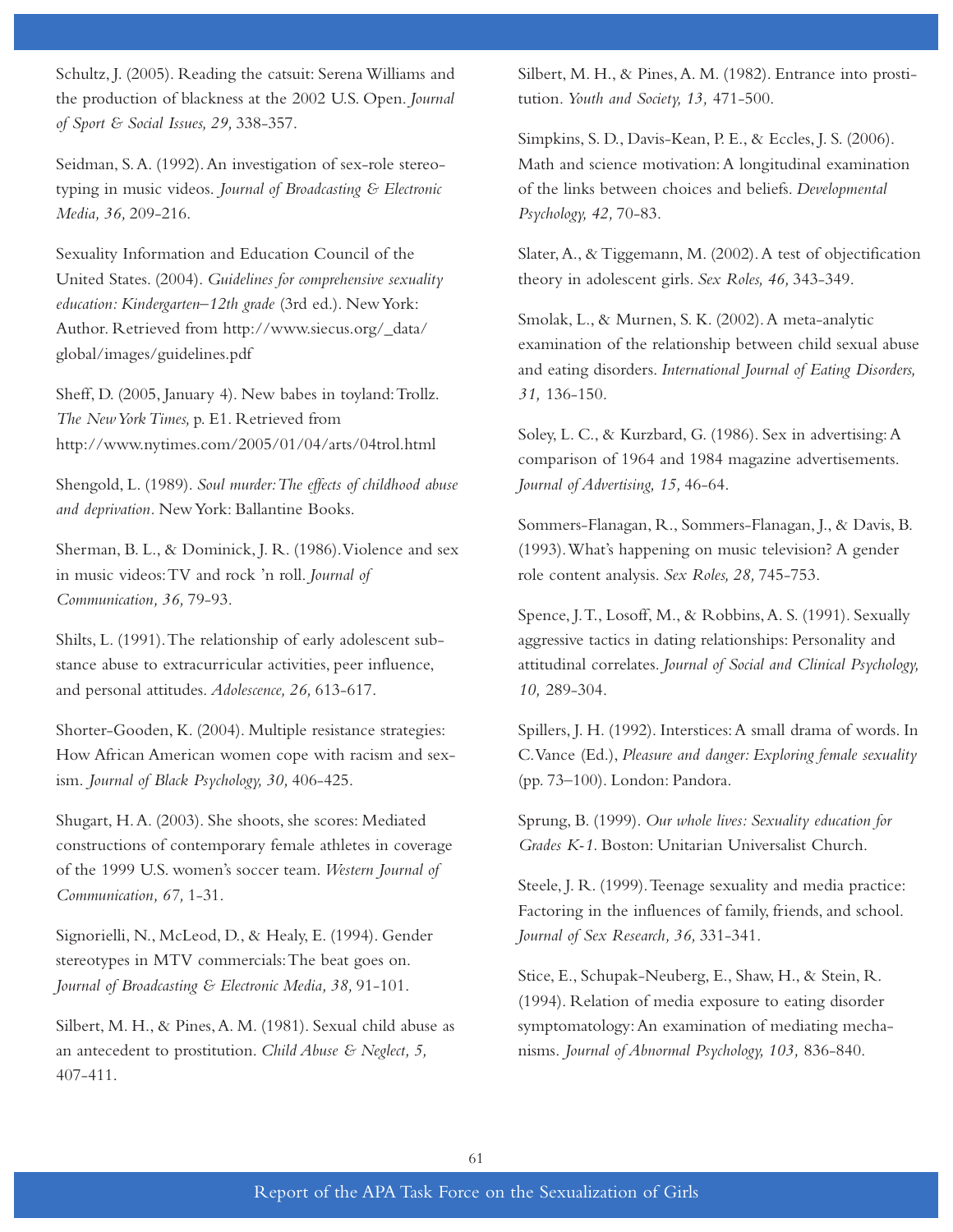Stice, E., & Shaw, H. (2003). Prospective relations of body image, eating, and affective disturbances to smoking onset in adolescent girls: How Virginia slims. *Journal of Consulting and Clinical Psychology, 71,* 129-135.

Strasburger,V. C. (1995). *Adolescents and the media: Medical and psychological impact.* Thousand Oaks, CA: Sage.

Strasburger,V. C., & Wilson B. J. (2002). *Children, adolescents and the media.* Thousand Oaks, CA: Sage.

Strelan, P., & Hargreaves, D. (2005).Women who objectify other women:The vicious circle of objectification? *Sex Roles, 52,* 707-712.

Strouse, J. S., & Buerkel-Rothfuss, N. L. (1987). Media exposure and the sexual attitudes and behaviors of college students. *Journal of Sex Education and Therapy, 13,* 43-51.

Strouse, J. S., Goodwin, M. P., & Roscoe, B. (1994). Correlates of attitudes toward sexual harassment among early adolescents. *Sex Roles, 31,* 559-577.

Sullivan, G. L., & O'Connor, P. J. (1988).Women's role portrayals in magazine advertising: 1958-1983. *Sex Roles, 18,* 181-188.

Sutton-Smith, B. (1986). *Toys as culture.* New York: Gardner Press.

Tan,A. S. (1979).TV beauty ads and role expectations of adolescent female viewers. *Journalism Quarterly, 56,* 283-288.

Taylor, J., Gilligan, C., & Sullivan,A. (1995). *Between voice and silence:Women and girls, race and relationships.* Cambridge, MA: Harvard University Press.

*Teen market profile*. (2005). New York: Mediamark Research*.* Retrieved from [www.magazine.org/content/files/](www.magazine.org/content/files/teenprofile04.pdf) [teenprofile04.pdf](www.magazine.org/content/files/teenprofile04.pdf)

Tenenbaum, H. R., & Leaper, C. (2002).Are parents' gender schemas related to their children's gender-related cognitions? A meta-analysis. *Developmental Psychology, 38,* 615-630.

Thompson,T., & Zerbinos, E. (1997). Cartoons: Do children notice it's a boy's world? *Sex Roles, 37,* 415-432.

Thomsen, S. R.,Weber, M. M., & Brown, L. B. (2002).The relationship between reading beauty and fashion magazines and the use of pathogenic dieting methods among adolescent females. *Adolescence, 37,* 1-18.

Thorne, B. (1993). *Gender play: Girls and boys in school.* New Brunswick, NJ: Rutgers University Press.

Thoughtworm. (2006). *A zine bibliography.* Retrieved September 3, 2006, from www.thoughtworm.com/zinebib.htm

Tiggemann, M., & Lynch, J. E. (2001). Body image in adult women across the life span:The role of self-objectification. *Developmental Psychology, 37,* 243-253.

Tiggemann, M., & Slater,A. (2001).A test of objectification theory in former dancers and non-dancers. *Psychology of Women Quarterly, 25,* 57-64.

Tjaden, P., & Thoennes, N. (1998, November). *Prevalence, incidence, and consequences of violence against women: Findings from the National Violence Against Women Survey.* Washington, DC: National Institute of Justice and Centers for Disease Control and Prevention. Retrieved September 11, 2006, from www.ncjrs.gov/pdffiles/172837.pdf

Tolman, D. L. (2002). *Dilemmas of desire:Teenage girls talk about sexuality.* Cambridge, MA: Harvard University Press.

Tolman, D. L. (2006). In a different position: Conceptualizing female adolescent sexuality development within compulsory heterosexuality. *New Directions for Child and Adolescent Development, 112,* 71-90.

Tolman, D. L., Impett, E.A.,Tracy,A. J., & Michael,A. (2006). Looking good, sounding good: Femininity ideology and adolescent girls' mental health. *Psychology of Women Quarterly, 30,* 85-95.

Tolman, D. L., Spencer, R., Rosen-Reynoso, M., & Porche, M.V. (2003). Sowing the seeds of violence in heterosexual relationships: Early adolescents narrate compulsory heterosexuality. *Journal of Social Issues, 59,* 159-178.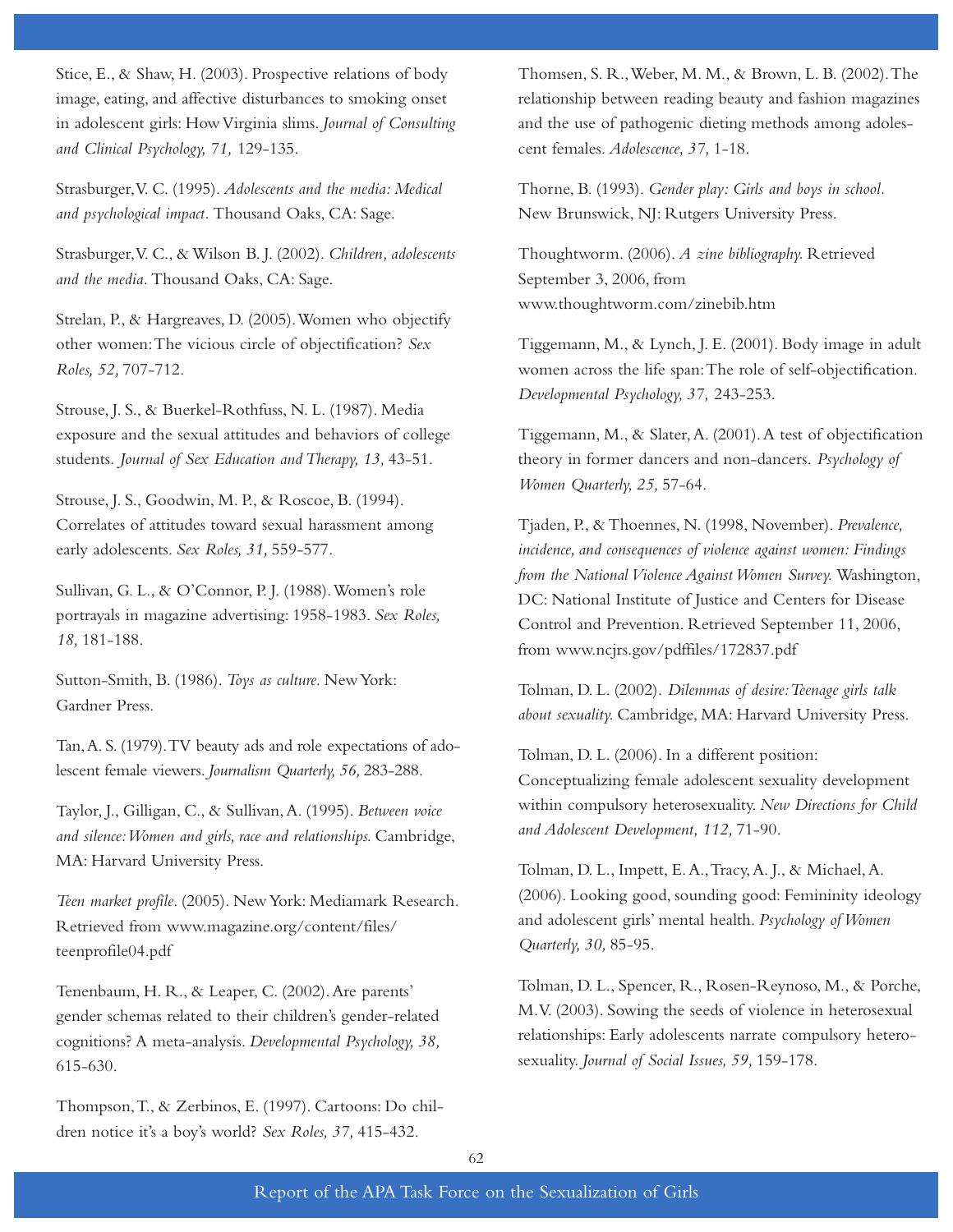Tracy,A. J., & Erkut, S. (2002). Gender and race patterns in the pathways from sports participation to self-esteem. *Sociological Perspectives, 45,* 445-466.

Trapnell, P. D., Meston, C. M., & Gorzalka, B. B. (1997). Spectatoring and the relationship between body image and sexual experience: Self-focus or self-valence? *Journal of Sex Research, 34,* 267-278.

Truman, D. M.,Tokar, D. M., & Fischer,A. R. (1996). Dimensions of masculinity: Relations to date rape, supportive attitudes, and sexual aggression in dating situations. *Journal of Counseling & Development, 74,* 555-562.

Turner, S. L., Hamilton, H., Jacobs, M.,Angood, L. M., & Dwyer, D. H. (1997).The influence of fashion magazines on the body image satisfaction of college women:An exploratory analysis. *Adolescence, 32,* 603-614.

Turner,T. (2005, May 17). Limited brands sees profits stripped down 76%. *The Columbus Dispatch.*

Uhlenhuth, K. (2006,April 22).Teens visualize unoffensive tees. *The Kansas City Star.* Retrieved July 3, 2006, from www.kansascity.com

Ullman, S. E. (2003). Social reactions to child sexual abuse disclosures:A critical review. *Journal of Child Sexual Abuse, 12,* 89-121.

Unger, R. K. (1979). *Female and male.* New York: Harper & Row.

Uray, N., & Burnaz, S. (2003).An analysis of the portrayals of gender roles in Turkish television advertisements. *Sex Roles, 48,* 77-87.

Villeneuve,A., & de Grandi, M. (1996). Perfumes, a mainstay of the French economy. *Label France,* 24. Retrieved from [http://ebookpedia.net/A-mainstay-of-the-](http://ebookpedia.net/A-mainstay-of-the-French-economy.html)[French-economy.html](http://ebookpedia.net/A-mainstay-of-the-French-economy.html)

Villimez, C., Eisenberg, N., & Carroll, J. L. (1986). Sex differences in the relation of children's height and weight to academic performance and others' attributions of competence. *Sex Roles, 15,* 667-681.

Vincent, J., Imwold, C., Johnson, J.T., & Massey, D. (2003). Newspaper coverage of female athletes competing in selected sports in the 1996 Centennial Olympic Games: The more things change the more they stay the same. *Women in Sport and Physical Activity Journal, 12,* 1-21.

Vincent, R. C. (1989). Clio's consciousness raised? Portrayal of women in rock videos, re-examined. *Journalism Quarterly, 66,* 155-160.

Vincent, R. C., Davis, D. K., & Boruszkowski, L.A. (1987). Sexism on MTV:The portrayal of women in rock videos. *Journalism Quarterly, 64,* 750-755.

Vogel, B. L. (2000). Correlates of pre-college males' sexual aggression:Attitudes, beliefs and behavior. *Women and Criminal Justice, 11,* 25-47.

Vogeltanz, N. D.,Wilsnack, S. C., Harris,T. R.,Wilsnack, R.W.,Wonderlich, S.A., & Kristjanson,A. F. (1999). Prevalence and risk factors for childhood sexual abuse in women: National survey findings. *Child Abuse & Neglect, 23,* 579-592.

Voojis M.W., & van der Voort,T. H. (1993). Learning about television violence:The impact of a critical viewing curriculum on children's attitudinal judgments about crime series. *Journal of Research and Development in Education, 26,* 133-142.

Walsh, R., & Shapiro, S. L. (2006).The meeting of meditative disciplines and Western psychology:A mutually enriching dialogue. *American Psychologist, 61,* 227-239.

Ward, J. (2002). *The skin we're in:Teaching our teens to be socially smart, emotionally strong and spiritually connected.* New York:The Free Press.

Ward, L. M. (1995).Talking about sex: Common themes about sexuality in the prime-time television programs children and adolescents view most. *Journal of Youth & Adolescence, 24,* 595-615.

Ward, L. M. (2002). Does television exposure affect emerging adults' attitudes and assumptions about sexual relationships? Correlational and experimental confirmation. *Journal of Youth & Adolescence, 31,* 1–15.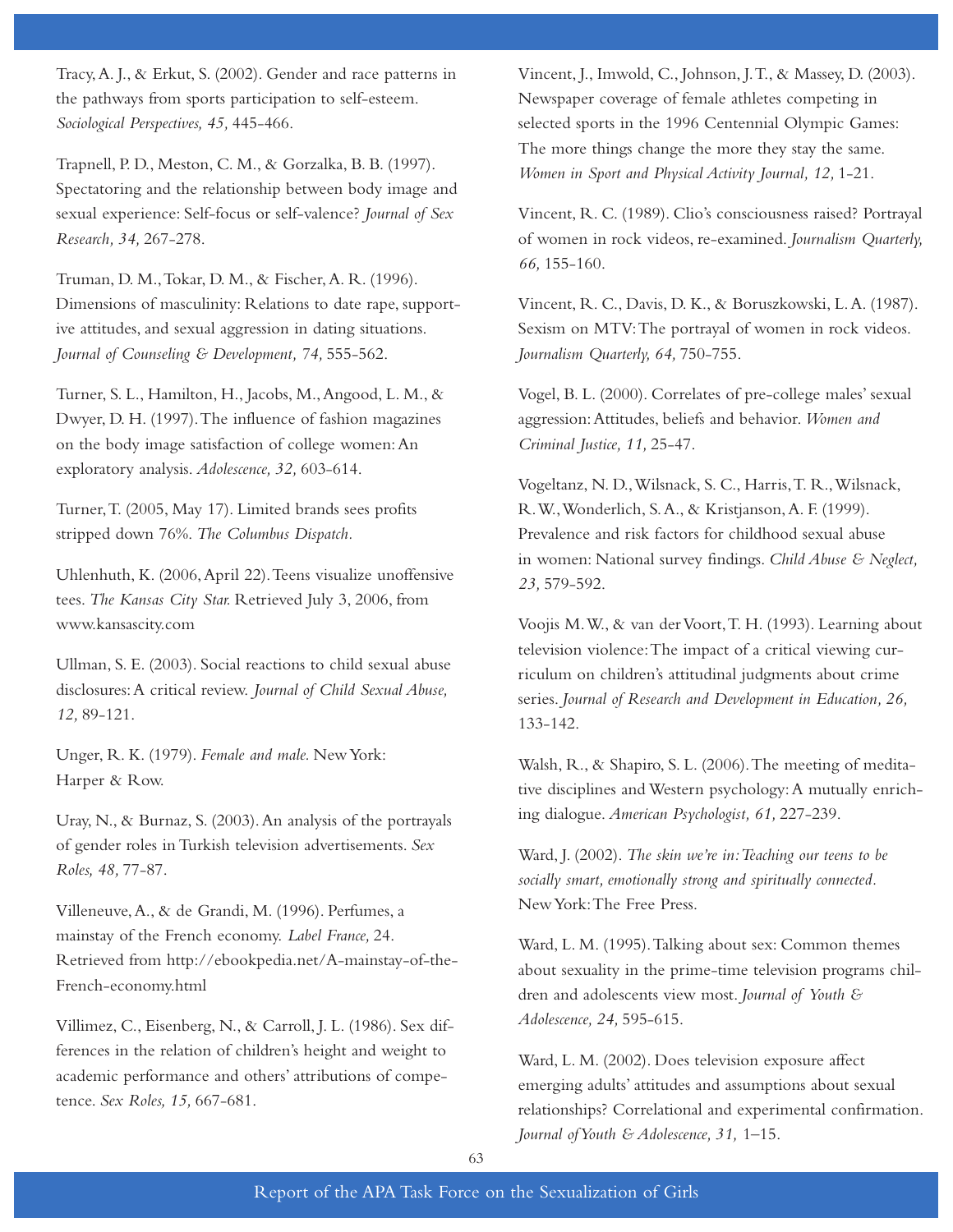Ward, L. M. (2003). Understanding the role of entertainment media in the sexual socialization of American youth: A review of empirical research. *Developmental Review, 23,* 347-388.

Ward, L. M. (2004a, March). *The sexy/cool ideal: Contributions of media use to adolescents' gender and sexual schema.* Poster/paper presented at the biennial meeting of the Society for Research on Adolescence, Baltimore, MD.

Ward, L. M. (2004b).Wading through the stereotypes: Positive and negative associations between media use and Black adolescents' conceptions of self. *Developmental Psychology, 40,* 284-294.

Ward, L. M., & Averitt, L. (2005, November). *Associations between media use and young adults' perceptions of first intercourse.* Paper presented at the annual meeting of the National Communication Association, Boston.

Ward, L. M., & Friedman, K. (2006). Using TV as a guide: Associations between television viewing and adolescents' sexual attitudes and behavior. *Journal of Research on Adolescence, 16,* 133-156.

Ward, L. M., Hansbrough, E., & Walker, E. (2005). Contributions of music video exposure to black adolescents' gender and sexual schemas. *Journal of Adolescent Research, 20,* 143-166.

Ward, L. M., Merriwether,A., & Caruthers,A. (2006a). Breasts are for men: Media use, masculinity ideology, and men's beliefs about women's bodies. *Sex Roles, 55*, 703-744 Ward, L. M., Merriwether, A., & Caruthers, A. (2006b, April). *Media use, gender ideology, and beliefs about women's bodies.* Paper presented at the biennial Gender Development Conference, San Francisco.

Ward, L. M., & Rivadeneyra, R. (1999). Contributions of entertainment television to adolescents' sexual attitudes and expectations:The role of viewing amount versus viewer involvement. *Journal of Sex Research, 36,* 237–249.

Ward, L. M., & Rivadeneyra, R. (2002,August). *Dancing, strutting, and bouncing in cars:The women of music videos.* Paper presented at the annual meeting of the American Psychological Association, Chicago.

Warin, J. (2000).The attainment of self-consistency through gender in young children. *Sex Roles, 42,* 209-231.

Weaver, J., Masland, J. L., & Zillmann, D. (1984). Effect of erotica on young men's aesthetic perception of their female sexual partners. *Perceptual and Motor Skills, 58,* 929-930.

Weekes, D. (2002). Get your freak on: How black girls sexualise identity. *Sex Education in England and Scotland, 2,* 251-262.

Wiederman, M. (2000).Women's body image self-consciousness during physical intimacy with a partner. *Journal of Sex Research, 37,* 60-68.

Wiederman, M. (2001)."Don't look now":The role of selffocus in sexual dysfunction.*The Family Journal: Counseling and Therapy for Couples and Families, 9,* 210-214.

Wiederman, M., & Hurst, S. (1998). Body size, physical attractiveness, and body image among young adult women: Relationships to sexual experience and sexual esteem. *Journal of Sex Research, 35,* 272-281.

Wiederman, M., & Pryor,T. (1997). Body dissatisfaction and sexuality among women with bulimia nervosa. *International Journal of Eating Disorders, 21,* 361-365.

Wilson, P. (1999). *Our whole lives: Sexuality education for Grades 7–9.* Boston: Unitarian Universalist Church.

Wingood, G., & DiClemente, R. (1992). Culture, gender and psychosocial influences on HIV-related behavior of African female adolescents: Implications for the development of tailored prevention programs. *Ethnicity & Disease, 3,* 381-388.

Wolf, N. (1991). *The beauty myth: How images of beauty are used against women.* New York:Anchor Books.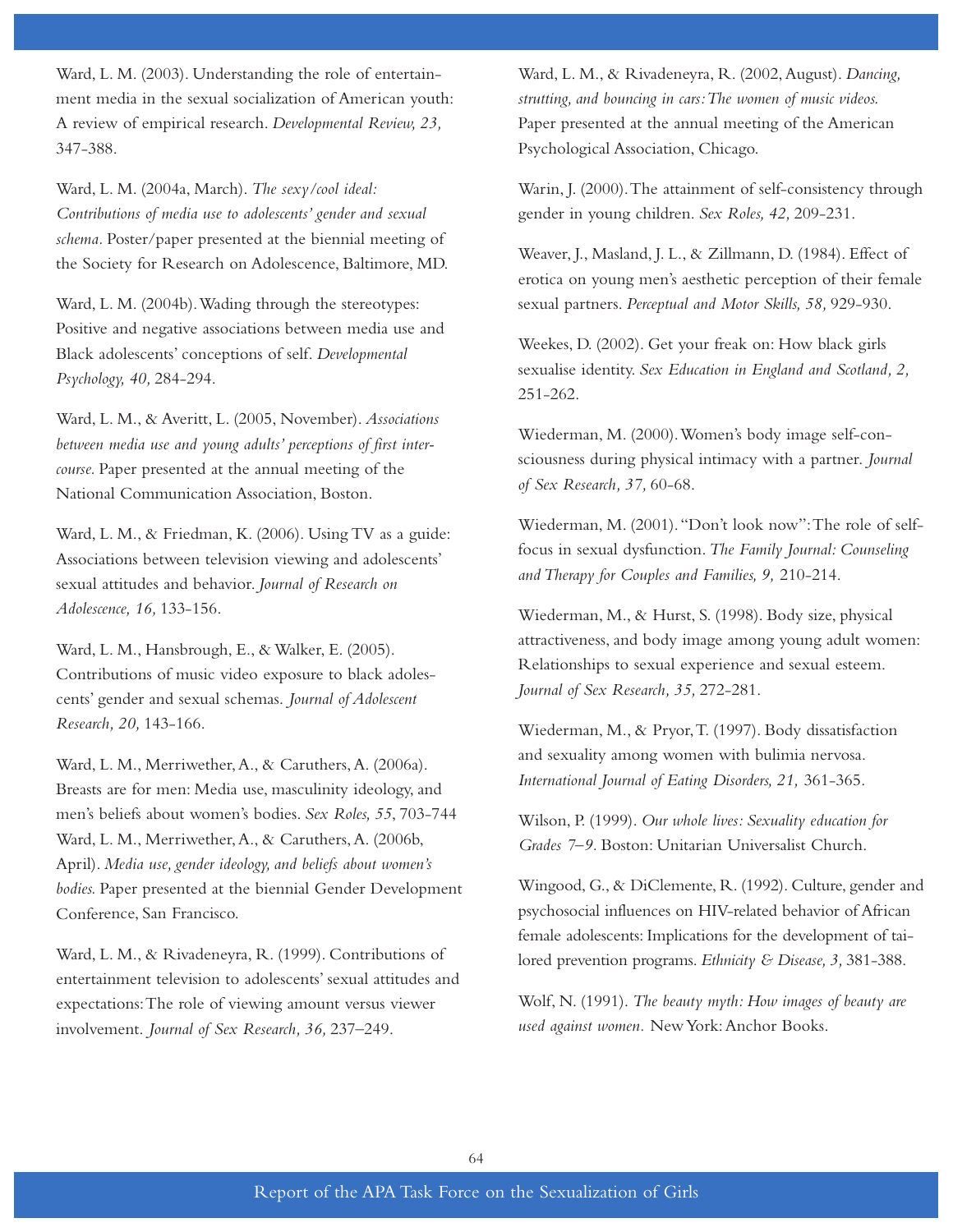Yamamiya,Y., Cash,T. F., Melnyk, S. E., Posavac, H. D., & Posavac, S. S. (2005).Women's exposure to thin-andbeautiful media images: Body image effects of media-ideal internalization and impact-reduction interventions. *Body Image, 2,* 74-80.

Yoder, J. D., & Schleicher, T. L. (1996). Undergraduates regard deviation from occupational gender stereotypes as costly for women. *Sex Roles, 34,* 171-188.

Young, I. M. (1980). Throwing like a girl: A phenomenology of feminine body comportment motility and spatiality. *Human Studies, 3,* 137-156.

Zillmann, D., & Bryant, J. (1988). Pornography's impact on sexual satisfaction. *Journal of Applied Social Psychology, 18,* 438-453.

Zurbriggen, E. L. (2000). Social motives and cognitive power/sex associations: Predictors of aggressive sexual behavior. *Journal of Personality and Social Psychology, 78,* 559-581.

Zurbriggen, E. L., & Freyd, J. J. (2004).The link between child sexual abuse and risky sexual behavior:The role of dissociative tendencies, information-processing effects, and consensual sex decision mechanisms. In L. J. Koenig,A. O'Leary, L. S. Doll, & W. Pequegnat (Eds.), *From child sexual abuse to adult sexual risk:Trauma revictimization and intervention* (pp. 117-134).Washington, DC:American Psychological Association.

Zurbriggen, E. L., & Morgan, E. M. (2006).Who wants to marry a millionaire? Reality dating television programs, attitudes toward sex, and sexual behaviors. *Sex Roles, 54,* 1-17.

# **Appendix Empowering Girls: Media Literacy**

*This list of resources was provided to APA's Council of Representatives with the Report of the APA Task Force on the Sexualization of Girls and has been filed with APA.This means that the list of resources has not been adopted as a policy of APA nor has APA endorsed each of the resources cited.This list of resources is provided only for information and reference purposes.*

**About-Face** http://www.about-face.org

**ACT—Alliance for Children and Television** http://www.act-aet.tv/index\_en.html

**Advocates for Youth** http://www.advocatesforyouth.org

**Beacon Street Girls** http://www.beaconstreetgirls.com

**Center for Media Literacy** http://www.medialit.org

**Dads and Daughters** http://www.thedadman.com

**Girl Scouts of America** http://www.girlscouts.org

**Girls Inc.** http://www.girlsinc.org/index.html

**Girls Inc. Media Literacy** [http://www.girlsinc.org/about/programs/](http://www.girlsinc.org/about/programs/media-literacy.html) [media-literacy.html](http://www.girlsinc.org/about/programs/media-literacy.html)

**Girls,Women, + Media Project** http://www.mediaandwomen.org/resources.html

**Hardy Girls Healthy Women** http://www.hardygirlshealthywomen.org

**Mainely Girls** http://www.midcoast.com/~megirls

**Media Awareness Network** http://www.media-awareness.ca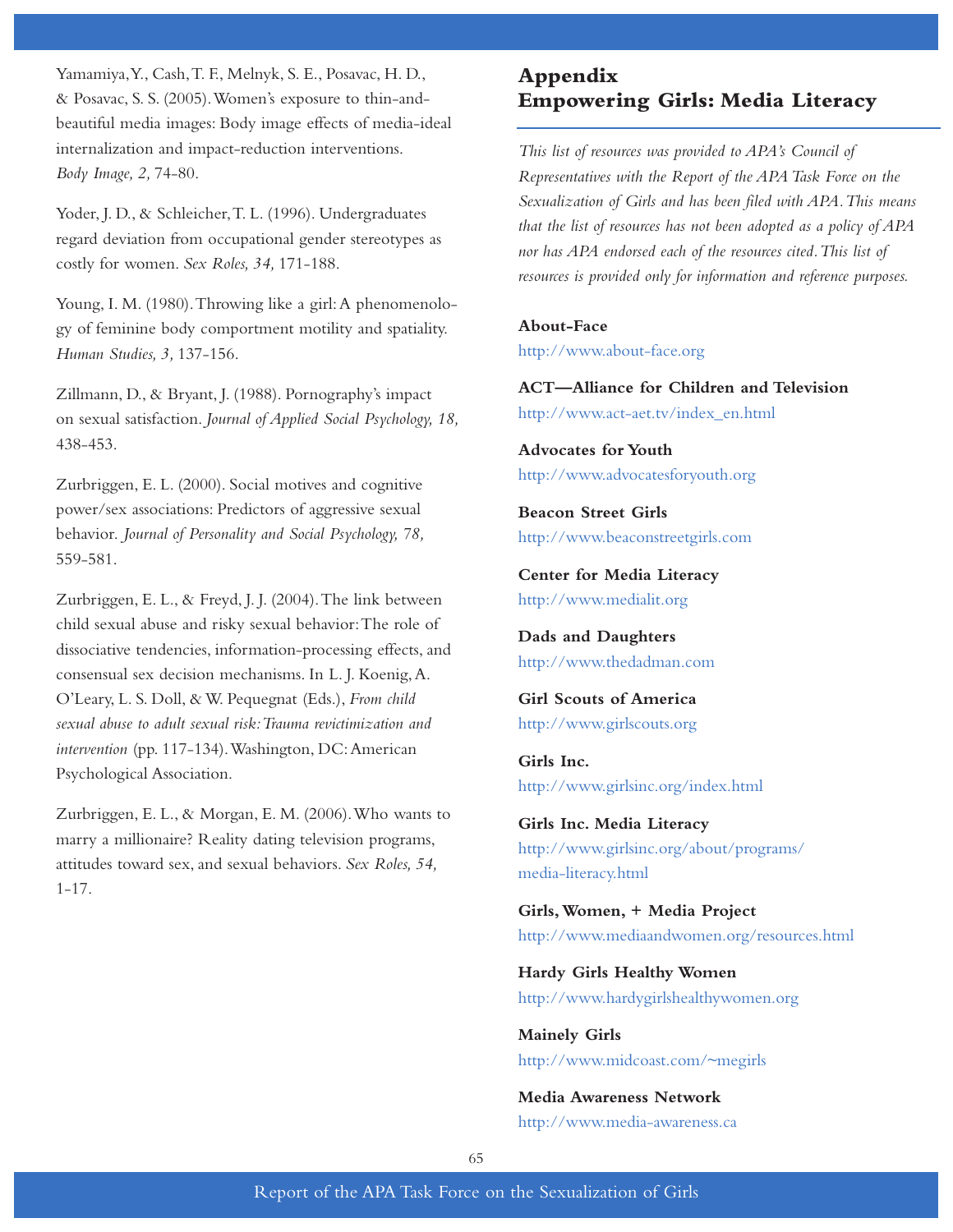## **Media Literacy Clearinghouse**

http://www.frankwbaker.com

**medialiteracy.com** http://www.medialiteracy.com

**New Moon Girls** http://www.newmoon.com

**ParentFurther** http://www.parentfurther.com/technology-media

**See Jane/Improving Gender Portrayals in Children's Media**

http://www.thegeenadavisinstitute.org

**Teen Voices/Women's Express**

http://www.teenvoices.com

**Third Wave Foundation** http://www.thirdwavefoundation.org

## **uniquely Me! The Girl Scout/Dove Self-Esteem**

#### **Program**

[http://www.girlscouts.org/program/program\\_](http://www.girlscouts.org/program/program_opportunities/leadership/uniquelyme.asp) [opportunities/leadership/uniquelyme.asp](http://www.girlscouts.org/program/program_opportunities/leadership/uniquelyme.asp)

**Words Can Work**

http://www.wordscanwork.com

66